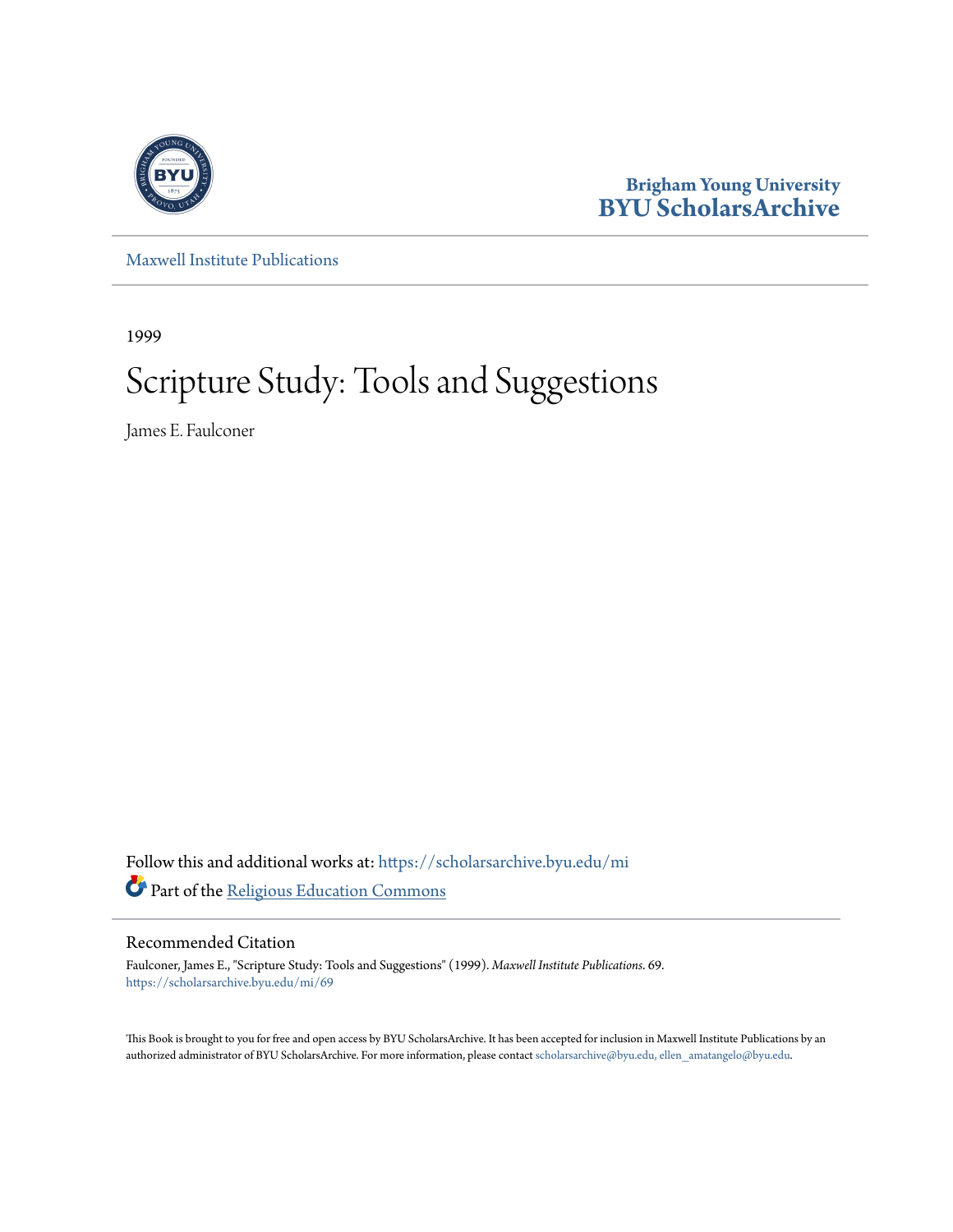## Acknowledgements

I owe many people thanks for their help with the work in this book, but I owe particular thanks to Steven Goldman, who first showed me the rewards of close attention to scripture; to Dennis J. Packard, whose curiosity and insistence got me started thinking about how to help others learn to study scripture closely; and to Mary Mahan, whose editorial skills made this a much better book than it otherwise would have been. I am grateful to the students who have used the materials and made criticisms and suggestions that have helped me make them more useful. Thanks are also due to to Angela D. Clyde and Rebecca S. Isom for their proofreading and to Lesa Shearer for her source checking. Finally, my thanks must include my parents for teaching me to love scripture, and my family, especially my wife, Janice, for their support and love.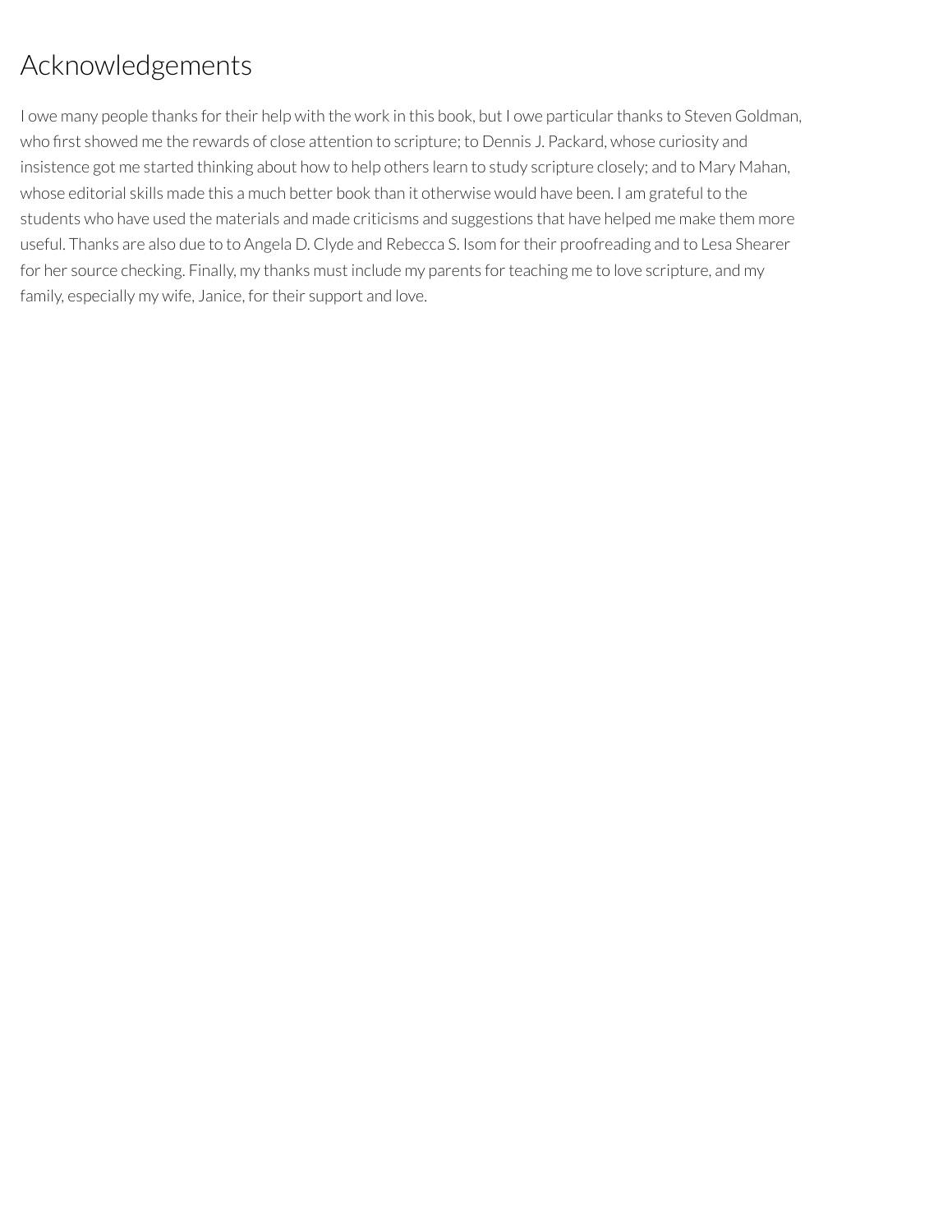## Studying the Scriptures

The medieval alchemist's motto was *lege, lege, lege, labore, ora, et relege,* "read,read,read, work (or experiment), pray, and reread." We would do well to adopt a similar motto for our scripture study. Though it did not help the alchemists turn lead into gold, it may help us turn leaden scripture study into gold. Consider each element of this motto, saving "work" forlast.

## **Read, Read, Read**

Reading is obviously where our scripture study must begin. We cannot study and come to understand what we are not already familiar with. We cannot study 1 Nephi thoroughly without knowing the rest of the Book of Mormon. The prophets have admonished us to go beyond reading to study, and though reading is different from careful study, it is an essential part of scripture study. It is not something that can be done once and then forgotten; it must be done over and over again. Thus the repetition of the advice: "Read, read, read."

There are three ways to read scripture: read one of the standard works from beginning to end; read topically, trying to understand what the scriptures say about particularideas and issues; and read one book or passage of scripture closely to see what it may say to us. Each is important to scripture study; each has its own benefits.

## **Chronological Study**

Consider setting time apart each yearto read at least one standard work from beginning to end in chronological order, perhaps at the beginning of each year when we begin to study a new standard work in Sunday School. This kind of scripture study helps us keep the whole gospel picture before our eyes. It gives our other studies a context and gives us a sense of the history and tradition that make scripture what it is.

## **Topical Study**

Using the Topical Guide, we can regularly investigate what the scriptures have to say about problems that we face, topics of current relevance, or topics we have heard discussed in a talk or lesson. This kind of study is particularly appropriate for those preparing a lesson or talk on an assigned topic.

## **Close Reading**

The last of the three kinds of scripture study—choosing a particular book or passage of scripture and reading it closely—is that done least frequently by Latter-day Saints, that with which we are least familiar. Nevertheless, it pays great dividends. In scripture study, speed is neverimportant. In fact, it often impedes understanding and can seriously hinder this kind of study. Close reading requires time and patience, but it rewards us with insights we would otherwise never have, for it allows the scriptures to teach us what they have to say to us, whatever our interests and problems may be. It allows us to go beyond the kind of learning that begins with our interests to a learning that allows the Lord to speak to us, sometimes about things we would never have otherwise imagined.

My experience with this kind of scripture study came as a surprise to me, but its effect was profound. When I was a graduate student in philosophy at Pennsylvania State University, one of my professors, Stephen Goldman, was a devout Jew who was also a lay leader in a nearby small Jewish congregation. Though his specialty in philosophy was the philosophy of science, knowing his background, I asked if he would allow me to study part of the Old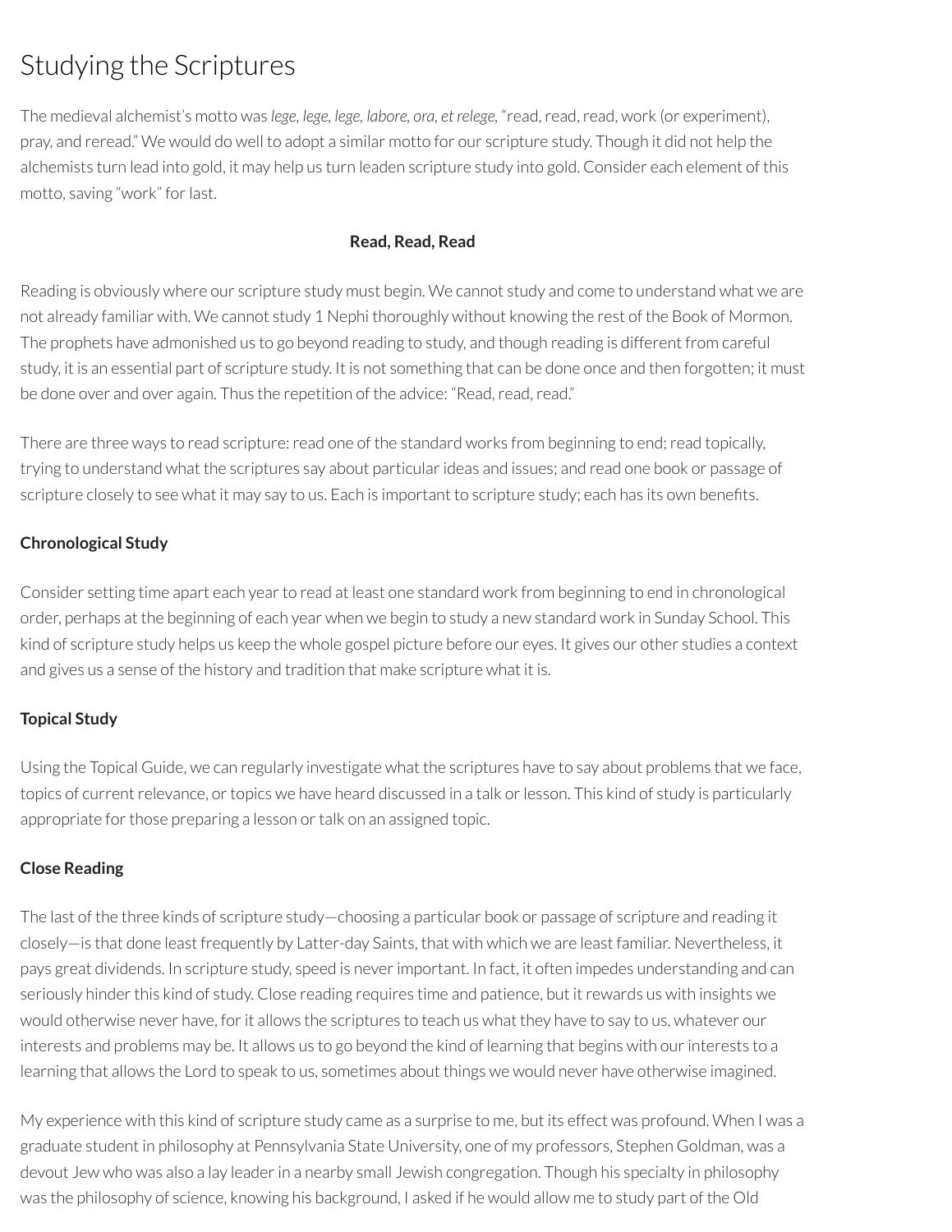Testament with him. He agreed and asked me to propose a course of study for the next quarter. "Well, since I don't want to go too fast, why don't we just read the book of Genesis?" I said. He was amazed. Though I thought studying one book of scripture in eight weeks was a snail's pace, he thought it impossible to do that much reading in so short a time. He suggested that we read only chapter 1. Since that was equally amazing to me, we compromised on "as much as we can get through." He warned me that we might not get very far, and we didn't. We barely made it through chapter 3, and he obviously felt pushed.

The first day we met, I had read all of chapter 1 and at his request brought several questions with me. One of them was, How do you reconcile the account of creation in this chapter with what is taught in science class? He refused to discuss that question. He did not think it interesting; it was not worth the time. There were, he said, much more important things to discuss, things pertinent to our lives and salvation. Professor Goldman allowed me to ask my other questions, and he had no trouble answering them. In fact, he answered each so completely that at the end of the hour I still had questions that needed to be answered.

At our next meeting, he finished answering my list of questions and asked if I had more. "No," I said, "I'm ready to move to chapter 2." "Before we do so," he asked, "do you mind if I ask a few questions?" That was a trick question, for he began talking about and asking questions about the details of the scriptures, questions that, by focusing on those details, went on and on. He asked about words and patterns of words, pointing out things I had never seen or had thought inconsequential. In almost every case I had no answers for him or felt that the answers I had were shallow and inadequate. But he was patient with me. As I fumbled for answers, he began to explain what he thought some answers to his questions might be and how the things he noticed were important.

As he discussed the first verses of the first chapter of Genesis with me, I realized that I was visiting with a man who understood many aspects of the gospel that I thought only Latter-day Saints knew, things I had learned from latter-day prophets and the temple but had never seen in Genesis. Most of what he taught me was sound doctrine, and he could always back up his teaching with the words of the scriptures.

I am embarrassed to say that I was surprised. This man was teaching me things that, in my naive arrogance, I thought I would have to teach him. For his part, he was surprised that there were non-Jews who knew these things too, and he was even more surprised to learn that we claim to know them because a living prophet told them to us. That he could not believe, but he was continually amazed that Latter-day Saints know the truth, just as I was continually amazed that he did.

For me, that was a turning point in my scripture study. Though I thought I knew the importance of the scriptures, and though I had found them comforting and delightful and enlightening before, I had never experienced them like this. In Doctrine and Covenants 18:34–36, the Lord says, "These words are not of men nor of man, but of me; wherefore, you shall testify they are of me and not of man; For it is my voice which speaketh them unto you; for they are given by my Spirit unto you, and by my power you can read them one to another; and save it were by my power you could not have them; Wherefore, you can testify that you have heard my voice, and know my words." For the first time, I felt that I really knew what this scripture meant. I had experienced the voice of the Lord in the scriptures. Though I knew intellectually that the scriptures reveal all things, especially when coupled with direction from a living prophet, I had never before known this truth in my heart. With Professor Goldman's help, I learned that a careful reading of scripture shows that the gospel was revealed from the beginning. This man had less knowledge of the restoration than I, yet he expounded a great deal of the restored gospel from only three chapters of Genesis. In fact, I had learned things about the restored gospel from him. I began to understand that if a person were to study the scriptures as thoroughly as did my professor, but with the truth of the restoration as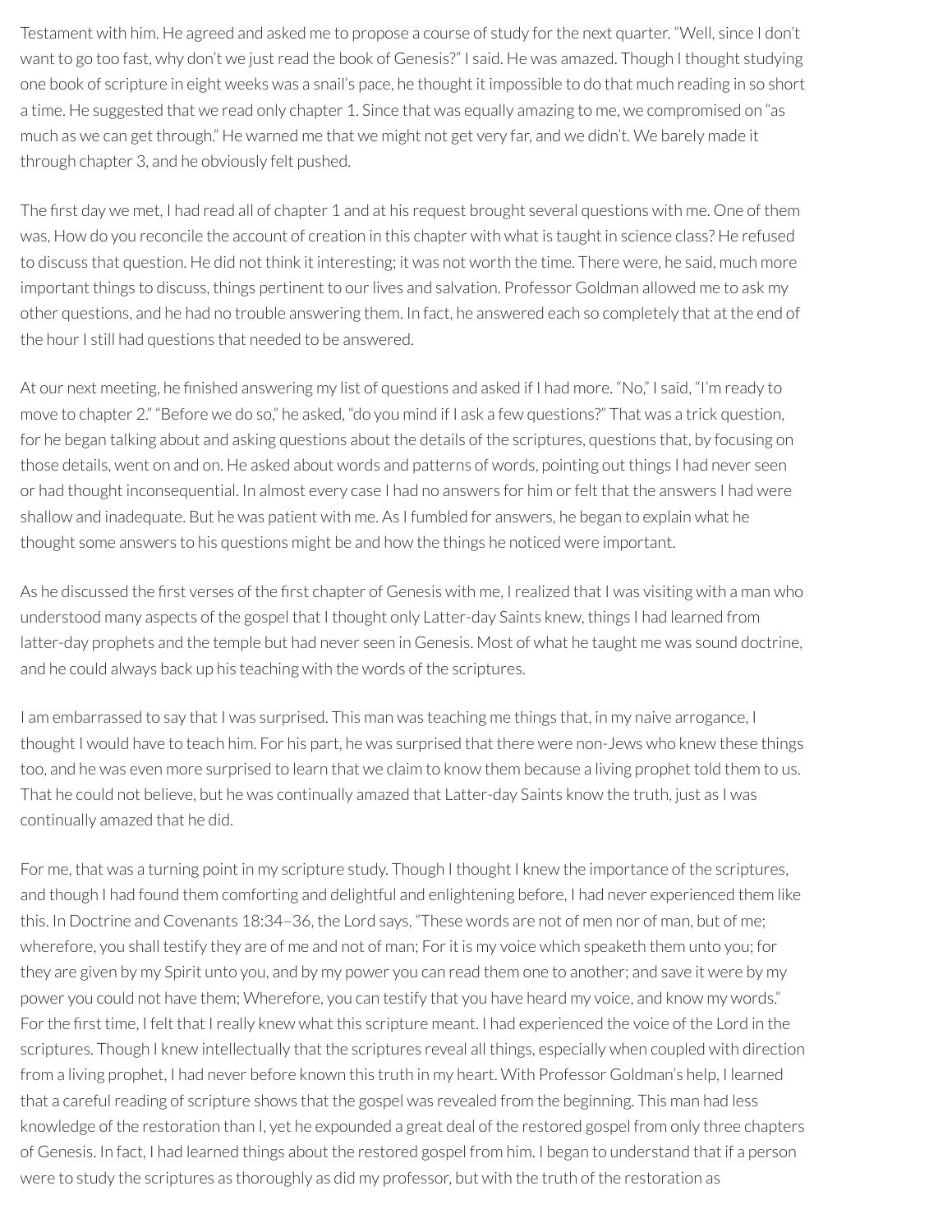background and the gift of the Holy Ghost as a guide, he or she would find that the scriptures teach the same truths repeatedly. The scriptures teach the same gospel from beginning to end, and even though they teach the same thing again and again, it is taught in a new way every time—a way that makes it always fresh, interesting, and applicable. (Perhaps that is one way in which the gospel is new and everlasting.) I began to see that the understanding of the gospel realized from such a study would be much deeper than my previous understanding.

Before studying with Professor Goldman, I memorized doctrines and scanned scriptures for evidence that would support the doctrines I believed. After studying with him Irealized that although that kind of scripture study is essential, our learning is vastly improved if it is done against the background of close reading I learned from Professor Goldman. The irony is that I learned this from someone outside the church, even though the prophets and the scriptures had already told me that it was possible.

Most of the tools and methods described in this book are tools and methods for close reading, though they can also be used fortopical study. The heart of these tools and techniques is asking questions—asking questions of the scriptures and letting them answer, asking questions about details rather than about abstractions and generalities. What does *dominion* mean? Why does Adam say what he does in the way that he does? What does the form of his answer to God suggest? Why is the story told in this order rather than another? Often Professor Goldman's questions had no single, correct answer. Even when he had a plausible answerto one of his questions, he never assumed that he knew everything he needed to know. He might ask the same questions today that he asked a year ago and criticize his previous answers. He focused on questioning in a productive way rather than on merely answering, but asking those questions naturally led us to ideas, often to ideas I had never considered. It surprised me how often such questions about details led to insights into my life.

As I imitated Professor Goldman, I began to wonder if my understanding of the gospel was adequate. That too became a source for questions. To see whether the scriptures would refine my understanding, I began to ask questions like, I have always heard that such and such is true and I have always believed that this passage of scripture teaches that doctrine. Does it? Such questioning often showed me that my knowledge of the scriptures was shallow, that the verses I had used as supports for doctrines I believed not only supported those doctrines but also had a great deal to teach me.

Since my experience with Professor Goldman almost thirty years ago, I have seen similar transformations repeated in others' lives. I have seen missionaries at the Missionary Training Center grow from closely reading passages, and I have seen students at Brigham Young University strengthen their testimonies. Just as I did, they discover that scripture study, especially close reading, creates a circular movement in our lives. Prayerful attention to the scriptures changes the ways we live, and living in new ways raises questions that return us to the scriptures.

#### **Pray**

Prayer is essential at every step of our scripture study. We should begin our private study with personal prayer. We should have a prayer in our hearts as we study, a prayer of thanksgiving that we have been given the scriptures and the prophets, that we will be open to what scripture has to teach us, that we will learn from the scriptures, that the Holy Spirit will guide us toward understanding. We should pray for help in knowing the questions we should ask. We should pray that the scriptures we read will question us and demand ourthoughtful answers. We should pray that our consciences will be pricked by what we learn in study so that ourlives might be changed and so that the Lord's kingdom may come. We should pray to know how to liken the scriptures to ourselves.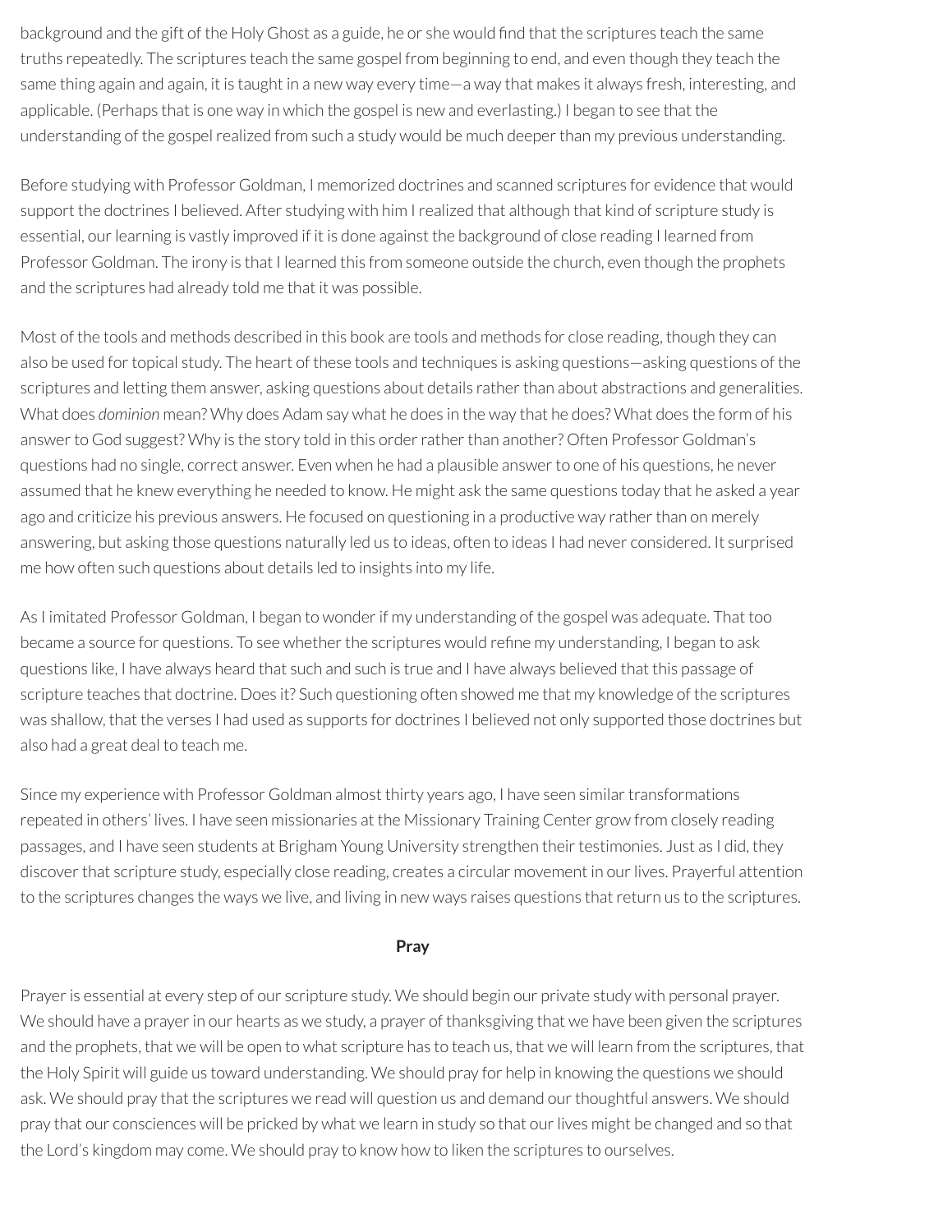Unless we study with a mind and heart open to inspiration, we cannot profit from scripture study as the Lord would have us do. We must not rush through what we are studying to get in a certain number of pages each day. Perhaps as important, we must expect to find—in fact, look—for what we do not already know. We should pray to be surprised. Asking to find what we do not already know will help open the possibility of being inspired to new things.

#### **Reread**

After studying topically for some time, it is important to reread the standard works as a whole. Similarly, when we have devoted our study time to close reading, it is important to reread the scriptural context of the book, chapters, or verses that we have studied. Good scripture study teaches us doctrines and concentrates our attention on details, but it is also important to put those doctrines and details into the perspective given by the whole. For example, when I finish a detailed study of Romans 8, I should go back and reread at least the chapter and probably the whole book of Romans. Similarly, after carefully studying Alma 32–34, I should reread those chapters together and also in the context of the book of Alma. Rereading and recontextualizing helps me keep a gospel perspective on my studies.

## <span id="page-5-0"></span>**Work or Experiment**

Work is as important to scripture study as any other aspect of scripture study, but it is perhaps the most neglected aspect of scripture study. In the Old and the New Testaments, the word *study* means "mental endeavor." Noah Webster's 1828 *American Dictionary of the English Language* gives the same denition, "to apply the mind to," as well as the more narrow "to read or examine for the purpose of learning and understanding."<sup>[1](#page-8-0)</sup> "Mental endeavor" was, however, the primary meaning in Joseph Smith's day. Thus when Doctrine and Covenants 26:1 admonishes us to study the scriptures, it means that we must do more than just read them.

Study is itself work. As we study, we must ask questions of the things we read: To whom was the prophet speaking or writing? Why did he say what he did? What does this word mean? How is this passage of scripture organized? Perhaps more important than these are questions such as, What do I not understand about these verses? How does this differ from what I have assumed to be correct and how do I account for that difference? We should be willing to try out various understandings to see which one is most helpful, revealing, or in conformity with the revealed gospel. We must experiment in private before we are ready to discuss what we have learned in public.

This book focuses on the work involved in scripture study. We will learn a few of many techniques for focusing on what the scriptures can teach us and for helping us ask questions of the scriptures and be questioned by them. Scripture study is like any other labor. It requires time, concentration, the right tools, and the right attitude. It is work, joyful work.

A worker must have tools, and workers at scripture study are no exception. Obviously we must have the scriptures to study them, preferably the 1981 edition published by the Church of Jesus Christ of Latter-day Saints. Also necessary are a writing utensil and a notebook for making notes. Some of these notes will be temporary, such as references to look up, sketches of ideas, outlines, and reminders of items forfurther study. Others will be more permanent. I often have ideas I want to remember for future study or use in talks and lessons.

For me, the discipline required to write an essay about scripture has been very useful. I learn a lot more when I explain things to someone else, but I don't always have the chance to do so in a talk or lesson. An essay gives me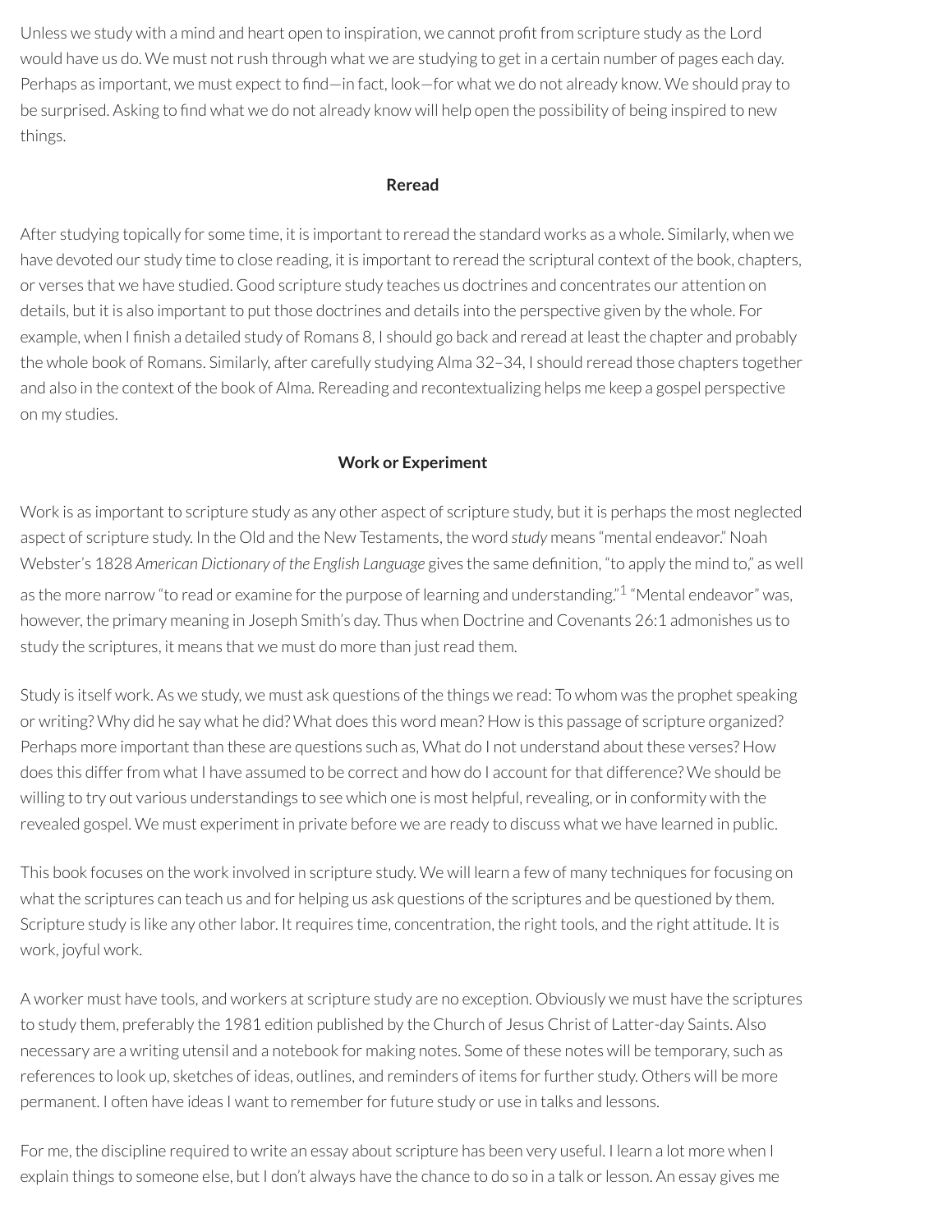that chance. I include such essays in a notebook with my more permanent material.

## **A Method for Scripture Study**

During the last thirty years, the philosophy of science has shown that we are farfrom clear about what the scientific method is, but there is general agreement that science proceeds methodically. In other words, science proceeds by applying a standard procedure to problems, a procedure that helps scientists work effectively and accurately. As good as the scientific method is, however, it is not good for studying everything. Science works as effectively as it does by defining in advance an area of study and the objects it will consider, as well as the kinds of methods by which it will conduct its investigations. Because these factors define the limits of science, the scientific method cannot be used to study things that are not within the field of objects of study that are marked out in advance by the definition of the particular science or not amenable to its procedures. For example, it cannot be used to study things that are not measurable, such as ideas and books. Accordingly, there is no scientific method for scripture study, and some of the worst methods we can use are those that try to force scripture study into the mold of a scientific or similar inquiry. However, it does not follow that scripture study is a haphazard or subjective matter. Science and subjectivity are not the only options.

Following is one method for scripture study:

A. Rememberthat in addition to being continuing revelation, the words and sentences of the scriptures are the source of divine truth. That is why we call them the standard works. A manual, such as the manual for a computer or a car, is a description of the machine with directions for using it. However, a manual does not contain the truths of computing or cars. It merely describes what the user must do to make the mechanism in question work. In contrast, the scriptures are not just *about* the truths of God. They are not simply descriptions of those truths or directions for using them. With continuing revelation, they are the very source of those truths, and they are the standard by which we judge personal revelation. The scriptures are more accurately compared to the data the scientist analyzes rather than to the article, book, or manual that the scientist writes about the data. We must not read the scriptures as if they were manuals.

B. Assume that the scriptures mean exactly what they say and, more important, assume that we do not already know what they say. If we assume that we already know what the scriptures say, then they cannot continue to teach us. If we assume that they mean something other than what they say, then we run the risk of substituting our own thoughts for what we read rather than learning what they have to teach us.

C. As a rule, focus scripture study on questions rather than on particular doctrines. Of course, sometimes it is important to study a particular doctrine. However, when we start our study with doctrinal questions, we often have difficulty getting beyond what we think we already know—difficulty learning from the scriptures. What we have already learned can sometimes become the standard for what we will learn in the future, making it more difficult to learn something new. To better understand the scriptures themselves rather than a particular doctrine or set of doctrines, we can think in terms of the questions we can ask about the scriptures we are reading and, especially, the questions they ask us. Consider the following suggestions for focusing on questions:

1. Before addressing major doctrinal ideas, ask questions about the details of the passage. Often the big issues take care of themselves after the little ones are resolved. Most of the suggestions in this book are suggestions for thinking about the details of scripture.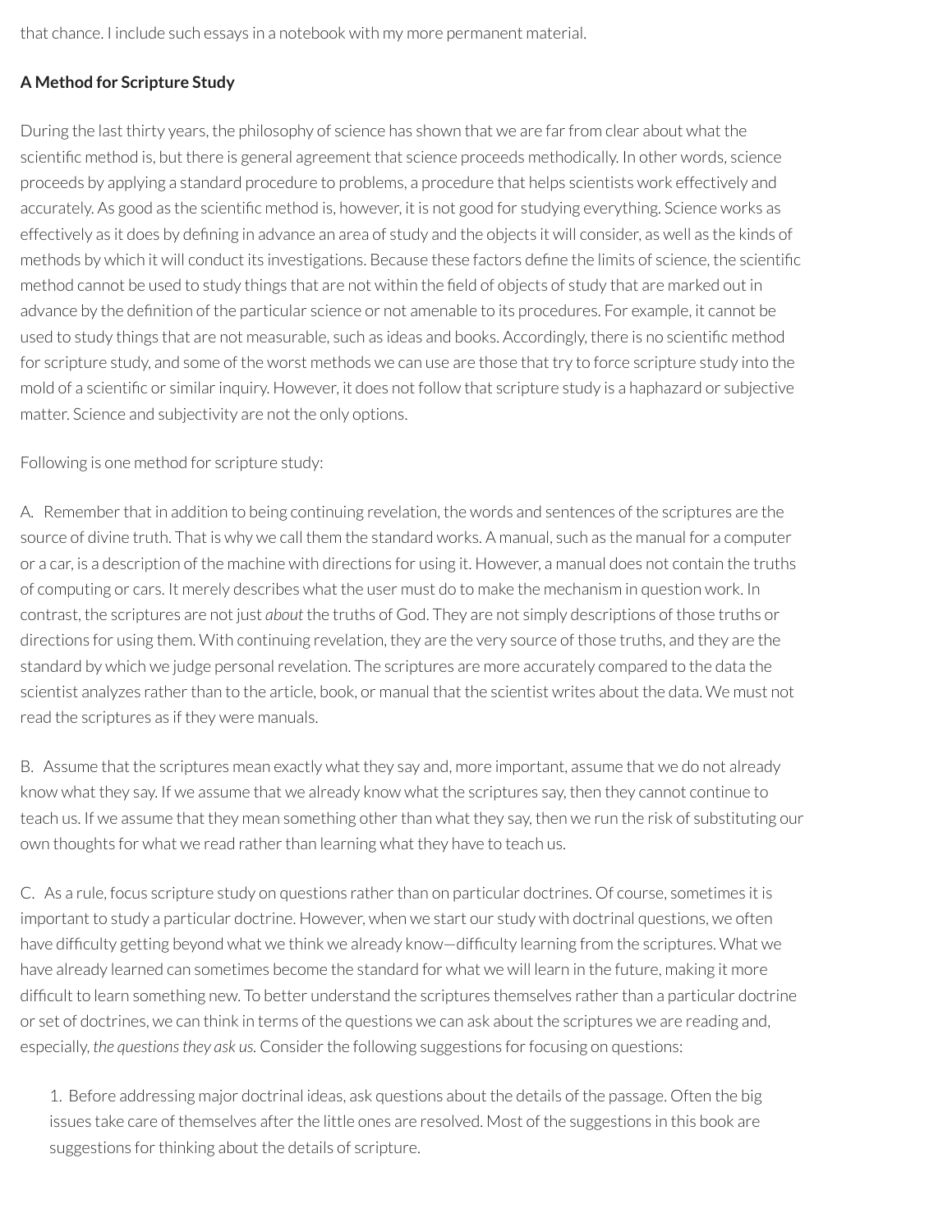2. Pay at least as much attention to the differences between scriptural passages as to the similarities. We can ask specific questions about those differences and their meanings. Looking at similarities tempts us to think in the same old ways, while looking at differences helps us focus on particular things that individual scriptures teach.

3. To avoid remaining locked in preconceived notions about the scriptures and their interpretation, assume that each aspect of whatever passage we are looking at is significant and ask about that significance. To assume that some things are significant and others are not is to assume, from the beginning, that we already know what scripture means. Some things may turn out to be irrelevant, but we cannot know that until we are done.

4. Think of alternative understandings of a passage of scripture, then test those alternatives against the scriptures as a whole to see how helpful they are.

Obviously, each of these suggestions presumes that we have the Holy Ghost when we study. Without it we are unlikely to learn what we need to learn; in fact, we are unlikely even to know what we should be studying.

## **Tools for Scripture Study**

The chapters in this book are designed as aids for using various tools that will help us enhance our method of scripture study. Consider the following tools for achieving more meaningful scripture study:

A. Before we do anything else, we should think about what we do and do not understand about the passage we wish to study. One way I do this is by writing a coherent, accurate, and complete paraphrase of the passage. If I cannot put it lucidly in my own words, then I know there is probably more I can learn about the passage. I ask myself, what about it do I not understand? Is it the words? The concepts? The background? When writing the paraphrase, I try to explain the passage rather than state what I have always assumed that it means.

B. Make sure to know the context of the passage. What comes immediately before and afterit in the scriptures? To whom was the passage addressed? Do we need to know something about customs or historical facts to understand the passage?

C. Ask what the words mean. How did prophets who lived before the passage we are reading was recorded use the word? For the Old and New Testaments, respectively, what did the Hebrew or Greek words mean when those books were written? For the Book of Mormon, Doctrine and Covenants, and Pearl of Great Price, what did the words mean in the early to middle nineteenth century? What dictionaries will best help us find those meanings?

D. Understand the grammar of the passage. Start by looking at the verbs. What are the main verbs of the passage? What do they tell us about the passage? Who or what is the subject of each sentence? Look at the pronouns. To whom or what do they refer? Think about the punctuation. What does it tell us about the meaning of the passage? How is each part of the sentence connected to the other parts?

E. Watch for patterns within sentences and between them (such a study is known as rhetoric). What do the patterns emphasize? How do they connect words, phrases, and verses to each other? What do those connections tell us?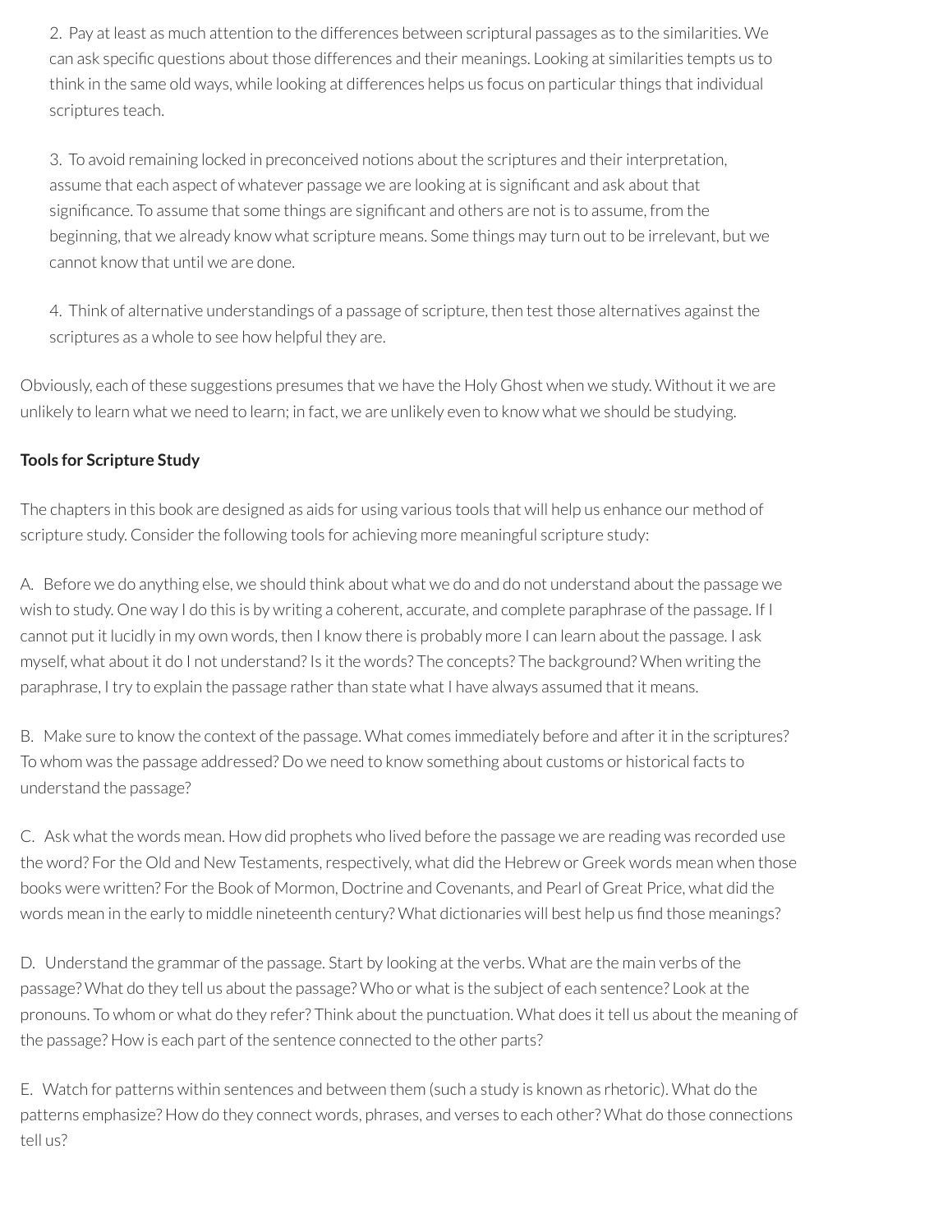F. Use the aids provided in the LDS edition of the scriptures. What are the various kinds of footnotes and what do they tell us? How can we make better use of the Topical Guide, Bible Dictionary, and gazetteer?

G. If possible, learn something about the culture and history of the people who wrote the passages. Where is such information found? How do we decide what sources are reliable?

H. Find out how prophets who lived after a passage was written understood it. Their understandings can reveal a variety of ways to understand a particular passage.

I. Finally, look at commentaries by reliable writers and, forthe Old and New Testaments, at well-made alternate translations. We must use commentaries with caution, however, because it is tempting to let others think for us or allow the commentaries to replace the scriptures as our text. But if we use commentaries judiciously, as guides of which we can and should be critical, they can show us new ways to think about a passage and provide information about language or history that we might not otherwise learn.

## **Likening the Scriptures to Ourselves**

Scripture study requires us to use these and any other techniques that we learn. It requires us to work by taking notes, writing down our ideas and thinking about them critically, looking up other sources, and discussing our ideas with others and taking their criticism. Our work, however, must go beyond teasing from scripture interesting or even revelatory ideas. Academic tools can be a great help, but scripture study must be more than an academic pursuit or a hobby.

If scripture study is to be more than mental exercise, we must also liken the scriptures to ourselves (see 1 Nephi 19:23). We must make the lessons they teach part of our everyday lives. Usually that application comes naturally as we spend time in prayerful study. As we regularly discover what the scriptures teach us, as scripture study becomes a daily habit and the scriptures become part of our understanding, our way of seeing the world changes. As that view changes, we change our lives: "The preaching of the word had a great tendency to lead the people to do that which was just—yea, it had had more powerful effect upon the minds of the people than the sword, or anything else, which had happened unto them—therefore Alma thought it was expedient that they should try the virtue of the word of God" (Alma 31:5). Although this passage refers to preaching, the same is true of scripture study. We sometimes need to think specifically about how the scriptures apply to our situations and questions, but careful, regular scripture study can, by itself, change our hearts and minds. It would be unusual to spend regular amounts of time in scripture study and not to find our lives changed, not to find ourselves thinking in new ways.

### **Note**

<span id="page-8-0"></span>[1.](#page-5-0) *American Dictionary of the English Language* (1828), s.v. "study."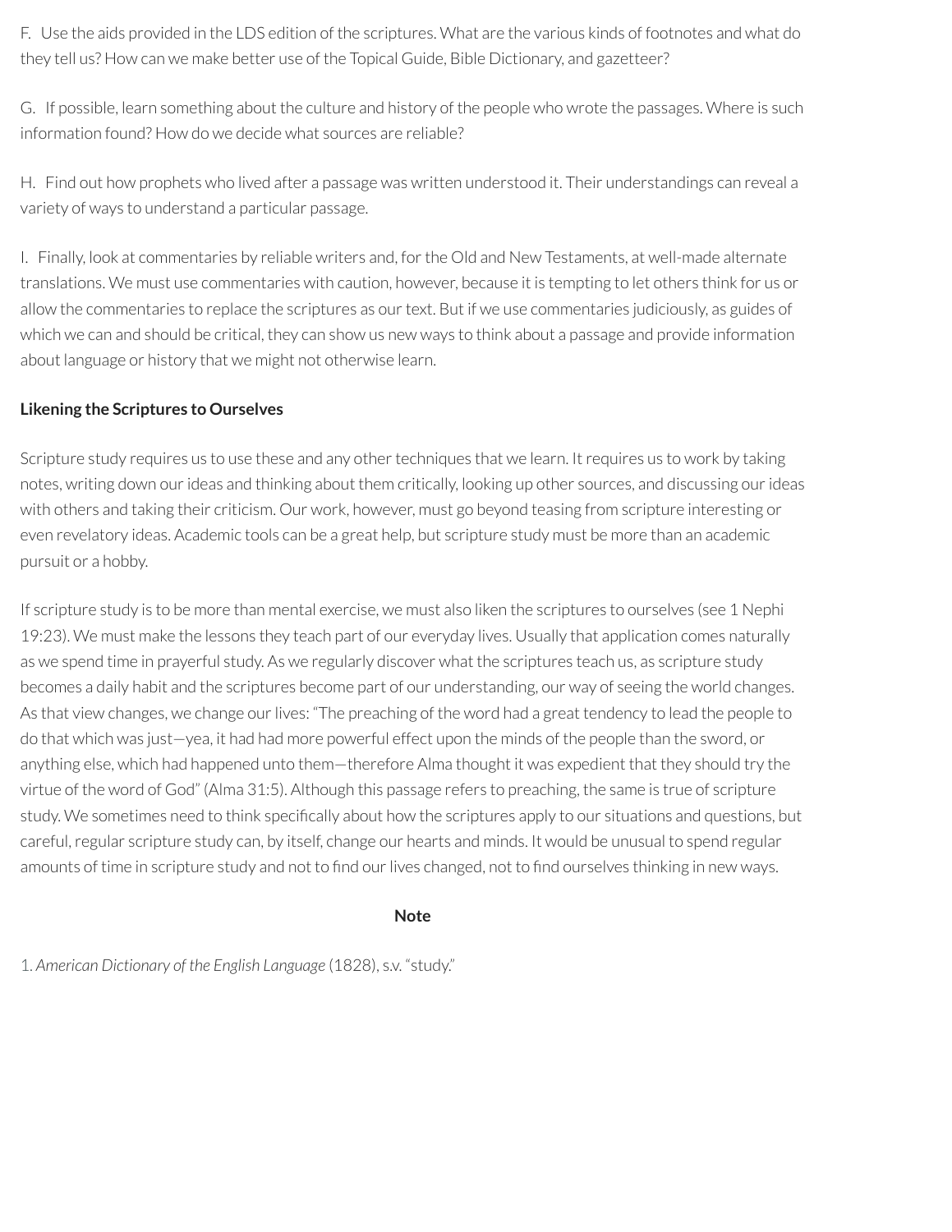## **Outlining**

Obviously, the first point of scripture study is to understand what the scriptures say, and one of the best tools for doing that is outlining. Outlines help us see how the parts of a passage fit together, how ideas and doctrines relate to each other, and what the passage emphasizes. Sometimes we might outline the material that we are studying to get an overview of the whole passage. Other times we might outline it to see how it fits into its scriptural context. The 1981 edition of the scriptures already contains outlines of each chapter in the chapter headings. I often find it useful to make my own outlines as well.

Outlines can range from a brief synopsis of several chapters to a detailed outline of one chapter. For example, in the first edition of the Book of Mormon, Alma 30–35 are one chapter (chapter 16), a division that seems to have been present on the golden plates and not merely an artifact of translation or an editorial change made in later editions. This might suggest that those chapters be outlined together. Even if we did not know about the original grouping of these chapters, because they collectively form a story, we might be curious about how they fit together. They might, for example, be briefly outlined like this (for a more detailed outline of four of these chapters, see pages 20–22):

Korihor (30) Zoramites (31–34) the poor in spirit (32a) faith and the atonement (32b–34) Separation of the Ammonites from Jershon (35)

An outline often generates scripture study questions. How does Alma's discussion of faith and knowledge fit into the story as a whole? To whom and why did Alma deliver the sermon? How might the answers to those questions indicate ways to better understand the second half of Alma 32?

As part of my study, I might decide to make a more detailed outline of parts of a story. For example, if I were studying Mosiah 3, I might make an outline such as this:

A. The Lord has a message of joy for King Benjamin and his people: Jesus Christ is coming (3–5)

- 1. He will heal the sick, raise the dead, and cast out devils  $(5-6)$
- 2. He will live and suffer in the flesh  $(6-7)$
- 3. He will bring salvation (8–9)
- 4. He will rise from the dead (10)
- 5. He will do these things so that a righteous judgment of the children of men can be made (10)
- 6. He will atone for the sins of those who sin ignorantly (11)

B. The Lord has sent the prophets to preach woe to those who rebel, because the only way to be saved is through Jesus Christ (12–18; King Benjamin repeats the latterfact, which seems central to his message, several times)

C. The natural man is an enemy to God and always will be unless he does the following: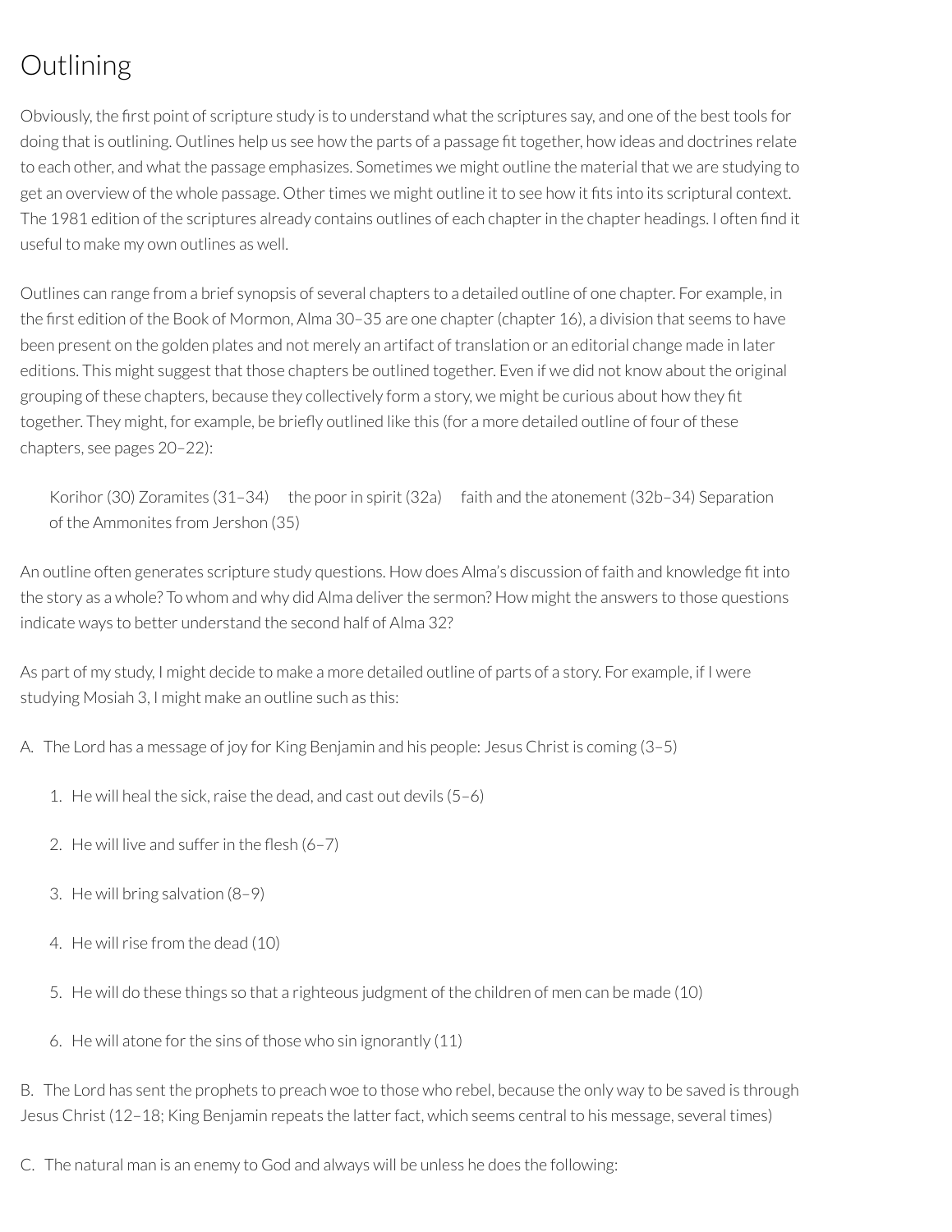- 1. Yields to the Holy Spirit
- 2. Puts off the natural man
- 3. Becomes a saint through the atonement
- 4. Becomes like a child: submissive, meek, humble, patient, and full of love (19)

D. The knowledge of the Savior will spread throughout the world, and when it does, only little children will be held blameless (20–21)

E. King Benjamin's people are not blameless (22)

Outlines such as this can help us ask questions about other parts of King Benjamin's sermon. We might, for example, wonder about the contrast between what the angel says in verse 22 and King Benjamin's remark in Mosiah 1:11 that his people have been diligent in keeping the commandments. We might also ponder how the angel's comments relate to the people's fearrecorded in Mosiah 4:1–2. If Benjamin's people are diligent in keeping the commandments, why are they not blameless?

Each degree of outlining serves different purposes, so it may be helpful to create both general and detailed outlines of the study material. As I study, Irefer back to the outlines I have made to help me better understand the particular verses I am studying or to help me remember the context of the passage.

Following is one possible detailed outline of Alma 31–34. I made this when I wondered what the phrase *these things*in Alma 34:8 refers to. Does itreferto something named before verse 8? How am I to understand it if it refers to something named after verse 8? Considering the various possibilities helped me decide what I thought it referred to and, perhaps more important, it prompted me to think about how the teachings of Alma and Amulek are related to each other and what they mean.

- A. Alma 31: Alma begins his mission to the Zoramites
	- 1. The Nephites fear that the Zoramites will join forces with their Lamanite enemies (3-4)
	- 2. Alma believes that preaching the gospel is the most effective way of getting people to do good (5–6)
	- 3. The Zoramites are apostate Nephites (1–2, 8)
		- a) They do not keep the law of Moses (9)
		- b) They do not pray according to the church's teachings (10)
		- c) They stand on the Rameumptom and offer a set prayer that reflects their apostate beliefs (12–23)
			- (1) They are elect—they and no one else will be saved (16–18)
			- (2) There is no Christ (anointed one) (16–17)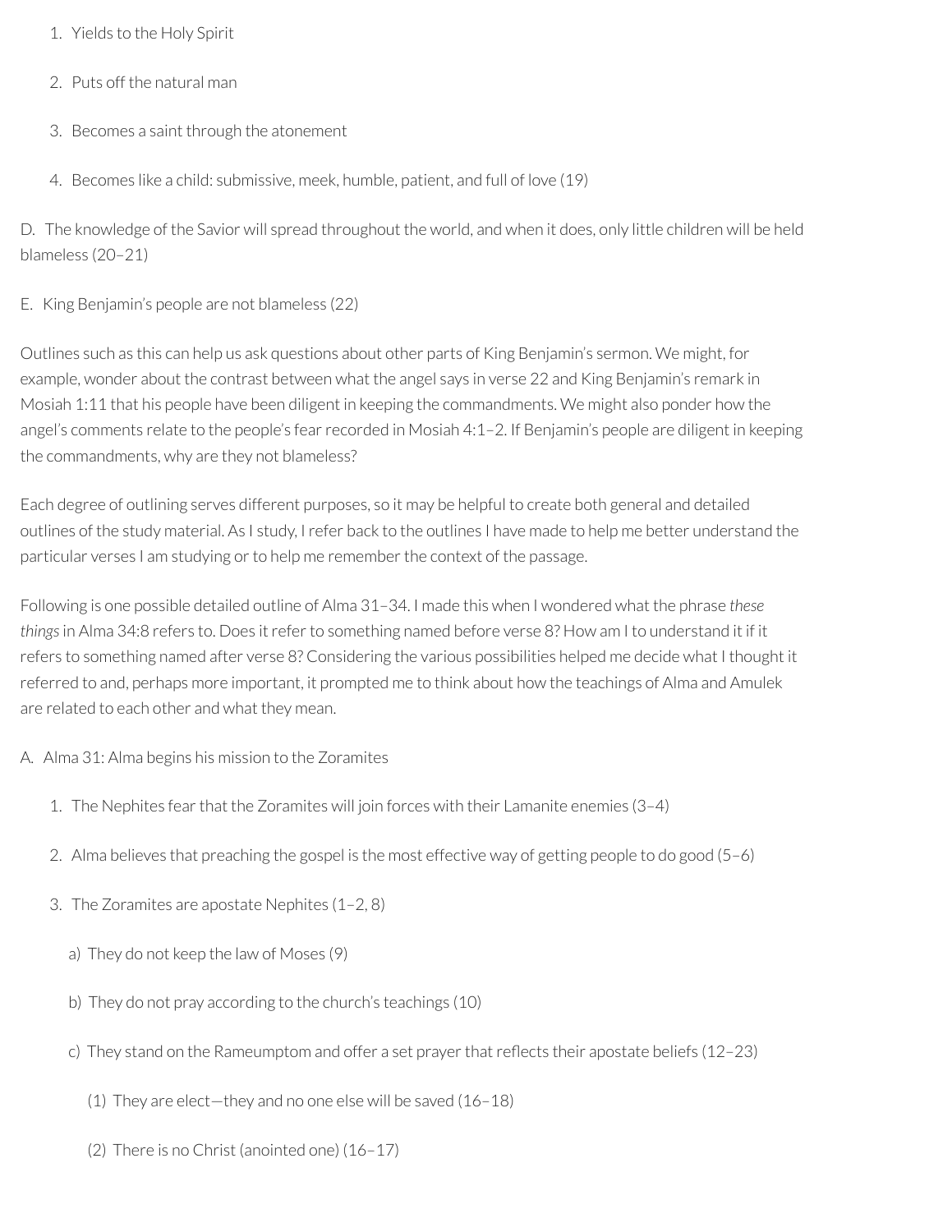- (3) They are grateful they have not been deceived to believe in Christ and the foolish traditions of the Nephites (17)
- 4. Alma prays for strength and success among the Zoramites (24–35)

5. Alma, Ammon, Aaron, Omner, Amulek, Zeezrom, Shiblon, and Corianton separate to do missionary work (36–38)

B. Alma 32: The missionaries have success among the poor Zoramites (2)

1. The poor Zoramites have been cast out of the synagogue and ask Alma what they should do about having no place to worship (3–6)

- 2. Alma teaches them about humility (7–16)
	- a) It is good to be humbled  $(12-13)$
	- b) It is better to be humble without being compelled  $(13-16)$
- 3. Alma discusses sign seeking (17–20)
- 4. Alma discusses faith (21–43)
- C. Alma 33: The poor Zoramites ask how to obtain faith
	- 1. Alma quotes the prophet Zenos
		- a) The people can worship anywhere (2–11)
		- b) God answers prayers and is merciful (4–11)
	- 2. Zenock and Moses testified of the same teachings as Zenos (15-19)
		- a) Alma compares the Zoramites to the people of Moses who would not look to the serpent and live (20–21)
		- b) Alma exhorts the people to believe in Christ (22–23)
- D. Alma 34: Amulek adds his testimony
	- 1. The poor Zoramites already know the things that Alma has taught them (2)

2. They wanted to know what to do about their suffering, and Alma taught them to exercise patience and faith (3)

- a) They must try the experiment of belief on Christ (4)
- b) Alma has proven that Christ is the way to salvation (5–7)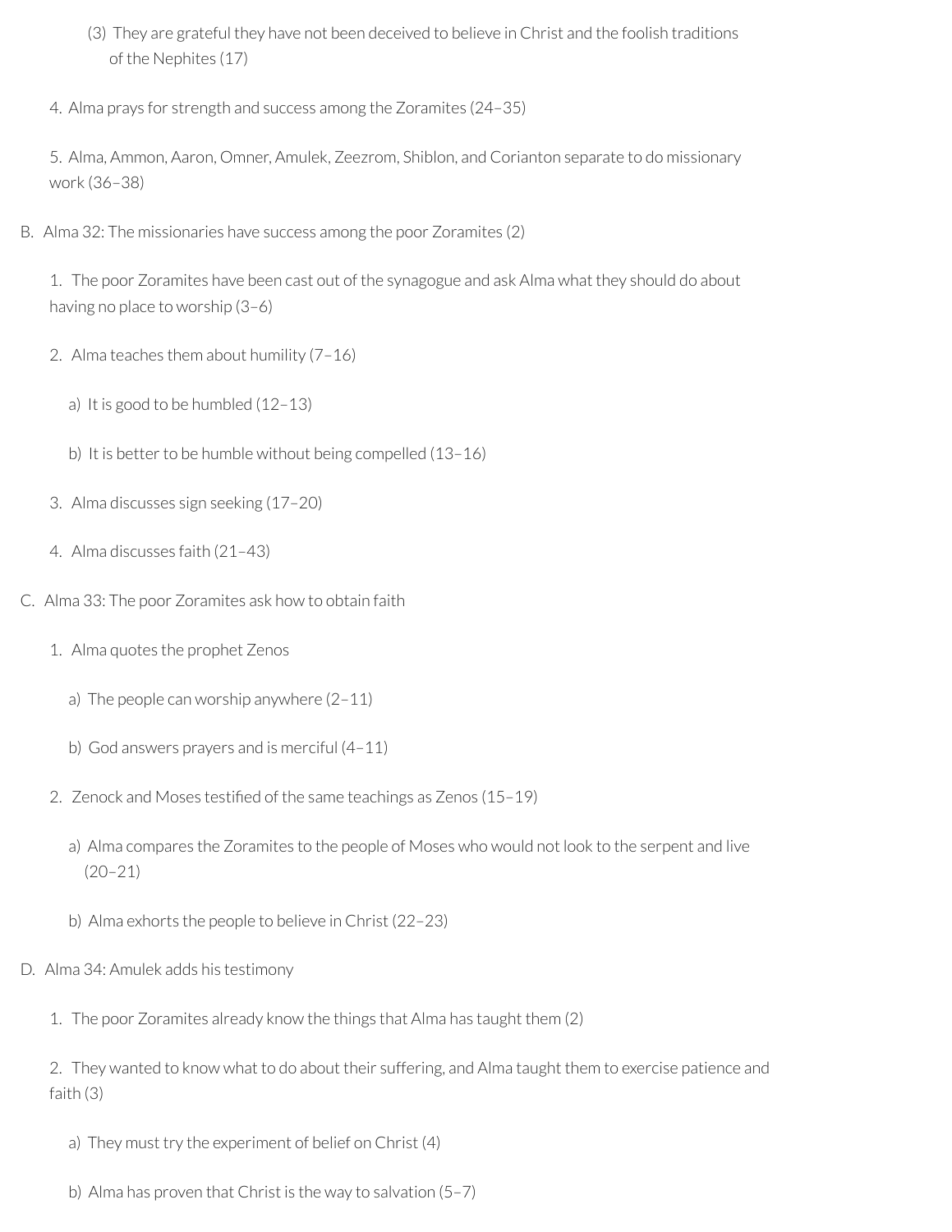- 3. Amulek testifies that "these things" are true (8)
	- a) Christ will come (8)
	- b) An atonement must be made (9–16)
		- $(1)$  It will be infinite  $(10)$
		- (2) It will end Mosaic sacrifice, which points to the infinite sacrifice  $(11-14)$
		- (3) It will make repentance and mercy possible (15–16)
- 4. The Zoramites should have faith, repent, and ask God for mercy (17)
- 5. They must pray always and everywhere (18–27)
- 6. They must take care of the sick and the afflicted or their prayer is useless (28–29)
- 7. Amulek exhorts the Zoramites to repent and abide by certain teachings (31–41)
	- a) Cease denying the coming of Christ (37)
	- b) Receive the Holy Ghost (38)
	- c) Take the name of Christ (38)
	- d) Be humble (38)
	- e) Worship God wherever they are (38)
	- f) Worship "in spirit and in truth" (38)
	- g) Live in thanksgiving for God's mercy (38)
	- h) Pray continually to avoid temptation (39)
	- i) Do not revile against persecutors but bear suffering with patience and hope (40-41)

First, notice how this outline places Alma's discussion of faith into a new light. His teachings on faith are part of the call to repentance that Alma issues to the Zoramites, and they are closely connected to his lesson that they must be humble. When Amulek adds his testimony to Alma's, he does not focus on the nature of faith but on the necessity of humility and repentance. Considering Alma's discussion of faith in that context may change how we think about it. Also notice that in these chapters the chapter breaks mark natural divisions in the outline, but that is not always the case. Most chapter and verse divisions were added to the scriptures long afterthey were written. Such divisions are helpful for finding references in the scriptures, but they do not always reflect the structure of the scriptures. Be careful not to be misled by the chapter and verse divisions; do notrely on them to decide meaning. Outlines such as the samples can help us learn more about the scriptures. They can lead us to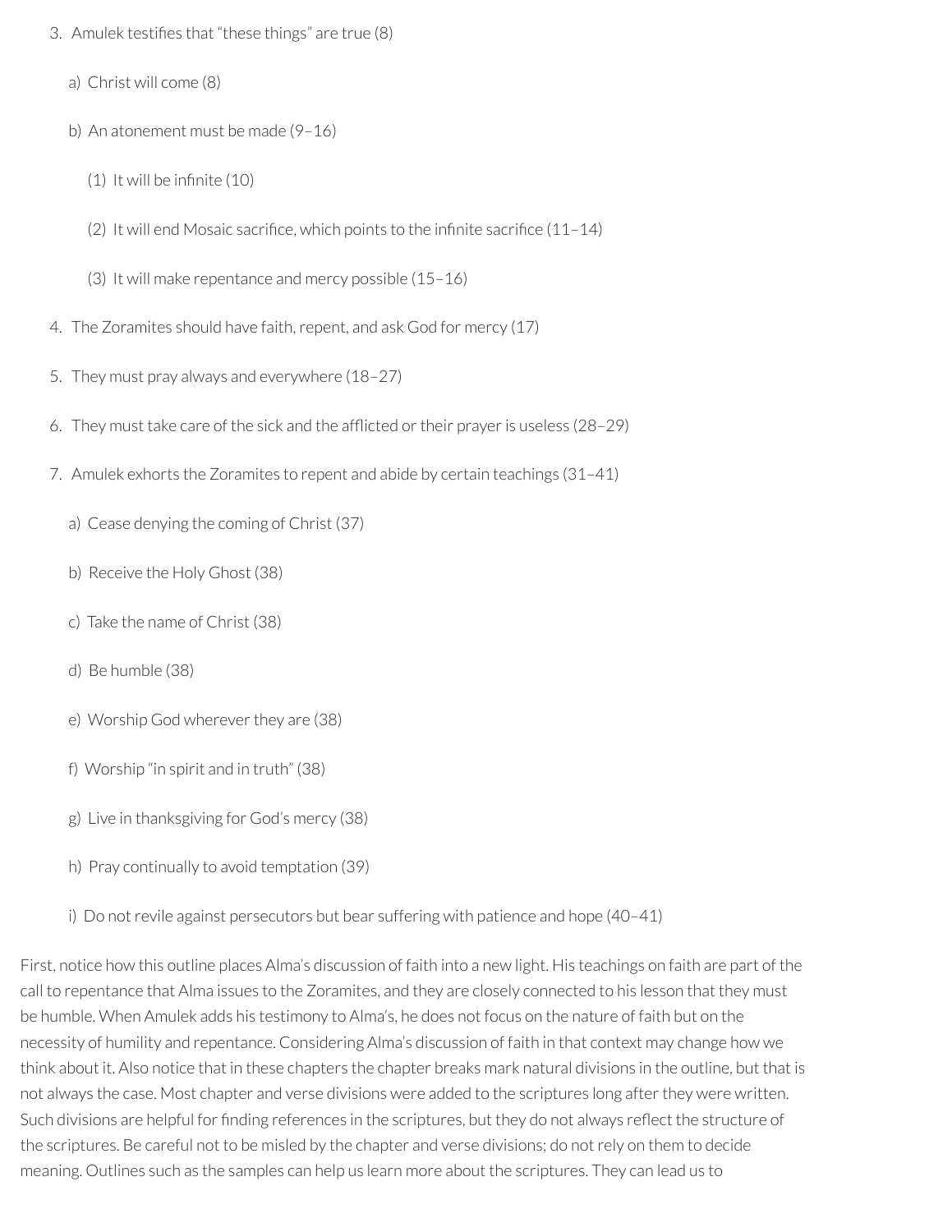connections and questions we have not previously considered, and the new insights we gain can deepen our appreciation of the word of God.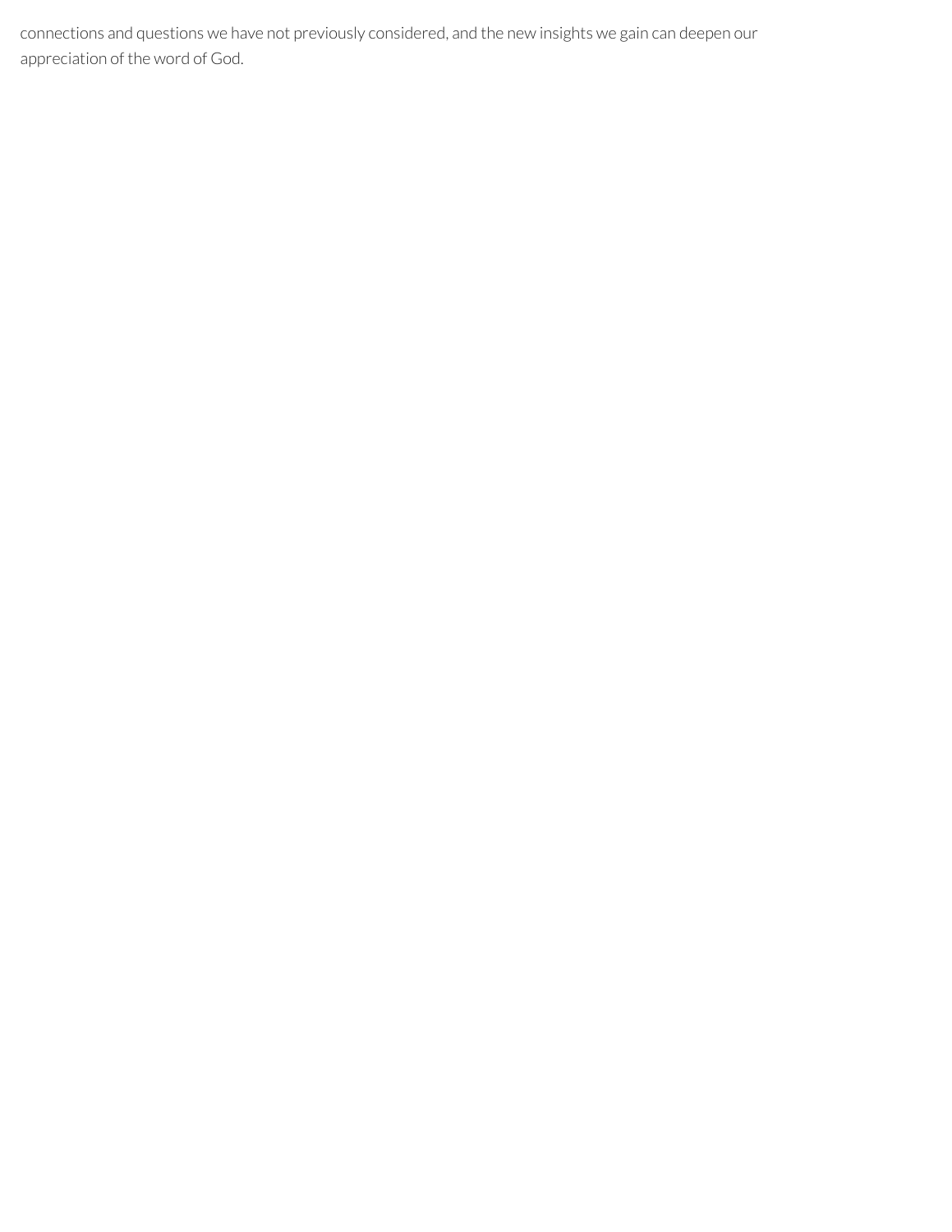## Asking Questions

Asking questions is an important part of scripture study. What does this word mean? Why did the writer say this rather than that? Why did he put things in this particular order? We should concentrate on asking fruitful questions, and it is important to remember that many questions have more than one answer. We sometimes do not know whether a question is fruitful until after we have asked it and thought about it. We often cannot tell in advance.

Though information is important, especially when we are young in the gospel, the point of these questions is not so much to provide us with information as it is to help us think about the scriptures, to focus on the connections made in the scriptures and the types or patterns we see. It is to open us to the possibility of revelation. We are not studying the scriptures just to have more information, though we will have more information when we are done. We study the scriptures because they speak to us about our lives and our relation to God. One way to understand this is that we ask questions of the scriptures to help us see what questions they have to ask of us. Ourresponses to their questions can change our lives; our questions prepare us to hear the questions that the Lord asks us through the scriptures.<sup>[1](#page-18-0)</sup>

<span id="page-14-0"></span>There are many excellent examples of such questions from the Lord. For example, when the Lord asks Adam in the Garden of Eden, "Adam, where art thou?" (Genesis 3:9) he is not merely asking for Adam's physical location. It seems that he wants Adam to consider thoughtfully where he is in his relationship with the Lord. Prophets and scripture can ask similar questions. For example, consider 2 Samuel 12:1–7, the story of the prophet Nathan's rebuke of King David:

And the Lord sent Nathan unto David. And he came unto him, and said unto him, There were two men in one city; the one rich, and the other poor. The rich man had exceeding many flocks and herds: But the poor man had nothing, save one little ewe lamb, which he had bought and nourished up: and it grew up together with him, and with his children; it did eat of his own meat, and drank of his own cup, and lay in his bosom, and was unto him as a daughter. And there came a traveller unto the rich man, and he spared to take of his own flock and of his own herd, to dress for the wayfaring man that was come unto him; but took the poor man's lamb, and dressed it forthe man that was come to him. And David's anger was greatly kindled against the man; and he said to Nathan, As the Lord liveth, the man that hath done this thing shall surely die: And he shall restore the lamb fourfold, because he did this thing, and because he had no pity. And Nathan said to David, Thou art the man.

Nathan's story provokes David to anger, but it was intended to make him ask himself, "Who has done such a thing? Is it I?" The stories, poems, sermons, letters, and histories of the scriptures ought to be as probing for us as Nathan's story was for David; they should help us ask questions about ourselves and ourlives. The questions we will learn to ask about words, grammar, rhetorical patterns, and so on, are useful only insofar as they help us hear the questions that the Lord puts to each of us through the scriptures and his prophets. We will first concentrate on learning to ask questions about details in the scriptures, but we will do so to help us learn to hear other, more important, questions.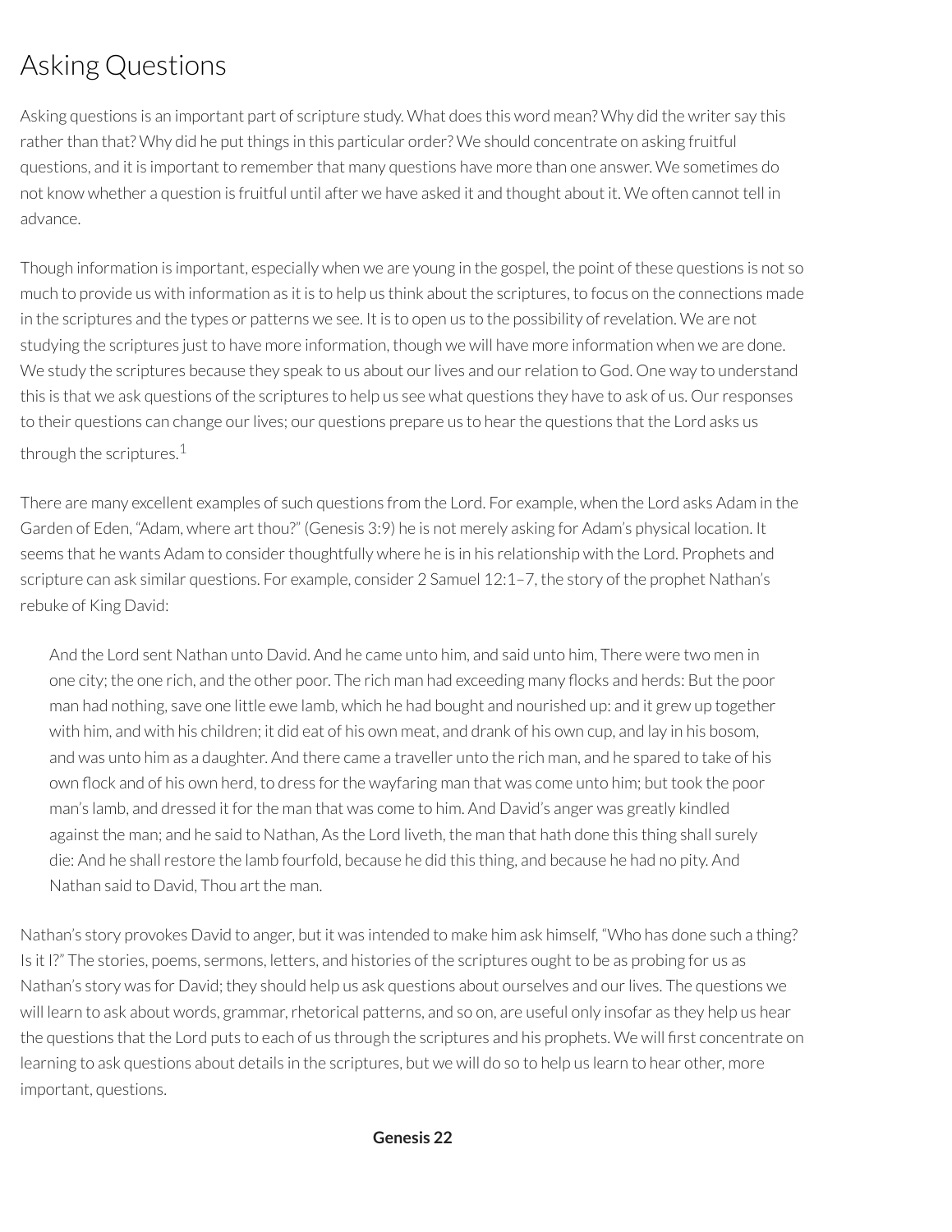Following is an example of the kinds of questions I might ask as part of an initial study of Genesis 22, the story of Abraham's trial. As I studied further, I would add to and delete from the list below, making notes of significant insights as I went along.

Notice that the questions are mostly about specific details in the verses. It is best not to ask about larger, more abstract questions until after I have a good understanding of the verses themselves. These kinds of questions are to help me gain that understanding and avoid the temptation of moving immediately to the broad "philosophical" questions. Those broader questions can be important, but the danger of moving too quickly to them is that because I may not yet really understand the scriptures, my response to those broad questions will be what I already know or what others say in response to those questions most of the time. That approach risks mingling the philosophies of men (what most people take to be true most of the time, otherwise known as common sense) with scripture rather than learning from the scriptures.

Verse 1. "After these things." After what things? The things in the immediately preceding chapter? Some other set of things? Why does the story begin by closely connecting this chapter to a previous chapter(s)? Is the author of this test the Father orthe Son? What does the word *tempt* mean? Why would the Lord need to try Abraham? Is there any significance to Abraham's answer, "Behold, here I am"? Does the phrase occur in other scriptures? In what circumstances?

Verse 2. Why is Isaac said to be Abraham's only son? What about Ishmael? Similarly, why is the Savior said to be the Father's only Son (see D&C 20:21)? Are we not also children of our Father in Heaven? Does considering this question as it applies to Abraham help us understand the question as it applies to Heavenly Father? Why does the Lord refer to what Abraham must do as a burnt offering? Is it significant that the word *sacrifice* is not used in this chapter? Why does the Lord not tell Abraham which mountain he is to go to? Why wait to tell him?

Verse 3. Why does the writer tell us that Abraham rose "early in the morning"? Though this verse explains that he has at least two servants and earlier scriptures suggest that he has many servants, Abraham saddles the ass himself. Why? Does that tell us anything about Abraham? Is that an important part of the story of the sacrifice? Why does Abraham take two servants with him?

Verse 4. In this story, Abraham makes only three gestures, here and in verses 10 and 13. Why does this verse say that Abraham "lifted up his eyes"? He was looking at a mountain, but it was a long way off and, if the tradition is correct about it being the temple mount, it was not much more than a large hill. Thus it was not the physical geography that made him lift up his eyes. What is the writer telling us? Is there any significance to the fact that the trip takes three days? If so, what is it? If not, why did the writerinclude that information? Why are no details given about those three days? Are there any parallels to this that might be instructive? Does this information tell us anything about Abraham or about the sacrifice itself?

Verse 5. Why does Abraham leave the servants behind? Abraham may have unwittingly prophesied what is to come: "I and the lad will go yonder and worship, and come again to you." In effect, he tells them, "We will come again to you." What is the point of this possible prophesy? In other words, what does it tell us as readers? What does the word worship mean?

Verse 6. The writer gives details in verse 3, no details in verses 4 and 5, and details again in this verse. Why give details only sometimes? What purposes do the details serve? There seems to be a parallel between Christ carrying his own cross and Isaac carrying the wood for the sacrifice of his own life. Why might such a parallel be important to Moses, the writer? Why does the writer emphasize that Abraham and Isaac were together?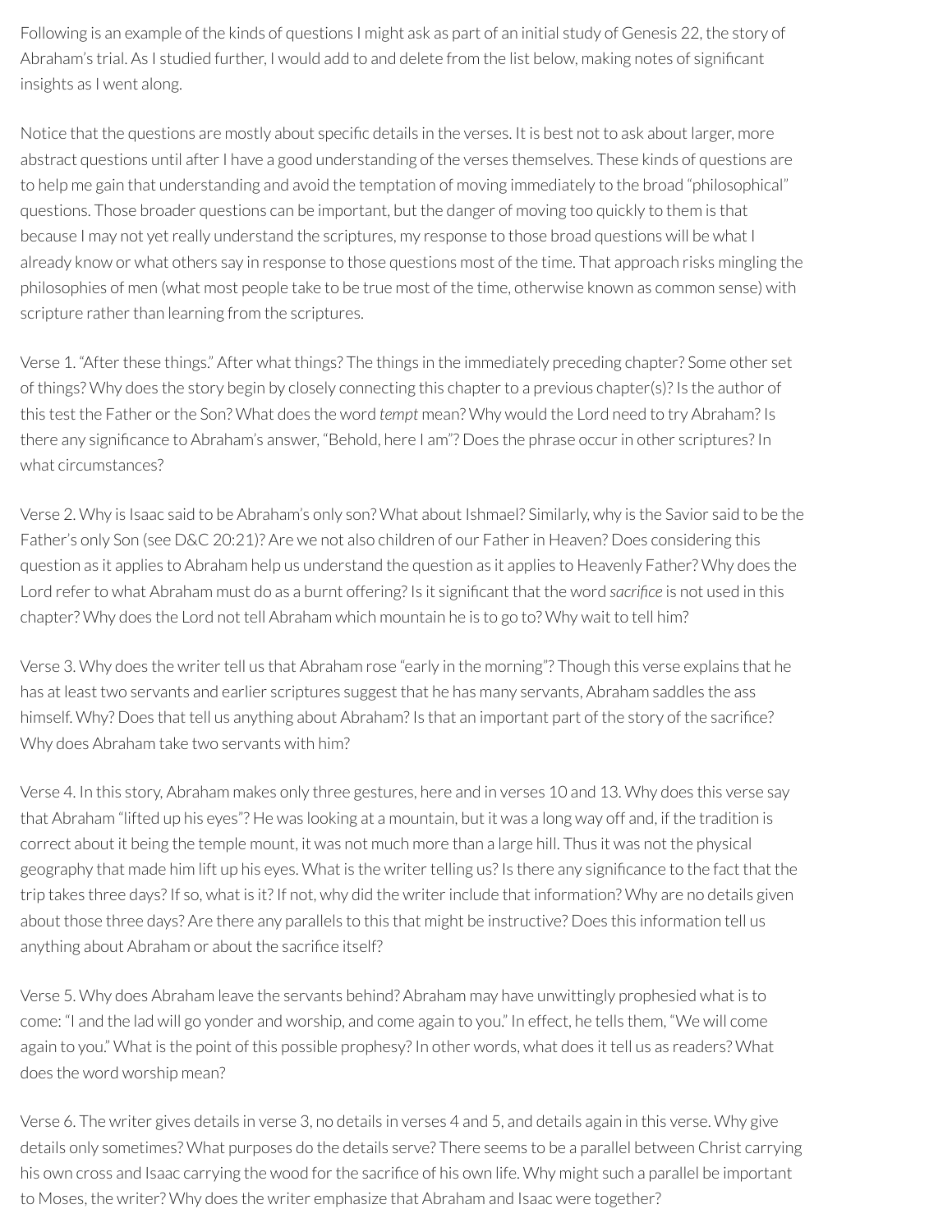Verse 7. Why does the writerrepeat the word *father* and then contrast it with the word *son*? What effect does this have on the reader? What does it teach us? Abraham answers his son in the same way he answered the Lord in verse 1. What might that show? What is Isaac's reaction to the situation? When did Isaac understand what was to happen? Why do I think what I think? How old was Isaac? (How could I find out?)

Verse 8. "God will provide himself a lamb for a burnt offering." What does this mean? This verse, like verse 6, ends with "they went both of them together." Verse 6 lists the implements of the sacrifice then ends with this phrase. This verse takes up the question of the victim of the sacrifice, then ends with the phrase. The parallel seems so deliberate—what is going on here?

Verse 9. The writer has previously given absolutely no details of the journey. Why does he give so many details here?

Verse 10. This verse describes Abraham's second gesture: "Abraham stretched forth his hand." What does this gesture show us? Does it say something about Abraham's attitude? Notice that this verse and verse 9 use very short phrases: "came to the place which God had told him of," "laid the wood in order," "bound Isaac his son," "laid him on the altar," "stretched forth his hand," "took the knife to slay his son." What is the effect of this staccato pattern? What is the point of that effect?

Verse 11. In verse 1 God himself commanded Abraham to make the sacrice, but in this verse the commandment not to sacrifice Isaac is delivered by an angel. What might Abraham's reaction to this have been? What does this show us? Why does the angel call Abraham's name twice? What might that show? How many times did God call Abraham's name in verse 1? Why the difference? Why is the angel specifically said to be an angel of the Lord? To whom does the word *Lord* refer?

Verse 12. Why does the angel repeat the injunction not to hurt Isaac? What does it mean to fear God? Does this story help us understand what fearing God means through Abraham's example? What does *fear* mean in this story? How has Abraham not withheld his son from the Lord?

Verse 13. Here Abraham makes a third gesture, the same one he made in verse 4: "Abraham lifted up his eyes." What does lifting up his eyes indicate? Does the parallel to verse 4 help us understand either one of these better?

Verse 14. The footnote points out that *Jehovah-jireh* means "the Lord will see" or"the Lord will provide." What has the Lord seen? What has he provided?

Verse 15. Why does the angel divide his message into two parts? Does the division emphasize a particular aspect of each part? How are the messages different?

Verse 16. Why does the angel emphasize that Abraham has not withheld his *only* son? What does Abraham show by not withholding his son?

Verses 17–18. What might the Lord mean by "In blessing I will bless thee"? The blessing in these verses has already been given to Abraham (see Genesis 12:2–3; 13:14–16). Yet here it is said to be given "because thou hast done this thing." If it has already been given, how can it be the result of this test? Why is this blessing so desirable? Why is it a blessing to have innumerable posterity? What does it mean that Abraham's seed will "possess the gate of his enemies"? Who are the enemies? What is their gate? What does it mean that all the nations of the earth will be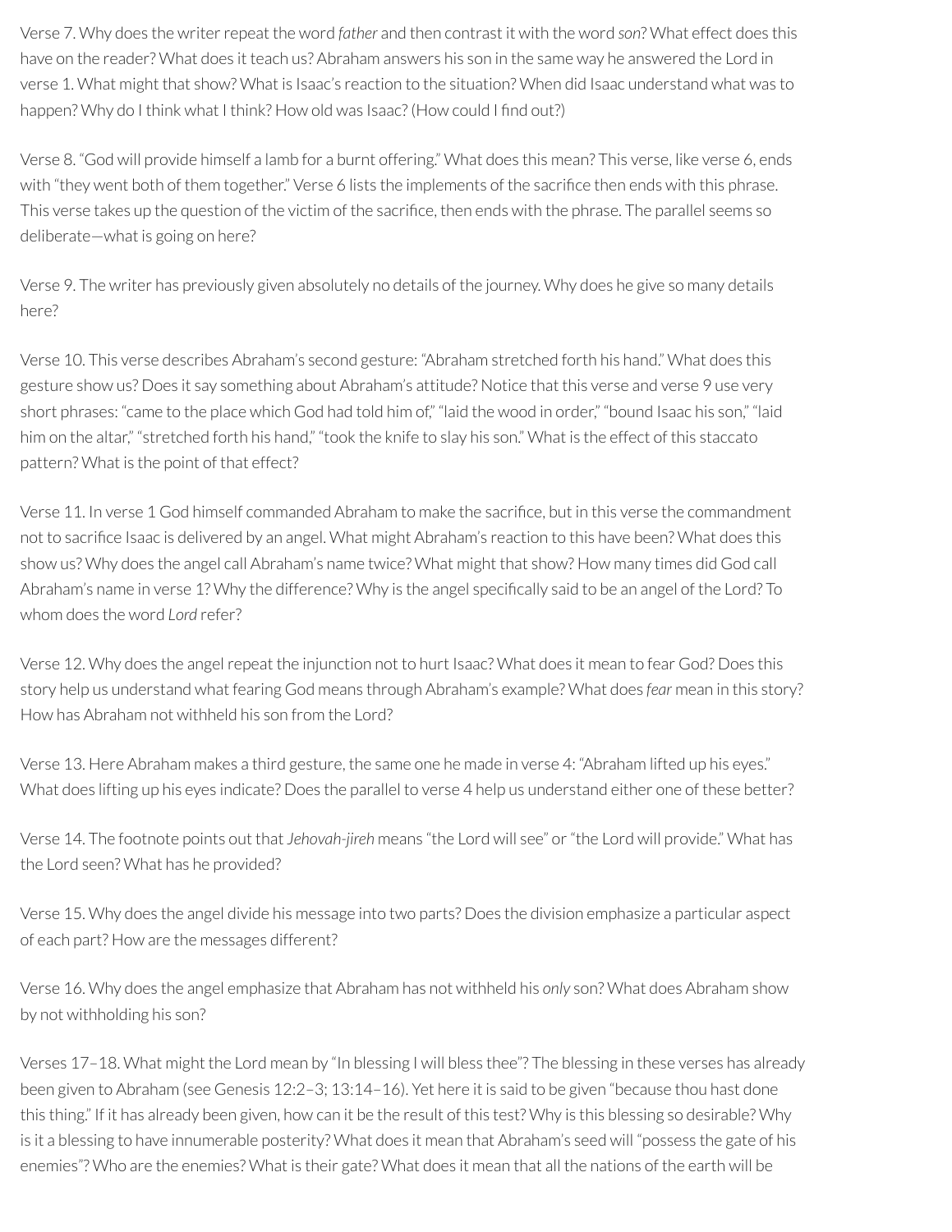blessed in Abraham's seed? Does the end of verse 18 perhaps explain what the Lord meant by "this thing" in verse 16?

Verse 19. Why is Isaac not mentioned in this verse? Abraham and the two servants are the only ones said to have returned. Why? Genesis 21:34 notes that Abraham lived in the land of the Philistines, and this verse says that he dwelt in Beer-sheba. Did Abraham move? Could the sacrifice have caused Abraham to move to a new location? If so, why?

Verse 20–24. Why is this genealogy inserted between the story of the sacrifice and the recounting of Sarah's death? Since much of the chapteris about Isaac, the birth of Rebekah, his wife to be, may be the point of the genealogy. How is that relevant to what we have just seen?

### <span id="page-17-0"></span>**Mosiah 4**

Following are similar questions for Mosiah 4:

Verse 1. In this verse and at the beginning of chapter 3, King Benjamin explains that the words of his speech were given to him by an angel. Why is this so important? What in King Benjamin's speech caused the fear of the Lord to come over the people?

Verse 2. What kind of people were King Benjamin's people? (see Mosiah 1:11: "they have been a diligent people in keeping the commandments of the Lord"). To what are King Benjamin's people responding when they cry out? In scripture, the phrase *carnal state* appears only in the Book of Mormon (see Mosiah 4:2; Alma 22:13; 41:11). Is this signicant? Noah Webster's 1828 *American Dictionary of the English Language* says that *carnal* means "pertaining to flesh," "being in the natural state; unregenerative" and "lustful." $^2$  $^2$  How does each definition fit the scriptural context? Which of these three definitions seems most likely in this case? What has happened to King Benjamin's people? What do they want?

Verse 3. How is what the people say in verse 2 related to what happens to them in this verse? What does "peace of conscience" mean? In what do we see the people's "exceeding faith"?

Verses 4–5. What does King Benjamin believe his people have learned?

Verse 6. What does King Benjamin say that his people have learned? Why does he say essentially the same things he said in verse 5? What does he add this time?

Verse 7. To whom does "this is the man" refer? What do verse 6 and 7 together tell us? Why does King Benjamin tell his people these things?

Verses 8–10. How are the requirements that King Benjamin mentions in verses 9 and 10 (believe in God, believe that he is, that he created everything, that he has all wisdom and power, and that he understands things that we do not) related to the requirements he lists in verses 5, 6, and 7?

Verse 11. What does King Benjamin say in this verse that he has said before? Why does he repeat it?

Verse 12. What does King Benjamin promise to those who follow the counsel he gave in verse 11?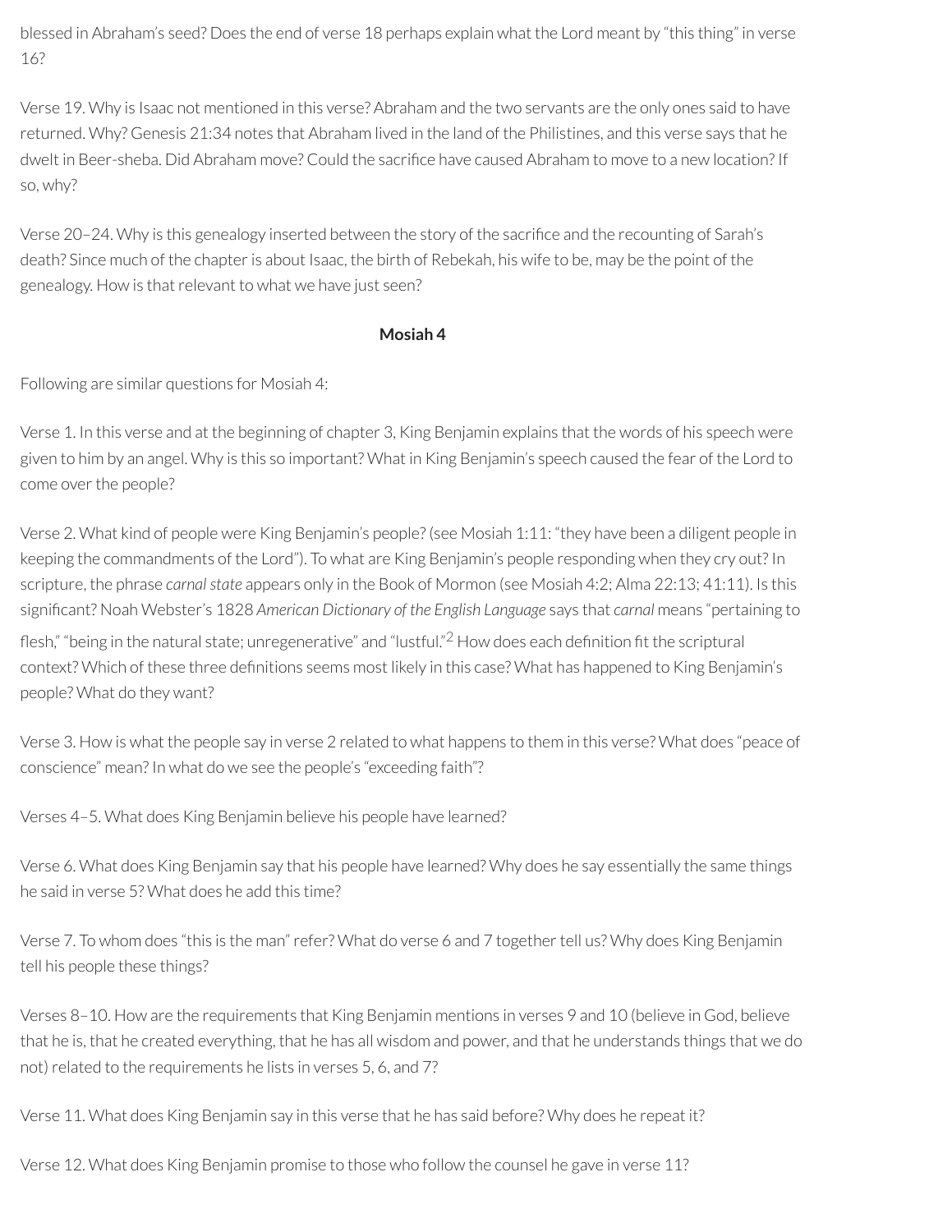Verse 13. To what does the first word of this verse *(and)* connect the verse?

Verse 14. This verse continues the promise begun in verse 12. Where does that promise end? Is it signicant that this is called a promise rather than a commandment?

Verses 15–16. Why does King Benjamin's sermon turn to the question of how we deal with beggars? What groups of people does King Benjamin seem concerned with in the last part of this chapter? What might that tell us?

Verses 17–18. What does the word *substance* mean? What does it mean to have an interest in the Kingdom of God? In other words, how is the word *interest* being used here?

Verses 19–23. Why does King Benjamin repeat, in an expanded version, what he has already said in verses 15 and 16?

Verses 24–25. What does King Benjamin mean when he says that the poor who are unwilling to give covet what they have not received? What does it mean to covet something? How is the word covet used in other scriptures? How does the covetousness that King Benjamin describes here justify the condemnation of those who covet?

Verse 26. King Benjamin mentioned retaining a remission of sins in verse 12. How are the requirements for retaining a remission of sins listed in verse 26 related to what is said in verse 12?

Verse 27. What does King Benjamin say we must do in this verse? How are those actions related to each other?

Verse 28. Why does King Benjamin turn, at the end of this powerful sermon, to the apparently mundane topic of returning borrowed items to a neighbor? Why end such an elevated sermon so prosaically?

Verses 29–30. Why does King Benjamin give warnings in verses 29 and 30? How do these warnings reflect the situation of the people of King Benjamin and what King Benjamin has preached to them?

The kinds of questions listed for Genesis 22 and Mosiah 4 focus more on details than on broader questions, but I often find that as I think about such details, I learn a great deal about more general topics, often issues I had not thought to ask about. Some questions may turn out to be useless; in other words, they may not help me gain any insights as Iread *this*time. But I can never know which questions will help me learn.

Asking questions about scripture is a way to give it attention. It is also a way to open our minds to the influence of the Holy Ghost and prepare ourselves to hear new and sometimes surprising things. For example, noticing that the promise begun in Mosiah 4:12 is continued in verses 13 and 14 gave me a new understanding of the rest of the chapter. It helped me understand that to really keep the commandments given in the rest of the chapter, I must first receive a remission of sin, remember God's greatness and my nothingness, pray, and remain steadfast in my faith in the atonement. Though I am commanded to teach my children, aid the poor, and live in harmony with my neighbors, my ability to keep those commandments is predicated on my repentance. That insight changed the way I understood the commandments. I think it also changed the way I live them.

#### **Notes**

<span id="page-18-0"></span>[1.](#page-14-0) For a marvelous example of how you can allow yourself to be questioned by the scriptures, see Dennis Rasmussen, *The Lord's Question: Thoughts on the Life of Response (Provo, Utah: Keter Foundation, 1985), The first*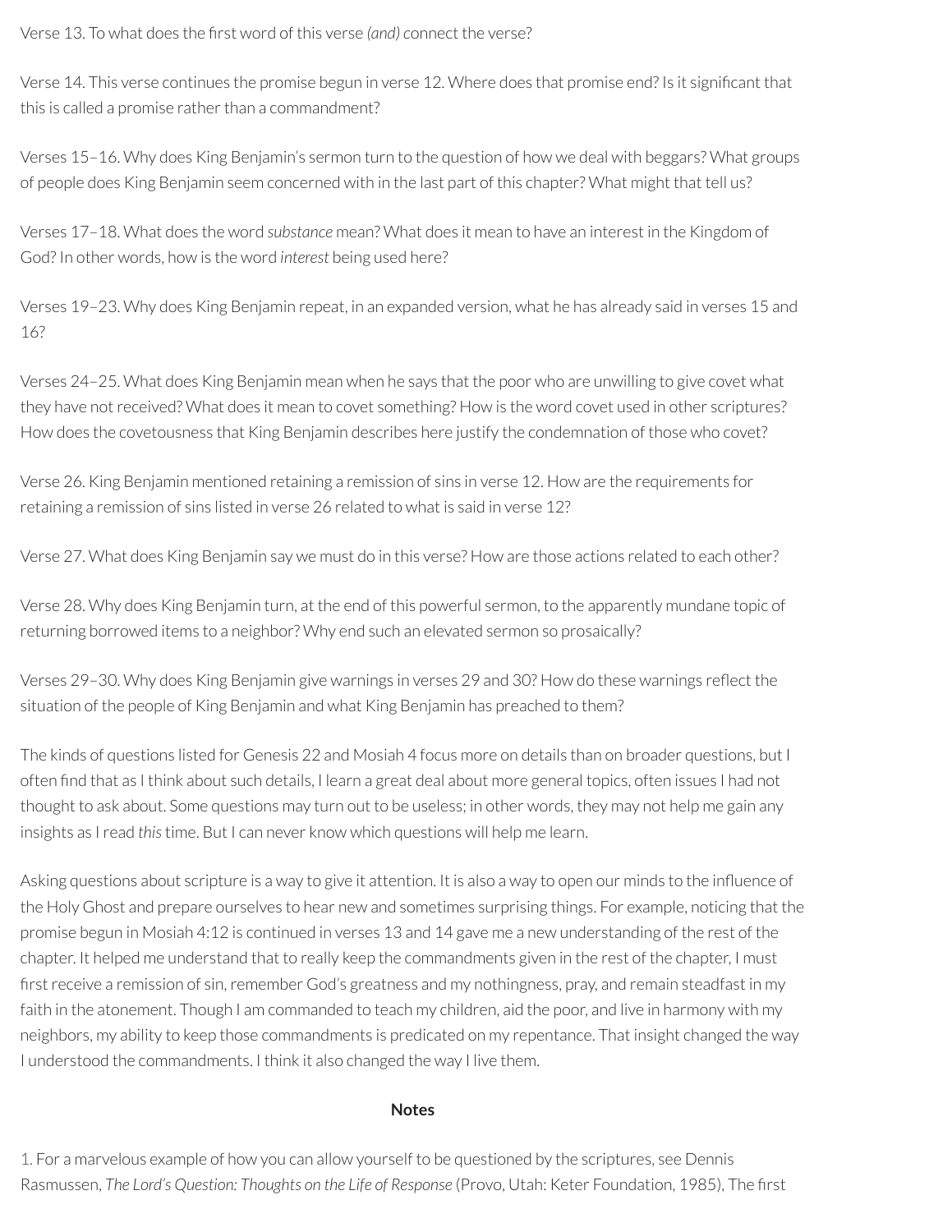chapter("Where Art Thou?") has an especially helpful discussion of questions and being questioned.

<span id="page-19-0"></span>[2.](#page-17-0) American Dictionary of the English Language (1828), *s*.v. "carnal."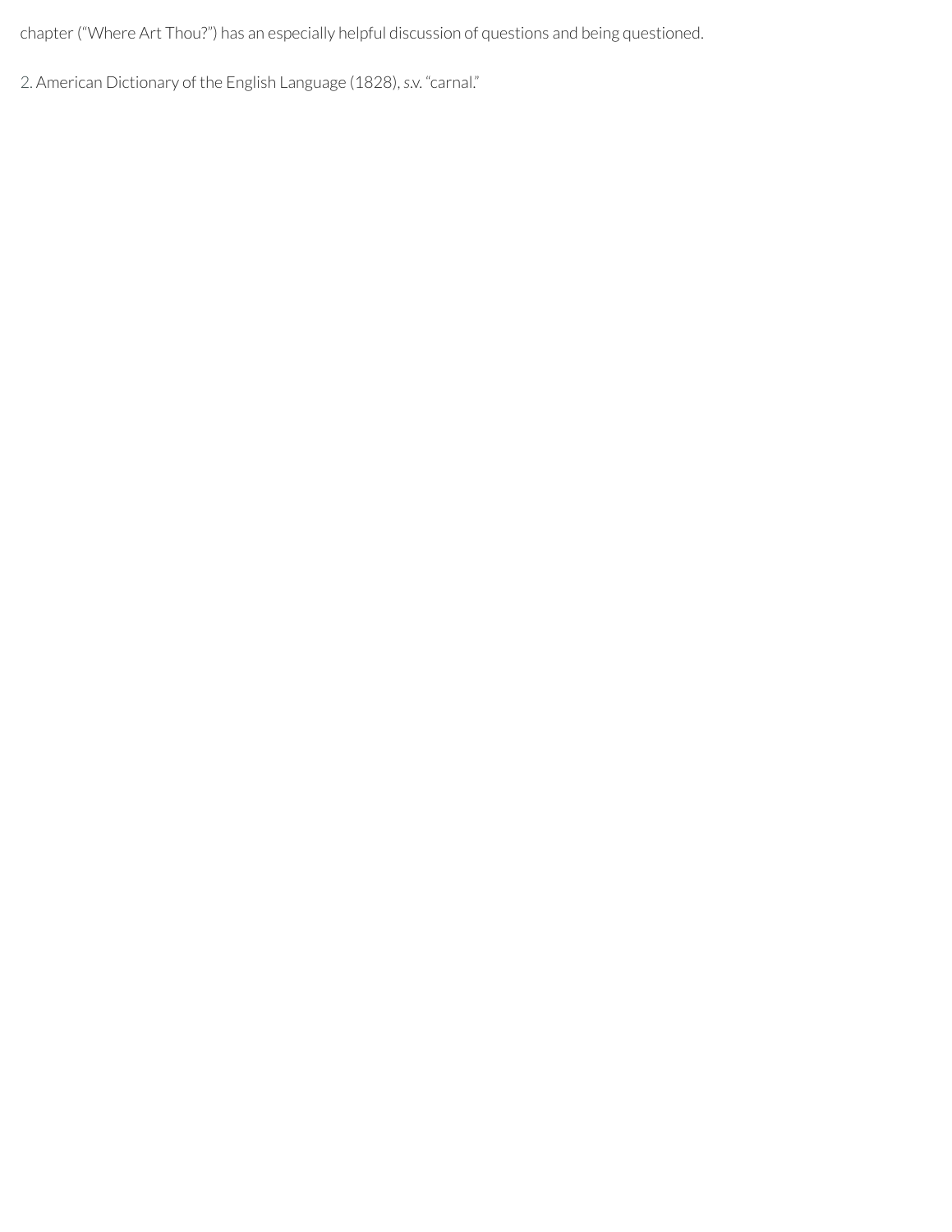## The LDS Edition of the Scriptures

The best place to begin our study is with the resources at hand in the 1981 edition of the Latter-day Saint scriptures. This edition includes various kinds of footnotes, a topical guide, a Bible dictionary, excerpts from the Joseph Smith Translation, a gazetteer, and maps of the locations in which Old and New Testament events occurred. The 1981 LDS scriptures contain enough information and reference material that much excellent scripture study can be done with no more than these books, a pencil, and a notepad.

#### **Footnotes**

The editors of the LDS scriptures have provided many footnotes. It is important to use these aids as they were intended—as aids to study, not as scripture. The editors who created these footnotes were called and perhaps set apart to create an edition of the scriptures for the Saints. They likely worked under inspiration, but they were people like us, fullling their callings as best they could (see 1 Corinthians 1:26–28). The references and tools they have provided are helpful, but they do not substitute forrelying on our own thought, intelligence, and inspiration, and they are not revealed doctrine like the scriptures.

The LDS edition of the scriptures contains at least four kinds of footnotes: cross-references, explanations of the Hebrew or Greek words, references to the Joseph Smith Translation, and references to the Topical Guide.

### **Cross-References**

In Job 1:7 just before the phrase *to and fro* is a superscript and italicized lowercase *a.* At the bottom of the page is this note: "7*a* D&C 10:27." The superscript letter *a* in verse 7 means that at the bottom of the page is information that may be helpful or interesting. The notes for a verse might include more than one entry (see verse 6) or they may include only one entry (see verse 7). The entry in verse 7 is a cross-reference. The editors felt that a reference to a different passage that also speaks of Satan going to and fro among the people of the earth might be helpful. Footnotes that give a scriptural reference are called cross-references.

### **Explanations of Greek or Hebrew Words**

The Old Testament was originally written in Hebrew and the New Testament in Greek. Some footnotes in the Bible give alternate translations for these Greek and Hebrew words. Job 2:3 has four footnotes. The *a* is in front of the word *perfect,* and the corresponding note at the bottom of the page reads, "3*a* HEB blameless." This tells us that the English word *perfect* is a translation of a Hebrew word that can also be translated "blameless." The footnote forthe *b* in front of the word *escheweth* reads, "*b* HEB turns from." The note explains that the word *escheweth* is a translation of a Hebrew word that can also be translated "turns from."

The New Testament contains similar notes, but they use the abbreviation GR*,* for *Greek.* In Luke 15:32 there is a superscript *a* before the word *meet*. The note at the bottom reads, "32*a* GR necessary," telling us that the Greek word translated "meet" could also be translated "necessary."

Alternate translations of words help us understand the nuances of the words and alert us that the word in the verse does not necessarily reflect the full meaning of the original Greek or Hebrew word. The first note in Job 2:3,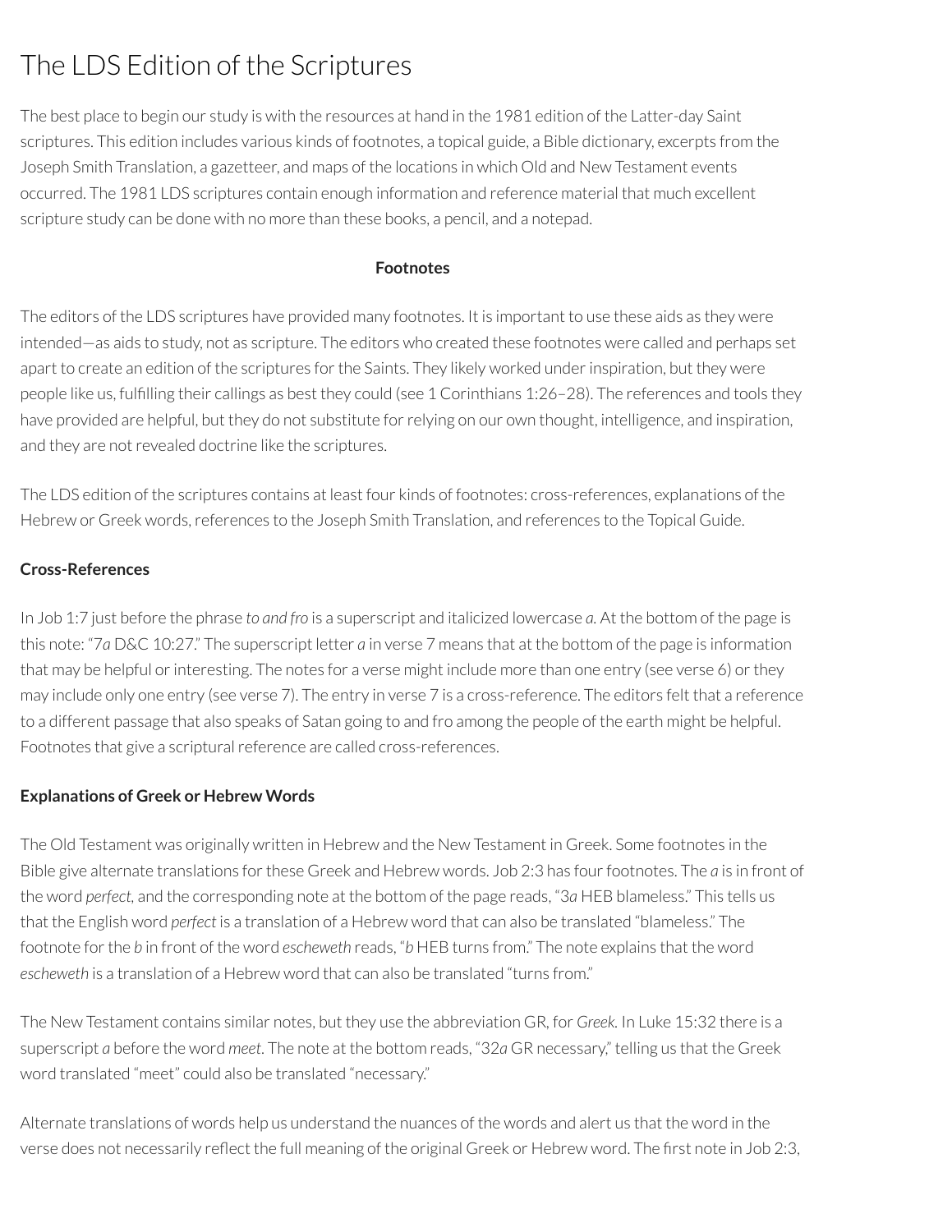for example, explains that the writer of Job is speaking of moral perfection, not other kinds of perfection. Job could be perfect because he has repented of all his sins.

## **References to the Joseph Smith Translation**

The editors of the LDS scriptures excerpted parts of the Joseph Smith Translation (JST) and placed them nearthe end of the LDS Bible. Some footnotes mark references to the JST excerpts. For example, Acts 22:29 has an *a* before the word *then*, the first word in the verse. The footnote refers to the JST for Acts 22:29-30, noting that those verses are found in the appendix. In the appendix under Acts 22 are the changes that Joseph Smith made to these verses. If the difference between the JST and the King James Version of the Bible (KJV) text is not extensive, it is included in the footnotes rather than in the appendix.

## **References to the Topical Guide**

Some footnotes contain the abbreviation TG. For example, the letter *b* appears just before the word *sinned* in Luke 15:18. Footnote b reads, "*b* TG Confession." This tells us that a collection of scriptures thatrelate to confession is in the Topical Guide, located near the end of the Bible (for more about the Topical Guide, see the next section).

The footnote references to the Topical Guide do not give a definition or an alternate translation of the relevant word or phrase. Also, the scriptures included in the Topical Guide under"confession" are not the only ones about confession. Those who created the Topical Guide may have overlooked some scriptures on the topic, and scriptures can have different meanings for us at different times in our lives and in different circumstances. $^1$  $^1$ 

Be careful not to be misled by the Topical Guide. Sometimes it is not clear why the Topical Guide includes a particular reference; occasionally it is wrong. Consider, for example, note *a* in Romans 1:32. It refers to "capital punishment" in the Topical Guide, but the context of verse 32 indicates that the death spoken of must be spiritual. Otherwise Paul would be arguing that those who are proud deserve the death penalty. The Topical Guide is an excellent and useful tool, not a substitute for our own thoughtfulness and prayer.

## <span id="page-21-0"></span>**Topical Guide**

The Topical Guide is exactly what its name suggests, a scriptural guide or index for a variety of topics. It lists numerous topics and relevant scriptures. Concordances (word indexes) have the disadvantage of listing only the same or similar words in other scriptures. For example, if a writer uses a synonym I do not happen to think of, then a word index will be of no help. In contrast, the Topical Guide lists related topics before giving the scriptural references, as well as listing specific references to that topic, whether they contain the word or not.

For example, suppose I want to find scriptures on welfare because the bishop asked me to give a talk on that subject. Using a concordance, I can find 27 references to the word *welfare* in the scriptures, but few are much help in preparing a talk on the welfare program or on helping those in need. I might find some scriptures by looking up related words, such as *need* (327 references). Once again, however, most of the references are notrelated to welfare. If I look in the Topical Guide, however, I will find a long list of scriptures on the topic of welfare, some of which may not contain the word welfare but are about that subject. I will also find a lengthy list of related topics. Such lists of scriptures are valuable, especially for preparing talks or lessons or for personal study.

I also keep a notebook in which I make my own topical index. As I study the scriptures, I often find some verses that help me understand a topic but are not included in the Topical Guide. My personal topical index is a supplement to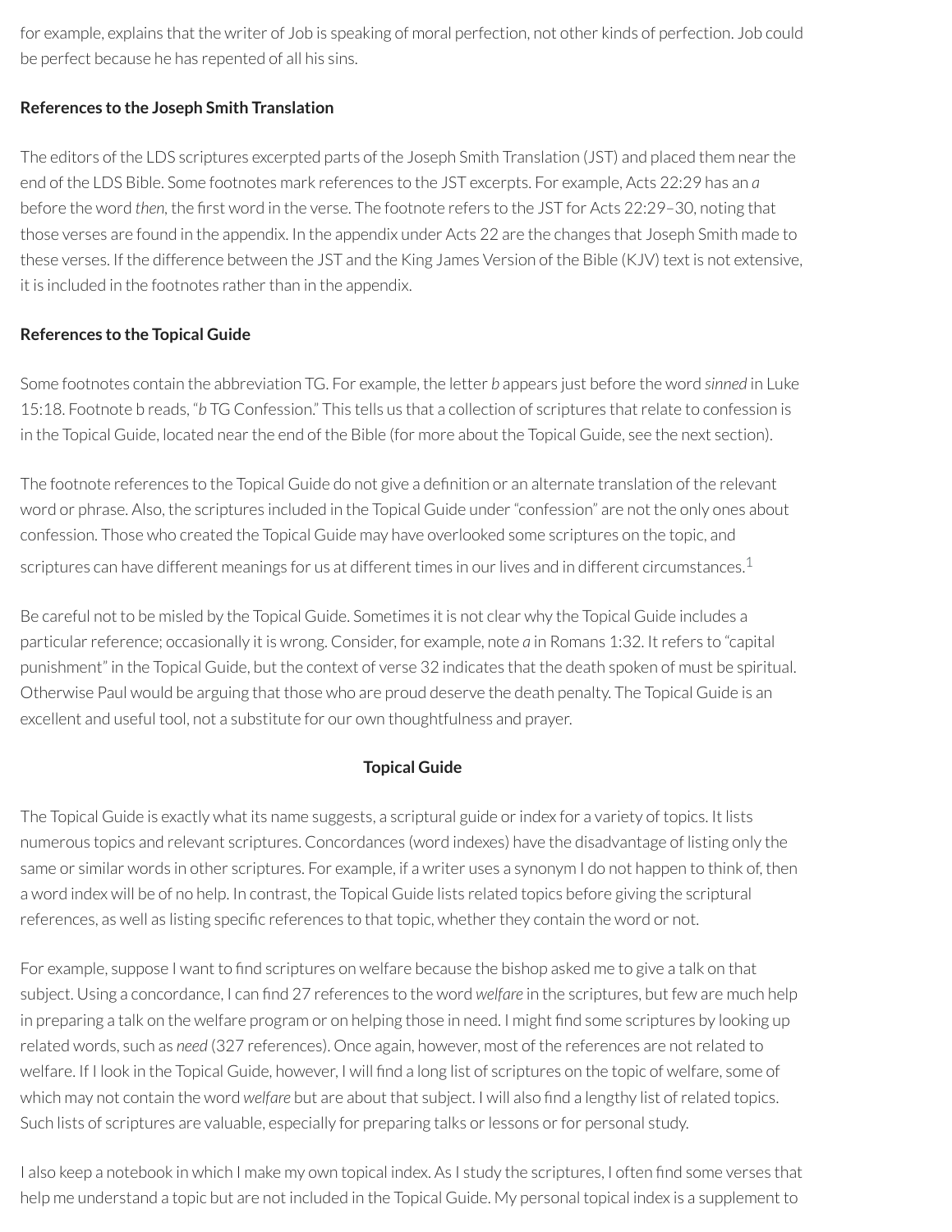that valuable work and helps me find those passages later.

The only disadvantage of the Topical Guide is the disadvantage of any study tool: when we use it we depend on the understanding of the editors. They may have inadvertently omitted some potentially important verses (hence the need for a personal index) or included others that are not helpful (I gently mark these out—gently because I may change my mind). Though it is not perfect, the Topical Guide is still an indispensable tool.

#### **Bible Dictionary**

The Bible Dictionary is more like a small encyclopedia than a standard dictionary. It gives the meanings of words found in the Bible; explains concepts; gives historical background on people, places, and events mentioned in the Bible or related to the Bible; provides brief explanations of doctrines; and provides other useful information for Bible study. There are many Bible dictionaries, but the one in the LDS scriptures is edited for an LDS audience. It is always a good place to begin studying. Look through it to see the kinds of information it contains. Note the list of quotations from the Old Testament that are found in the New Testament (underthe heading "quotations"). Another helpful entry is "Gospels, harmony of." The wealth of information in the LDS Bible Dictionary is amazing.

#### **Gazetteer and Maps**

A gazetteer is an index for a map or set of maps. The gazetteer is the place to look for the location of a place referred to in the Bible. For example, Joshua 11:1 refers to a place called Hazor. In the gazetteer is the entry "Hazor **D3:** 2; **D2:** 3, 9; **C3:** 5, 6, 7, 8." This means that the city of Hazoris located in the area designated by the coordinates D3 on map 2, in D2 on maps 3 and 9, and in C3 on maps 5, 6, 7, and 8.

#### **Note**

<span id="page-22-0"></span>[1.](#page-21-0) See Dallin H. Oaks, "Scripture Reading and Revelation," *Ensign,* January 1995, 6–9.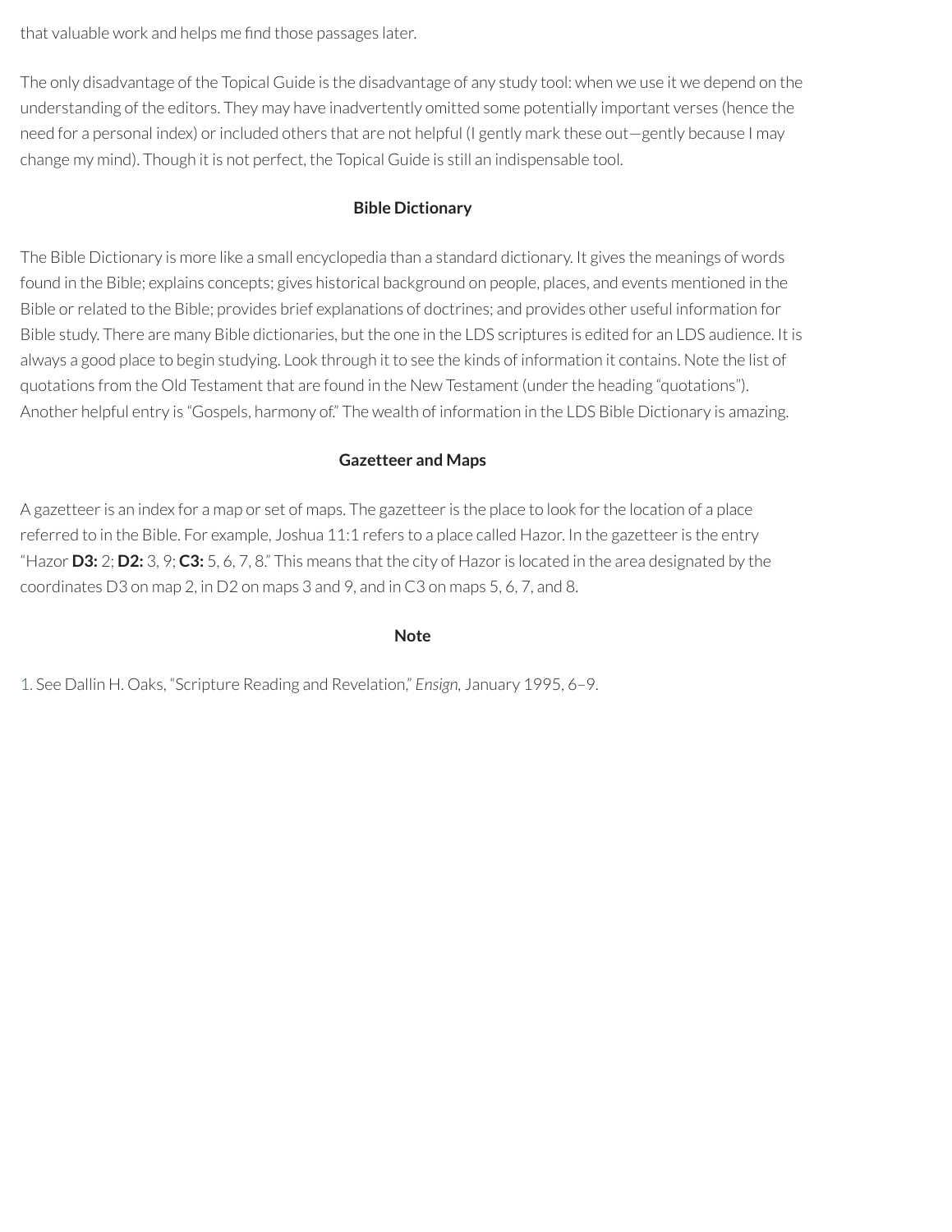## English Historical Dictionaries

When we do not know what a word means, we look up its definition in a dictionary. That is the most common use to which we put dictionaries. But they serve other purposes too. Sometimes we know one definition of a word, but the other meanings of the word can help us understand its nuances better. The etymology of a word—what word or words it comes from historically—can do the same thing. When we are reading a book that uses noncontemporary language, such as the scriptures, dictionaries are especially helpful. In ancient works like the scriptures, some words that were once common are now unfamiliar to us, or the meanings of some words may have changed over time. For example, when the KJV was made in 1611, the word *conversation* sometimes meant "behavior." [1](#page-24-0) That may change the way we read 1 Timothy 4:12. *Betimes*(see D&C 121:43) may mean something different than we expect.

<span id="page-23-0"></span>A variety of dictionaries is available, but for scripture study, the standard desk dictionary is not as helpful as some historical dictionaries. Two are especially helpful: Noah Webster's 1828 *American Dictionary of the English Language* and the *Oxford English Dictionary (OED).* Webster's dictionary is available in a reprint edition from many bookstores, though it may have to be special ordered. The *OED* is large and expensive. It is available in a compact edition that most people need a magnifying glass to read (it comes with one). Even the compact edition, however, usually costs several hundred dollars. Most libraries have a copy of the *OED,* so buying one is not necessary.

## **Webster's 1828 Dictionary**

Noah Webster's 1828 American Dictionary of the English Language is a reasonably accurate reflection of American English usage in 1828. It has limitations, however. Noah Webster's gathering technique was not particularly scientific, and his dictionary generally represents educated usage and may thus overlook a good deal of common American usage, such as the usage that might appear in the Book of Mormon or Doctrine and Covenants. Nevertheless, Webster's dictionary is a helpful tool for finding out what a word meant to Americans in the early nineteenth century. It is also a good tool for nding out the meaning of words that appearin the Book of Mormon, the Pearl of Great Price, and most of the Doctrine and Covenants.

Webster's 1828 dictionary can be used just like an ordinary desk dictionary.

## <span id="page-23-1"></span>**Oxford English Dictionary**

The *OED* is not a standard desk dictionary. The fact that it comes in numerous volumes is the first clue. The *OED* is a historical dictionary. It gives not only the current meanings, but an etymology of the word and historical examples of each of its uses.

There are a number of reasons to use a historical dictionary. For example, the history of a word often reflects the nuances of meaning associated with it. Sometimes the history of a word also gives insight into new meanings or linguistic connections. German philosopher Martin Heidegger shares such an insight, noting that the English words *think* and *thank* share the same root and using that fact to make a point about what it means to think. [2](#page-24-1) Of course, what to make of such connections is another question. Seeing them is the beginning of study, not the end. Finding such potential connections is one of many reasons to use a historical dictionary.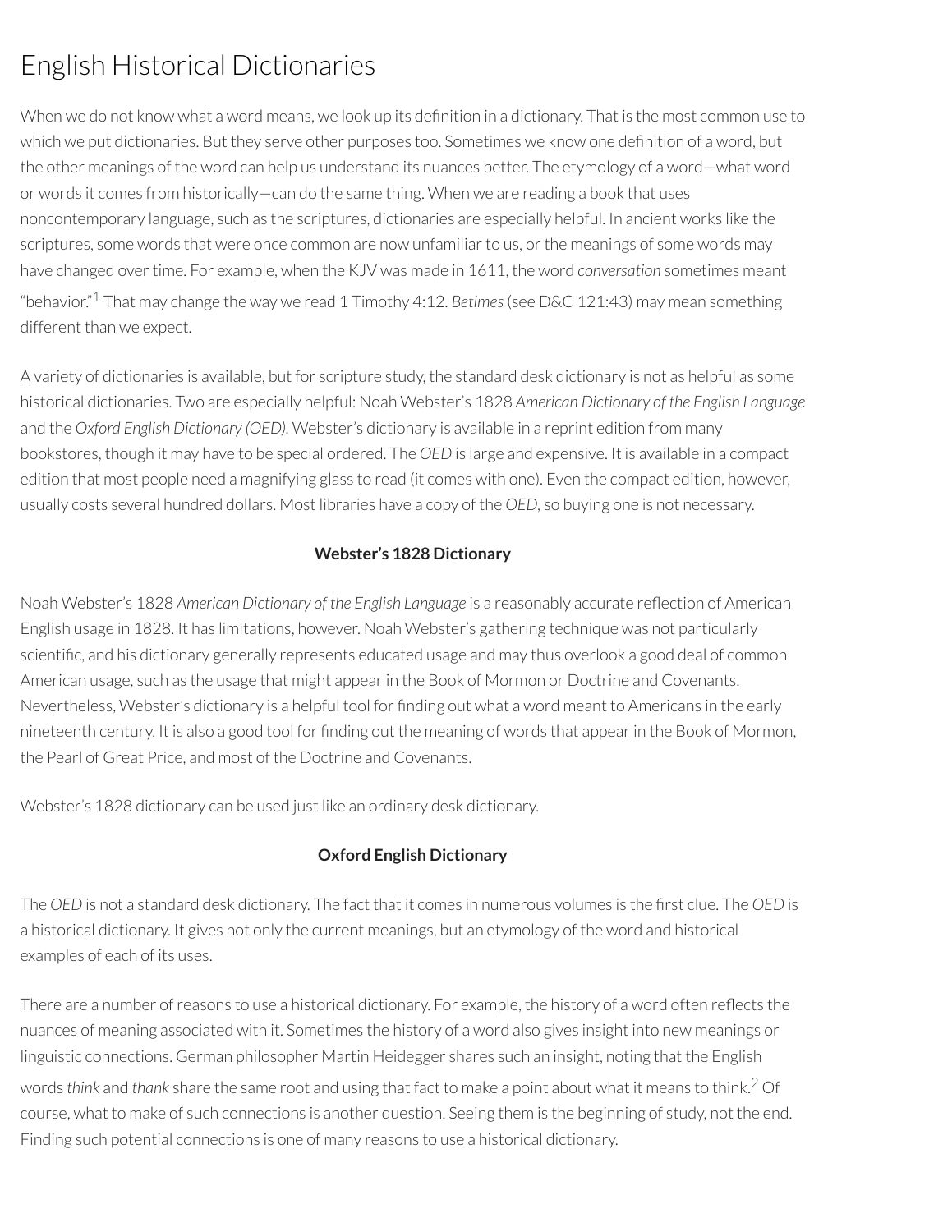In scripture study, probably the most important aspect of the *OED* is that, because it is a historical dictionary, it explains what words meant when the scriptures we are studying were written or translated. The examples in each entry show whether a particular meaning was used during the time period from which a text comes. Thus the *OED* is especially useful for the King James Version of the Bible, though we should not overlook its potential to help us better understand words from other scriptures.

When using the *OED* to investigate words from latter-day scripture such as the Doctrine and Covenants, remember that a significant number of the examples are from British, rather than American, usage. Earlynineteenth-century American usage often reflects older British usage, so when looking up words in the Book of Mormon and other latter-day scriptures, we should look at examples from both the early nineteenth century and the mid to late eighteenth century.

There is a potential complication when using the *OED* to investigate words from the King James Version of the Bible. Because the KJV was published in 1611, it seems that we would want to look at seventeenth-century usage in the *OED*. However, despite the claim to the contrary in its dedication, the KJV was notreally a completely new translation. The scholars who worked on itrelied heavily on previous translations, including the Tyndale Bible (1526, 1530), the Coverdale Bible (circa 1535), the Geneva Bible (1557, 1560), and the so-called Bishop's Bible (1568). They made alterations where they felt it necessary, but forthe most part they made the translation by incorporating the best of these previous Bibles, especially the Tyndale Bible, which is responsible for as much as 80 percent of the KJV New Testament and has had considerable influence on the KJV Old Testament. $^3$  $^3$  Thus when looking up words from the KJV, we must look at usage from both the sixteenth and seventeenth centuries.

#### <span id="page-24-3"></span>**Notes**

<span id="page-24-0"></span>[1.](#page-23-0) *Oxford English Dictionary,* 2nd. ed., s.v. "conversation."

<span id="page-24-1"></span>[2.](#page-23-1) See Martin Heidegger, *What is Called Thinking?* (New York: Harper & Row, 1968), 168–147.

<span id="page-24-2"></span>[3.](#page-24-3) See David Noel Freedman, ed., *Anchor Bible Dictionary* (New York: Doubleday, 1992), s.v. "versions, English (pre-1960)."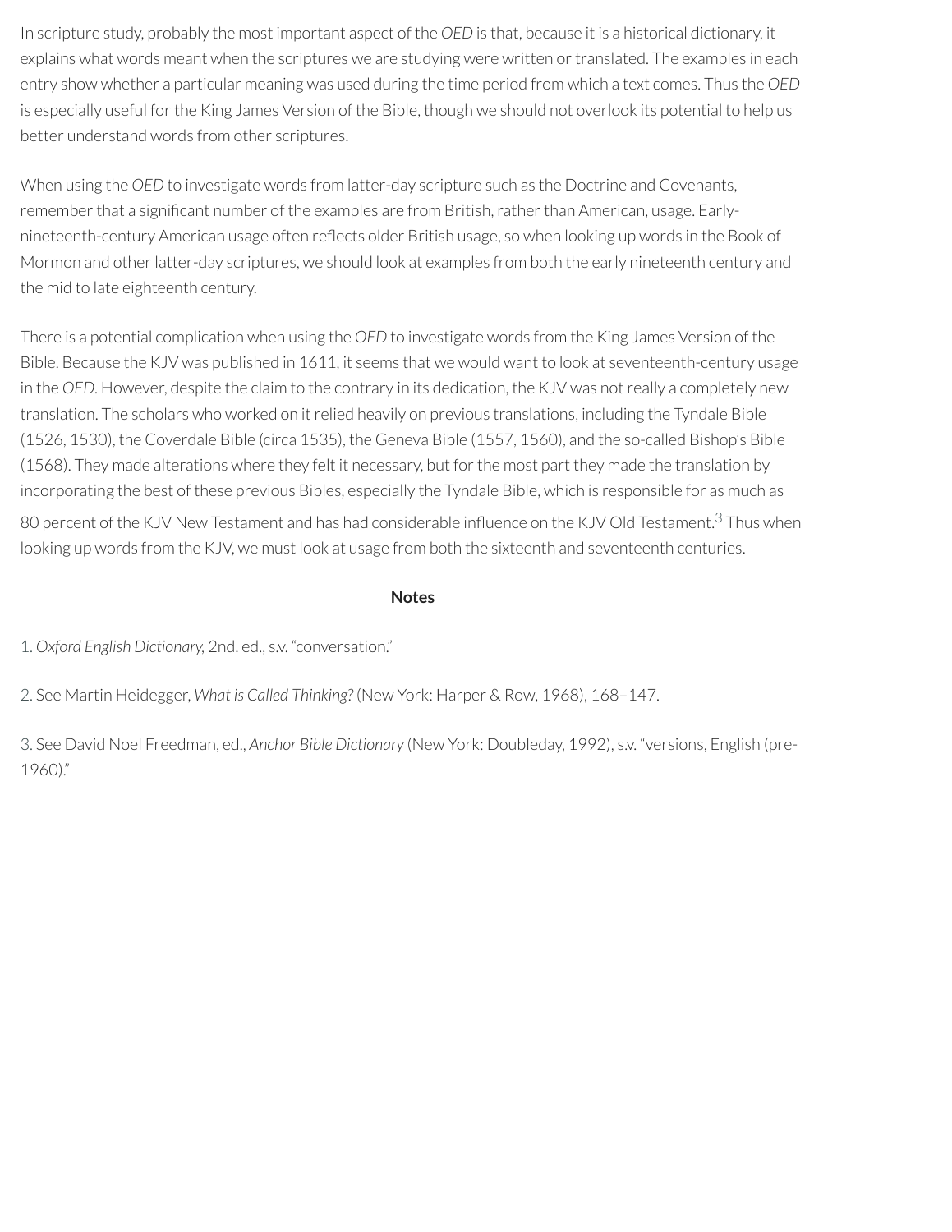## Cross-Referencing

One important part of scripture study is seeing how the passage or passages we are studying relate to other passages of scripture. Marking these connections is known as cross-referencing, a technique familiar to many students of the scriptures. For some people, cross-referencing is a primary scripture study tool. Methods vary from the most simple, such as penciled notes in the margins, to elaborate, color-coded schemes. However we do it, we cross-reference to see how what we read in one place is related to teachings elsewhere in the scriptures.

Cross-references can be excellent study aids. Sometimes the writings of one prophet clarify a doctrine orteaching we may not understand in a passage written by another prophet. Sometimes a cross-reference adds depth to our understanding by supplying additional information. Cross-references often show that the prophets have taught the same gospel from the beginning. If we are preparing a talk, writing a paper, or trying to understand a particular doctrine or topic, cross-referencing can often help clarify an important concept.

Like any tool, however, cross-references can cause problems if they are not properly used. Because crossreferences often connect scriptures differently than did the authors of the scriptures,relying too heavily on crossreferences can tempt us to see the scriptures as disjointed pieces of information rather than as whole sermons, stories, and hymns. Allowing the scriptures to keep theirintegrity is important. We must be careful not to fragment them into isolated bits of information or mere aphorisms to put on the bathroom mirror orrefrigerator. The prophets wrote sermons, poems, histories, and doctrinal dissertations. Each of these mediums employs language differently. If, in our cross-referencing, we overlook the unity and integrity of the scriptures, we may also overlook many precious teachings.

Speaking of scripture interpretation, the Prophet Joseph Smith said, "I have a key by which I understand the scriptures. I enquire, what was the question which drew out the answer, or caused Jesus to utter the parable?" $^{\rm 1}$  $^{\rm 1}$  $^{\rm 1}$ Brigham Young said, "Do you read the Scriptures, my brethren and sisters, as though you were writing them a thousand, two thousand, or five thousand years ago? Do you read them as though you stood in the place of the men who wrote them? If you do not feel thus, it is your privilege to do so, that you may be as familiar with the spirit and meaning of the written word of God as you are with your daily walk and conversation, or as you are with your workmen or with your households."<sup>[2](#page-38-1)</sup> This suggests to me that we can learn more from a scripture if we understand it in the context in which it was given. Cross-referencing can—but need not—distort our understanding of the scriptures. The scriptures are not a poorly written handbook that we make clear with our cross-referencing.

The better we understand the scripture we are studying, the better we can make cross-references. Crossreferences do not usually help us understand particular passages of scripture; rather, understanding a passage of scripture helps us see how it may be connected to another passage or how ideas and doctrines may be connected. Thus I think that making simple cross-references is valuable and even necessary, but I also think that crossreferencing should be one of the last steps in scripture study rather than the first. There is, however, an exception to that rule.

## **Glancing Back**

When the prophets and others write and speak about the gospel, they do so from their familiarity with the scriptures, and they often presume the same familiarity in their audiences. To make their points, they frequently use words and phrases from the scriptures as a kind of shorthand. A writer can referto an entire doctrinal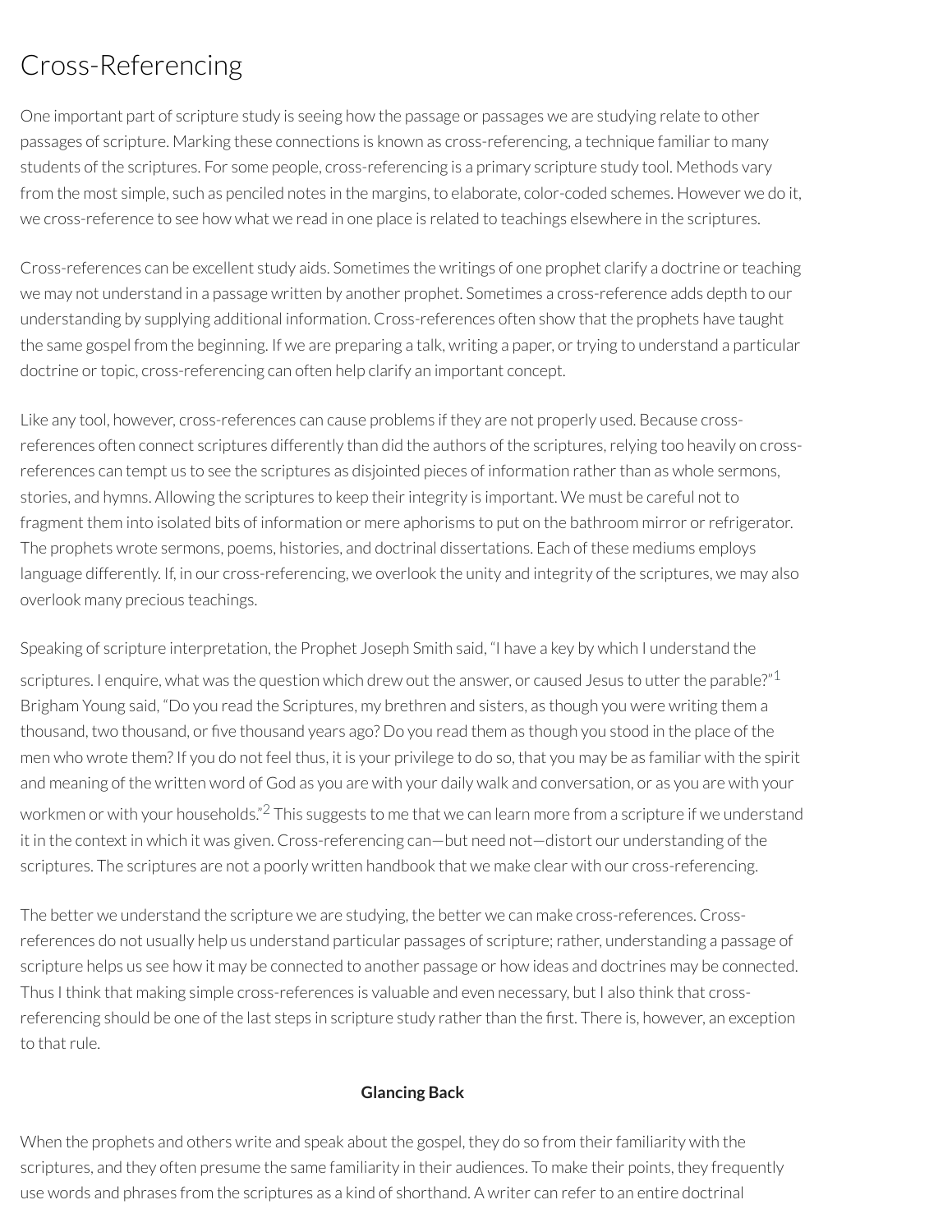discussion by mentioning one word or phrase from the scriptures. Prophets can allude to a related and important passage of scripture by using a few snippets from it.

Though today we also connect what we say to the scriptures by allusion or by using one ortwo key words, this practice was more common among ancient writers. We use footnotes, parenthetical references, and other systems to tell audiences that we are referring to the scriptures, but anciently there were no such systems. When ancient scripture writers wanted to introduce a quotation from scripture, they would often do so using a phrase similar to *it* is written. They did not usually give a more extensive reference than that. Presumably they thought that their audience would know the scriptures well enough to recall the passage they were quoting. In Romans 3, for example, Paul says:

What then? are we better than they? No, in no wise: for we have before proved both Jews and Gentiles, that they are all under sin; As it is written, There is none righteous, no, not one: There is none that understandeth, there is none that seeketh after God. They are all gone out of the way, they are together become unprofitable; there is none that doeth good, no, not one. Their throat is an open sepulchre; with their tongues they have used deceit; the poison of asps is under their lips: Whose mouth is full of cursing and bitterness: Their feet are swift to shed blood: Destruction and misery are in their ways: And the way of peace have they not known: There is no fear of God before their eyes. (Romans 3:9–18)

In these verses, Paul quotes from scriptures familiarto his audience: from Psalms 5:9; 10:7; 14:1–3; 53:1–3; 140:3; Ecclesiastes 7:20; and Isaiah 59:7–8. Paul does not quote these scriptures in chronological order, nor does he quote from the version of the Old Testament from which the KJV was made. Thus the wording differs somewhat, but it is apparent that he is quoting them.

Sometimes writers of scripture use words or phrases that a thoughtful audience familiar with the scriptures can connect to other scriptures. We do much the same thing when we use "Word of Wisdom" as a title for section 89 of the Doctrine and Covenants. Suppose I were to use this sentence in a sacrament meeting talk: "The Word of Wisdom is not only a health law, it is also a spiritual law." Most Latter-day Saints would understand me immediately, but those unfamiliar with LDS scriptures would not. Those familiar with the scriptures may not only recognize this as the title of section 89, they may also recognize that this phrase is not unique to Doctrine and Covenants 89. It occurs in 1 Corinthians, Moroni 10, and Doctrine and Covenants 46. The Prophet was familiar with all these scriptures when he received the revelation in Doctrine and Covenants 89.

For to one is given by the Spirit the *word* of *wisdom*; to another the word of knowledge by the same Spirit; To another faith by the same Spirit; to another the gifts of healing by the same Spirit; To another the working of miracles; to another prophecy; to another discerning of spirits; to another divers kinds of tongues; to another the interpretation of tongues: But all these worketh that one and the selfsame Spirit, dividing to every man severally as he will. (1 Corinthians 12:8–11)

For behold, to one is given by the Spirit of God, that he may teach the *word of wisdom*; And to another, that he may teach the word of knowledge by the same Spirit; And to another, exceedingly great faith; and to another, the gifts of healing by the same Spirit; And again, to another, that he may work mighty miracles; And again, to another, that he may prophesy concerning all things; And again, to another, the beholding of angels and ministering spirits; And again, to another, all kinds of tongues; And again, to another, the interpretation of languages and of divers kinds of tongues. And all these gifts come by the Spirit of Christ; and they come unto every man severally, according as he will. (Moroni 10:9–17)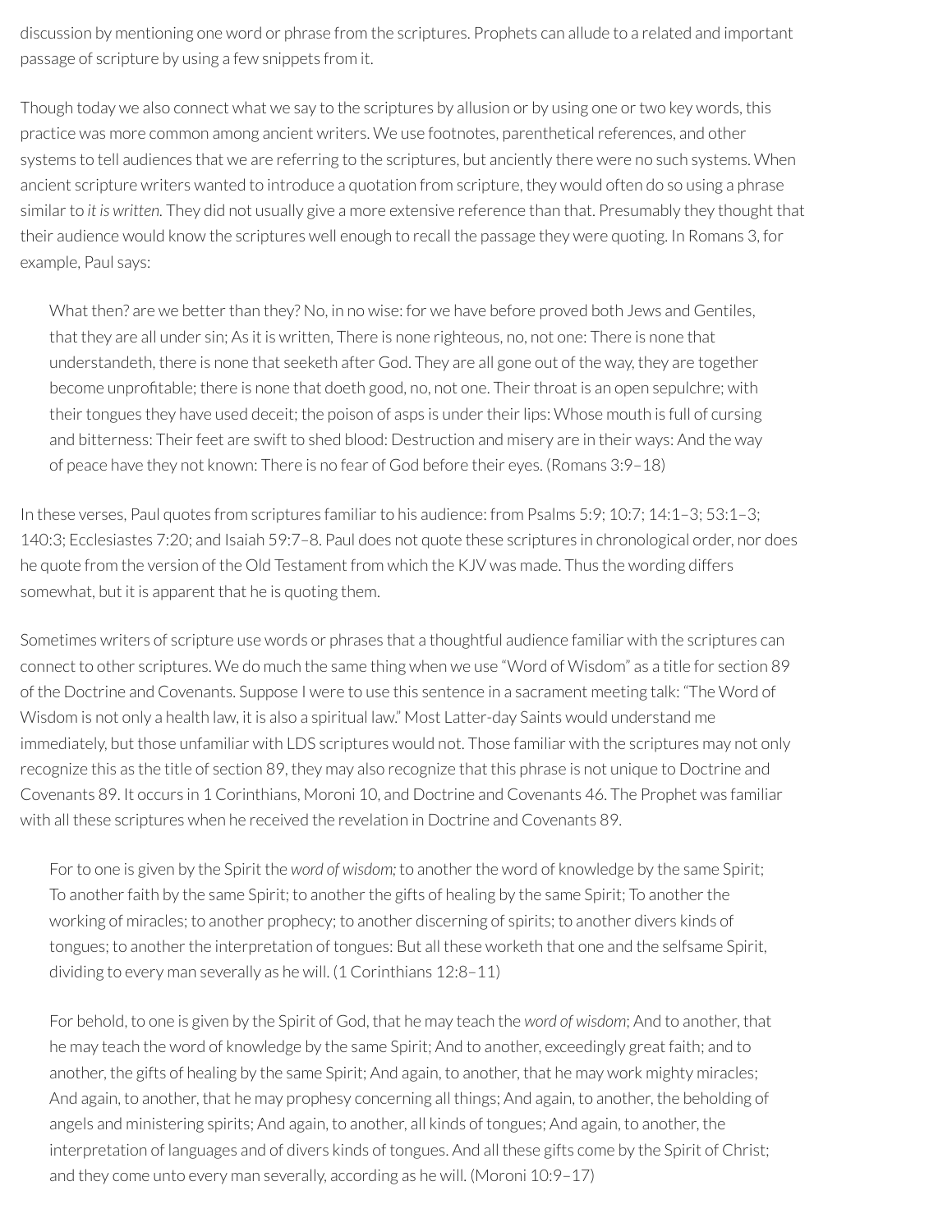And again, verily I say unto you, to some is given, by the Spirit of God, the *word of wisdom*. To anotheris given the word of knowledge, that all may be taught to be wise and to have knowledge. And again, to some it is given to have faith to be healed; And to others it is given to have faith to heal. And again, to some is given the working of miracles; And to others it is given to prophesy; And to others the discerning of spirits. And again, it is given to some to speak with tongues; And to another is given the interpretation of tongues. And all these gifts come from God, for the benefit of the children of God. (D&C 46:17-26)

Each of the previous scriptures was part of the background of the Prophet Joseph Smith when he received the revelation that became Doctrine and Covenants 89. Though none of them uses the phrase *word of wisdom* to talk about health, each mentions it as a gift of the Spirit. Moroni and 1 Corinthians and section 46 do not refer to Doctrine and Covenants 89, but the phrase *word of wisdom* may connect section 89 to those three scriptures. The more familiar we are with the scriptures, the more likely it is that we will recognize such connections.

Noticing the phrase *word of wisdom* in those scriptures and thinking about the gifts of the spirit and their connection to health laws may give added insight into section 89. It may be helpful to look more closely at the closing verses (18–21) of that section.

The Prophet himself may not have noticed the connections between the earlier scriptures and Doctrine and Covenants 89; he may not have been consciously aware of them as he received and recorded the revelation. However, because we believe that what we have in section 89 is revelation, we must assume that the use of the phrase *word of wisdom* is not accidental. Those familiar with the scriptures may use words and phrases from other scriptures unconsciously but meaningfully. As we study, it is helpful to take conscious account of as many of these connections as possible. We do that by what I call glancing back, or looking in the scriptures that were available to the prophet who wrote the verses we are reading to see what kinds of resonances and overtones are in the language he uses.

As we glance back forthe phrase *word of wisdom* in the closing verses of section 89, we may also notice that they include other phrases from previous scriptures, such as *keep and do these sayings.* A variation of this phrase occurs in Deuteronomy 5:1; 7:12; and 26:16, and these references may shed light on section 89. Similarly, variations of the phrase *walking in obedience* appearin 1 Kings 3:3; Isaiah 57:2; Luke 1:6; Acts 9:31; 2 John 1:4; Mosiah 23:14; and 26:38. The phrase *health in their navel and marrow to their bones* appears in Proverbs 3:8. Variations of the latter part of this phrase occurin Job 21:24; Psalm 63:5; and Isaiah 25:6. The phrase *shall run and not be weary, and shall walk and not faint* appears in only one previous place: Isaiah 40:31. There it describes those who serve the Lord:

Hast thou not known? hast thou not heard, that the everlasting God, the Lord, the Creator of the ends of the earth, fainteth not, neither is weary? there is no searching of his understanding. He giveth power to the faint; and to them that have no might he increaseth strength. Even the youths shall faint and be weary, and the young men shall utterly fall: But they that wait upon the Lord shall renew their strength; they shall mount up with wings as eagles; they *shall run, and not be weary; and they shall walk, and not faint.* (Isaiah 40:28–31)

By glancing back, we can see that the scriptural language of section 89 suggests that the Word of Wisdom is not only a health law, but also a commandment, a matter of the gifts of the Spirit, and part of our service to the Lord. Such insights could provide ideas to meditate on and possible topics for sacrament meeting talks and lessons in Sunday School, Relief Society, priesthood, and family home evening.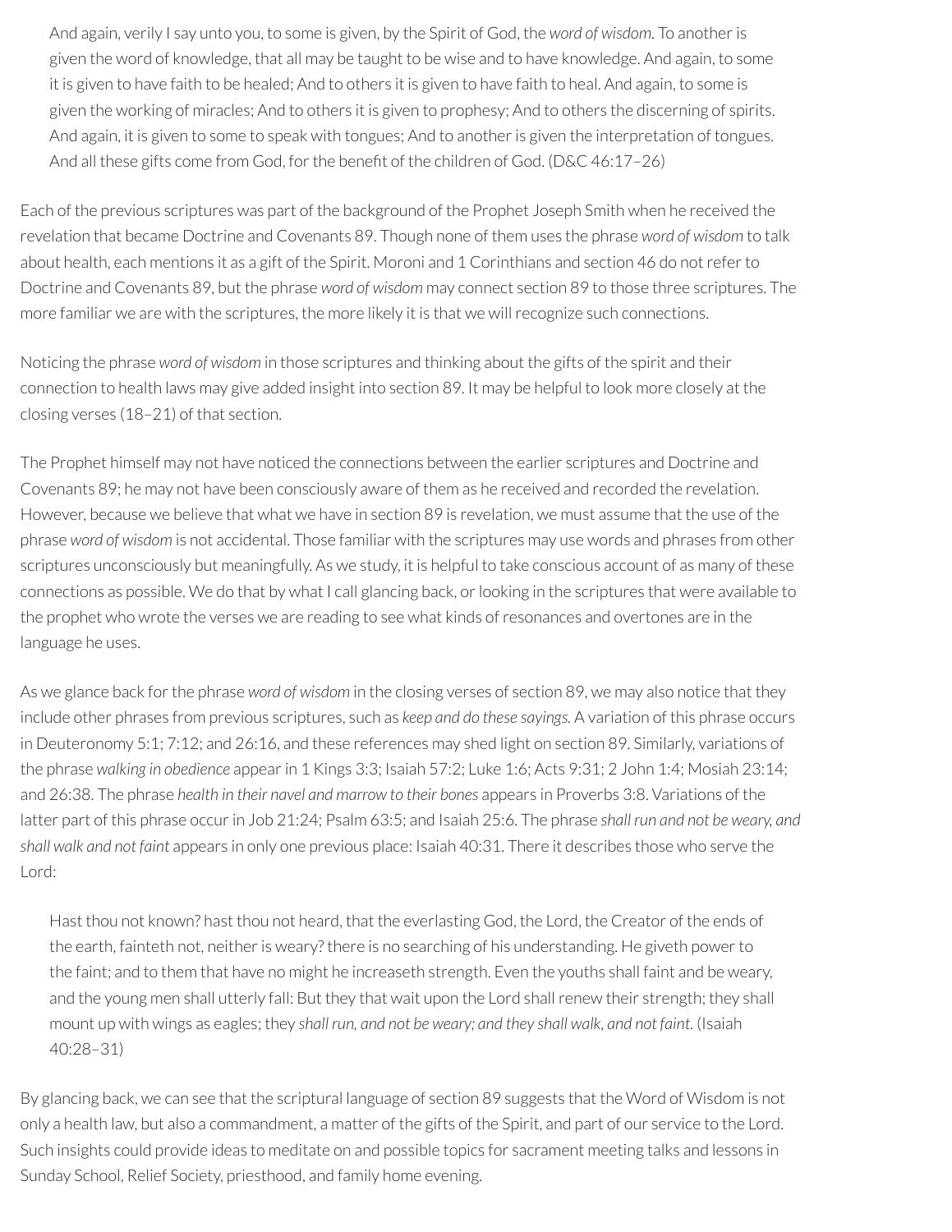Glancing back, then, is the process of finding out where important words and phrases in the scripture we are studying occurred in the scriptural works that were available to the person who wrote the passage. This may help us see what connections to other scriptures and scriptural ideas the writer might have made. Glancing back can help us better understand the background of the passage we are reading, and it may help us discover insights we would otherwise have overlooked. Sometimes it can help us understand the meaning of particular words and phrases. Other times it may help us see doctrinal connections or add depth to our understanding.

Glancing back requires some knowledge of the history of the scriptures, but it does not have to be extensive. For example, when reading King Benjamin's address in Mosiah, it is helpful to know that besides whatever other scriptures were available, King Benjamin was familiar with the Old Testament through at least Isaiah and perhaps Jeremiah, and also with the Book of Mormon through Omni. Similarly, when reading the New Testament, we must remember that all the Old Testament was available to New Testament writers, but the Book of Mormon was not. It may also be helpful to look in the Bible Dictionary for the chronology of the books and letters of the New Testament, an effort that may reveal where various ideas and phrases originate. It would probably also be helpful to make a comparative chronology to see, for example, how the books of the Bible and the Book of Mormon line up on a time line that includes both.

Though most of the scriptures are arranged in roughly chronological order, the New Testament is not. Following is my guess at the chronological order of the books of the New Testament. Because it is only a guess based on rather informal research, it should be used only as a guide.

| New Testament Book | Date I Think Likely | Other Dates Suggested by<br>Scholars |
|--------------------|---------------------|--------------------------------------|
| Matthew            | $55 - 60$           | 70-80, 80-85                         |
| Mark               | $60 - 65$           | $65 - 70$                            |
| Luke/Acts          | $55 - 60$           | 80-85, 85-90                         |
| John               | $70 - 80$           | 90-100, 100-110                      |
| Romans             | $56 - 60$           |                                      |
| 1 Corinthians      | 54                  |                                      |
| 2 Corinthians      | 56                  |                                      |
| Galatians          | 56                  |                                      |
| Ephesians          | after 70            | $90 - 100$                           |
| Philippians        | 62                  |                                      |
| Colossians         | $60 - 65$           |                                      |
| 1 Thessalonians    | 50                  |                                      |
| 2 Thessalonians    | 51                  |                                      |
| 1, 2 Timothy       | 65                  | $90 - 140$                           |
| Titus              | $55 - 65$           | 50-60, 70-100, 100-130               |
| Philemon           | $61 - 62$           |                                      |
| Hebrews            | 69                  | 95                                   |
| James              | before 60-62        | $80 - 100$                           |
| 1 Peter            | $64 - 65$           | 95, 112                              |

## **Possible Dates of the Books ofthe New Testament**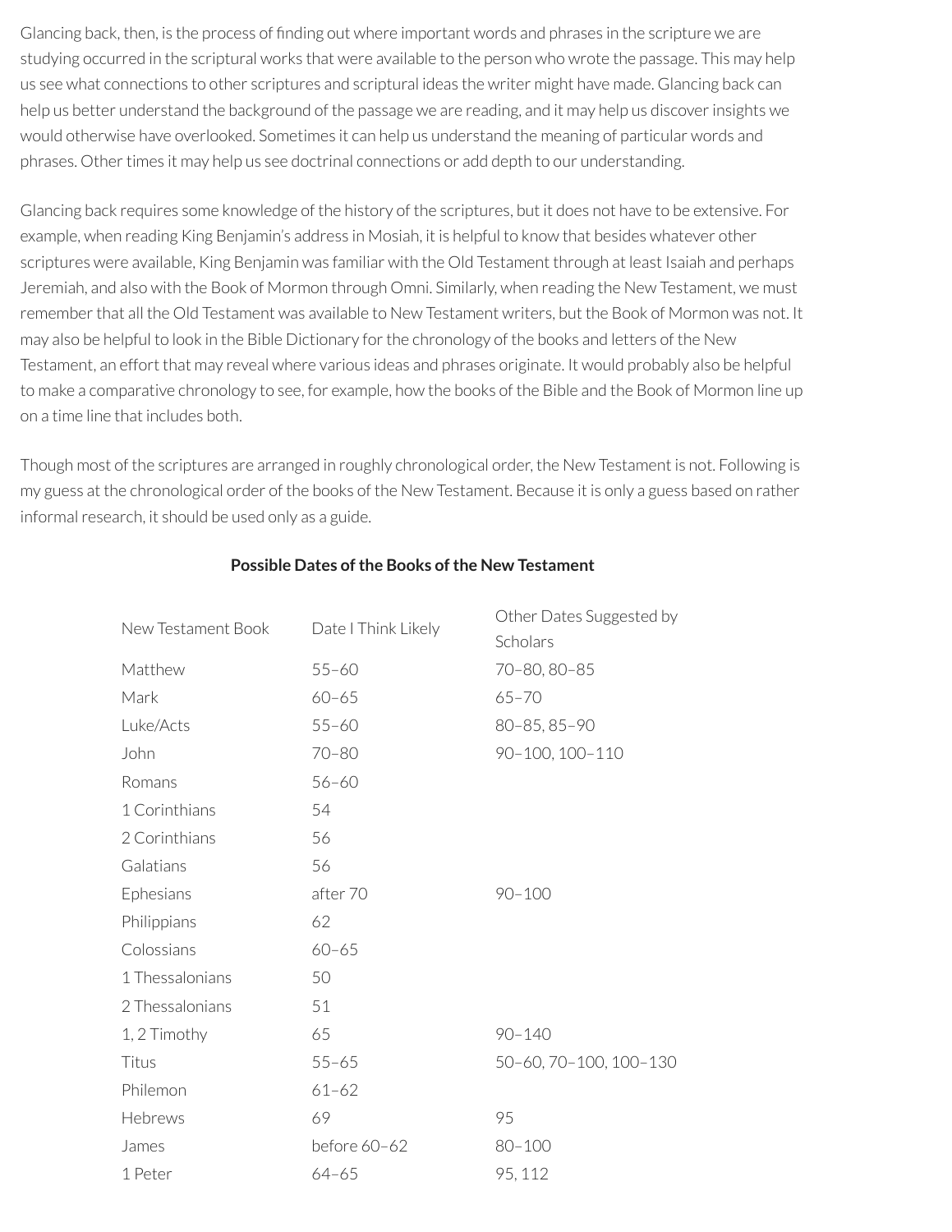| 2 Peter    | $100 - 110$ | 15()        |
|------------|-------------|-------------|
| $1-3$ John | $80 - 90$   | $100 - 110$ |
| Jude       | 85-95       | 125         |
| Revelation | $90 - 95$   | 95          |

Put in chronological order according to my guesses, the list of New Testament books (with approximate dates) would look something like this:

1, 2 Thessalonians (50–51) 1, 2 Corinthians (54–56) Matthew (55–60) and Luke/Acts (55–60) Titus (55– 65) Galatians (56) Romans (56–60) James (before 60–62) Mark (60–65) and Colossians (60–65) Philemon (61–62) Philippians (62) 1 Peter (64–65) 1, 2 Timothy (65) Hebrews (69) Ephesians (after 70) John (70–80) 1–3 John (80–90) Jude (85–95) Revelation (90–95) 2 Peter(100–110)

Note that contrary to my estimations, most non-LDS scholars believe that the book of Mark was the first Gospel written, though not the first New Testament document.

## **Glancing Back for Doctrine and Covenants 4**

This section gives an example of what I call glancing back, in other words, finding out how prophets before Joseph Smith used the words and phrases of Doctrine and Covenants 4. To show how to glance back, I have written out the scriptures Iread when glancing back for Doctrine and Covenants 4. This list includes every previous combination I could nd of *heart, might, mind*, and *strength* and *faith, virtue, knowledge, temperance*, etc., words from verses 4 and 6, respectively. I have also created lists of previous scriptures for various combinations of some of these key words. To make these lists, I used the electronic program WordCruncher TM, a commercial version of the electronic scripture search available from the church. A person could use any electronic index to the scriptures to make similar lists. Many are available, and some are quite sophisticated.

On the basis of my glancing back, I have offered a denition of the phrase *heart, might, mind and strength.* That definition encapsulates what I learned by doing this work, but the definition is not nearly as important to my scripture study as was the work itself. Looking at the scriptures that used the same language and thinking about their relation to Doctrine and Covenants 4 gave me insights that the provisional definition I offer cannot capture.

Though I do not go through the whole process of glancing back for *desires, faith* and *hope, charity* and *love,* and *faith, virtue, knowledge,* etc., and then come to a conclusion about what these terms mean, I do provide the references that could be used to do so. The example of glancing back to understand the phrase *heart, might, mind and strength* is sufficient to show what can be learned by glancing back.

## HEART AND MIGHT

And thou shalt love the Lord thy God with all thine *heart,* and with all thy soul, and with all thy *might.* (Deuteronomy 6:5)

And like unto him was there no king before him, that turned to the Lord with all his *heart,* and with all his soul, and with all his *might,* according to all the law of Moses; neither after him arose there any like him. (2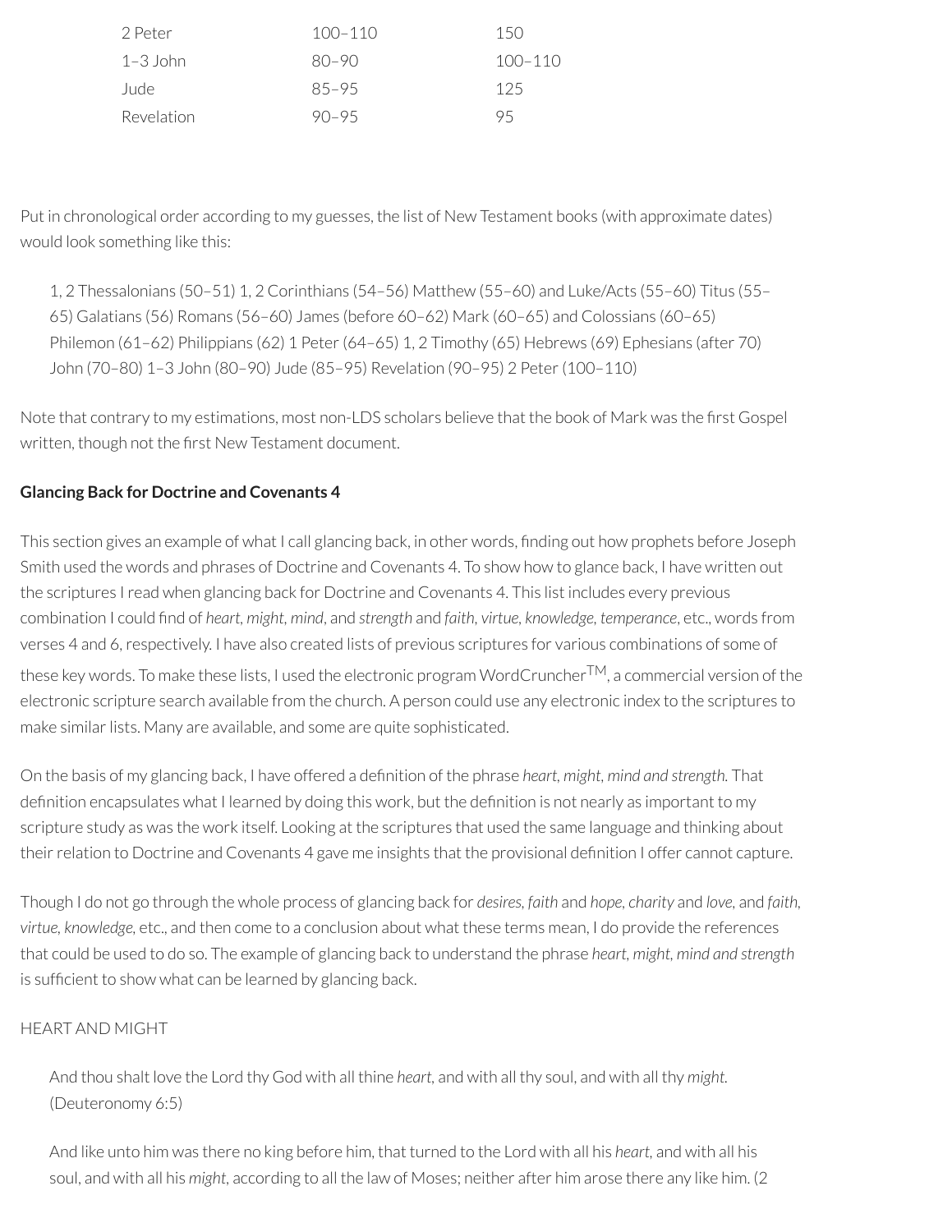```
Kings 23:25)
```
#### HEART AND MIND

And among these nations shalt thou find no ease, neither shall the sole of thy foot have rest: but the Lord shall give thee there a trembling *heart,* and failing of eyes, and sorrow of *mind.* (Deuteronomy 28:65)

And I willraise me up a faithful priest, that shall do according to that which is in mine *heart* and in my *mind:* and I will build him a sure house; and he shall walk before mine anointed for ever. (1 Samuel 2:35)

And thou, Solomon my son, know thou the God of thy father, and serve him with a perfect *heart* and with a willing *mind:* forthe Lord searcheth all *hearts,* and understandeth all the imaginations of the thoughts: if thou seek him, he will be found of thee; but if thou forsake him, he will cast thee off for ever. (1 Chronicles 28:9)

But when his *heart* was lifted up, and his *mind* hardened in pride, he was deposed from his kingly throne, and they took his glory from him. (Daniel 5:20)

Jesus said unto him, Thou shalt love the Lord thy God with all thy *heart,* and with all thy soul, and with all thy *mind.* (Matthew 22:37)

And thou shalt love the Lord thy God with all thy *heart,* and with all thy soul, and with all thy *mind,* and with all thy strength: this is the first commandment. (Mark  $12:30$ )

And he answering said, Thou shalt love the Lord thy God with all thy *heart,* and with all thy soul, and with all thy strength, and with all thy *mind;* and thy neighbour as thyself. (Luke 10:27)

And now that my soul might have joy in you, and that my *heart* might leave this world with gladness because of you, that I might not be brought down with grief and sorrow to the grave, arise from the dust, my sons, and be men, and be determined in one *mind* and in one *heart,* united in all things, that ye may not come down into captivity. (2 Nephi 1:21)

But if ye will turn to the Lord with full purpose of *heart*, and put your trust in him, and serve him with all diligence of *mind,* if ye do this, he will, according to his own will and pleasure, deliver you out of bondage. (Mosiah 7:33)

Behold, when ye shall rend that veil of unbelief which doth cause you to remain in your awful state of wickedness, and hardness of *heart,* and blindness of *mind,* then shall the great and marvelous things which have been hid up from the foundation of the world from you-yea, when ye shall call upon the Father in my name, with a broken *heart* and a contrite spirit, then shall ye know that the Father hath remembered the covenant which he made unto your fathers, O house of Israel. (Ether 4:15)

### HEART AND STRENGTH

He is wise in *heart,* and mighty in *strength:* who hath hardened himself against him, and hath prospered? (Job 9:4)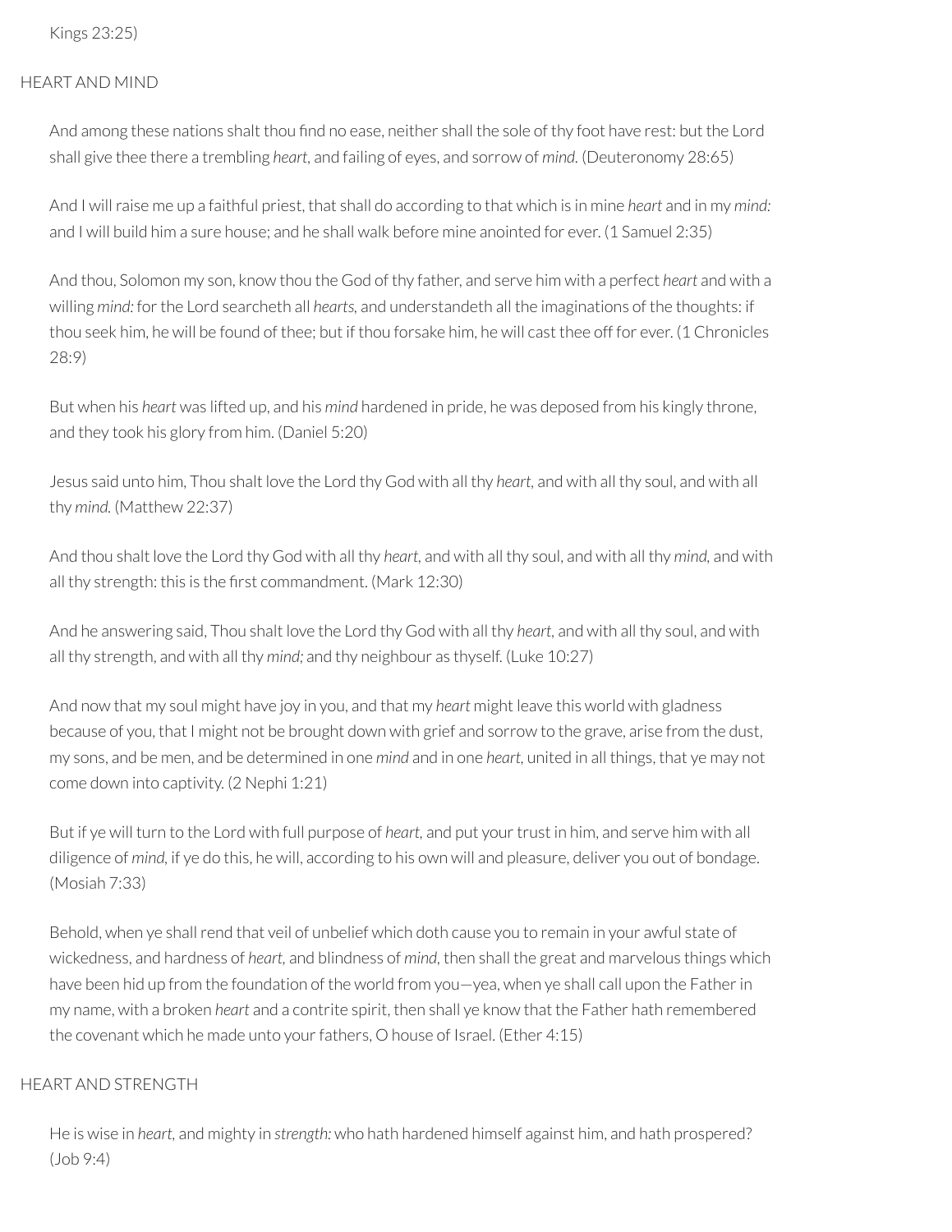My *heart* panteth, my *strength* faileth me: as forthe light of mine eyes, it also is gone from me. (Psalm 38:10)

My flesh and my *heart* faileth: but God is the *strength* of my *heart*, and my portion for ever. (Psalm 73:26)

Blessed is the man whose *strength* is in thee; in whose *heart* are the ways of them. (Psalm 84:5)

And thou shalt love the Lord thy God with all thy *heart,* and with all thy soul, and with all thy mind, and with all thy *strength:* this is the first commandment. (Mark 12:30)

And to love him with all the *heart,* and with all the understanding, and with all the soul, and with all the strength, and to love his neighbour as himself, is more than all whole burnt offerings and sacrifices. (Mark 12:33)

And he answering said, Thou shalt love the Lord thy God with all thy *heart,* and with all thy soul, and with all thy *strength,* and with all thy mind; and thy neighbour as thyself. (Luke 10:27)

## DEFINITION: HEART, MIGHT, MIND AND STRENGTH

In many cases the words *heart, might, mind,* and *strength* are used in parallel constructions, and it thus seems that they are often synonyms. (In fact, the phrase seems to contain parallels: *heart* to *mind* and, the most obvious, *might* to *strength*.) I assume that they are synonyms in Doctrine and Covenants 4. The revelation appears to use these four words for emphasis.

The phrase *heart, might, mind and strength* reminds me of Deuteronomy 6:5, 2 Kings 23:25, Matthew 22:37 (and Mark 12:30, which is identical), and Luke 10:27. It is most similarto Luke 10:27: "With all thy heart, and with all thy soul, and with all thy strength, and with all thy mind." The difference is that Luke uses *soul* where the Doctrine and Covenants uses *might*, and the Doctrine and Covenants transposes the words *mind* and *strength* from their order in Luke. Perhaps these changes are to create the parallelism discussed above. For *heart*, *might*, *mind*, and *strength* to be synonyms, they must refer to something like the person as a whole.

## DESIRES

Psalms 37:4; 140:8; Ephesians 2:3; 1 Nephi 2:16; 13:8; Enos 1:12; Mosiah 11:2; 16:12; 18:28; 21:6, 13; 29:38; Alma 7:18; 9:20; 18:35; 20:24; 21:22; 22:34; 23:3; 27:3; 29:4, 5; 30:27, 28; 35:5; 41:3, 5; 43:9; 44:6; 46:32; 47:20; 49:15; 55:12, 20, 26; 60:9, 27; 62:28; Ether 3:2; 7:22

## FAITH AND HOPE

Romans 5:2; 1 Corinthians 13:13; 2 Corinthians 10:15; Galatians 5:5; 1 Thessalonians 1:3; 1 Peter 1:21; Jacob 4:6; Alma 7:24; 13:29; 22:16; 25:16; 32:21; 58:11; Ether 12:4, 9, 28; Moroni 7:1, 40–42

## CHARITY AND LOVE

Behold, the Lord hath forbidden this thing; wherefore, the Lord God hath given a commandment that all men should have *charity,* which *charity* is *love.* And except they should have *charity* they were nothing. Wherefore, if they should have *charity* they would not suffer the laborer in Zion to perish. (2 Nephi 26:30)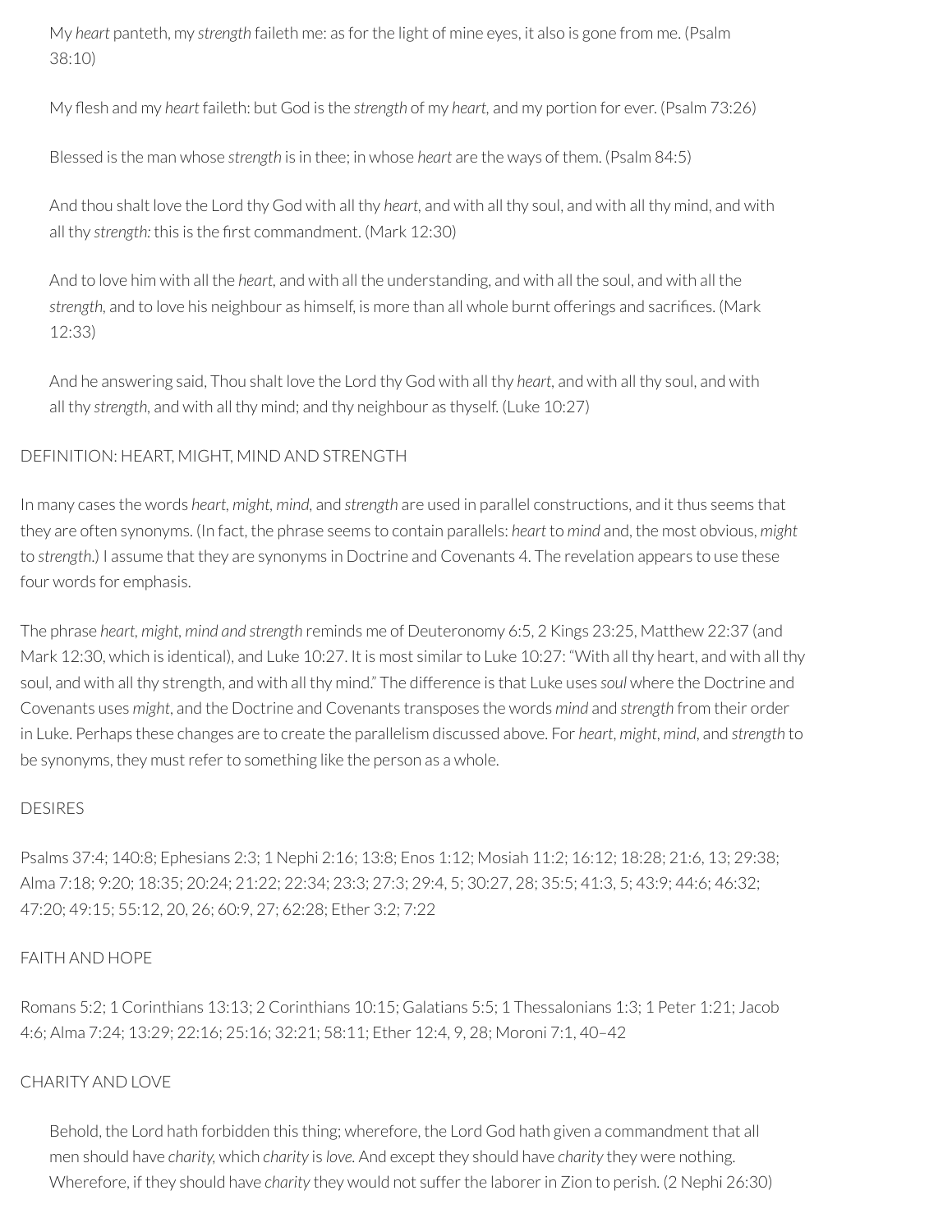And now I know that this *love* which thou hast had for the children of men is *charity*; wherefore, except men shall have *charity* they cannot inherit that place which thou hast prepared in the mansions of thy Father. (Ether 12:34)

But *charity* is the pure *love* of Christ, and it endureth forever; and whoso is found possessed of it at the last day, it shall be well with him. (Moroni 7:47)

And I am lled with *charity,* which is everlasting *love;* wherefore, all children are alike unto me; wherefore, I *love* little children with a perfect *love;* and they are all alike and partakers of salvation. (Moroni 8:17)

## FAITH, VIRTUE, KNOWLEDGE, TEMPERANCE

Grace and peace be multiplied unto you through the *knowledge* of God, and of Jesus our Lord, According as his divine power hath given unto us all things that pertain unto life and godliness, through the *knowledge* of him that hath called us to glory and *virtue:* Whereby are given unto us exceeding great and precious promises: that by these ye might be partakers of the divine nature, having escaped the corruption that is in the world through lust. And beside this, giving all diligence, add to your*faith virtue;* and to *virtue knowledge;* and to *knowledge temperance;* and to *temperance* patience; and to patience godliness; And to godliness brotherly kindness; and to brotherly kindness charity. Forif these things be in you, and abound, they make you that ye shall neither be barren nor unfruitful in the *knowledge* of our Lord Jesus Christ. But he that lacketh these things is blind, and cannot see afar off, and hath forgotten that he was purged from his old sins. Wherefore the rather, brethren, give diligence to make your calling and election sure: for if ye do these things, ye shall never fall: For so an entrance shall be ministered unto you abundantly into the everlasting kingdom of our Lord and Saviour Jesus Christ. (2 Peter 1:2–11)

## **Glancing Back for John 1:1–5, 10–12, 14, and 16**

While reading a Bible commentary, I discovered that some scholars think that John 1:1–5, 10–12, 14, and 16 may have been part of an early Christian hymn. That made me think I would like to study this hymn more closely. Following is a compilation of some of what I learned by glancing back for these verses. Others thinking about the same verses will probably come to very different conclusions, which is good. The following notes are not a definitive account of what these verses mean but a synthesis of what I learned from them. Other people are likely to learn things I did not, and when Ireturn to these verses, I am likely to learn something different.

I have written out the results of my work to show what I did in my study. However, except for something like this book, I would probably never write out my glancing-back work in so much detail. This merely shows what I did; it is not necessary to create such lengthy documents.

I have grouped the verses into what I consider to be probable stanzas, assuming that this is an early hymn.

In the beginning was the Word, and the Word was with God, and the Word was God. The same was in the beginning with God. (1–2)

All things were made by him; and without him was not any thing made that was made. In him was life; and the life was the light of men. And the light shineth in darkness; and the darkness comprehended it not. (3–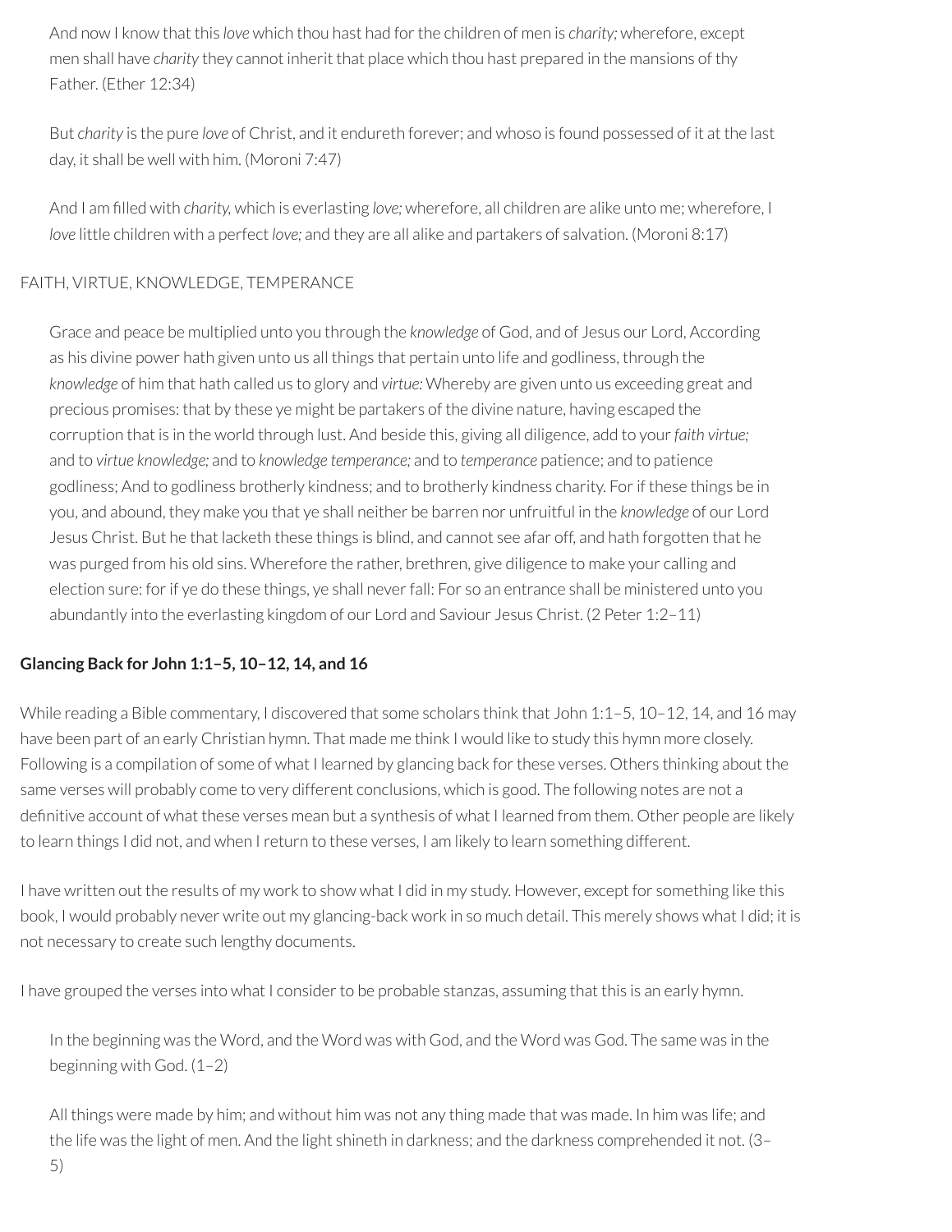He was in the world, and the world was made by him, and the world knew him not. He came unto his own, and his own received him not. But as many as received him, to them gave he power to become the sons of God, even to them that believe on his name: (10–12)

And the Word was made flesh, and dwelt among us, (and we beheld his glory, the glory as of the only begotten of the Father,) full of grace and truth. (14)

And of his fulness have all we received, and grace for grace. (16)

Following are discussions of several key words in these verses, namely, *beginning, word, light, world, his own, glory* and *grace*. In the definitions that follow, I have marked those that seem to me to be likely with an exclamation point (!) and those that seem still possible but somewhat less likely with a question mark .

## BEGINNING

! The beginning of a particular set of events

So Gideon, and the hundred men that were with him, came unto the outside of the camp in the *beginning* of the middle watch; and they had but newly set the watch: and they blew the trumpets, and brake the pitchers that were in their hands. (Judges 7:19)

Now ye Philippians know also, that in the *beginning* of the gospel, when I departed from Macedonia, no church communicated with me as concerning giving and receiving, but ye only. (Philippians 4:15)

! The beginning of the world

In the *beginning* God created the heaven and the earth. (Genesis 1:1)

And, Thou, Lord, in the *beginning* hast laid the foundation of the earth; and the heavens are the works of thine hands. (Hebrews 1:10)

Both meanings seem appropriate, but the second, "the beginning of the world," seems mostrelevant to the discussion, given the context and the later discussion of the creation (see verse 3).

## **WORD**

! Command

And the children of Israel did according to the *word* of Moses; and they borrowed of the Egyptians jewels of silver, and jewels of gold, and raiment. (Exodus 12:35)

Because he hath despised the *word* of the Lord, and hath broken his commandment, that soul shall utterly be cut off; his iniquity shall be upon him. (Numbers 15:31)

And he answered and said unto them, My mother and my brethren are these which hearthe *word* of God, and do it. (Luke 8:21)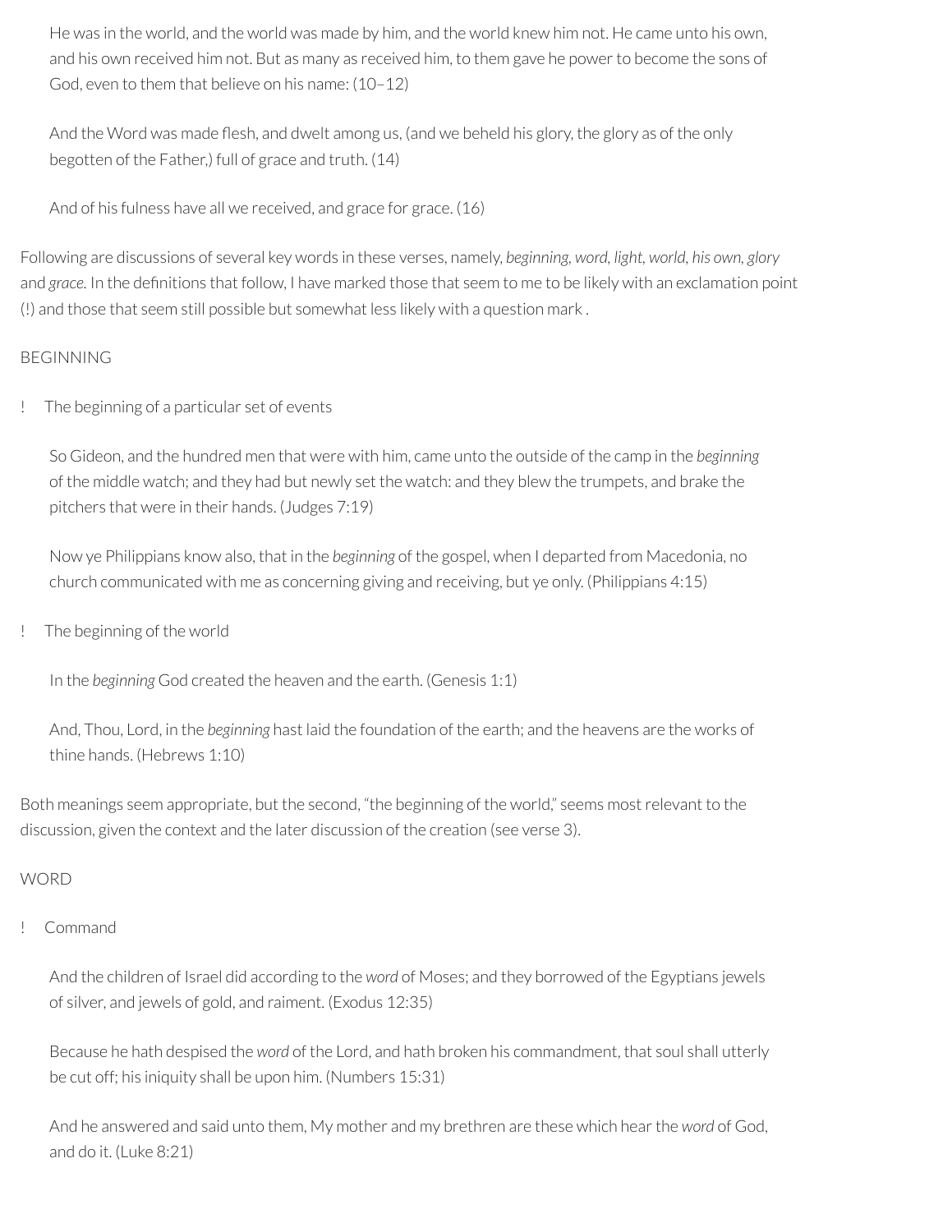**Prophecy** 

For when David was up in the morning, the *word* of the Lord came unto the prophet Gad, David's seer. (2 Samuel 24:11)

Then came the *word* of the Lord to Isaiah. (Isaiah 38:4)

ForI am the Lord: I will speak, and the *word* that I shall speak shall come to pass; it shall be no more prolonged: forin your days, O rebellious house, will I say the *word,* and will perform it, saith the Lord God. (Ezekiel 12:25)

! The act of creation

By the *word* of the Lord were the heavens made; and all the host of them by the breath of his mouth. (Psalm 33:6)

Forthe *word* of the Lord is right; and all his works are done in truth. (Psalm 33:4)

! The gospel

But he that received the seed into stony places, the same is he that heareth the *word*, and anon with joy receiveth it. (Matthew 13:20)

To wit, that God was in Christ, reconciling the world unto himself, not imputing their trespasses unto them; and hath committed unto us the *word* of reconciliation. (2 Corinthians 5:19)

? The church

And the *word* of God increased; and the number of the disciples multiplied in Jerusalem greatly; and a great company of the priests were obedient to the faith. (Acts 6:7)

But the *word* of God grew and multiplied. (Acts 12:24)

The most obvious meaning of "the Word" seems to be Christ, but that meaning probably comes mostly from this verse. Thus the question is, what other meanings does it have here? Because the reference to the creation is clear in both verses 1 and 3, that meaning seems inescapable. Because Christ is the origin of the commands, the reference to command also seems important. And because he *is*the good news, the gospel, thatreference also seems intended. Perhaps the reference to revelation and prophecy is important because Christ is the Revealer as well as that to which all revelation points. I doubt that the reference to the church is important here.

LIGHT

? Physical light

And God said, Let there be *light:* and there was *light.* (Genesis 1:3)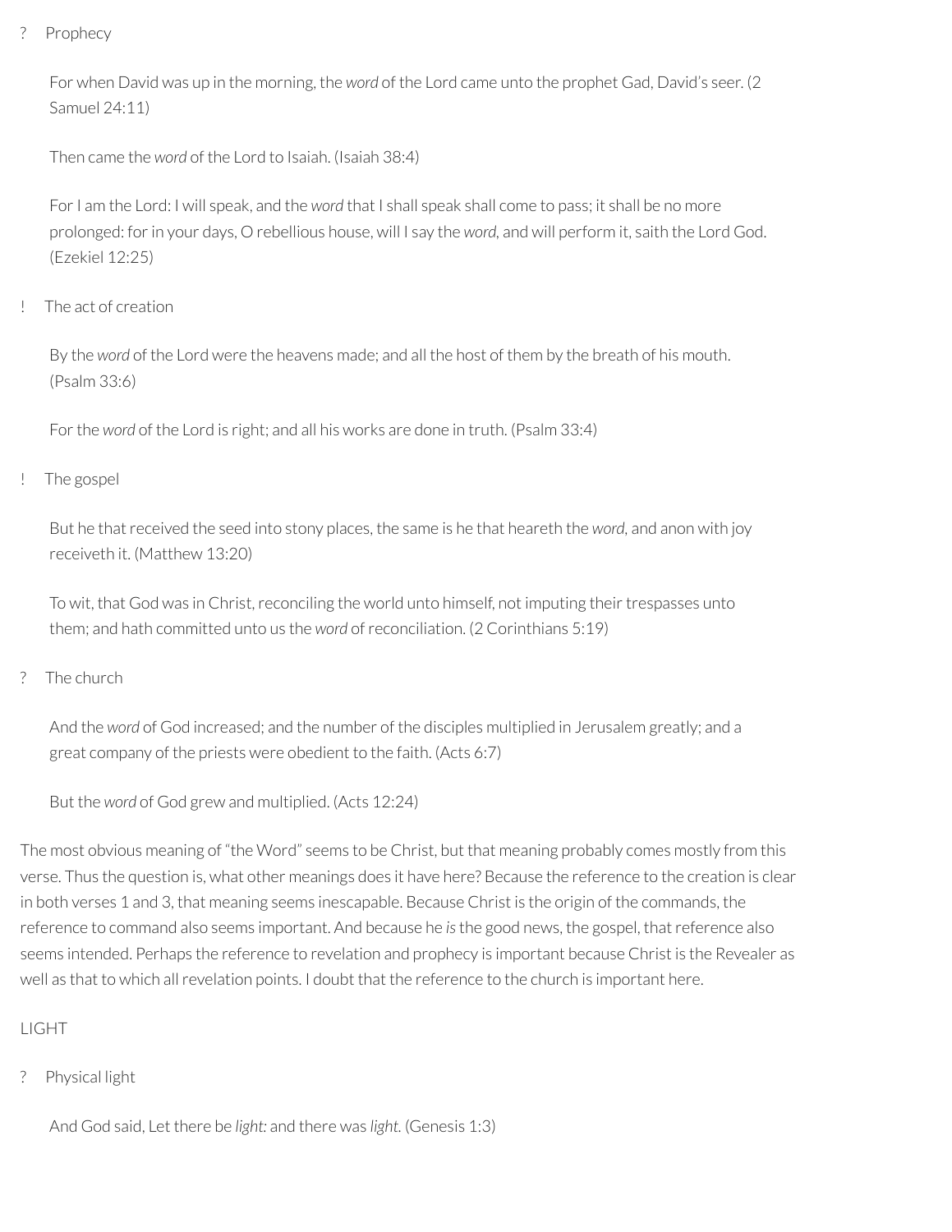And the Lord went before them by day in a pillar of a cloud, to lead them the way; and by night in a pillar of re, to give them *light;* to go by day and night. (Exodus 13:21)

## ! The good life

The Jews had *light,* and gladness, and joy, and honour. (Esther 8:16)

Wherefore is *light* given to him that is in misery, and life unto the bitterin soul. (Job 3:20)

### ! The commandments

They are of those that rebel against the *light*; they know not the ways thereof, nor abide in the paths thereof. (Job 24:13)

## ! God's saving power

The Lord is my *light* and my salvation; whom shall I fear? the Lord is the strength of my life; of whom shall I be afraid? (Psalm 27:1)

The use of the word *light* in Job 24:13 made me consider whether the word *light* in John 1:4–5 might be associated with a command or commandment, as *word* is in John 1:1. In turn, that made me think that there might be a connection between *light* and the othertwo possible meanings of *word,* namely, "creation" and "gospel*."* Light was the first thing created (see Genesis 1:3) and figures prominently in the rest of the creation story, and the scriptures regularly associate light with the gospel (see 2 Corinthians 4:4; 2 Timothy 1:10; D&C 10:62; 45:28; 138:30). We are reborn, orrecreated, when we are saved, and light may thus referto saving power; Christ is the saving power of the world. The gospel is the good news regarding Christ, so that too seems intended.

## WORLD.

## ! The physical world

And the channels of the sea appeared, the foundations of the *world* were discovered, at the rebuking of the Lord, at the blast of the breath of his nostrils. (2 Samuel 22:16)

! The people who live on the earth

Let all the earth fearthe Lord: let all the inhabitants of the *world* stand in awe of him. (Psalm 33:8)

Before the Lord: for he cometh, for he cometh to judge the earth: he shall judge the *world* with righteousness, and the people with his truth. (Psalm 96:13)

? A particular time period, a reign (time on this earth, time in the next kingdom)

And whosoever speaketh a word against the Son of man, it shall be forgiven him: but whosoever speaketh against the Holy Ghost, it shall not be forgiven him, neither in this *world*, neither in the *world* to come. (Matthew 12:32)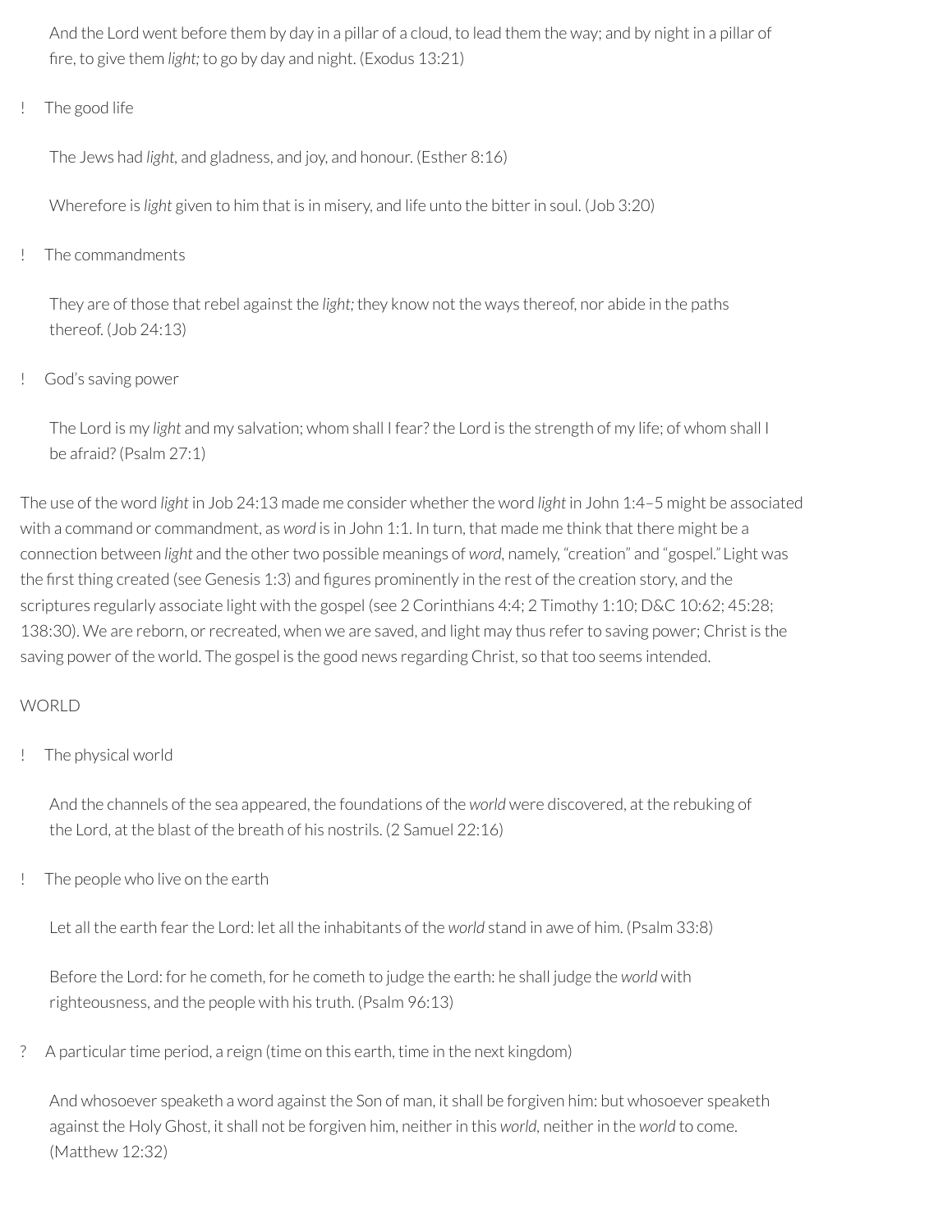And have tasted the good word of God, and the powers of the *world* to come. (Hebrews 6:5)

? Evil

And the *world* passeth away, and the lust thereof: but he that doeth the will of God abideth for ever. (1 John 2:17)

Though *world* can mean a variety of things, the first two of the previous four meanings seem most likely in these verses. The first (the physical world) is likely because these verses speak of Christ as the Creator, and the second (the inhabitants of the world) is likely because the verses speak of him as a Savior.

## HIS OWN

! What belongs to someone (emphatic)

Hearken not to Hezekiah: for thus saith the king of Assyria, Make an agreement with me by a present, and come out to me: and eat ye every one of his vine, and every one of his fig tree, and drink ye every one the waters of *his own* cistern. (Isaiah 36:16)

This seems to me to be the only possible meaning.

## GLORY

! Something that can be seen, usually light; it indicates power and high station

And in the morning, then ye shall see the *glory* of the Lord; for that he heareth your murmurings against the Lord: and what are we, that ye murmur against us? (Exodus 16:7)

And the sight of the *glory* of the Lord was like devouring fire on the top of the mount in the eyes of the children of Israel. (Exodus 24:17)

And yet I say unto you, That even Solomon in all his *glory* was not arrayed like one of these. (Matthew 6:29)

And, lo, the angel of the Lord came upon them, and the *glory* of the Lord shone round about them: and they were sore afraid. (Luke 2:9)

Again, this seems to me to be the only possible meaning. I was surprised that glory is almost always conceived quite physically; it is something one can see. I had thought of it more abstractly. This means I may have to rethink the definition of *light*. Physical light may also be an important part of the meaning of *glory* in these verses.

## GRACE

! Almost always used in the phrase *grace in the sight of ———* or *grace in the eyes of ———.* It most often means "mercy."

But Noah found *grace* in the eyes of the Lord. (Genesis 6:8)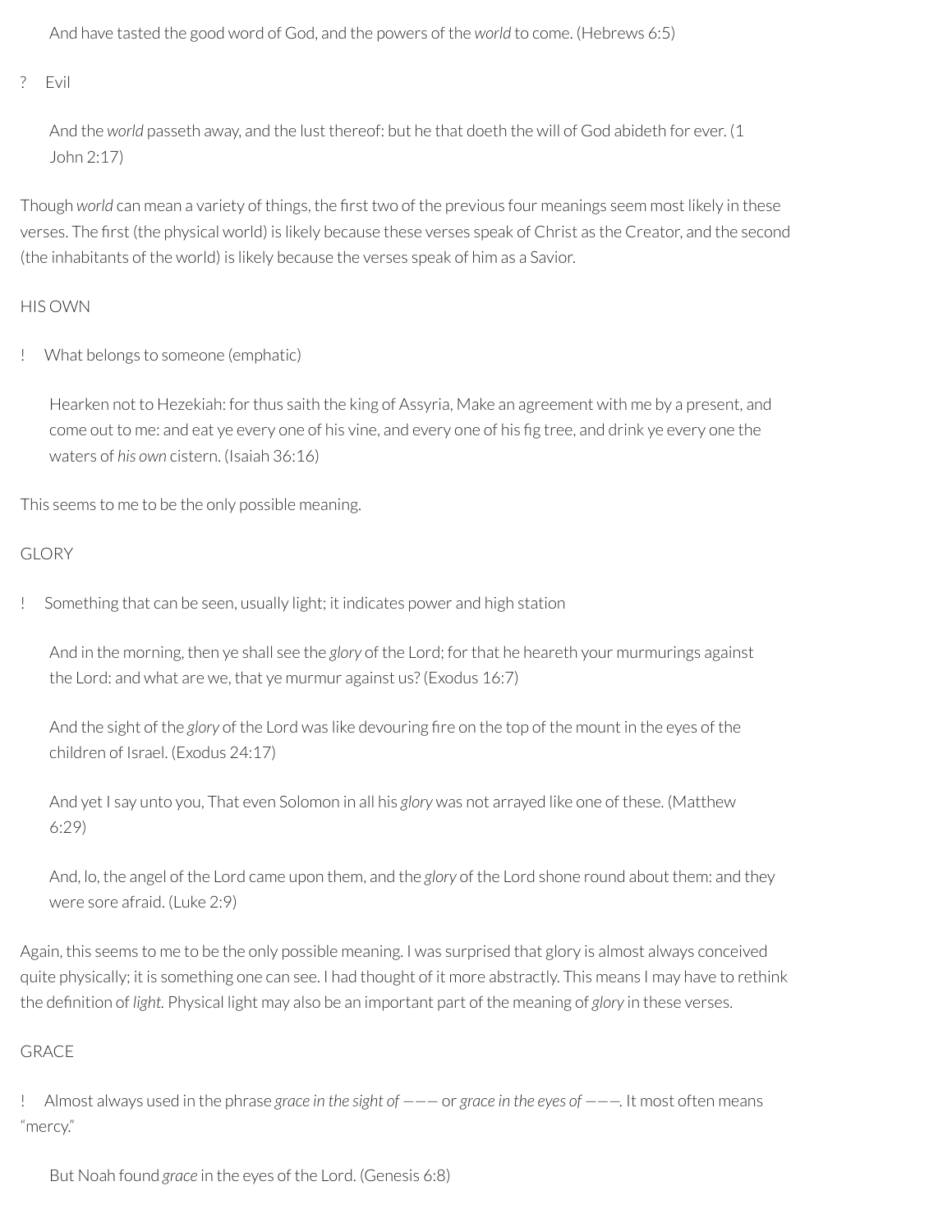Behold now, thy servant hath found *grace* in thy sight, and thou hast magnied thy mercy, which thou hast shewed unto me in saving my life; and I cannot escape to the mountain, lest some evil take me, and I die. (Genesis 19:19)

*Grace* is another word that I had generally thought about as an abstraction. It surprised—and helped—me to see that it can mean "mercy."

Though the examples of glancing back for Doctrine and Covenants 4 and John 1 may seem tedious, it is important to remember that they represent only a written version of what would usually happen in my head as I studied. However, they also show the depth to which it is possible to go just by considering the words of a passage of scripture. These examples should make it clear that glancing back is a useful tool. It can help us think more carefully about scripture by helping us study the scriptural context in which the passage was written and the nuances of meaning that the words of the passage acquire from that context.

#### **Glancing Forward**

Glancing forward is a helpful and often overlooked way of cross-referencing. As the name suggests, glancing forward means finding out how later prophets used the words or phrases of the passage you are studying. This knowledge can help us learn how they understood the scriptures we are reading.

#### <span id="page-37-0"></span>**Concordances**

The most important tool for glancing in either direction, as well as for other methods of cross-referencing, is a concordance. A concordance is an alphabetical index of the words used in a book or set of books. There is a variety of concordances, each with its own use. Electronic concordances are especially useful forlooking up phrases, because we cannot easily look up phrases with a printed concordance. However, electronic concordances do not yet replace printed ones. Not everyone has a computer, and some who do find them difficult to use. In addition, not all the resources of printed concordances are presently available for use on the computer. For example, the KJV translators often translated the same Hebrew or Greek word in more than one way. That is common in any good translation, but it makes some connections more obscure than they were to the original writers and readers. A few electronic concordances allow you to see the different ways that the same words were translated, but most do not.

Any Greek concordance shows that the word translated "judgment" in Romans 2:2 is also translated "damnation" (e.g., Romans [3](#page-38-0):13), "condemnation" (e.g., 1 Corinthians 11:39), and "avenged" (Revelation 18:20). $^3$  A concordance allows us to see that this word and the one translated "damnation" in Romans 3:8 are the same. Some computer programs can do more complex searches, but they are expensive.

Though some electronic concordances allow a person to find all the ways that a Hebrew or a Greek word has been translated into English, most people use printed Hebrew and Greek concordances to do this seemingly daunting work. Few Latter-day Saints are proficient in Hebrew or Greek, but, luckily, we can search Hebrew and Greek concordances even if we do not read a letter of either language. Learning the Greek and Hebrew alphabets is relatively easy and quite useful. However, the chapter titled "Doing Bible Research without Knowing Hebrew or Greek" explains how to work in these concordances without learning the alphabets.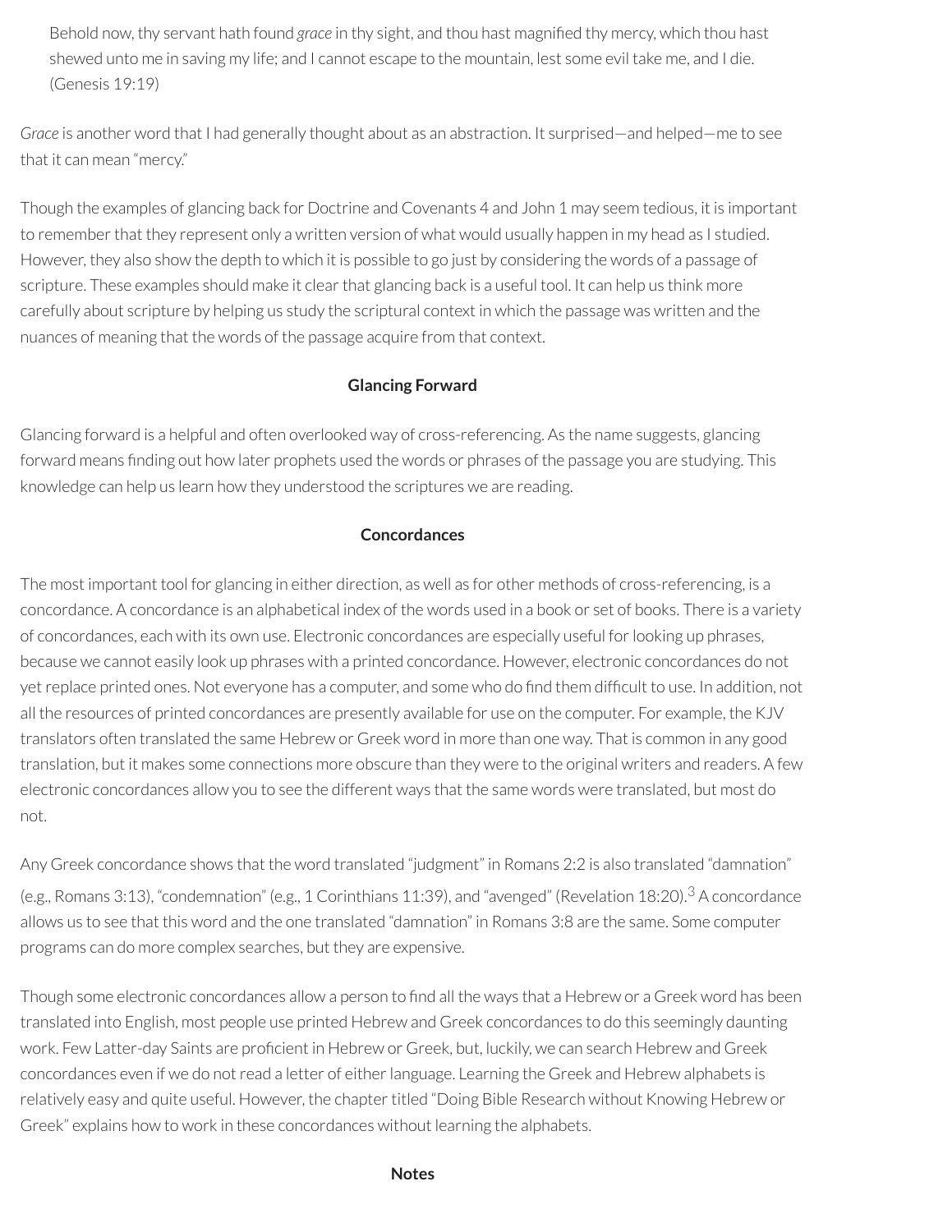[1.](#page-25-0) Joseph Smith, *History of the Church* (Salt Lake City: Deseret Book, 1980), 5:261.

[2.](#page-25-1) Brigham Young, in *Journal of Discourses,* 7:333.

<span id="page-38-0"></span>[3.](#page-37-0) One good concordance is George V. Wigram, *The New Englishman's Greek Concordance and Lexicon,* ed. Jay P. Green (Peabody, Mass.: Hendrickson Publishers, 1982), s.v. "κρíμα" (Strong's number 2917).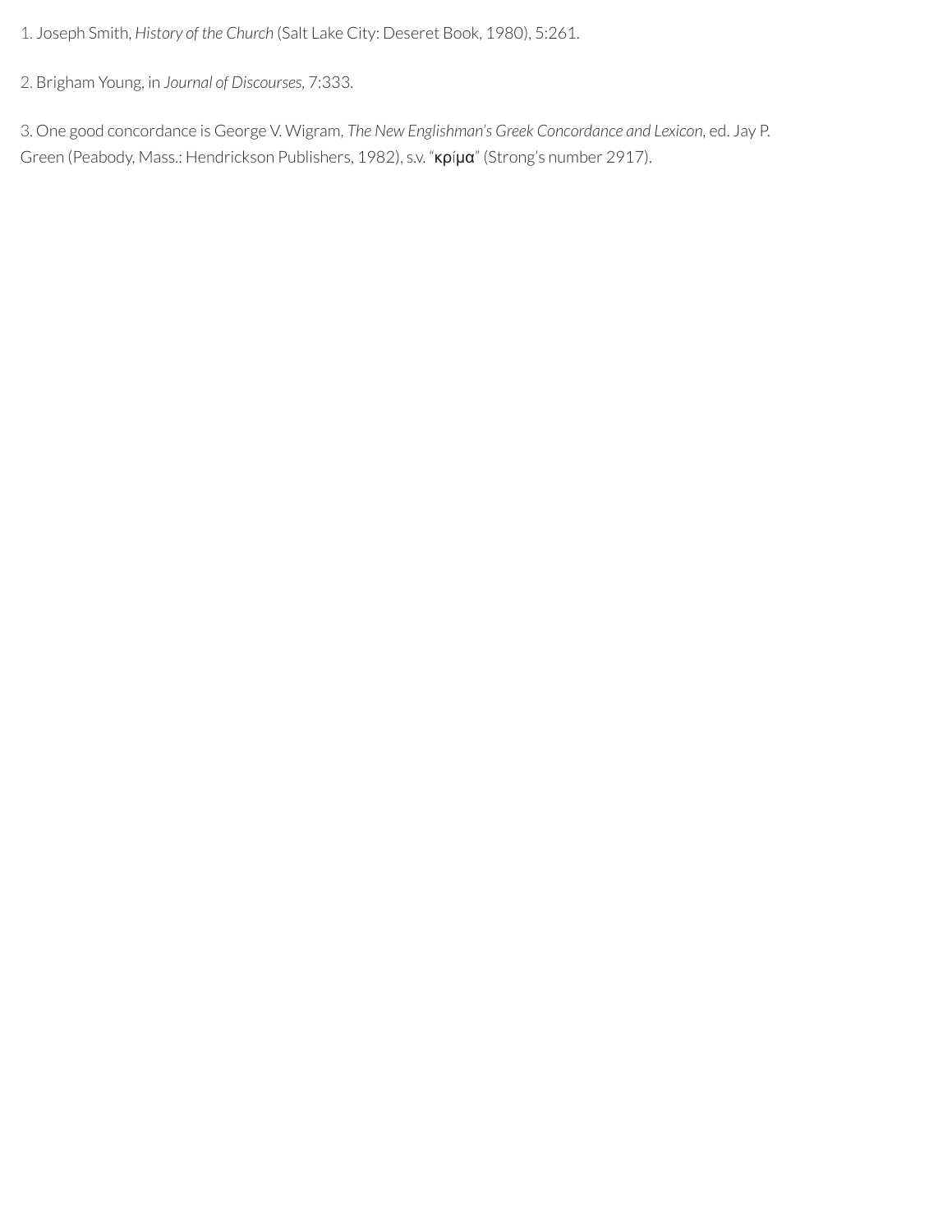# Doing Bible Research without Knowing Hebrew or Greek

[Exact characters for Greek and Hebrew letters used in this chapter cannot be replicated here. See the published version.]

The Old Testament manuscripts on which the King James Version of the Bible is based were written in Hebrew, while the New Testament manuscripts were written in Greek. Those who know these languages are at an advantage when they study the Bible because they can see how the translation affects the meaning, something the rest of us do not usually notice. Obviously, we can learn a great deal from the Bible without knowing either Greek or Hebrew. The KJV is a good translation, and we have the guidance of modern scripture, modern prophets, and the Holy Ghost to help us understand scripture. Nevertheless, knowing the original languages of the Bible can be an advantage.

Some connections between words or verses of scripture may have been lost in translation. For example, knowing that *boasting* in Romans 3:27 and *rejoicing* in 2 Corinthians 1:12 are translated from the same Greek word may help us compare those two verses in new ways. Those who know Greek or Hebrew can speculate about the meaning the translators may have intended when it is ambiguous in English. Genesis 39:6, for example, tells us that Joseph was goodly. The Hebrew word for *goodly* can also be translated "fair" or"handsome." Knowing the meanings of some Hebrew and Greek words can sometimes give us deeperinsight into what the KJV means. For example, knowing that the Hebrew word for *covenant* is from a word that can also mean "to select" as well as "to feed" may help us think more deeply about the meaning of the sacrament.

Most of us do not have the time to learn these two difficult languages. It is important that some people learn them, but not everyone can. If we want or need to know more about the Hebrew or Greek words from which the Bible was translated, we usually must rely on those who have already learned these languages. Fortunately, however, we can do quite a bit ofresearch ourselves, even if we do notread one Greek or Hebrew letter. (Learning the Hebrew and Greek alphabets, however, can be useful and is not difficult. An hour or so for each will suffice. For those who wish to learn these alphabets, charts and a brief introduction are provided on pages 81–86.) There are many study aids to help us learn about the original Greek and Hebrew manuscripts of the Bible, even if we decide not to learn the Greek and Hebrew alphabets.

### <span id="page-39-0"></span>**Strong's Concordance**

The key to researching Hebrew and Greek words is Strong's *Exhaustive Concordance of the Bible.* [1](#page-45-0) In 1890 James Strong, a Protestant minister, published a Bible concordance that was important because each English word in the concordance was keyed to the Hebrew or Greek word from which it was translated. Strong made a Hebrew dictionary of all the words that appear in the Old Testament and a Greek dictionary of all the words that appear in the New Testament. He then numbered each word in each dictionary, from 1 to 8,674 for the Old Testament and from 1 to 5,624 for the New Testament. He placed the corresponding number from the dictionaries next to each English word in the concordance. To find out the Hebrew or Greek word from which an English word was translated, simply look at the number next to the word and then find that same number in the appropriate dictionary. Using Strong's concordance, we can discover the definition of the Hebrew or Greek word from which the English word was translated, even without knowing any Hebrew or Greek.

Suppose we have just read Genesis 15:18: "In the same day the Lord made a covenant with Abram, saying, Unto thy seed have I given this land, from the river of Egypt unto the great river, the river Euphrates." Because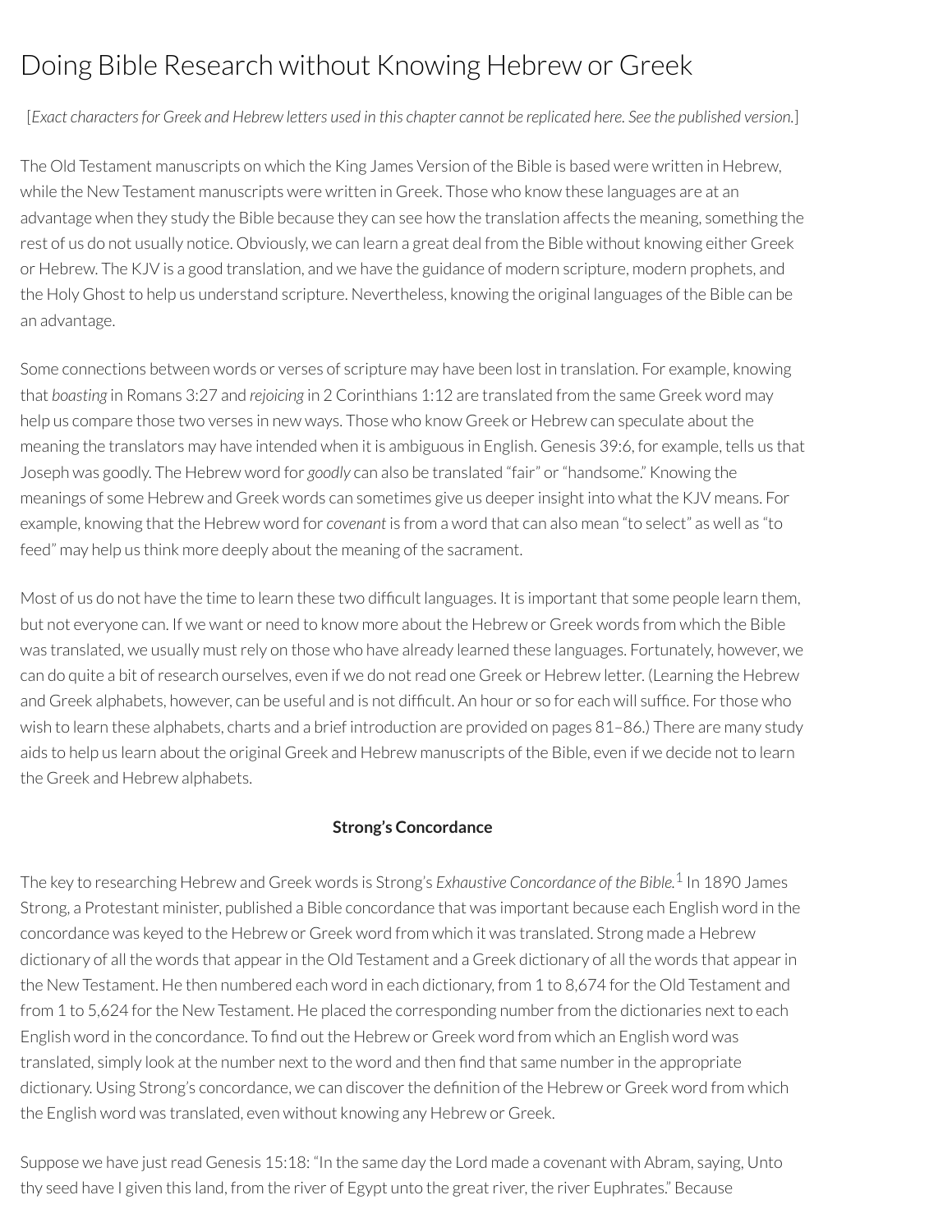understanding covenants is part of understanding the story of Abraham and our own relation to Heavenly Father, we may want to know more about what the word *covenant* means. We can learn a great deal by studying the various scriptures that discuss covenants, reading general conference addresses on covenants, and even looking up the word *covenant* in English dictionaries. But to further deepen our understanding, we may also want to know more about the meaning of the Hebrew word used in this verse.

We can look up the word *covenant* in an edition of Strong's concordance that has the Hebrew and Greek lexicons, or dictionaries, in the back. Because anyone can publish Strong's concordance, there are many versions of it. Any will do if it has both the numbers and the lexicons.

Following is the entry for the word *covenant* in Strong's concordance:

Ge 15:18 the Lord made a **c.** with Abram . . . . . . . . . . 1285

Strong gives the book title first: *Ge* stands for Genesis. Then comes the chapter and verse reference followed by a quotation of the phrase in which the word appears. The first letter of the word is substituted for the word. Last is Strong's number. That number means that the 1,285th word in Strong's Hebrew lexicon is translated "covenant" in Genesis 15:18. Following is the entry for word number 1285 in Strong's Hebrew lexicon:

1285. **b e rîyth,** *ber-eeth*'; from 1262 (in the sense of *cutting* [like 1254]); a *compact* (because made by passing between *pieces* of flesh):  $-$ confederacy, [con-] feder[-ate], covenant, league.

First is the number of the word, then the word written in Hebrew, followed by a transliteration. The word and its transliteration are in boldface type. The English pronunciation is given in italics. Strong then explains that *b e rîyth* is derived from word 1262, *bârâh,* meaning "select" or"feed." In parentheses Strong notes that number 1262, like word 1254, br, meaning "to create" or "to cut down," can have the sense of cutting, and b<sup>e</sup>rîyth comes from that sense of cutting. Finally, Strong defines word number 1285. In just over two lines Strong gives us a great deal of information about the Hebrew word translated "covenant," information that can be food for thought.

Strong's numbering system was so useful that other people developed additional study aids using it. For example, various Hebrew and Greek lexicons give more extensive definitions than Strong but are coded using Strong's numbers. We can use these lexicons without knowing any Greek or Hebrew. There are also Greek and Hebrew concordances that use Strong's numbers. One such concordance tells us that word 1285, *b e rîyth,* was sometimes translated "league" by the KJV translators, as in Joshua 9:6, and was once translated "confederacy" (see Obadiah  $1:7$ ).<sup>[2](#page-45-1)</sup>

### <span id="page-40-1"></span>**Theological Wordbook of the Old Testament**

<span id="page-40-0"></span>The *Theological Wordbook of the Old Testament* [3](#page-45-2) is much like a dictionary, but it gives fuller discussions of the words it contains. For example, unlike Strong's Hebrew lexicon, which has a short paragraph that defines *covenant*, the *Theological Wordbook* has a more detailed denition and about one and one-half pages of discussion of what the word *covenant* means in the Old Testament. It also includes a bibliography about three-quarters of a page long for further reading. Because the *Theological Wordbook* is interpretive, we must be cautious in using it. It was written by conservative Protestants, with whom we share many understandings of the Bible, but because we understand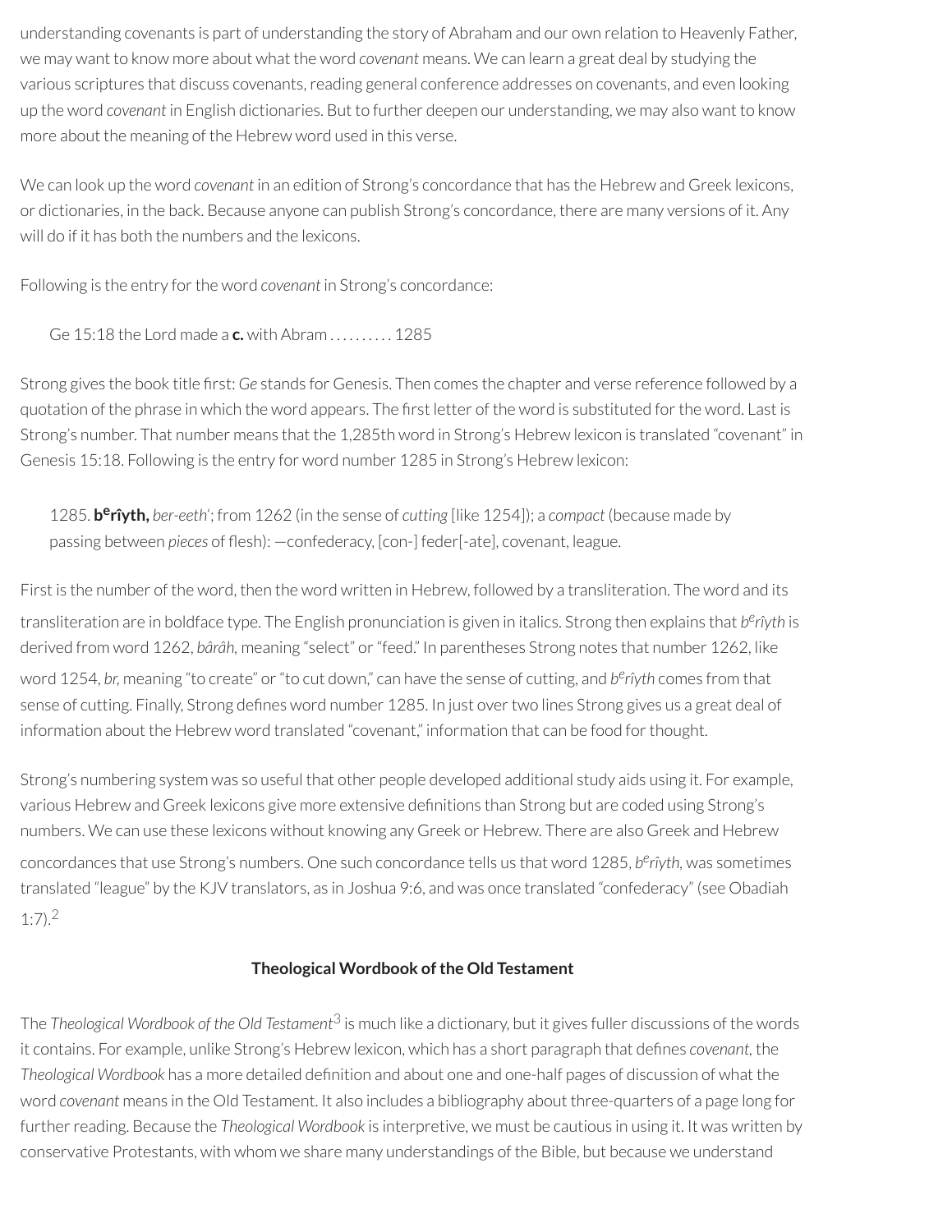certain biblical teachings differently than they do, we must not simply accept their interpretations without thinking. Nevertheless, the *Theological Wordbook* is generally reliable.

Like Strong's concordance, the *Theological Wordbook* numbers the words in the Bible. However, because it arranges the words differently, the numbers in the *Theological Wordbook* are different from the numbers of the same words in Strong's concordance. Some editions of the *Theological Wordbook* have a cross-referencing index at the end of the second volume that correlates Strong's numbers to the *Theological Wordbook* numbers. It is best to use an edition that has this index.

To find a word in the *Theological Wordbook* using Strong's numbers, look up Strong's number in the index at the end of the second volume of the *Theological Wordbook*. Next to Strong's numberis the number of the word in the *Theological Wordbook.* Use that numberto look up the word.

For example, the word *covenant* is number 1285 in Strong's concordance. The index of the *Theological Wordbook* shows that its number for the word is 282a. Using that number to look up the word, we find the following entry:

## 282 (*brh*) **II. Assumed root ofthe following.**

282a (b<sup>e</sup>rit) **covenant** (ASV and RSV) between nations: a treaty, alliance of friendship; between individuals: a pledge or agreement; with obligation between a monarch and subjects: a constitution . . . The etymology of the word is uncertain. It may be related to the Akkadian word *burru* . . .

The *Theological Wordbook* lists words according to theirroot words ratherthan in alphabetical order. That is why its numbering differs from Strong's. The entry for word 282 tells us that linguists believe that several words share a common root (*brh* when transliterated). *Brh* is not, however, a word in use in the Bible. It may have been an older word that disappeared from usage, and the words derived from it remained. The *a* after the number indicates that this is the first word considered under the assumed root. The number for each word that comes from the same root has a different letter attached to the number of the root; thus the second word considered in this section would be 282b.

The entries are arranged like Strong's concordance. First the Hebrew word is given, then an English transliteration, then the English word used in the KJV (called ASV in the *Theological Wordbook*) and the Revised Standard Version (RSV), followed by a more detailed definition than is found in Strong's concordance. After the definition is an essay on the meaning and use of the word in the Old Testament.

Notice the typographer's dagger (cross-shaped mark) that appears before the Hebrew word. The dagger means that the word is discussed in an essay. Words without such daggers are dened, but they are not discussed in an essay.

### **Hebrew and Greek Concordances**

As mentioned, some of the most useful study aids that use Strong's numbers are concordances for Hebrew (the Old Testament) and Greek (the New Testament). Often these are called Englishman's concordances. A variety of such concordances has been published, but all are used in the same way. These concordances can help us find verses in which the same Hebrew or Greek word is translated several different ways in the Bible. For example, in 1 Peter 1:15-16 the word *holy* appears. Strong's number for that word is 40. One New Testament concordance that uses Strong's numbers indicates that word number 40, *hagiŏs*(άγιο'), is also translated "saint," as in 1 Corinthians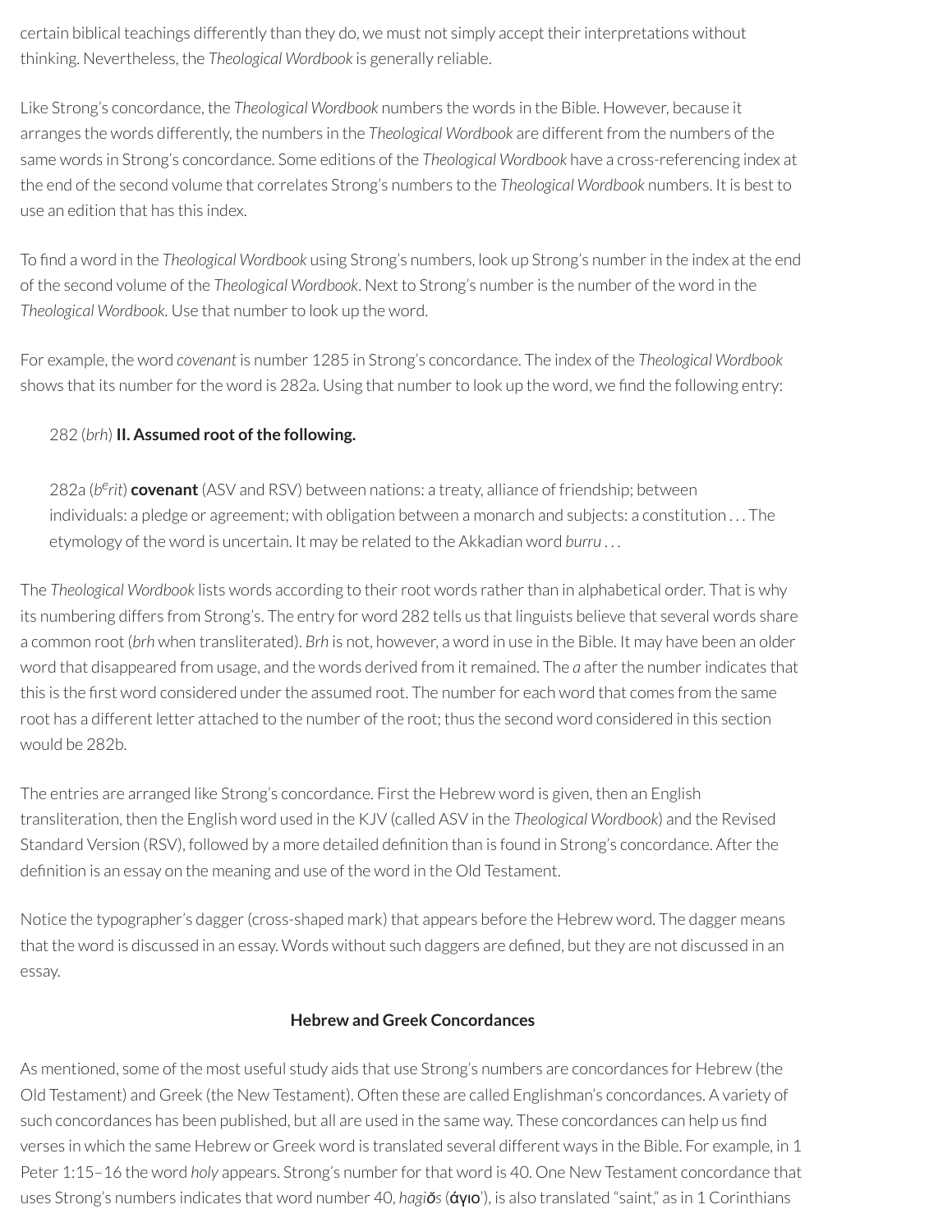<span id="page-42-0"></span>1:2.<sup>[4](#page-46-0)</sup> It might be profitable to compare these two verses with that correlation in mind. In this way a Greek concordance can provide cross-references that do not show up in an English concordance.

## **Other Study Aids**

Many study aids use Strong's numbers to help those who do notread Hebrew and Greek. For example, there are many detailed lexicons that use Strong's numbers. Most of the other study aids are relatively simple to use with Strong's concordance. For example, Hendrickson Publishing produces concordances and lexicons for both Hebrew and Greek.

## **Alternate Bible Translations**

The LDS Church uses the King James Version of the Bible. One reason forthis may be that the KJV is more literal than most more recent translations. Literal translations have their drawbacks, and translators produce nonliteral translations for good reasons. For example, the sixteenth- and seventeenth-century English in the KJV is much older than contemporary English, and sometimes people have a bit of difficulty reading the KJV because it is so literal. Also, a literal translation may obscure an author's writing style. The book of Mark, for example, is written in quite plain Greek. The language of the KJV and the fact that it is a literal translation make Mark seem more formal than it really is. On the other hand, literal translations have the advantage of retaining some linguistic connections that may be lost in less literal translations. For example, parallels between Old Testament and New Testament usage are more common in literal translations than in less literal translations.

It can be argued that something is gained and lost with any translation. Why keep the linguistic connections in the KJV but lose the "flavor" of the various books? Were it not for Latter-day revelation, there would be no answer to this question. However, Latter-day Saints prefer the KJV to other translations possibly because the Book of Mormon, Doctrine and Covenants, and Pearl of Great Price use KJV-like language, thus linguistically connecting themselves to the Bible. For example, they often use phrasing from the Bible without noting that connection. One familiar with the scriptures may notice that connection, subconsciously or consciously, and it may influence his or her understanding of the scriptures. Doctrine and Covenants 89 is a good example of this. It contains the phrases word of wisdom, keep and do these sayings, walking in obedience, health in their navel and marrow to their bones, and *shall run and not be weary, and shall walk and not faint,* all of which appearin various places in the KJV. Through such allusions to the KJV, section 89 strengthens its message. We may miss that depth of meaning if we use a different Bible translation (orif we "translate" Latter-day scriptures into contemporary English). Such linguistic connections are one of the ways that the scriptures testify of and support each other. I believe that preserving the unity of scripture and the depth of meaning created by their interconnectedness depends on our continuing to use the KJV.

Nevertheless, we should not be afraid to consult other translations of the Bible. Because the language of the KJV is often difficult to understand, other translations can clarify many passages that we may not otherwise understand. Modern translations of the books of Romans or Isaiah, for example, can be very helpful.

We can use other translations as guides and as aids for understanding the meanings of verses we find difficult, but we must be careful not to let those other translations replace the KJV. We may miss much of what the Book of Mormon and other Latter-day scriptures have to say.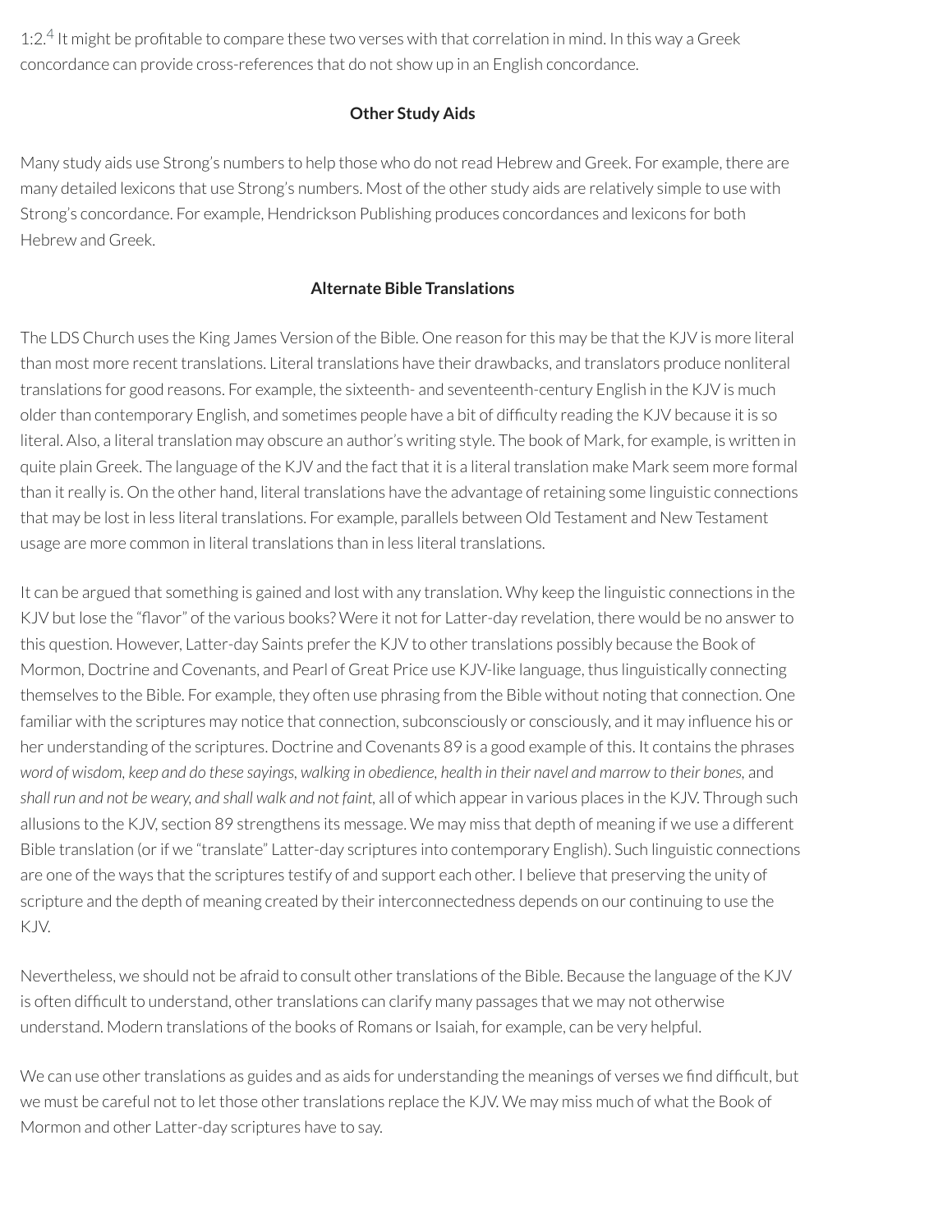Following are charts showing how to read and pronounce the Greek and Hebrew alphabets. Though learning Greek or Hebrew is more than most are able to do, it is not difficult to learn how to read words written in these alphabets. That ability will allow us to consult lexicons and dictionaries with more scholarly information than is found in the resources that rely on Strong's numbers. For example, if we can read Greek words, we can use the extensive discussions found in Kittel's *Theological Dicionary of the New Testament* [5](#page-46-1) and Bauer, Arndt, and Gingrich's *Greek-English Lexicon of the New Testament.* [6](#page-46-2) The ability to read Hebrew words gives us access to such resources as Brown, Driver, and Briggs's *Hebrew and English Lexicon.* [7](#page-46-3)

## Letter Name Transliteration Pronunciation **A** α alpha a father **B** β beta b bed **Γ** γ gamma g, ng go; king when double or before κ **Δ** δ delta d dog **Ε** ε epsilon e bed **Ζ**ζ zeta z daze or ts **Ηη** eta ē d<u>ay</u> **Θθ** theta th thin **Ι** ι iota i meteor; pol<u>i</u>ce **Κ** κ kappa k king **Λλ** lambda l lion **M** μ mu m <u>many</u> **N** v nu n new **Ξ** ξ xi or ksay x lax **Ο ο** omicron o **order Π**π pi p <u>p</u>ie **Ρρ** rho r <u>r</u>ow  $\Sigma \sigma, \varsigma$  sigma s sign **Τ**τ tau t <u>t</u>ell **Υ** υ upsilon y, u French: tu **Φ** φ phi ph flat **Χ** χ chi ch Scottish: loch **Ψ** ψ psi ps gypsy **Ω** ω omega ō boat

## <span id="page-43-2"></span><span id="page-43-1"></span><span id="page-43-0"></span>**The Greek Alphabet**

In Greek there are two kinds of marks over vowels. They are called diacritical marks. At the beginning of words that begin with a vowel is either a rough breathing or a smooth breathing. For example, the work **ικετηρία**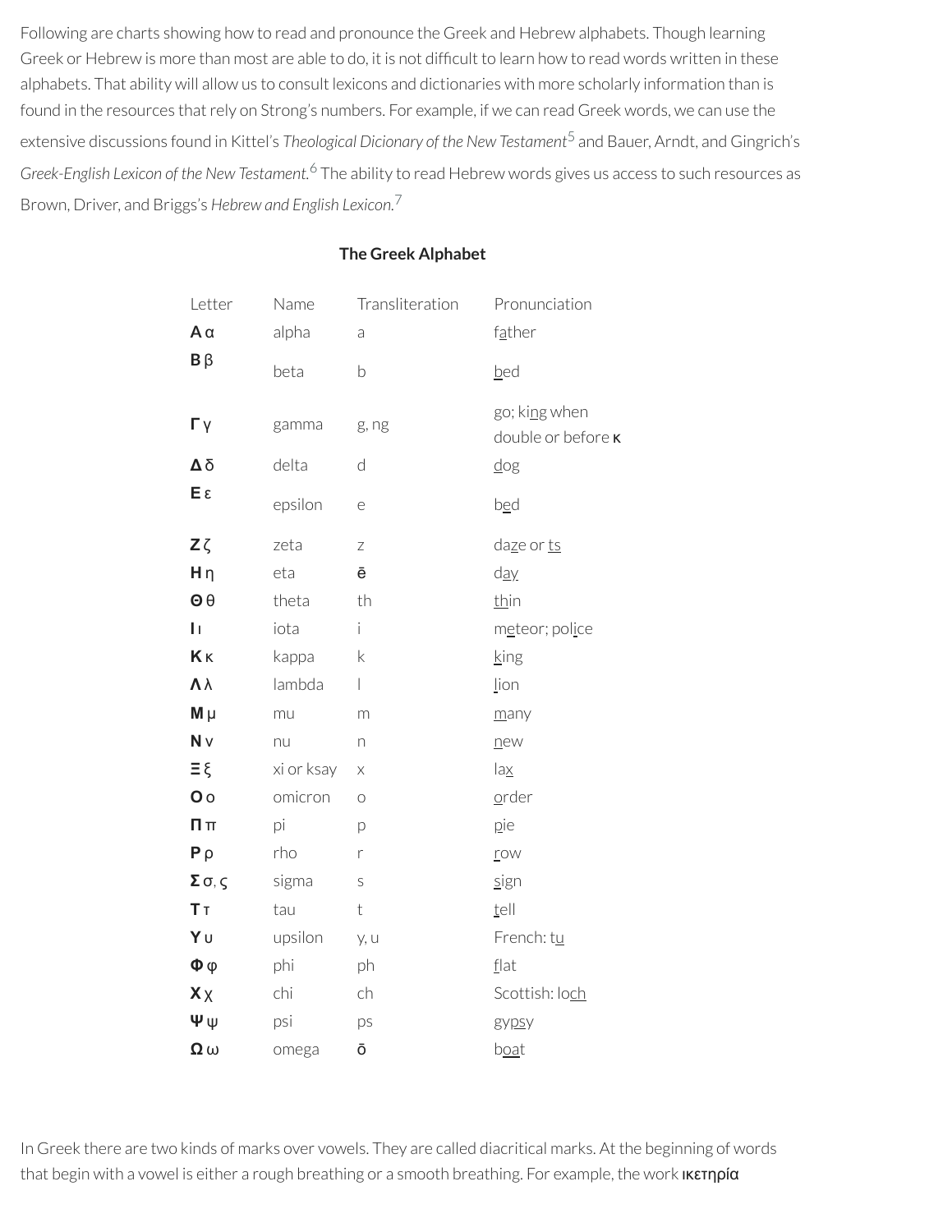(*hiketéria,* "olive branch held by suppliants") begins with a rough breathing that is indicated above the initial vowel by what looks like a single left-hand quotation mark: '. To pronounce this mark, add an *h* sounds to the beginning of the word. In a smooth breathing, as in ιατρóς (*iatros,* "doctor"), the vowel does not have a rough breathing attached to it. It is marked above the initial vowel with what looks like a single right-hand quotation mark: '. In Greek there are three accent marks $-\dot{\alpha}$ ,  $\alpha$ , and  $\alpha$ -that mark the accented syllable. For our purposes there is no difference between them. We can also ignore the subscript iota, a small iota that sometimes appears below vowels: α.

## <span id="page-44-0"></span>**The Hebrew Alphabet** [8](#page-46-4)

| Letter | Name   | Transliteration | Pronunciation        |
|--------|--------|-----------------|----------------------|
|        |        | $\epsilon$      | silent or glottal    |
| א      | aleph  |                 | stop                 |
| ב      | bet    | b, v or bh      | boy, vine            |
| λ      | gimel  | g               | girl                 |
| T      | dalet  | d               | $\underline{dog}$    |
| ה      | hey    | h               | horse                |
| T      | vav    | v or w          | $\nu$ ine            |
| T      | zayin  | Ζ               | ZOO                  |
| n      | het    | ch or h         | Scottish: loch       |
| U      | tet    | t               | toy                  |
| ٠      | yod    | y               | yes                  |
| ך כ    | kaph   | k, kh           | king, Scottish: loch |
| ל      | lamed  | T               | look                 |
| ם מ    | mem    | m               | mother               |
| ן נ    | nun    | n               | new                  |
| o      | samech | S               | sun                  |
| ע      | ayin   | $\bar{\ell}$    | silent or glottal    |
|        |        |                 | stop                 |
| ף פ    | pey    | p, f or ph      | price, fool          |
| ץ צ    | tsade  | ts or tz or \$  | nuts                 |
| ק      | qoph   | $\overline{q}$  | king                 |
| ٦      | resh   | r               | rose                 |
| ש      | shin   | sh or š         | ship                 |
| ŋ      | sin    | S               | silk                 |
| ת      | tav    | t               | toy                  |

Hebrew is read from right to left. In Hebrew, vowel sounds are expressed by placing small marks known as points in and around the letters:

| Point | Pronunciation |
|-------|---------------|
| א     | father        |
| א     | had           |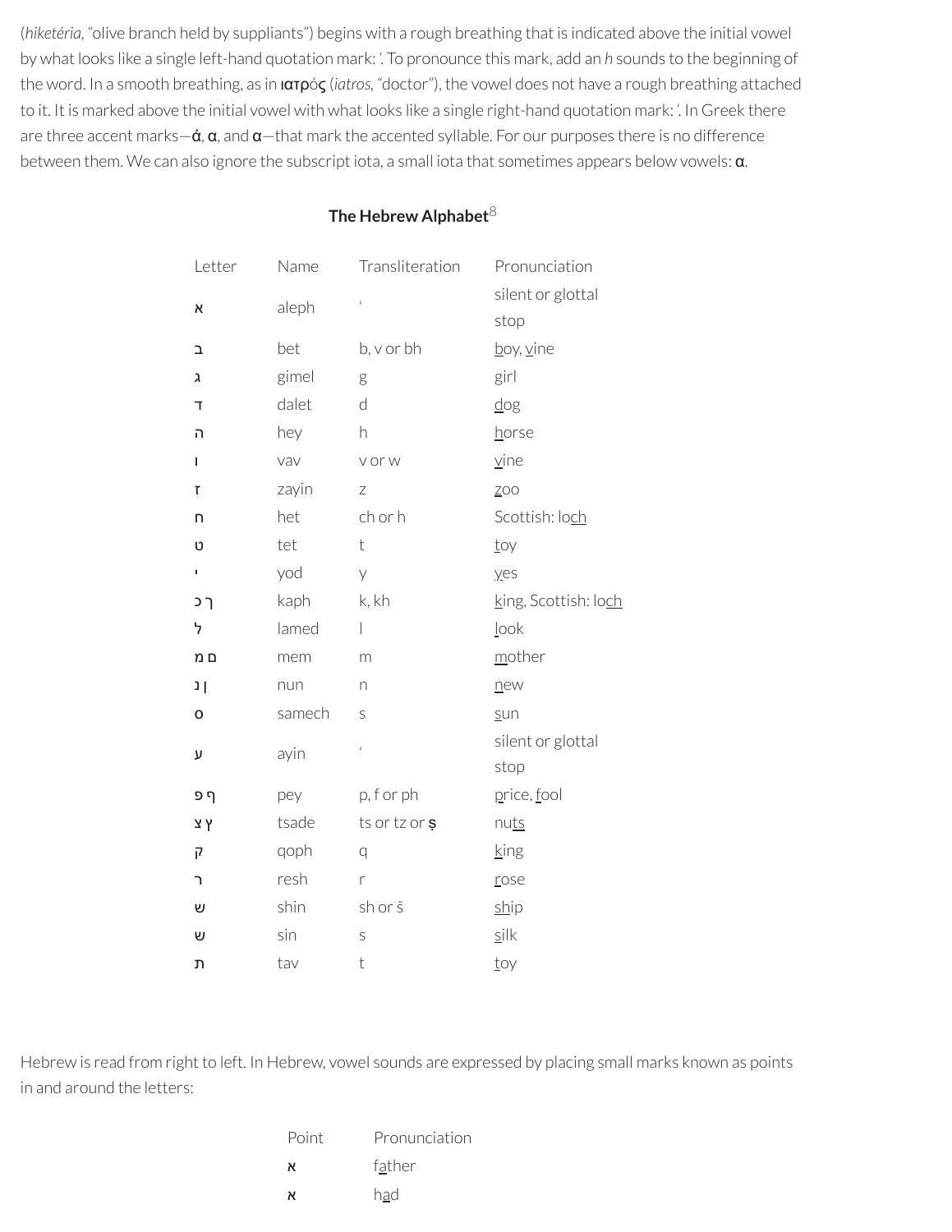| א | l <u>i</u> d    |
|---|-----------------|
| K | <u>bee</u>      |
| א | say.            |
| א | say.            |
| K | said            |
| א | low             |
| א | low             |
| א | Z00             |
| א | <b>ZOO</b>      |
| א | silent or schwa |

In a Hebrew lexicon, verb entries are divided into sections such as Qal, Niphal, Piel, Pual, Hiphil, Hophal, and Hithpael. These are the names of conjugations and may be roughly illustrated by the forms of the verb *to kill:*

| Conjugation | Meaning              |
|-------------|----------------------|
| Qal         | to kill              |
| Niphal      | to be killed         |
| Piel        | to murder            |
| Pual        | to be murdered       |
| Hiphil      | to cause to kill     |
| Hophal      | to be caused to kill |
| Hithpael    | to kill oneself      |

For our purposes, these differences between conjugations rarely matter. The meaning or potential meanings are most important. Note that verb conjugations in Indo-European languages (such as Greek, which, like Hebrew, has a complex conjugation system) express temporal relationships between the subject and the verb (past, past perfect, etc.). In contrast, in Hebrew, verb conjugations express other kinds of relationships, such as intention. See "Hebrew versus Greek Thinking" in the appendix (pages 135–53) for more information about these differences and their implications.

#### **Notes**

<span id="page-45-0"></span>[1.](#page-39-0) James Strong, *The Exhaustive Concordance of the Bible* (Nashville: Abingdon Press, 1980).

<span id="page-45-1"></span>[2.](#page-40-0) George V. Wigram, *The New Englishman's Hebrew Concordance Coded to Strong's Concordance Numbering Systerm,* ed. Jay P. Green (Peabodym Mass.: Hendrickson Publishers, 1984), s.v. "ברית." (Strong's number 1285).

<span id="page-45-2"></span>[3.](#page-40-1) R. Laird Harris, Gleason L. Archer Jr., and Bruce K. Waltke, eds., *Theological Wordbook of the Old Testament,* 2 vols. (Chicago: Moody Press, 1980).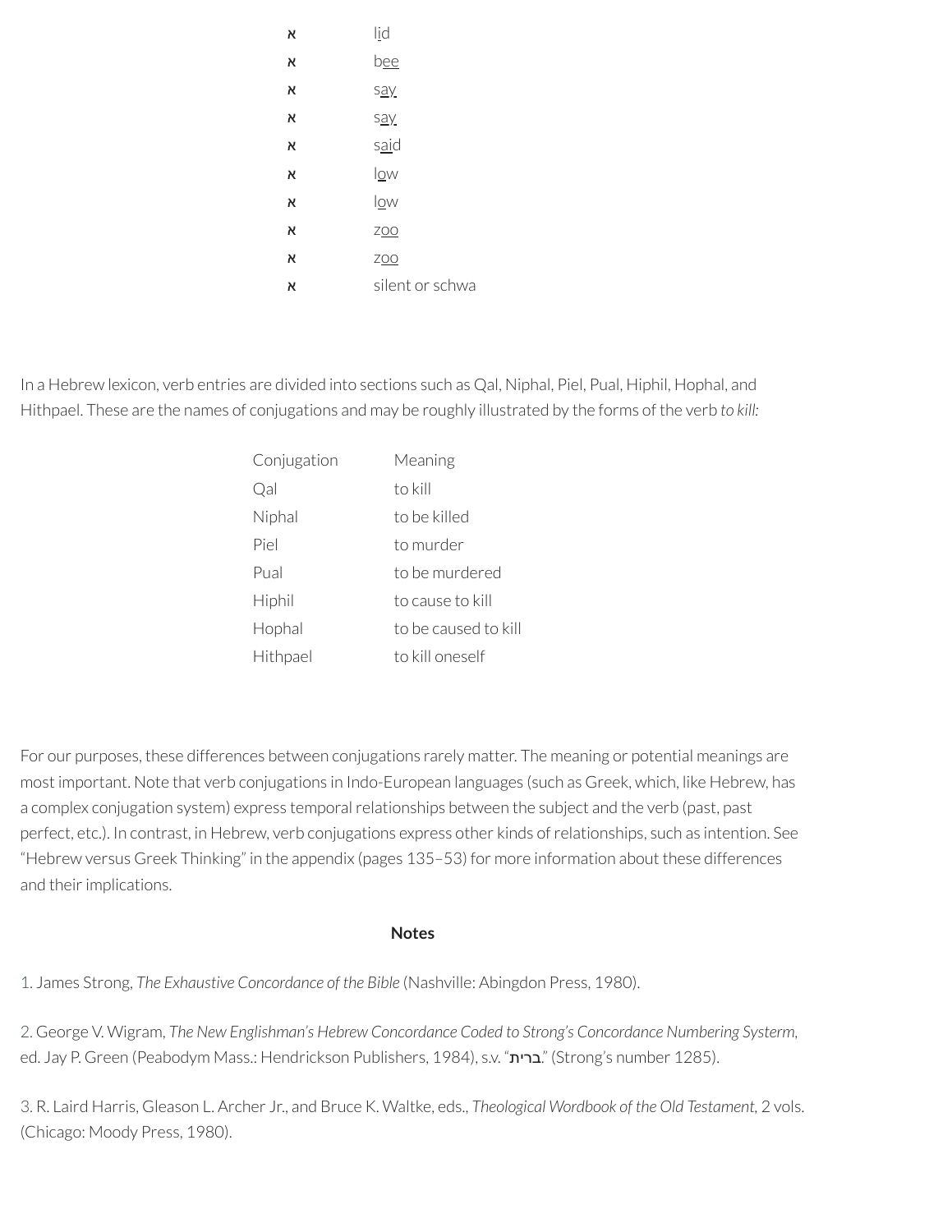<span id="page-46-0"></span>[4.](#page-42-0) George V. Wigram, *The New Englishman's Greek Concordance and Lexicon,* ed. Jay P. Green (Peabody, Mass.: Hendrickson Publishers, 1982), s.v. "αγιος" (Strong's number 40).

<span id="page-46-1"></span>[5.](#page-43-0) Gerhard Kittel, ed., *Theological Dictionary of the New Testament,* 10 vols. (Grand Rapids, Mich.: Eerdmans, 1964– 77).

<span id="page-46-2"></span>[6.](#page-43-1) Walter Bauer, William F. Arndt, and F. Wilbur Gingrich, *A Greek-English Lexicon of the New Testament* (Chicago: University of Chicago Press, 1957).

<span id="page-46-3"></span>[7.](#page-43-2) Francis Brown, S. R. Driver, and Charles A. Briggs, *A Hebrew and English Lexicon of the Old Testament* (Oxford: Clarendon Press, 1959).

<span id="page-46-4"></span>[8.](#page-44-0) The following tables and explanations were compiled using several Hebrew grammars: Thomas O. Lambdin, *Introduction to Biblical Hebrew*, (New York: Charles Scribner's Sons, 1971); Menahem Mansoor, *Contemporary Hebrew–1: An Introductory Course in the Hebrew Language,* ed. Priscilla Fishman (West Orange, N.J.: Behrman House, 1977); C. L. Seow, *A Grammar for Biblical Hebrew,*rev. ed. (Nashville: Abingdon Press, 1995); J. Weingreen, *A Practical Grammar for Classical Hebrew,* 2nd ed. (Oxford: Clarendon Press, 1959).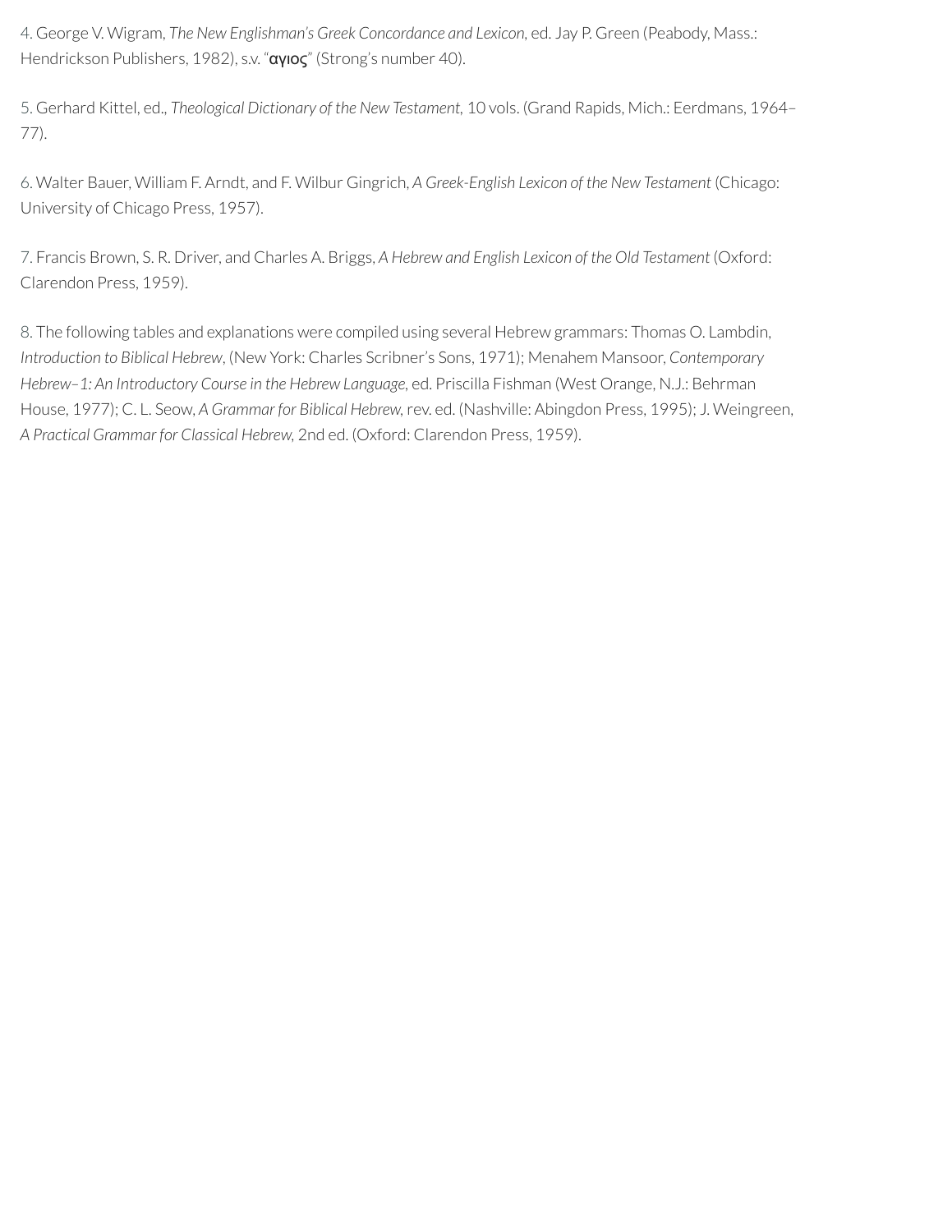# Finding Connections through Parsing

## [*Consult the original publication for formatting of examples given in this chapter.*]

We often think we understand a passage of scripture, but our understanding may sometimes be only an intuitive response to the words on the page. While an intuitive response can often be helpful, further study can help us understand the scripture even better. Problems of vocabulary can be alleviated by attention to dictionaries and wordbooks, but problems of grammar are a little more difficult to solve. One way to overcome grammatical problems is to parse—in other words, diagram—the passages so that you can see how the parts of the sentences relate to each other. Translators often use parsing to help them understand how the sentences they are translating work. That allows them, as much as possible, to duplicate the work done by the original sentence. Parsing is also useful to those of us who are not translating scripture, because after all, we need the same depth of understanding as the translator needs in order to best understand the passages we read.

The idea of parsing sentences frightens many. It calls up visions of dening gerunds and participial phrases. It makes us worry that we will not know whether the line we are supposed to draw when we diagram the sentence goes down to the right or down to the left. It causes us to fear a bad grade.

The truth of the matter is that parsing need not be particularly difficult. It does not require knowing the names of the parts of a sentence. The point of parsing, after all, is not to show our mastery of the technical vocabulary of grammar but to show how the parts of the sentences we are interested in relate to each other. Since we already speak English with at least a modicum of facility, that should not be a problem. It may also be important to rememberthat we are not graded forthis kind of study. No one is going to check our parsing to see if we got it right. We got it right if it helps us understand the verses we are studying.

Parsing helps us find two basic elements of concern to us: subordination and parallelism. Subordinate words and phrases are literally those whose meaning or function is controlled by the meaning or function of another word or phrase. For grammarians, they are lexical units that function as nouns, adjectives, or adverbs. Parallel words and phrases function in the same way as each other. (This discussion of grammatical technicalities is easily understood through example.)

A sentence diagram shows the basic units of a sentence or passage by putting each significant part of the sentence on its own line and arranging the various lines to display the relations between the parts. We could parse a sentence to show the relation of every word in the sentence to every other word, or we could relate larger pieces of the sentence. There is no such thing as the right level of parsing. If we are parsing a longer passage, we may want to parse at the sentence level, showing by our diagram how the sentences of the passage are related to each other. We could also parse at largerlevels; an outline is a kind of parsing (see the section called "Outlining"). Usually I prefer to parse at the phrase or clause level. Though I do not know that it would be useful to parse at the word level, it may be helpful for some. A traditional diagram of a sentence parses at the word level.

Following are some guidelines for producing a parsed sentence, but that is all they are—guidelines. If I see a relation in a sentence that I think is important, I use my diagram to show thatrelation, even if these rules do not provide a way to do so.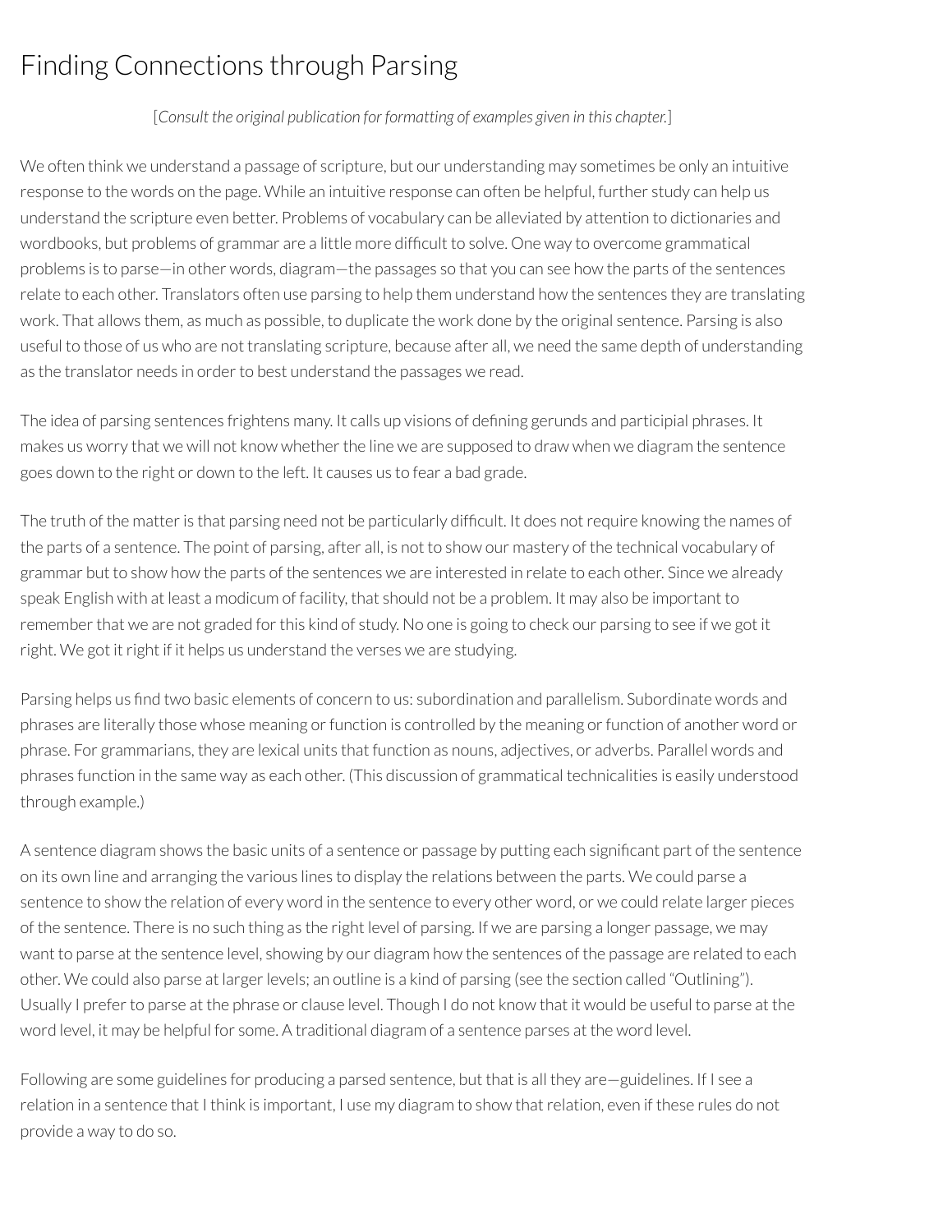1. Before parsing the sentence, be sure to know the subject and verb of the sentence. That is not always as easy as it sounds, but identifying them will help us see much more clearly what the sentence is about.

2. Begin the parsing of any new sentence at the left margin of the page, unless the sentence is tightly bound to some network of subordination or parallelism in previous sentences and beginning at the left will cause that network to be overlooked.

3. Think about each verb or verbal clause in the sentence. They will usually suggest good places to make a break. In general, let each verb have its own line. For example, in Mosiah 4:11 we see this clause: "if ye have known of his goodness and have tasted of his love, and have received a remission of your sins." I might break it into these pieces:

if ye have known of his goodness and have tasted of his love, and have received a remission of your sins

4. Position the phrase containing the verb beneath the previous element of the sentence to show a particular relation:

if ye have known of his goodness and have tasted of his love, and have received a remission of your sins

This is how I indicate that the three phrases are parallel.

5. Use devices such as lines or square brackets to show connections that we might otherwise overlook. For example, suppose we have parsed part of Mosiah 4:11 in this way:

|                     | as ye have come to the knowledge of the glory of God, or if ye have known of his goodness | and have           |
|---------------------|-------------------------------------------------------------------------------------------|--------------------|
| tasted of his love. | and have received a remission of your sins,                                               | which causeth such |
| exceed-             | ingly great joy in your souls, even so I would that ye should remember                    |                    |

Such a diagram shows much of the structure, but we may notice even more by adding some lines to clarify how these elements are related:

|                                    | as ye have come to the knowledge of the glory of God, or if ye have known of his goodness | and         |
|------------------------------------|-------------------------------------------------------------------------------------------|-------------|
| have tasted of his love.           | and have received a remission of your sins,                                               | which       |
| causeth such exceed-               | ingly great joy in your                                                                   | souls, even |
| so I would that ye should remember |                                                                                           |             |

The vertical lines indicate that the first two lines are parallel to each other and to the last line. The second line shows the connection of the three verbs in the clause that begins "if ye have known."

6. Most of all, do not get too nervous about this. Remember why we are doing it: to help us understand the passage we are looking at. It may be a little difficult at first, but with practice it becomes easier.

Following is a parsing of Mosiah 4:11 as a whole. Notice that I have not only used lines to draw connections between things that we might otherwise overlook, I have also put the phrases I take to be parenthetical in square brackets and the verbs I want to focus on in boldface. Some people add colorto mark features to which they want to draw attention. However it is done, parsing helps us better understand the scriptures.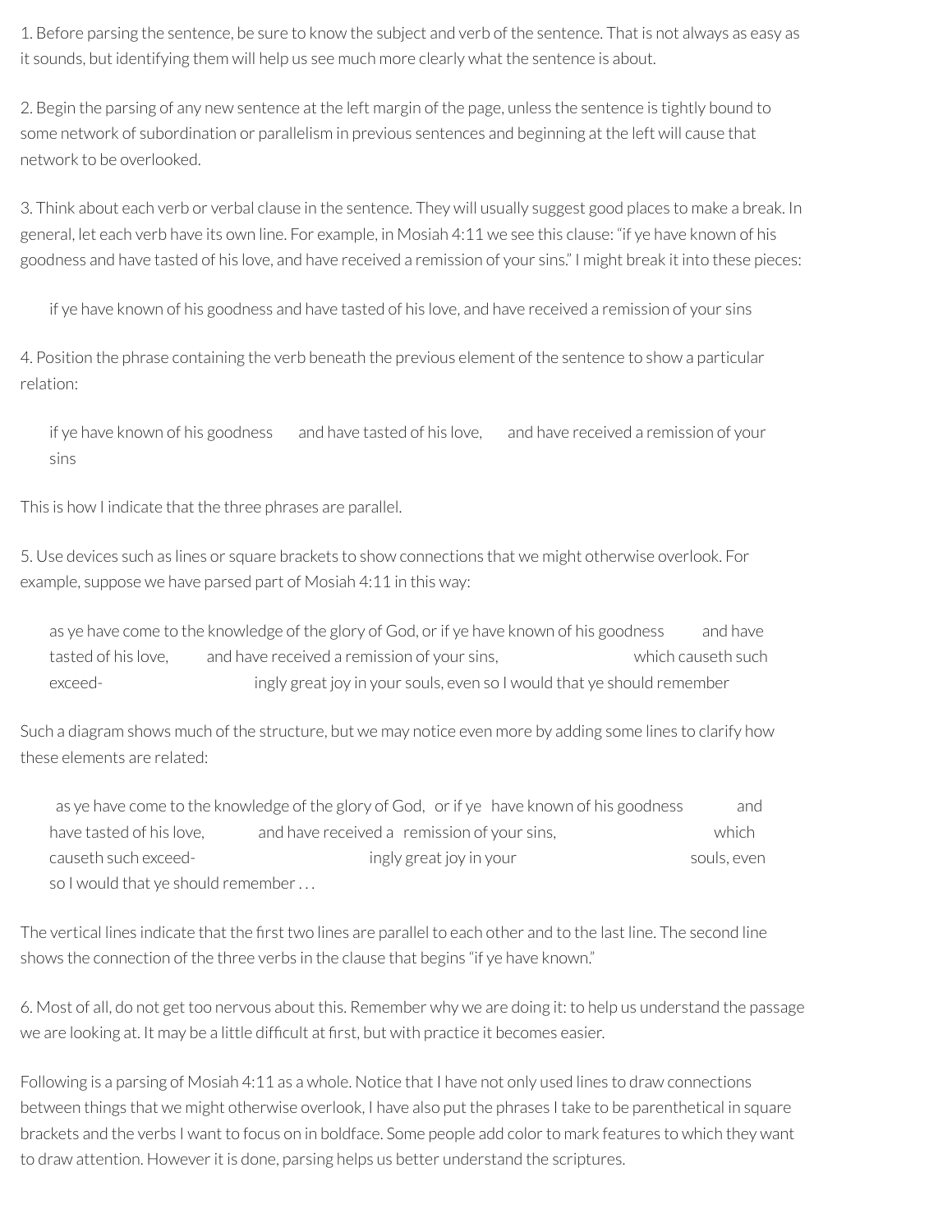#### **Mosiah 4:11**

And again I **say** unto you [as I have said before], that as ye **have come** to the knowledge of the glory of God, orif ye **have known** of his goodness and **have tasted** of his love, and **have received** a remission of your sins, [which causeth such exceedingly great joy in your souls], even so I would that ye should **remember,** [and always retain in remembrance], the greatness of God, and your own nothingness, and his goodness and long-suffering towards you, [unworthy creatures], and **humble** yourselves [even in the depths of humility], calling on the name of the Lord daily, and **standing** steadfastly in the faith of that which is to come, which was spoken by the mouth of the angel.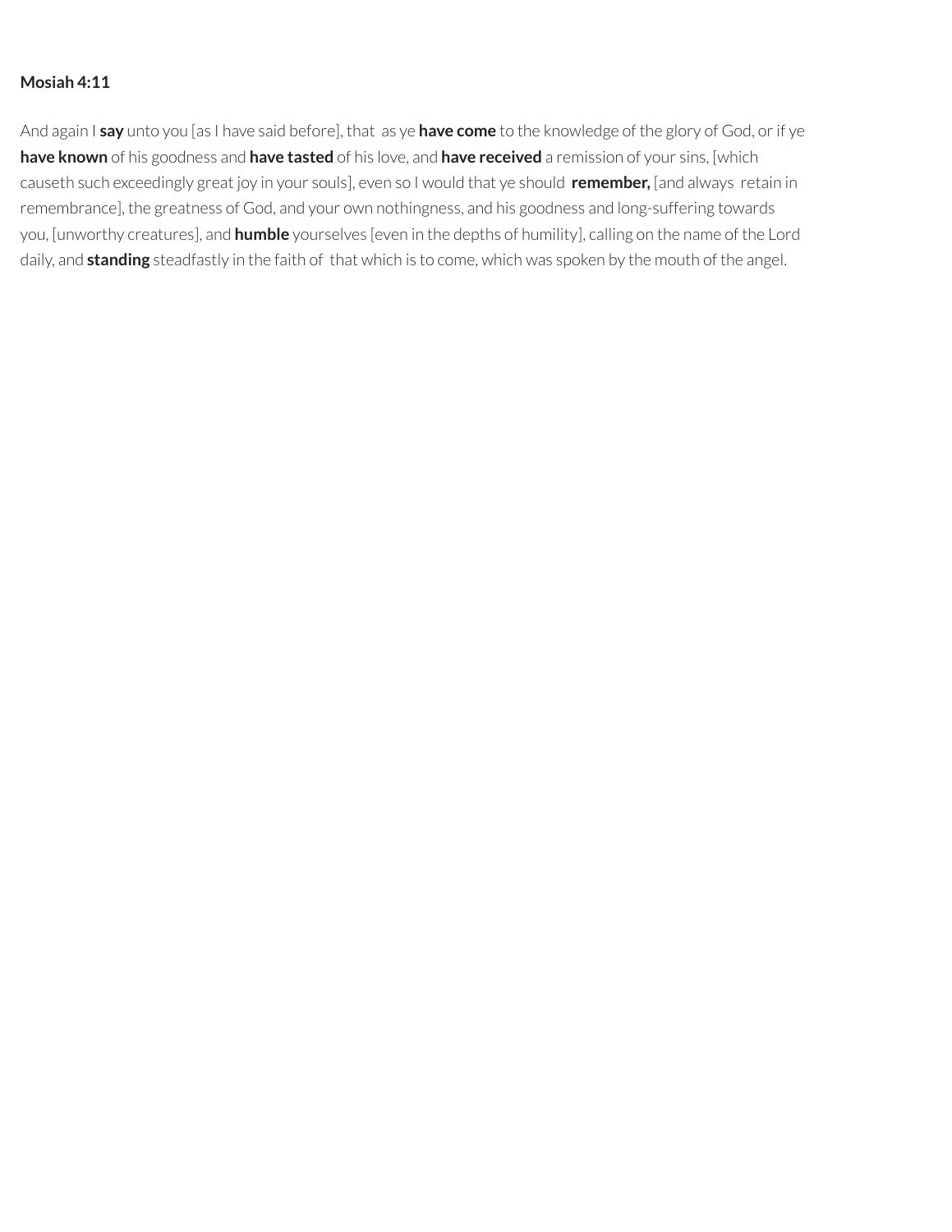# **Context**

It is not unusual for someone to use a scripture to back up a point but still leave another person doubting whether the scripture really deals with the topic. For example, someone encouraging us to be educated might quote Doctrine and Covenants 88:118: "Seek ye out of the best books words of wisdom; seek learning, even by study and also by faith." In context, however, the Lord does not seem to be encouraging secular education. We ought to be educated in many things, from accounting to philosophy to auto mechanics, but this verse in the Doctrine and Covenants does not seem to tell us that.

We need not get too worked up about such uses of scripture. They are usually at least harmless, and they are often interesting and lead to good conclusions. Even scriptural authors quote other scriptures out of context. Among others, Paul frequently cites Old Testament scriptures (particularly Psalms), often with less regard fortheir original context than a purist might like.

Nevertheless, if, as we study, we want to better understand the scriptures, we should be sure we understand them in context. That can be a tall order. Deciding what the word *context* means is not easy. Sometimes a verse is part of a story within one book of scripture, and, of course, it is always part of that book as a whole. Each book also has a context within the scriptures. On top of that, we can always considerthe historical and cultural context of a passage or book and the context of our study. Why are we interested in this question? What problems may we be dealing with? As some contemporary philosophers have pointed out, we can choose a context only from within another context that makes such a choice desirable or necessary. The conclusion: there is no such thing as *the* context of a passage of scripture.

Still, we need not worry too much about the complexity of context. If we ask ourselves which contexts are relevant to our study, we will usually be able to improve our understanding of the scriptures. This book includes several suggestions forthinking about context (see, for example, "Doing Bible Research without Knowing Hebrew or Greek," "Cross-Referencing," and "Outlining") but includes little about cultural and historical context.

<span id="page-50-2"></span>The LDS Bible Dictionary is a good place to start looking for answers to questions about biblical historical and cultural background. There are also a number of larger Bible dictionaries, such as the one-volume *Harper's Bible Dictionary* [1](#page-50-0) and the multivolume *Anchor Bible Dictionary.* [2](#page-50-1) Many public libraries have sections of material on biblical background that include a variety of helpful materials, such as *Bible Manners and Customs.* [3](#page-51-0)

Given the provenance of the Book of Mormon, having the same kind of material available about its history, culture, or geography is impossible. Much of what has been done is highly speculative. However, the Foundation for Ancient Research and Mormon Studies (FARMS) has a great deal ofresponsible material from which to draw. Information about early LDS history—background forthe Doctrine and Covenants—is available from a variety of sources.

#### <span id="page-50-4"></span><span id="page-50-3"></span>**Notes**

<span id="page-50-0"></span>[1.](#page-50-2) Madeline S. Miller and J. Lane Miller, *Harper's Bible Dictionary* (New York: Harper & Row, 1973).

<span id="page-50-1"></span>[2.](#page-50-3) See David Noel Freedman, ed., *Anchor Bible Dictionary,* 6 vols. (New York: Doubleday, 1992).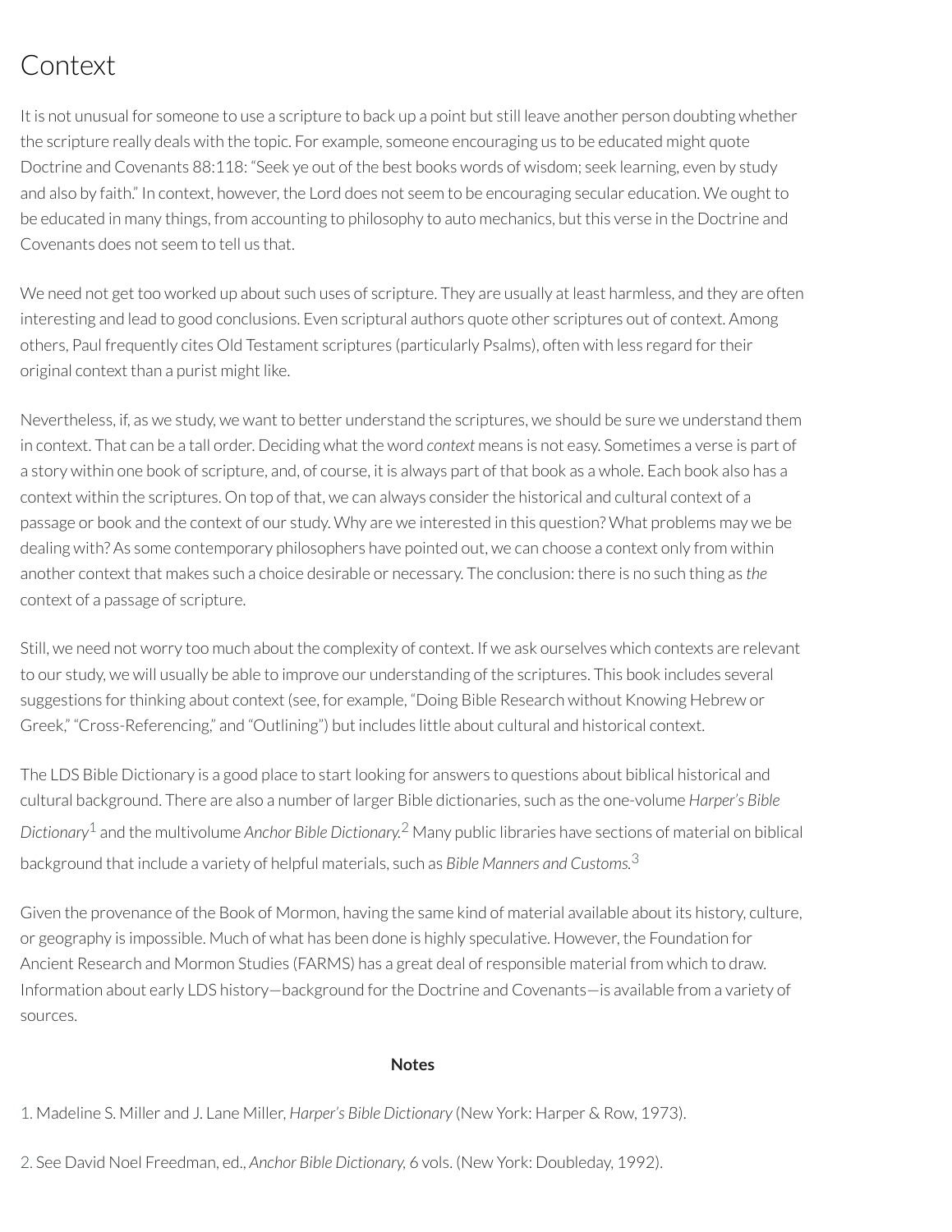<span id="page-51-0"></span>[3.](#page-50-4) Reverend G. M. Mackie, *Bible Manners and Customs*(New York: Revell Company, 1898).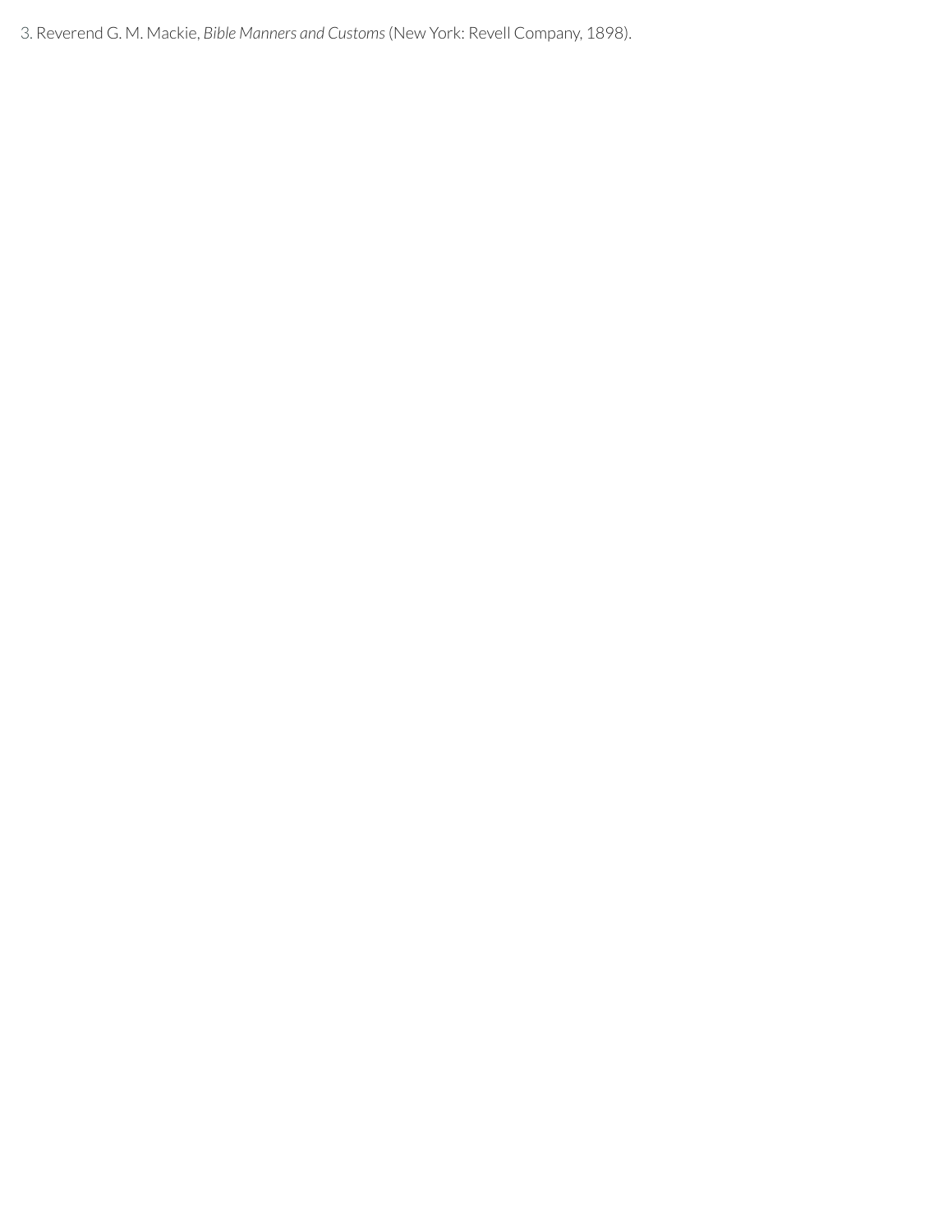## Sample Study Notes for Moroni 4

## [*Consult the original publication for formatting of examples given in this chapter.*]

This example illustrates each of the study tools discussed, bringing them together in a complete set of notes on Moroni 4. As with the examples of glancing back, the following notes are to show the kind of work we can do with a passage of scripture. Rarely would someone produce notes such as these for personal scripture study, though presumably it would not be unusual for someone to do the work that these notes represent. In the following notes, I first discuss each of the words and phrases in Moroni 4 that I thought to be important. In doing so, I use both dictionaries and glancing back to help me think about the words and phrases I am interested in. After studying the words, I look at the rhetoric of the passage and then parse it. Finally, I address the question of context.

Because the notes that follow primarily represent the details I would look at as I studied Moroni 4, I have not written a conclusion, though obviously the point of looking at these details would be to understand the ordinance of the sacrament better. These notes are intended to show how one might use the tools of this book to study a passage of scripture. Often the observations that the notes reflect would raise questions that would result in further study.

#### <span id="page-52-0"></span>**Words and Phrases**

### **Administer (4:1)**

The word *administer* does not occur in the KJV Old Testament, but it is used frequently in the Book of Mormon and occurs in the books of Moses and Abraham. Noah Webster's [1](#page-58-0)828 dictionary gives the following meanings:  $^1$ 

1. "To act as minister or chief agent, in managing public affairs" 2. "To dispense"

According to my research, these usages appearin the Book of Mormon and the Pearl of Great Price with the following particulars:

- 1. To administer justice or the law (2 Nephi 9:46; Alma 10:14; 3 Nephi 6:29; perhaps Ether 9:23)
- 2. To lead in the church (Alma 17:18; Ether 9:23)
- 3. To give aid to the poor or others in need (Jacob 2:19; Mosiah 4:16, 26; Alma 15:18; 35:9; 60:30)
- 4. To give priesthood blessings (Alma 19:33; Abraham 1:2)
- 5. To teach (Alma 22:3, 25)
- 6. To conduct, though in these examples it is always used negatively (3 Nephi 6:28; 4 Nephi 1:27; Ether 8:15–17; 10:33; Moses 5:49)
- 7. To provide food or drink (Alma 47:18; 55:30, 32)
- 8. To kill (Alma 57:19; Moses 6:15)

Definitions 7 and 8 are different from the previous six in that the word *administer* can only have those meanings when coupled with other words, such as *food* and *death.*

Why does the word *administer* appear so frequently in Alma? Why do the only otherreferences have to do with administering rites that are negative, like initiation into the Gadianton robbers? Which of the Book of Mormon and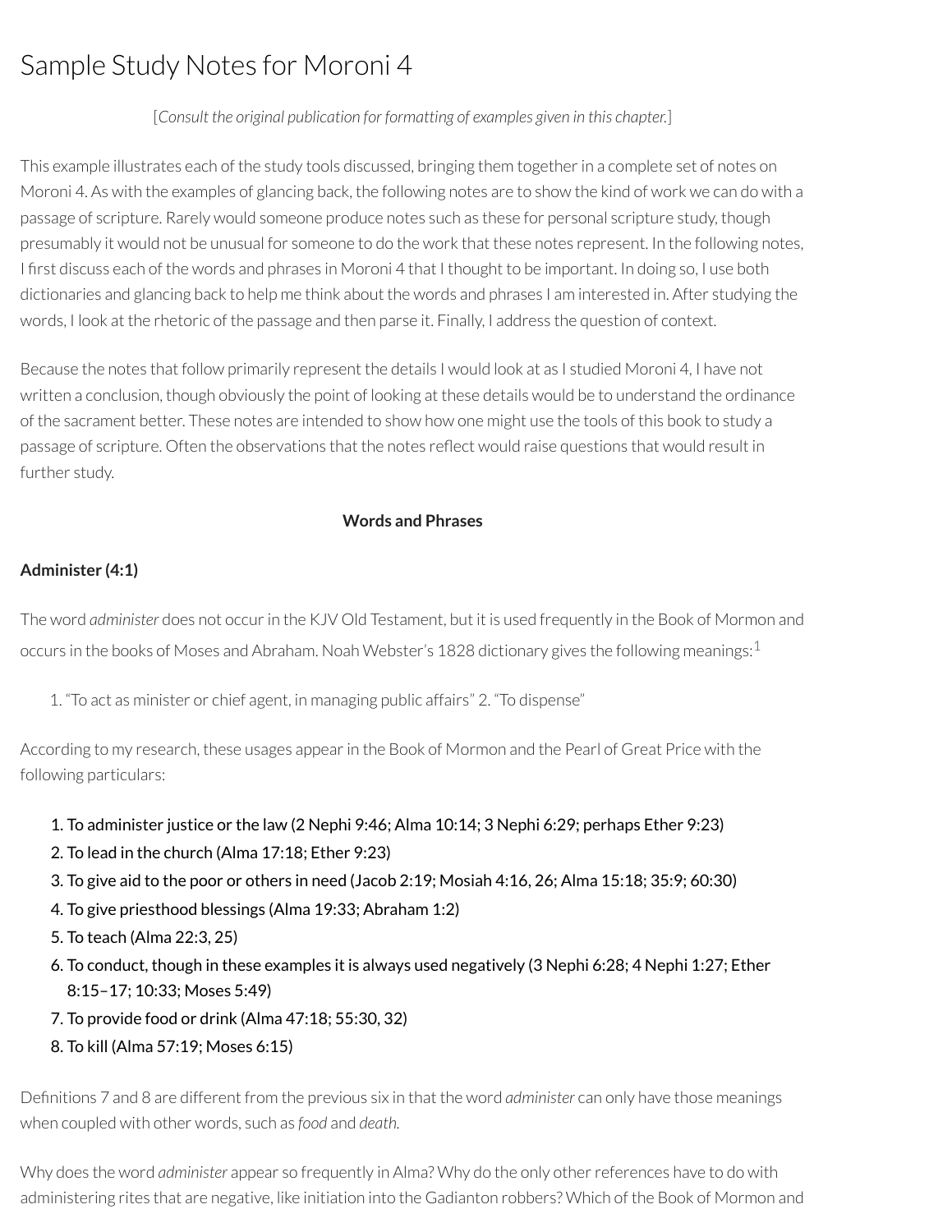Pearl of Great Price references have the most in common with the meaning of the word as used in Moroni 4:1?

Webster's first meaning ("to act as a minister or chief agent") and the second meaning I found in my research ("to lead in the church") are the most obvious relevant meanings for Moroni 4. However, the third through fth of the meanings I found in my research are also helpful in thinking about the sacrament: the administration of the sacrament gives aid to those who are poor in spirit, to receive it is to receive a priesthood blessing, and to take part in the sacrament is to be taught.

## **Flesh and Blood (4:1)**

Webster's 1828 dictionary does not have a listing for the phrase *flesh and blood*; however, it does list relevant meanings for each component. In addition to the obvious reference to soft animal tissue, Webster gives these relevant meanings for *flesh*:<sup>[2](#page-58-1)</sup>

- <span id="page-53-0"></span>1. "The body, as distinguished from the soul"
- 2. "Animal nature; animals of all kinds"
- 3. "Men in general; mankind"
- 4. "Human nature"
- 5. "Carnality; corporeal appetites"
- 6. "A carnal state"
- 7. "The corruptible body of man, or corrupt nature" [Webster's cites 1 Corinthians 15, which uses the phrase *flesh* and *blood* (verse 50)]
- 8. "The present life; the state of existence in this world"
- 9. "Legal righteousness" [as one might see in the ritualistic fulfillment of obligation]
- 10. "Kindred"

Meanings 5 through 9 seem to depend almost exclusively on Noah Webster's personal interpretation of the New Testament. Webster cites no other references. Although we must use these definitions with some caution, Webster—even though giving what are essentially Protestant, sectarian interpretations—probably reports reasonably accurately the kinds of meanings common in early-nineteenth-century America (Joseph Smith's time) among Protestants and those of other faiths.

Moroni 4 suggests strongly to me that the primary meaning of flesh as used in these verses is "soft animal tissue," in other words, the body of Jesus Christ. Meanings 3 and 9 also may be relevant.

Webster gives the following meanings for *blood:* [3](#page-58-2)

<span id="page-53-1"></span>1. "The fluid which circulates through the arteries and veins" 2. "Kindred" 3. "Royal lineage" 4. "Honorable birth" 5. "Life" 6. "Slaughter; murder, or bloodshedding" 7. "Guilt, and punishment" 8. "Fleshly nature; the carnal part of man; as opposed to spiritual nature" 9. "Man, or human wisdom, or reason" 10. "Sacramental symbol of the *blood* of Christ" 11. "The death and sufferings of Christ"

Meanings 10 and 11 may be most important to this scripture, and they are important because of meaning 1. The other meanings are also quite interesting as well, particularly 2 through 4. It is also interesting that one meaning of *blood* is "kindred," as is also true of *flesh*.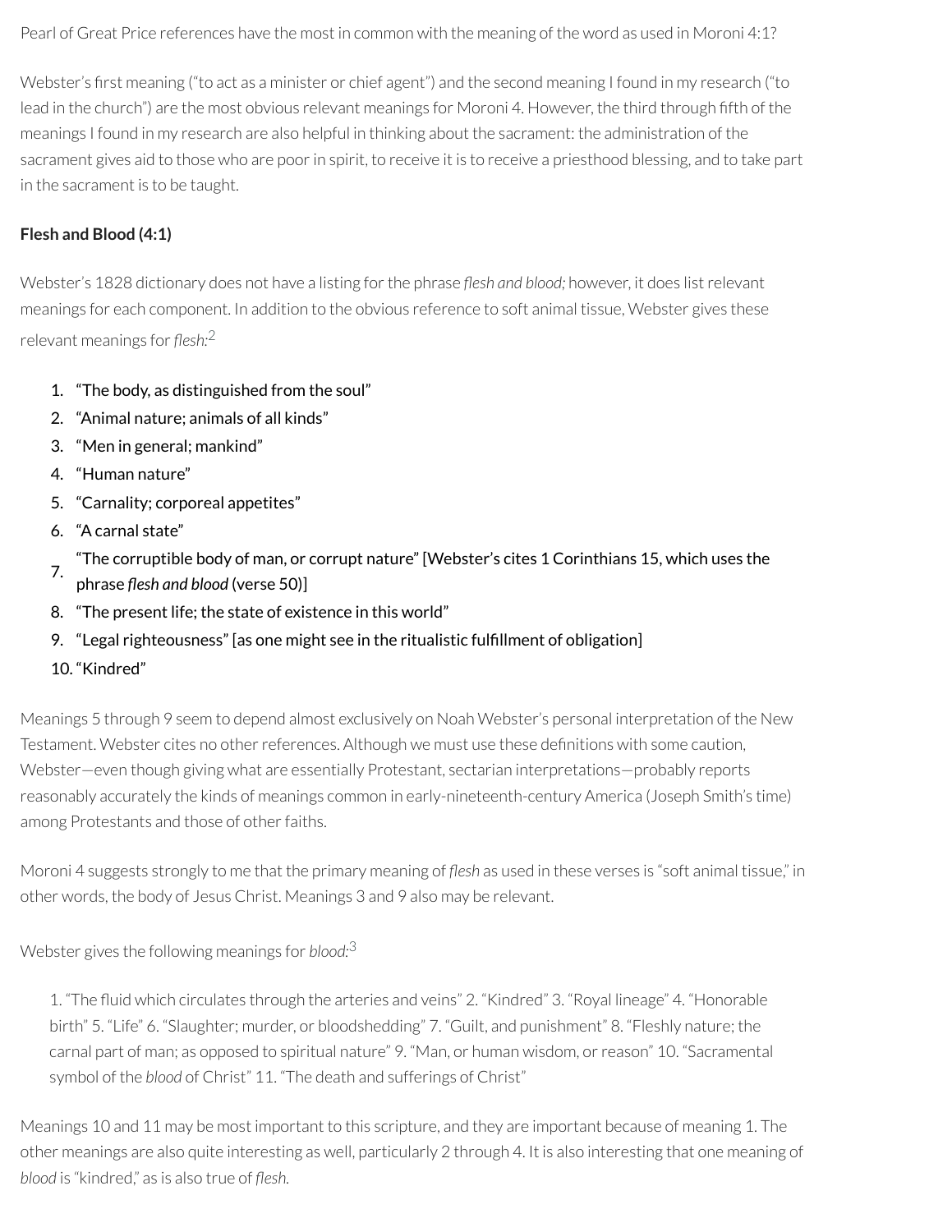The phrase *flesh and blood* appears in the Old Testament only once, in Deuteronomy 12:27. In the Book of Mormon it has only two meanings: the body, specifically the body of Christ (see Mosiah 7:27; Ether 3:6, 8, 9), and the ordinance of the sacrament (see 3 Nephi 18:28–30; Moroni 4:1). As far as I can tell, in all scripture the phrase *esh and blood* occurs only fourteen times total, with the following meanings:

| Body       | Hebrews 2:14 Mosiah 7:27 Ether 3:6, 8, 9           |
|------------|----------------------------------------------------|
| Humanity   | Matthew 16:17 Galatians 1:16 Ephesians 6:12        |
| Corruption | 1 Corinthians 15:50                                |
|            | 3 Nephi 18:25-30 Moroni 4:1 Doctrine and Covenants |
| Sacrament  | 20.40                                              |

Note that the use of flesh and blood to mean "corruption" may overlap with other uses, such as the uses in Hebrews 2:14 ("the body") and Galatians 1:16 ("humanity"). Note also that each instance of the phrase in the New Testament, except perhaps Hebrews 2:14, carries a negative connotation. This observation is an example of what can raise the question "Why?" and lead me to further study.

## **Commandments of Christ(4:1)**

The phrase *commandments of Christ* does not appearin the Old Testament, though synonymous phrases do. Even in the New Testament and the Doctrine and Covenants it is uncommon. The Book of Mormon uses phrases referring to the commandments of Christ frequently, though it does not use the exact wording regularly (see, for example, 2 Nephi 33:11; 3 Nephi 30:1; Mormon 7:10; Ether 4:2; 12:22).

## **Eternal Father (4:3)**

*Eternal Father* is also a phrase not found in the Old Testament, though it does appearin the Book of Mormon (see 1 Nephi 11:21; 13:40; Mosiah 15:4; 16:15; Alma 11:38–39; Mormon 6:22). Notice that Doctrine and Covenants 19 suggests that we can possibly think of *Eternal* as a name of God rather than simply a descriptor of him. In Moroni 4:3, however, it seems also to be a descriptor: the eternal rather than temporal Father.

## **Name of Thy Son, Jesus Christ(4:3)**

Though the exact phrase *name of thy Son, Jesus Christ* does not occur often, phrases referring to the name of the Lord are used frequently, especially in the Old Testament. Two uses of the Lord's name in scripture seem to be especially common: (1) taking Jesus' name as an indication of membership in a holy community (see Deuteronomy 28:10; Mosiah 25:23; Alma 1:19; 46:15, 18; 3 Nephi 27:5–6; Mormon 8:38); and (2) as a sign of conversion or promised salvation (see 2 Nephi 31:13; Mosiah 5:8, 10; 6:2; Alma 34:38). Obviously, the latter use overlaps with the former. For example, Exodus 3:13-15 makes it quite clear that the name of the Lord is holy and is directly connected to the identity of the children of Israel, but the Old Testament has few references that specifically afrm that the people of Israel are those who have taken the Lord's name on themselves.

The name of the Lord is perhaps most commonly found in scriptures that prohibit taking that name in vain (see Exodus 20:7; Deuteronomy 5:11; Psalm 139:20; Proverbs 30:9; 2 Nephi 26:32; Mosiah 13:15). References such as Leviticus 19:12 and Alma 46:21, as well as Jesus' proscription in Matthew 5:33, suggest that the name of the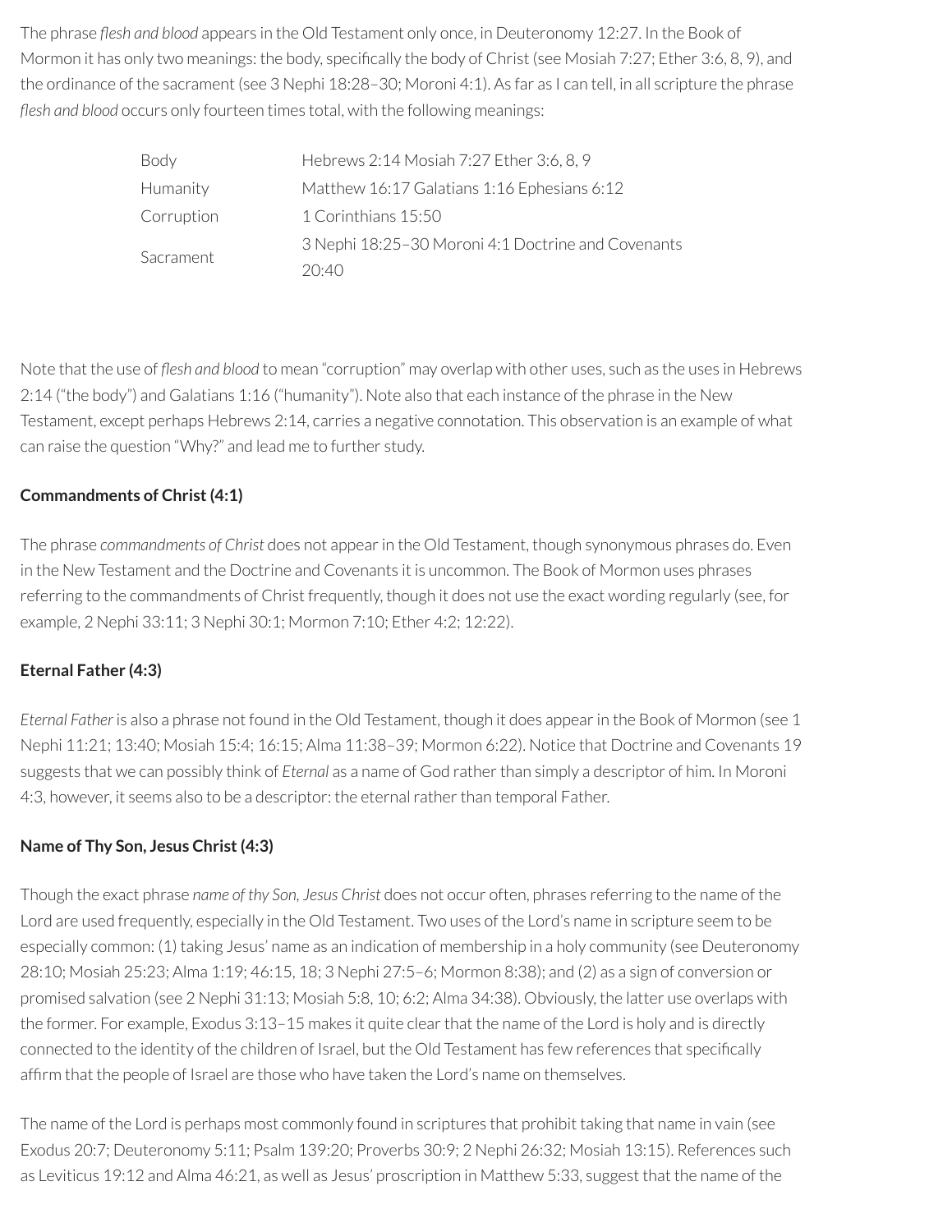Lord may have been used to certify oaths between Israelites and that the command not to take the name of the Lord in vain may have had its beginnings in the context of such oaths. This commandment not to take the Lord's name in vain may also be associated with the two uses of the Lord's name mentioned above: an indication of membership in the holy community and the sign of conversion and promised salvation. The prohibition against taking the Lord's name in vain thus includes not joining the church for a vain or useless reason and not taking it as a sign of one's conversion if no such conversion has occurred.

## **Sanctify (4:3)**

Webster's 1828 dictionary gives these meanings for*sanctify:* [4](#page-58-3)

<span id="page-55-0"></span>1. "*In a generalsense,* to cleanse, purify or make holy" 2. "To separate, set apart or appoint to a holy, sacred or religious use" 3. "To purify; to prepare for divine service" 4. "To make the means of holiness" 5. "To make free from guilt" 6. "To secure from violation" 7. "To sanctify God, to praise and celebrate him"

We are fairly accustomed to using the word *sanctify* to mean "to make holy," and sanctification is a major theme in the Old Testament and Book of Mormon. Most contemporary readers probably focus on meanings 1 and 2. In meaning 1, sanctification is a cleansing, either ritually through ordinance (see Exodus 19:10) or through forgiveness of sin (see Alma 13:11). Obviously, these two means of cleansing are not mutually exclusive. Meaning 2, "to set apart" (see Genesis 2:3; Exodus 13:2; 19:23; Leviticus 27:16), also seems important to the word's use in Moroni 4. "To separate" may be the root meaning of the Hebrew word translated *sanctify* in the KJV Old Testament. [5](#page-58-4) Given what 3 Nephi 18:29 says about those who take the sacrament unworthily, meaning 6 may also

## **Partake (4:3)**

<span id="page-55-1"></span>be relevant.

<span id="page-55-2"></span>Webster notes that *partake* means "to take a part, portion or share in common with others; to have a share or part; to participate."<sup>[6](#page-58-5)</sup> That definition fits each of the scriptural uses of the word.

Priorto looking it up in Webster's 1828 dictionary, I had understood *partake* in the context of Moroni 4:3 simply to be a fancy word for *eat,* but *partake* is much more complex than that. To partake of the bread and water of the sacrament is not just to eat them, but to have a share in what that ordinance represents. The ordinance of the sacrament originated at the last supper and was immediately followed by Gethsemane and the crucifixion (see Matthew 26:26; Mark 14:22; Luke 22:19; 3 Nephi 20:8; D&C 27:2). Given the temporal conjunction of the last supper and Christ's suffering, as well as the fact that the sacrament is an explicit memorial of Christ's sacrifice, to partake of the bread and water may be to recall such scriptures as Matthew 10:38: "And he that taketh not his cross, and followeth after me, is not worthy of me" (see Matthew 16:24; Mark 8:34; 10:21; Luke 9:23; 3 Nephi 12:30; D&C 23:6, 56:2; 112:14).

## **Witness (4:3)**

*Witness*is an important Old Testament and Book of Mormon word. Webster's 1828 dictionary recognizes it as both transitive and intransitive. Used intransitively it means "to bear testimony" or "to give evidence." Used transitively, as it is in Moroni 4, *witness* means: [7](#page-58-6)

### <span id="page-55-3"></span>1. "To see or know by personal presence"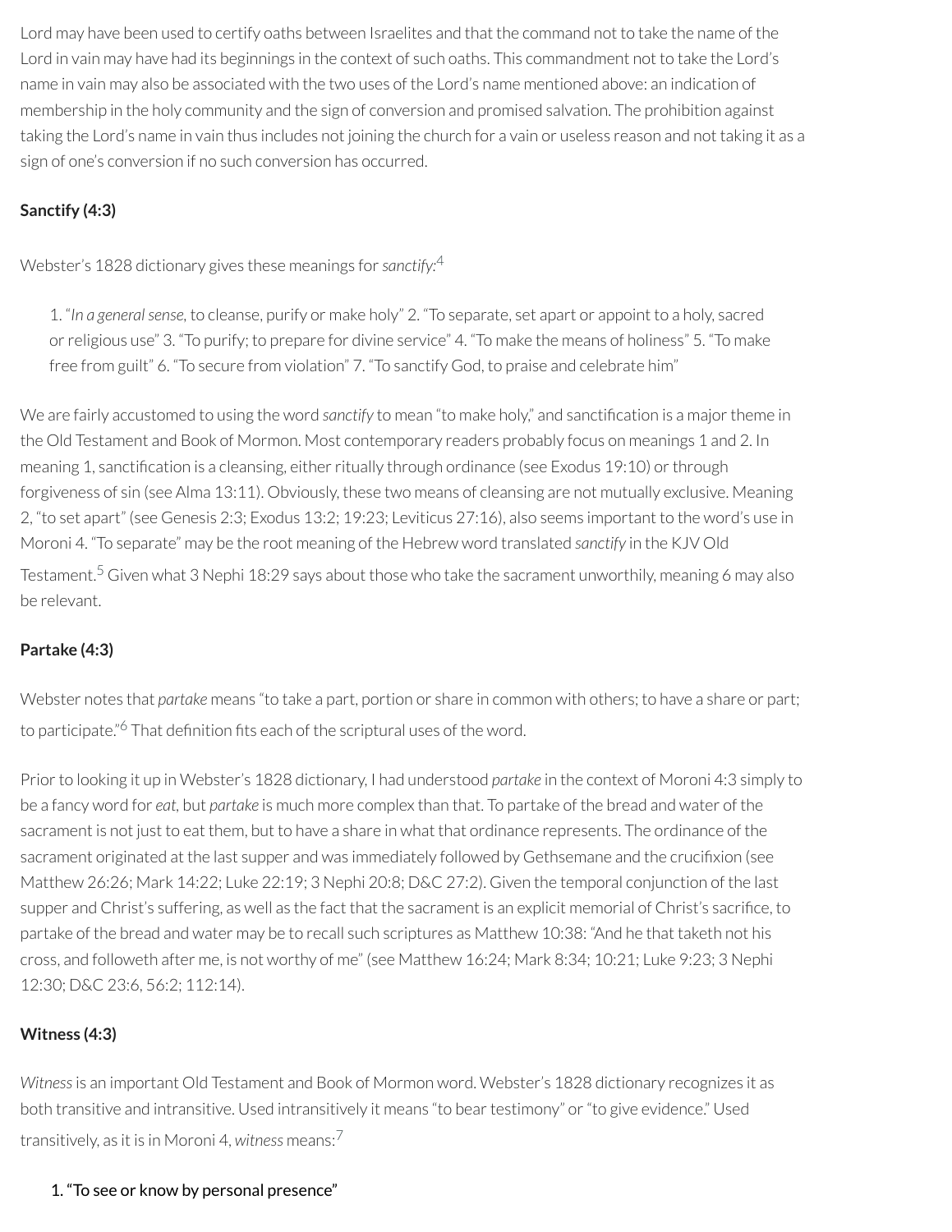## 2. "To attest, to give testimony to"

#### 3. "To subscribe [an instrument] for the purpose of establishing its authenticity; as, to *witness* a bond or deed"

The third meaning seems mostrelevant to the sacrament prayers. By partaking of the bread and water, we act as witnesses of the authenticity of our covenant.

It seems to me that the Book of Mormon has the following meanings for *witness*:

- 1. 14, 22; 29:8; Jacob 4:6, 13; Mosiah 2:14; 7:21; 13:23; 18:10; 21:35; 26:9; Alma 10:12, 13; 14:11; To testify that something is true; to give evidence, often as part of pledging oneself (2 Nephi 27:12, 19:9; 30:45; 34:30, 33; 47:33; Helaman 7:21; 8:24; 9:23; 3 Nephi 7:25; 24:5; Mormon 3:16, 21; Ether 5:4; 12:6)
- 2. To testify that a person can be trusted (2 Nephi 31:18)
- 3. To see (Jacob 7:21; Words of Mormon 1:1–2; Alma 14:9, 10; 3 Nephi 7:20; 11:16)

The second meaning seems closest to what is meant in Moroni 4:3, and it is closely allied to the third meaning in the list from Webster's dictionary.

## **Take upon Them (4:3)**

The only clear previous reference that uses the phrase *take upon them* is Alma 46:21, where the Nephites covenant to be faithful to God at Moroni's behest. The references cited under the heading "Name of Thy Son, Jesus Christ" are not direct uses of this phrase but are relevant.

### **Keep . . . Commandments (4:3)**

<span id="page-56-0"></span>The scriptures speak in numerous places of keeping the commandments. The *OED* suggests various meanings for *keep,* [8](#page-58-7) and perhaps we should rememberthat *keep* can mean "preserve" when we think about what it means to keep the commandments. It might be interesting to think about what it means to preserve or protect the commandments.

#### **Rhetoric**

Moroni 4:1–3 is anacoluthonic. An anacoluthon is the technical term for a passage that does not form a complete sentence. Though verse three is a complete sentence, it is part of the longer fragment that is composed of all three verses. That fragment is not a complete sentence. Polyptoton (the repetition ofroot words) is evidenced by *remembrance* and *remember* in verse 3. The phrase *thy Son* is an example of epistrophe: "In remembrance of the body of *thy Son,* and witness unto thee, O God, the Eternal Father, that they are willing to take upon them the name of *thy Son.*" Epistrophe is the same phrase or word repeated at the end of successive phrases or clauses. The anacoluthon seems unimportant to the meaning of these verses, but the polyptoton and the epistrophe focus verse three on the remembrance of the Son.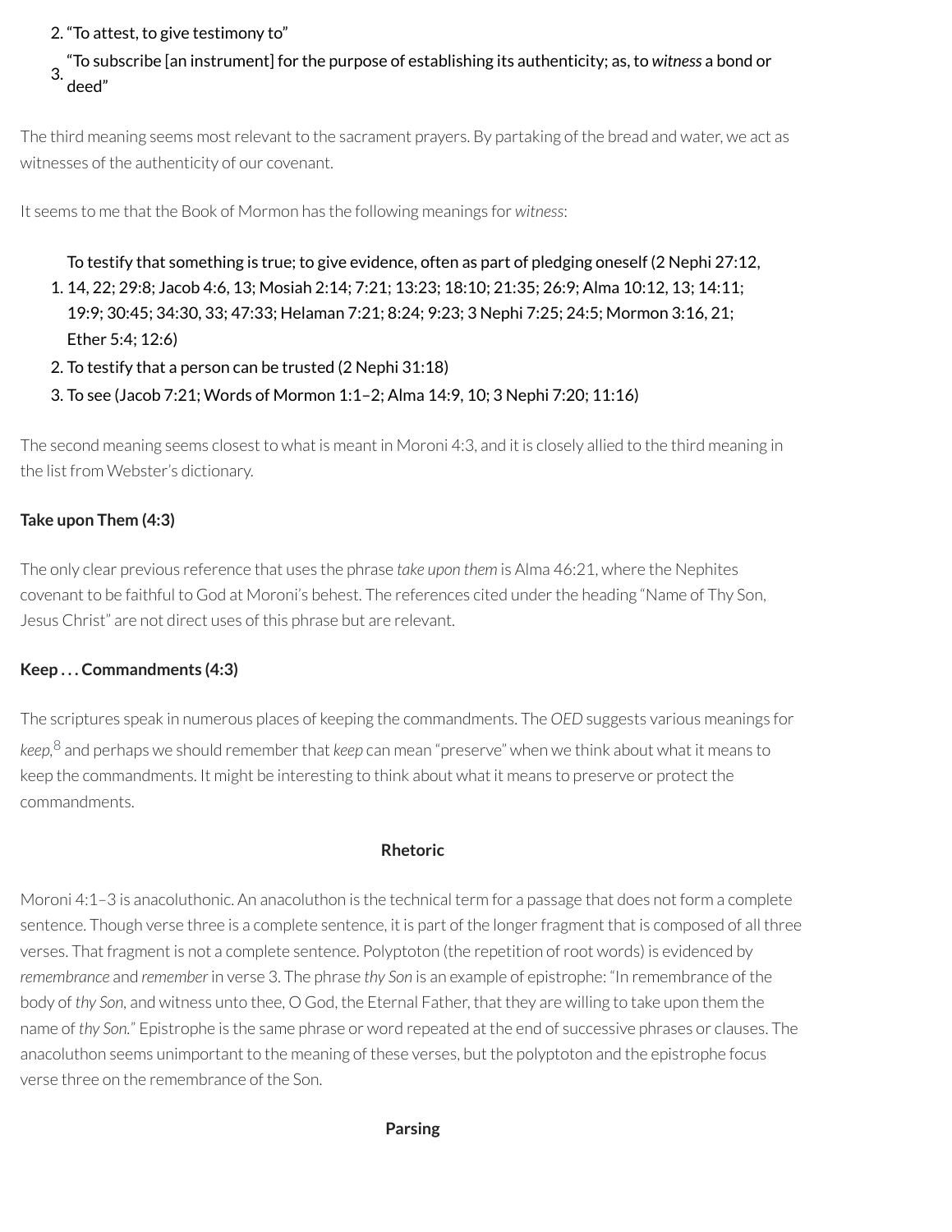Below is how I parsed Moroni 4 (see page 117). The diagram marks parenthetical phrases with brackets and places them under the noun with which they are associated. All other breaks show how a phrase or clause with a major verb relates to the other phrases and clauses.

The only structural ambiguity of these verses seems to be in the last clause. I diagrammed it as one of the blessings for which the priests pray: that those who eat will remember the body of the Son, that they will witness, and that they will be willing to have the Spirit. Alternatively, the last clause may indicate the consequence of keeping the commandments. In that case it would be indented below the line "and keep his commandments which he hath given them" because it would modify that phrase.

#### **Context**

Thinking he was done with his abridgment, Moroni appended what at this point in the Book of Mormon are more orless odds and ends, material he felt would be useful to those who would receive the book. The subject matter the gift of the Holy Ghost, the sacrament, and baptism—leads Moroni to a discussion of baptism. This in turn reminds him of some of his father's discourses on faith, charity, baptism, and the atonement. These relatively haphazard beginnings lead him into some of the most profound discourses of scripture.

Reflecting on the various kinds of information gleaned in this study would provide me with insights into the sacrament prayer for the bread as well as questions for further study. It would also provide me with materials for essays ortalks. For example, using the word study forthe phrase *esh and blood,* I might write about the sacrament as a blessing to those who are poorin spirit. Alternatively, I might use my research and thinking about *partake* to consider how the covenant of baptism, renewed at the sacrament table, commits me to suffer with those who suffer, connecting the ordinance of the sacrament to Mosiah 18:8–10:

Now, as ye are desirous to come into the fold of God, and to be called his people, and are willing to bear one another's burdens, that they may be light; Yea and *are willing to mourn with those that mourn; yea, and comfort those that stand in need of comfort*, and to stand as witnesses of God at all times and in all things, and in all places that ye may be in, even until death, that ye may be redeemed of God, and be numbered with those of the first resurrection, that ye may have eternal life—Now I say unto you, if this be the desire of your hearts, what have you against being baptized in the name of the Lord, as a witness before him that ye have entered into a covenant with him, that ye will serve him and keep his commandments, that he may pour out his Spirit more abundantly upon you?

After thinking about what it means to keep the commandments and how the word *keep* can also mean "preserve," rather than writing about the sacrament, I might write about obedience. Reflecting on the phrase *name* of Christ, I might focus a baptismal talk on what it means to become a member of a holy community. Many of these ideas and topics overlap, so material appropriate for one talk or essay would be relevant to another.

Sometimes I study scripture to answer a particular question or to prepare to speak on or write about an assigned topic. More often, however, scripture study supplies me with the questions, topics, and ideas that I write about. It provides an abundance of material for me to think about and reflect on. Using the tools of this book will help our scripture study produce the kinds of information that will generate fruitful questions and insights.

#### **Moroni 4**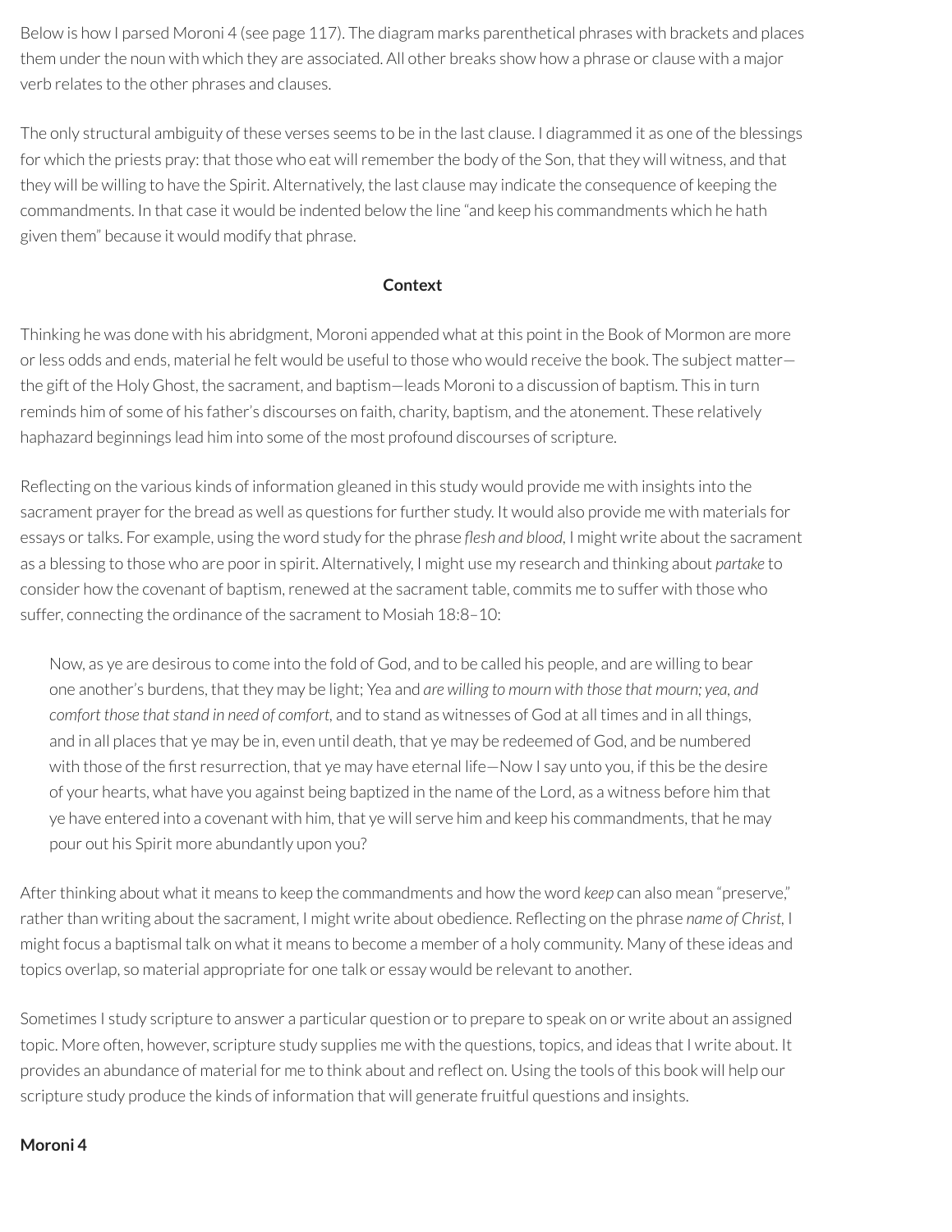The manner of their elders and priests administering the flesh and blood of Christ unto the church; and they administered it according to the commandments of Christ; wherefore we know the manner to be true; and the elder or priest did ministerit—

And they did kneel down with the church, and pray to the Father in the name of Christ, saying:

O God, [the Eternal Father] we ask thee in the name of thy Son, Jesus Christ, to bless and sanctify this bread to the souls of all those who partake of it; that they may eat in remembrance of the body of thy Son, and witness unto thee, [O God, the Eternal Father] that they are willing to take upon them the name of thy Son, and always remember him, and keep his commandments which he hath given them, that they may always have his Spirit to be with them.

#### **Notes**

<span id="page-58-0"></span>[1.](#page-52-0) *American Dictionary of the English Language* (1828), s.v. "administer."

<span id="page-58-1"></span>[2.](#page-53-0) Ibid., s.v. "flesh."

<span id="page-58-2"></span>[3.](#page-53-1) Ibid., s.v. "blood."

<span id="page-58-3"></span>[4.](#page-55-0) Ibid., s.v. "sanctify."

<span id="page-58-4"></span>[5.](#page-55-1) R. Laird Harris, Gleason L. Archer, and Bruce K. Waltke, *Theological Wordbook of the Old Testament* (Chicago: Moody Press, 1980), s.v. "קדש) (word number 1990).

<span id="page-58-5"></span>[6.](#page-55-2) *American Dictionary,* s.v. "partake."

<span id="page-58-6"></span>[7.](#page-55-3) Ibid., s.v. "witness."

<span id="page-58-7"></span>[8.](#page-56-0) See *Oxford English Dictionary,* 2nd. ed., s.v. "keep."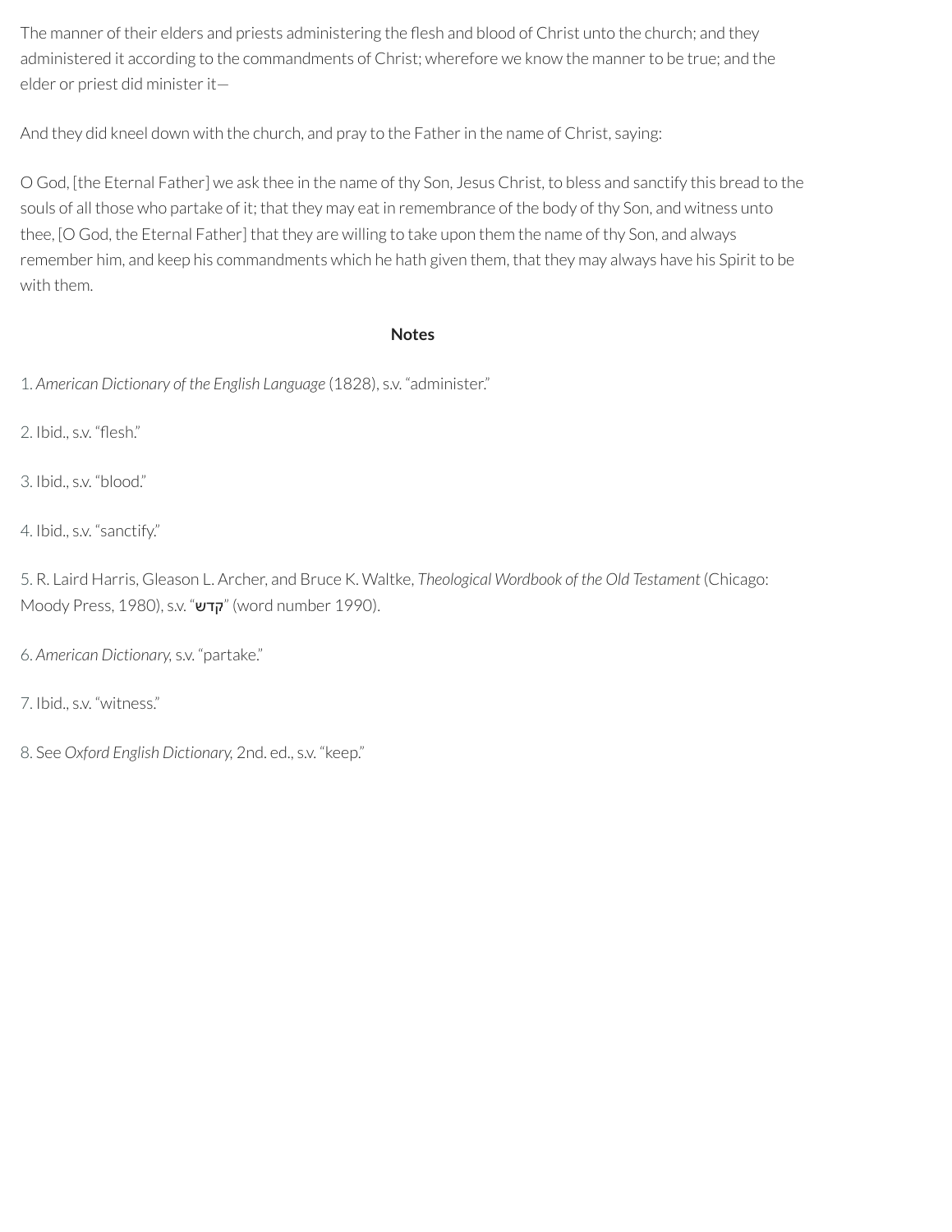# Writing a Talk from Scripture

There are many ways to write a talk. This section suggests just one way to write a talk based on the scriptures. There are as many other ways to write talks as there are people writing them, but these suggestions are a good starting point. As I gained confidence in my ability to prepare scriptural talks, I found that I developed my own way of doing so.

The first step is to choose a passage of scripture to discuss. If a passage was assigned, this part of the task is easy. If a passage was not assigned, a topic may have been suggested. In that case, the Topical Guide is a good source for finding a passage of scripture to use as the basis for a talk. Be careful not to choose a passage that is too long, or there may be too much material for the time allotted for the talk. A few verses are usually enough.

After deciding on a scripture, use the tools in this book to study that passage. Rememberto focus on questions. What questions does this passage raise? What insights arose from thinking about and studying the passage in light of those questions? These insights are likely to help us decide what to discuss with the congregation. While studying the passage, focus on the verbs. They indicate what the passage is about and can give ideas of what to include in the talk.

While studying, be sure to focus on what is often called the plain sense of the passage. I look up each key word to be sure I understand what it means (I do not assume that I know; sometimes I am surprised). Look at how important words and phrases in the passage have been used in other scriptures. Be sure to know to what each pronoun refers.

If the passage uses metaphors, try various ways of understanding them to see which makes the most sense. Broadly defined, a metaphor is a way of using the language to say that something is or is like another thing, such as "he is brought as a lamb to the slaughter" (Isaiah 53:7) or "they are walking in darkness at noonday" (D&C 95:6). Ask questions. Why does the writer use that particular metaphor? What does it tell us that we might not see otherwise? How far can we extend the meaning of the metaphor? What limitations should we put on our understanding of the metaphor?

Practice reading the passage aloud several times. Try emphasizing different words and phrases to see how doing so conveys different possible meanings. Decide which reading is most interesting and helpful and focus the talk on conveying the message of that reading. As I read aloud, I think about what the passage means and try to read it so that others will understand that meaning as Iread.

<span id="page-59-0"></span>Remember what Joseph Smith said about understanding scripture: "I have a key by which I understand the scriptures. I enquire, what was the question which drew out the answer, or caused Jesus to utter the parable?" $^{\rm 1}$  $^{\rm 1}$  $^{\rm 1}$ We should ask ourselves to whom the prophet was speaking or writing and why he was doing so.

Finally, ask what the main point of the passage is. We must be careful not to decide the answerto this question until we have finished our study. If we focus on this question too early, we may just repeat what we have always heard about the passage rather than what we have learned from our own study. As I try to decide the main point of the passage, I ask myself the following questions. Can I explain to someone else what makes me think that this is the main point? I do this by pointing to specific details in the passage (words, sentences, metaphors, etc.) that show this point. Can I explain the importance of the point? Do other scriptures relate to it and reinforce it? Do other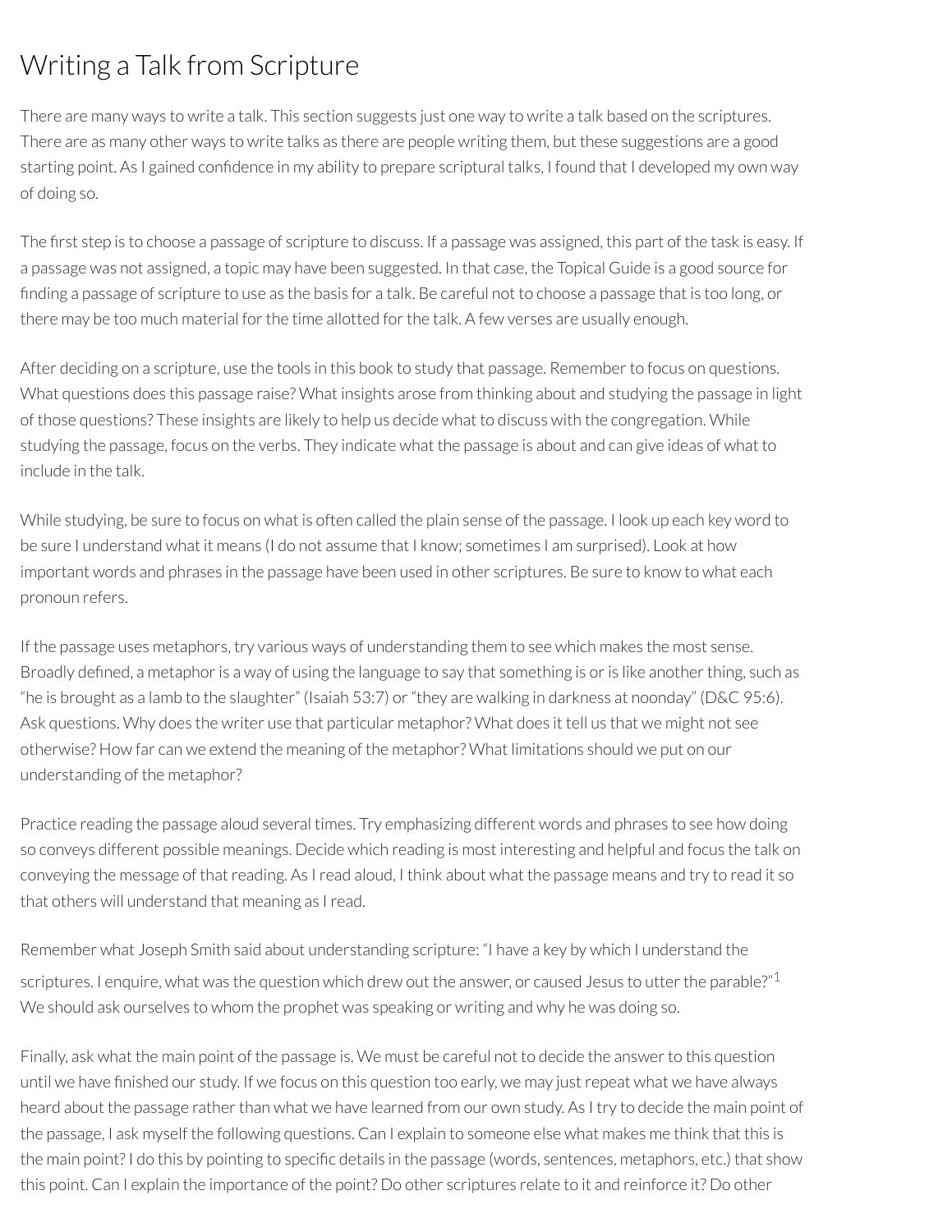scriptures explain the same idea in another way? What have General Authorities said about this point? What are my ideas about the point?

Before writing the talk, write a paraphrase of the passage of scripture. This can help us be sure that we understand what it says. Include as much of the meaning of the passage as possible, but remember that short paraphrases are usually more effective.

Now we are ready to begin writing. Following is a format that may be helpful for giving a talk on scripture:

1. Read the passage aloud; if it is too long, read a paraphrase of it

2. While reading, comment briefly on the meanings of any words that the audience might not understand a. It is usually best to comment after complete phrases, such as after commas, semicolons, or periods b. Keep comments short so that the audience does not lose sight of the passage as a whole

3. Explain the main point a. Explain any insights, referring occasionally to the details of the passage that sparked those insights b. Use one or two quotations from General Authorities, especially living ones, to make the point

4. Conclude by summarizing the talk a. Reread (or paraphrase) the passage of scripture b. Briefly summarize the talk c. Beartestimony (1) Be sure it is a testimony about the topic of the talk (2) Beartestimony of the gospel, Jesus Christ, the church, etc.

Though this format is brief, it can provide the basis for both short and longer talks. Most who use it after learning to use the methods described in the rest of this book find it difficult to confine their talks to five or ten minutes. The easiest place to expand a talk is in part 3 of the outline, which recommends discussing the insights gained from the passage in question. Thoughtfully expanding on insights and tying them both to the scripture on which the talk focuses and to other scriptures and words of Latter-day Saint prophets can provide a good deal of material for teaching in talks.

It is not difficult to use part 1 of this format as the format for a Sunday School, Relief Society, priesthood, or other lesson on scripture. The main difference is that in a lesson, the teacher allows the members of the class to read portions of the passage, stopping them at appropriate points and asking them to reflect on what they have read. The teacher can provide additional insights from his or her own study and careful preparation and ask the students to respond to those insights.

### **Note**

<span id="page-60-0"></span>[1.](#page-59-0) Joseph Smith, *History of the Church* (Salt Lake City: Deseret Book, 1980), 5:261.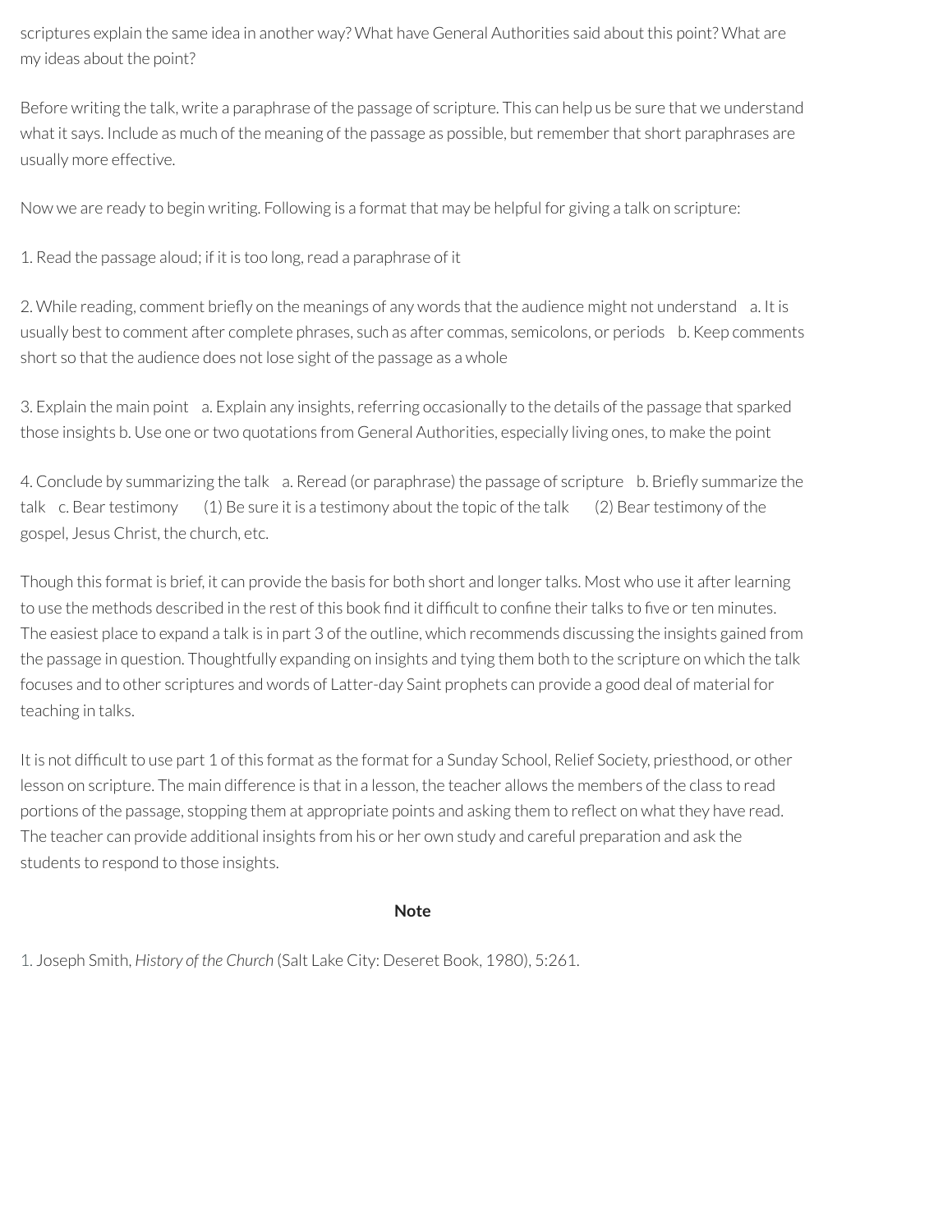# Appendix 1: Scripture and History

The prophet Jacob tells us that "all things which have been given of God from the beginning of the world, unto man, are the typifying of [Christ]" (2 Nephi 11:4). What does he mean and how might that help us understand scriptural history? Particularly, how can we understand the scriptures well enough to see that all things do indeed typify the Savior? By better understanding what the ancients thought about the world and its history.

<span id="page-61-0"></span>Ancient writers did not see the world the way we see it today. For example, we define an individual as an independent, metaphysically autonomous entity who gains knowledge of the world through power, usually in the form of skills. In contrast, ancient and western medieval writers, including writers of scripture, defined an individual in terms of how he fit into the whole, and his knowledge depended on how well he had learned to live in harmony with that whole. Thus to us Plato's claim that knowledge is virtue seems nonsensical, but to the ancients  $-$ Greek or otherwise $^{\rm 1} ^{\rm 1} ^{\rm 1}-$ it was perfectly reasonable, for they thought that people gained virtue by living in harmony with what is ultimate. What was ultimate varied within cultures as well as from culture to culture and time to time. For example, for Plato the ultimate was "the Good." For Aristotle it was *ho theos*[Greek characters]. Though the best translation of that word is probably "god," it was not the God of Judaism and Christianity;rather, it was an immaterial principle toward which all action tended. For medieval Christianity, the ultimate was God. These people and cultures disagreed about the nature of what is ultimate, but they agreed that virtue consists of living in harmony with what is ultimate.

This older view of what is ultimate thoroughly informed ancient and medieval civilization, but it disappeared rather quickly with the coming of modernism in about the early seventeenth century, a relatively recent event in world history. One way to understand the beginnings of the modern world is to see the modern world as, among other things, a result of the inability to understand the god that the apostasy placed at the center of the medieval world view. Unable to understand this god, moderns turned toward the study of this world. Instead of viewing conformity or harmony with God's world as the test ofreality, they viewed conformity with reason as reality's test. This fundamental change made modern science and the Reformation possible. It brought technology and much of the foundation for modern democracy, but it also pushed Western culture toward making God an inessential element of human understanding. Thus the coming of modernism was a mixed blessing.

<span id="page-61-1"></span>Because most of our ideas are products of modernist assumptions about the world<sup>[2](#page-64-1)</sup> and because the scriptures are mostly written according to assumptions that originated before modernism, the understanding of the world that we take to be obvious (a result of the ideas of modernism) is often incongruent with that of ancient histories, particularly one of the most important histories—the scriptures. To understand ancient histories, we must have some idea of the frame of reference from within which they were written. If we try to understand them from a point of view their writers did not share, we may well misread them.

<span id="page-61-2"></span>Ancient historians told the literal truth, but given their view of reality, the literal truth was not what we might think it was. By the word *literal*, they did not mean what we mean. To them, *literally* meant "by the letter." [3](#page-65-0) For ancient and medieval writers and readers, the literal truth was not a simple chronological record of the events that occurred. It was not a set of facts that an individual could marshal for whatever purposes. They defined the literal truth as the truth revealed by the scriptural writings. Literal truth showed the order and harmony of the world, how everything fits together: the individual and the cosmos; the past, present, and future; the nations and peoples of the world;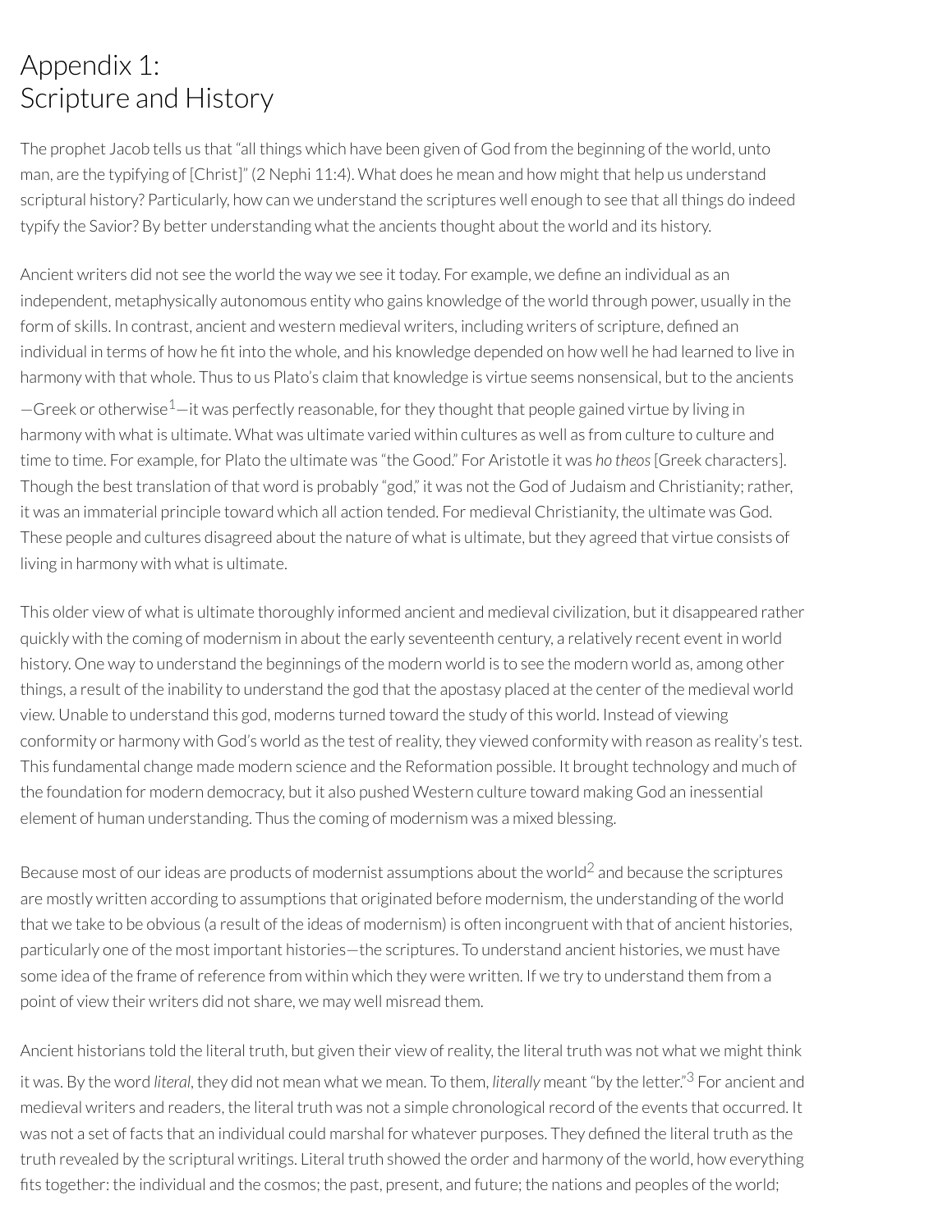the failings and successes of the forefathers. In sum, for the ancients, the literal truth of history was the story of what history means.

This literal view of history meant that it was not enough just to see the events of the world. One had to understand these events properly, and that understanding required what the ancients called illumination. We might interpret illumination as spiritual insight, but that interpretation runs the risk of being too narrow, forillumination included reason and study as well as the inspiration of the Spirit. Sometimes, especially during the late medieval period, the need to use reason and study to obtain illumination was perverted to mean that only the educated could read scripture. This perversion was one cause of the Protestant Reformation, and it led to an emphasis on the ability of each person to have the Spirit (and to what some Latter-day Saints believe to be an overemphasis among Protestants on the Spirit). However, when we see the problems of the perversion of illumination, it is important that we not throw the proverbial baby out with the bath water. Illumination is the need to combine study, prayer, reason, faith, and the promptings of the Spirit when studying scripture.

Forthe ancients and medievals, it was impossible to understand history except through illumination. In other words, the meaning of history was not added to history by interpretation; the meaning of history *was* history. From the point of view of ancient and medieval thinkers, there is no way to separate history and the interpretation of history. Although today we distinguish between the literal meaning of history (the bare events) and its figurative meaning (fitting those events into the purposes and plans of God), ancient writers of scripture did not. In fact, they could not make this distinction because in the ancient and medieval understanding ofreality, there were no bare events. In the ancient understanding, events are what they are by the way they fit in with the divine. Any attempt to understand them apart from that is a distortion of reality; it omits an essential element. $^{\rm 4}$  $^{\rm 4}$  $^{\rm 4}$ 

<span id="page-62-0"></span>When we read the scriptures from a mind-set that distinguishes between literal and figurative meanings, we are already in interpretive trouble, whatever our conclusions may be. We are headed in the wrong direction and opening ourselves to misunderstanding. For example, we find it difficult to read scripture without wondering, Is that really the order in which those events occurred? How does this story fit into the other things we know about the events and places of the time? What about those events, places, and people the writer does not mention? Where do they fit in? Our understanding of the world generates these kinds of questions and interests, but because ancient writers did not write according to our understanding, we cannot expect them to answerthose questions. In fact, if an ancient scriptural writer were available for a discussion, he may not even understand the questions. At least some of our puzzlement and occasional dissatisfaction with the scriptures comes from this difference between our way of understanding the world and that of the ancients. Our worry about how to harmonize the accounts of the four Gospels may be an example of this puzzlement and dissatisfaction, a result of asking questions generated by an understanding of the world that the writers of the Gospels did not share.

For an ancient writer, what does not reveal the hand of God is, in a very real sense, nonexistent. After all, transitory existence is not much of an existence. Given the ancient worldview, a history that does notreveal divine purpose is not a real history. In addition to the questions we can ask about what we can learn about the Lord and his plans in human history, we can ask questions about the scriptures and the reality that stands behind them, a reality independent of the Lord's plans. Then, having asked those two different kinds of questions, we can compare the answers. Put another way, we believe that we can ask two sorts of questions: questions about the text and questions about the events to which the texts refer. Ancient writers, however, did not ask those two types of questions. They believed that the divine text was a person's only access to the real events because it was their only access to the event at all, including its relation to God. For them, there was nothing to know beyond knowing the way the world and the Lord fit together as revealed in scripture. There was no other version of reality besides the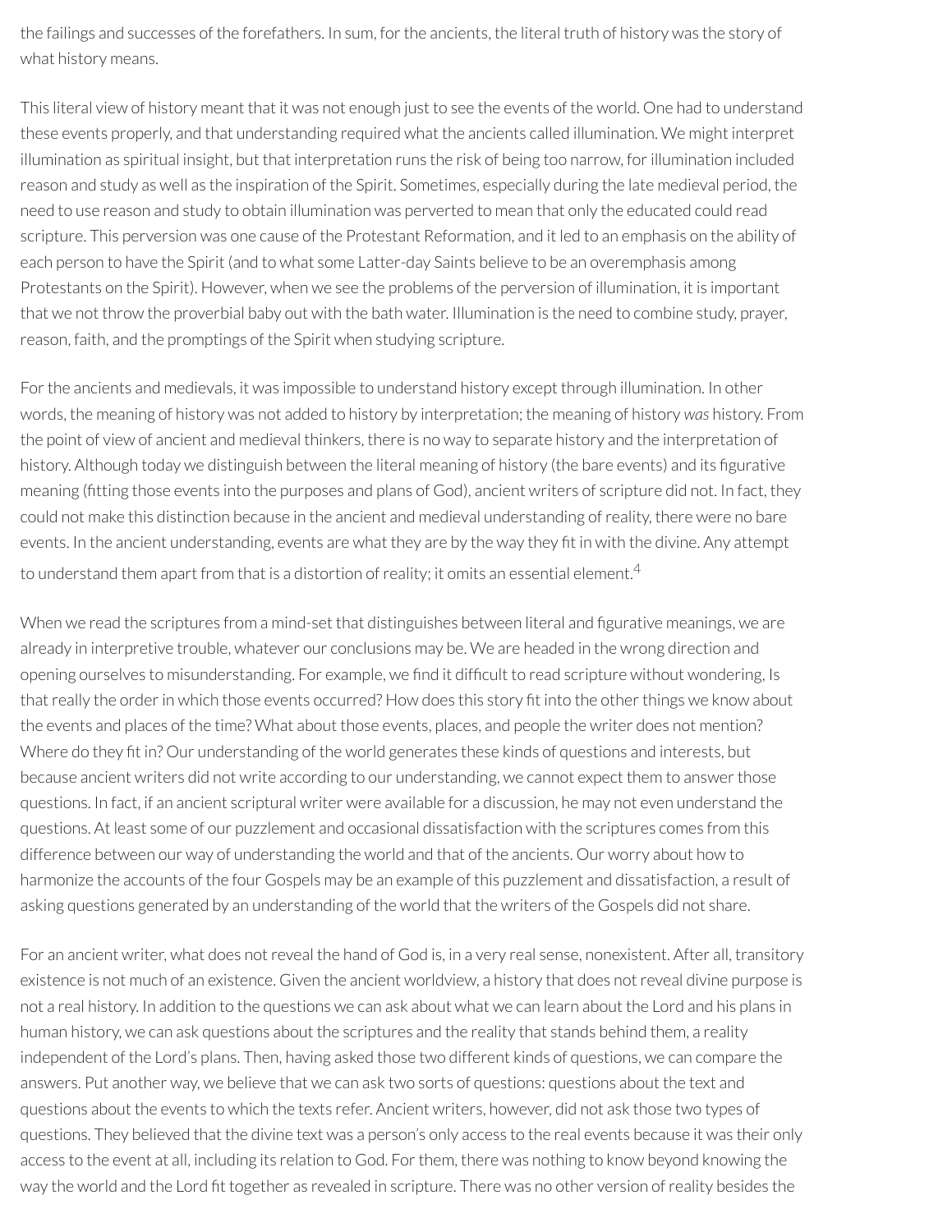scriptural version; there was only the reality of scripture. Ancient writers understood only one reality: God's reality, including his understanding and intentions. Therefore, true histories of the world had to tell the full reality, not some part of it. The ancients would think that what we call the literal truth today is only part of the truth and thus insufficient and distorted as an account of reality. They ultimately related the questions that they could reasonably ask about history to the harmony of the human world and the divine world: How is that harmony achieved? How do we see it or its absence in our everyday lives? How do we see it or see its absence in the lives of others? How and what does the past teach us about the present, not just as an exemplum but as a case of exactly the same thing, such as the types and shadows of Christ? Because scriptural writings (the letters and words of scripture) answered those questions, they were considered the literal histories of the world.

<span id="page-63-0"></span>With an understanding of this difference between ancient and modern views of history, we can see that while we might believe that ancient writers of scripture were not writing true history, they would have said they were. It just is not history in our sense of the word. (They would almost certainly have felt that our sense of history is anemic.) Forthem, history was an account of the Divine and the world. Because the world is created by the Divine, its existence and events cannot be separated from divine purposes and plans. [5](#page-65-2) In other words, when understood fully and properly, all events typify or structurally reveal God, particularly the Creator, Jesus Christ. To ancient Christian writers, an accurate history was one that showed that the world typifies Christ.

What are the implications of these differing views of reality for reading and understanding scripture? Until the late seventeenth and early eighteenth centuries, readers of scripture read from the same point of view as the ancient writers of scripture. They read the scriptures as an account of the order of the world, of how history repeats that order in individual lives and events, and of how they can expect to fit into the order of the world. In other words, they viewed the scriptures as an account of how the world typifies its Creator. However, with the loss of the ancient understanding that began in the sixteenth century and was completed before the end of the seventeenth, that understanding of scripture also began to disappear. Seeing the scriptures as divine truth was no longer a natural way of seeing things; it required a shift to an unnatural perspective.<sup>[6](#page-65-3)</sup>

<span id="page-63-1"></span>Two responses to this change in worldview began to predominate. First, there was rational biblical criticism, a response that itself had two manifestations. Some people believed that the Bible (and other scripture) told the historical truth about the history of the world (though *historical* no longer meant what it had before); others were less confident that the Bible was historically accurate. They insisted that modern methods for understanding historical documents applied equally to the Bible. In spite of their disagreements, however, these two groups agreed that history is the unbiased written account of an event—we might describe it as what a movie camera would record if it were on the scene. The two groups disagreed only about the accuracy of biblical history. The second response to the change in the understanding of history that occurred with modernism was symbolic interpretation. This approach did not value historical meaning (often claiming that whether the stories are historically true is irrelevant). This response to the scriptures was less common than the first, though not uncommon.

<span id="page-63-2"></span>These two ways of understanding scripture (or three, including the division in the first group) remain the most common ways of thinking about scripture among Christians today, including Latter-day Saints. But neither of these approaches is in harmony with the scriptures. Both responses—taking the scriptures literally (or condemning them because they do not fit our view of literal, scientific history) and taking them figuratively—are reactions to an impoverished understanding of the world and the scriptures. Though both responses are often portrayed as intellectual achievements, both are the result of intellectual failure. $^7$  $^7$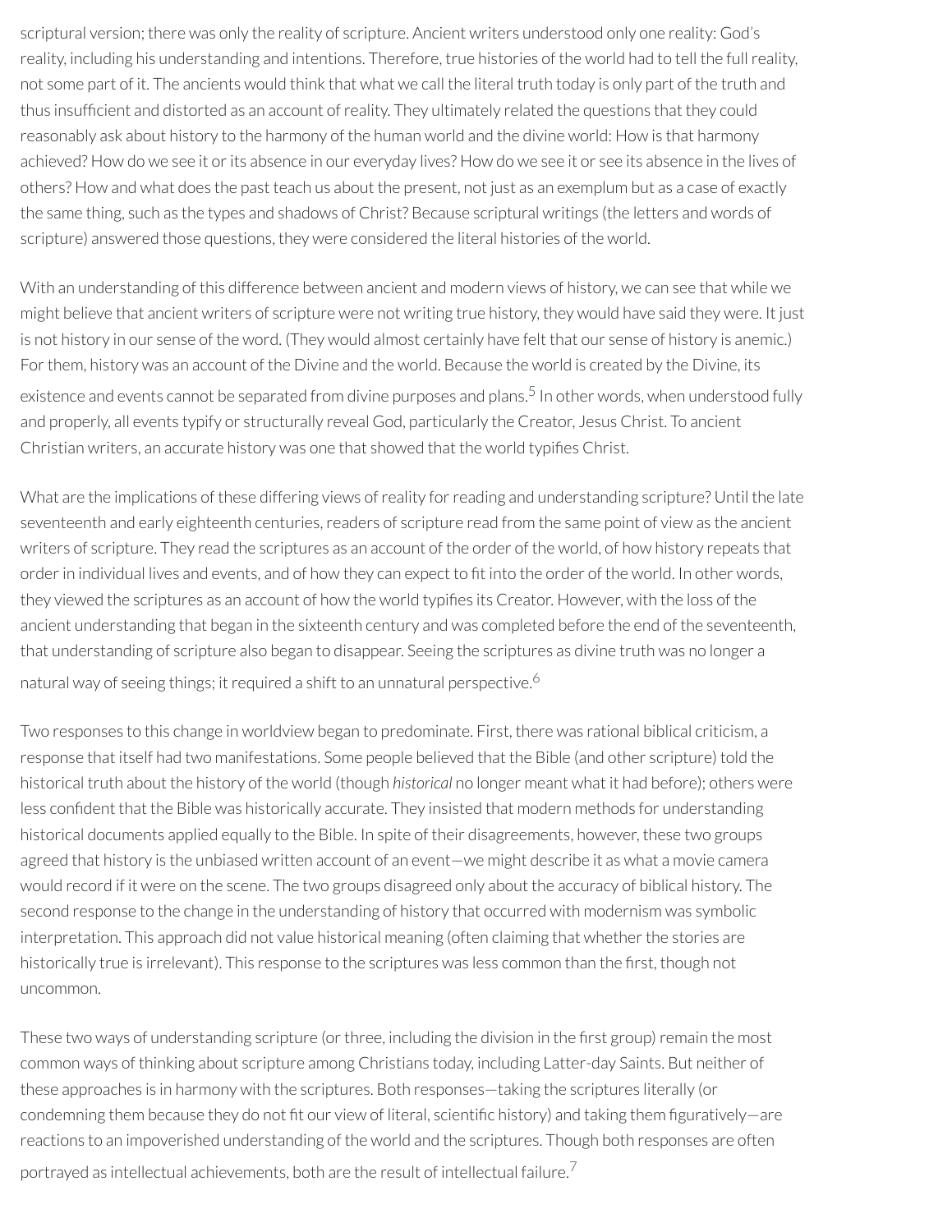At some point, most Christians have had to enter the imbroglio over the historical accuracy of the Bible. Latter-day Saints have also questioned of the historical accuracy of the Book of Mormon and the books of Moses and Abraham, some as critics, others as advocates. Ironically, however, such questions were foreign to the writers of those books and to readers until the last two hundred years—foreign to the point of being unintelligible. If we are to understand the scriptures, we must move beyond the division of literal and figurative. We must learn to think about the world more as the ancients did. In Book of Mormon language, we must learn to see scriptural history in terms of types instead of literal versus figurative.

Finding our way out of modernism and into a more ancient view of history and reality is not easy. Our entire language and culture militate against our doing that, and we cannot simply ignore what time has wrought. But to the extent that we can thus change our frame of reference, we will find the scriptures to be a greater source of comfort, joy, instruction, and doctrine than before. A renaissance of scripture reading and understanding can occur among members of the church, people who, by virtue of the restoration and their commitment to the reality of the scriptures and the divine world found in them, are already perhaps more prepared to make such a change than any other people in the world.

We do not find our way back into the scriptures by reading about ancient history or trying to force ourselves to think about the world differently. We are unlikely to change our mind-set by ourselves. The best way to understand the world from which the scriptures came and within which they make the most sense is to read scripture as it was written to be read. In other words, the best way to get a scriptural understanding of the world and its history is to let the scriptures teach us how to understand the world and its history. The prophets wrote by inspiration, and it seems safe to assume that reading their writings will teach us how to read and understand our world and ourselves better, as long as we do not try to interpret them according to *our* view of the world. This is more difficult to avoid than we might imagine. We cannot decide ahead of time what the scriptures can teach us or what is important in them. Neither can we decide ahead of time that they are sometimes to be taken figuratively or metaphorically and sometimes literally. We need to see how they go beyond that distinction, how—if we insist on using the distinction-they are always both literal and figurative.

#### **Notes**

<span id="page-64-0"></span>[1.](#page-61-0) Because ourintellectual heritage primarily descends from Greek thinking, it is helpful for us to look at this idea in the context of Greek thought, but the idea is also common in ancient near eastern cultures.

<span id="page-64-1"></span>[2.](#page-61-1) One writer has described modernism's assumption this way: "A constellation of positions (e.g., a rational demand for unity, certainty, universality, and ultimacy) and beliefs (e.g., the belief that words, ideas, and things are distinct entities; the belief that the world represents a fixed object of analysis separate from forms of human discourse and cognitive representation; the belief that culture is subsequent to nature and that society is subsequent to the individual)" (Steven Daniel, "Paramodern Strategies of Philosophical Historiography," *Epoché: A Journal for the History of Philosophy* 1/1 [1993]: 42–43). There is fartoo little room here to discuss the point extensively, but suffice it to say that first, few, if any, of these assumptions have remained standing in the twentieth century, and second, the failure of these assumptions does not necessarily imply the failure of their claims to truth or knowledge, as is often argued, sometimes by adherents to the current attack on modernism and sometimes by critics of that attack. For an excellent discussion of postmodernism and its relation to religion, see John Caputo, "The Good News about Alterity: Derrida and Theology," *Faith and Philosophy* 10/4 (October 1993): 453–70.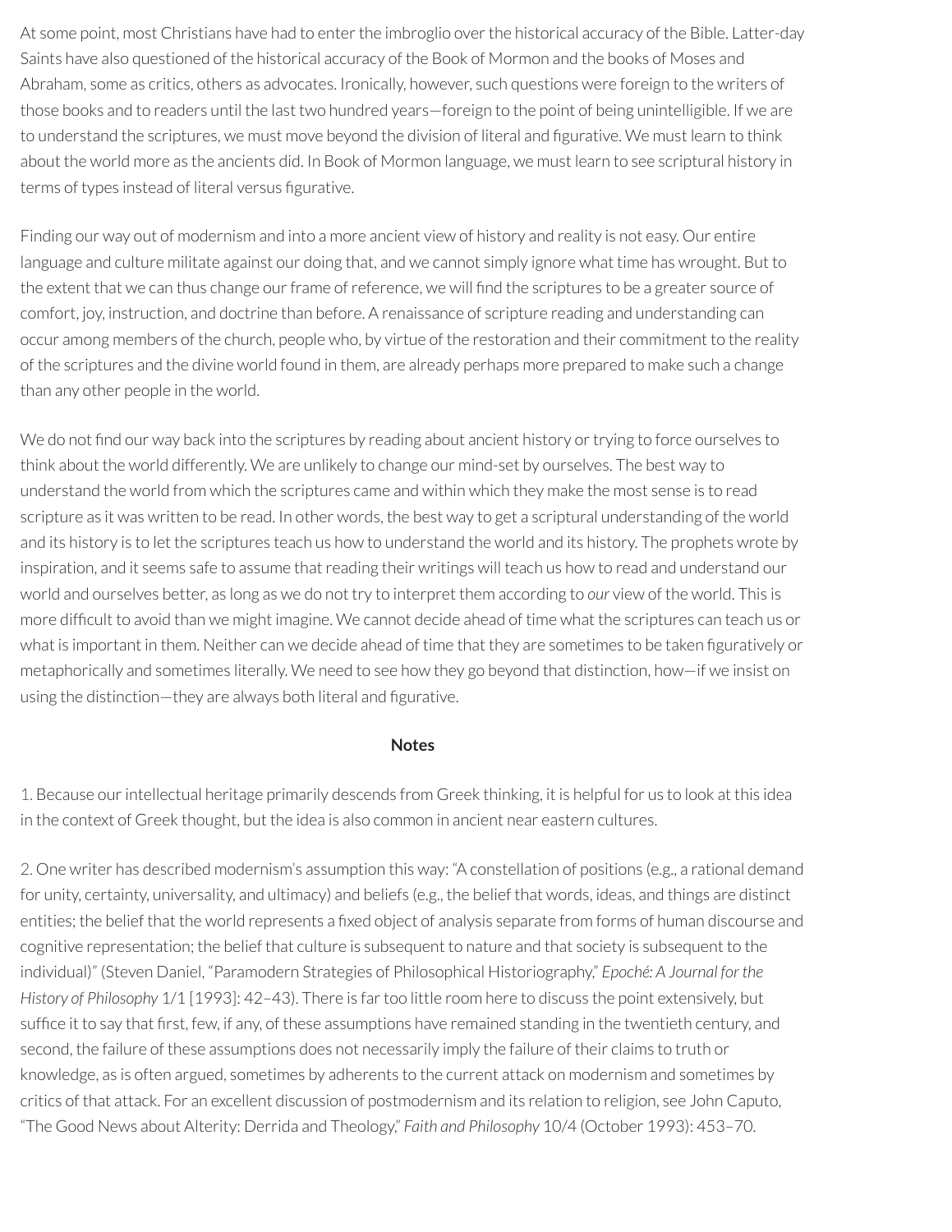<span id="page-65-0"></span>[3.](#page-61-2) For more about this difference between modern and premodern understandings of history and scripture, see James E. Faulconer, "A New Way of Looking at Scripture," *Sunstone,* August–September 1995, 78–84.

<span id="page-65-1"></span>[4.](#page-62-0) For a fuller account of the ancient view and its change to the modern view, see James E. Faulconer and Richard N. Williams, "Reconsidering Psychology," in *Reconsidering Psychology,* ed. James E. Faulconer and Richard N. Williams (Pittsburgh: Duquesne University Press, 1980) 9–60. For an account of the results of this change in the interpretation of scripture, see Hans W. Frei, *The Eclipse of Biblical Narrative* (New Haven: Yale University Press, 1974), 1–85.

<span id="page-65-2"></span>[5.](#page-63-0) That Nephi seems to distinguish between sacred and secular writings in 1 Nephi 9:2–4 may suggest that the view I describe is wrong. However, Nephi does not speak of the two kinds of writings as sacred on the one hand and secular on the other. He says that one account is an account of "the ministry of my people" (verse 3) and the otheris "an account of the reign of kings," etc. (verse 4). The view of history I am ascribing to ancient writers does not preclude these two kinds of accounts.

<span id="page-65-3"></span>[6.](#page-63-1) Because frontier America was slower to catch on to changes in such things, people there, including the family of Joseph Smith, stillretained much of this older view of the world into the nineteenth century. As a result, I think this older view is also essential to understanding the prophecies of the restoration.

In the church today there is still something of this older view (though it is usually disguised as a form of scriptural literalism—in the modern sense of the word *literal*—one of the two alternatives created with the loss of the older worldview). But we are schizophrenic, still holding to this older view while at the same time adopting the methods and attitudes prevalent in our(apostate) culture. We may adopt those methods and attitudes positively—as a standard—or, more commonly, we may adopt them negatively—as an antistandard—but in either case they will govern our understanding of scripture.

<span id="page-65-4"></span>[7.](#page-63-2) Of course, this failure is not the failure of history itself. I am not saying that modern history is a failure, and we should not understand the discipline of history as the product of conceptual failure. Rather, the failure comes when we try to read and understand the scriptures as if they were modern histories. It marks a conceptual failure in most of those on both sides of the debate over whether to understand the scriptures literally (in our sense of the term, in other words, as if they were modern histories) or figuratively (from this perspective they are often treated as primitive and, therefore, failed modern histories, and they are generally valued only for their ethical content).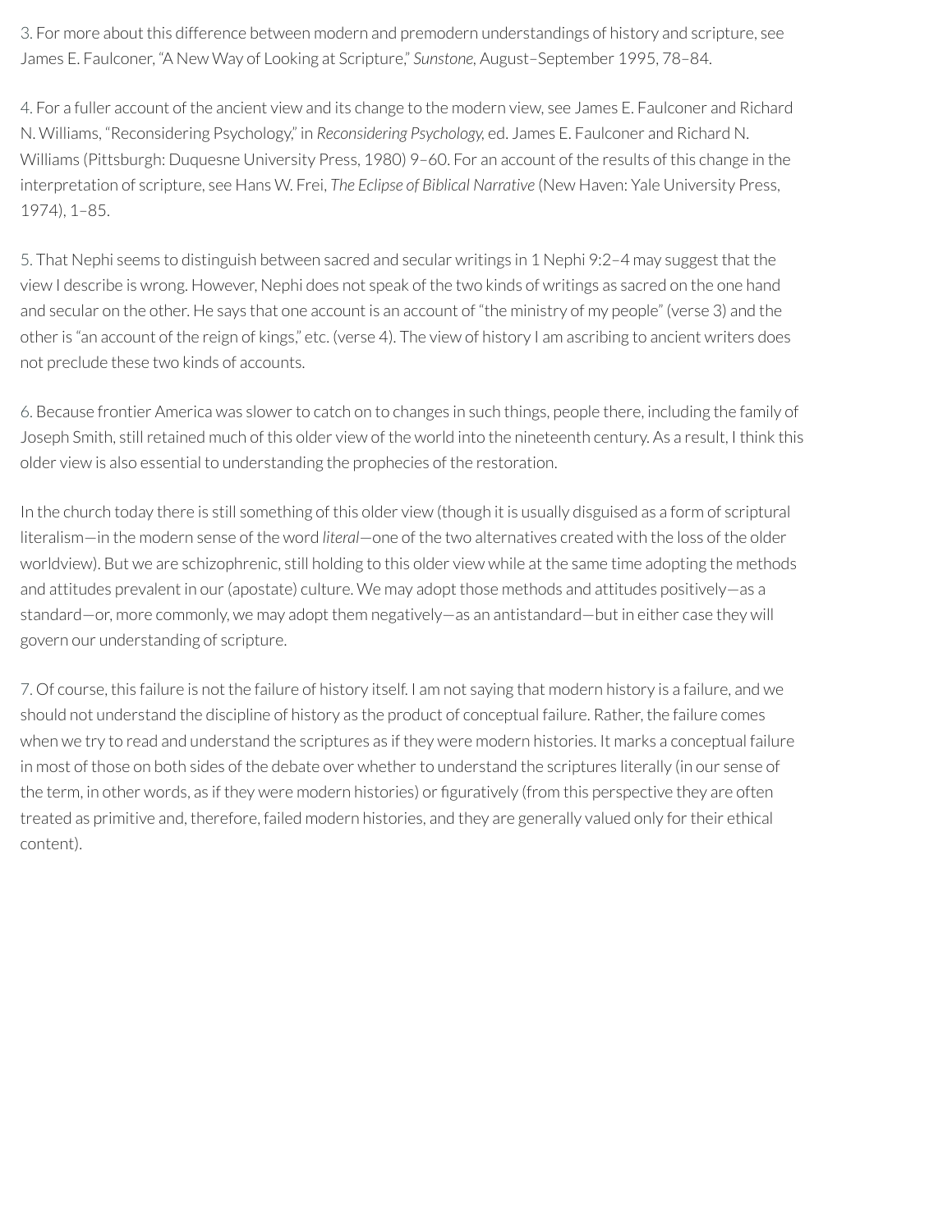## Appendix 2: Hebrew versus Greek Thinking

A study of the history of philosophy quickly shows that the Greeks, the creators of Western philosophy, were concerned with what does not change. $^1$  $^1$  They believed that change is a defect, that whatever is ultimate must be static and immobile. What changes, including the world that we experience, is of a lesser orderthan what does not change. In Greek terms, what changes is less real.

The orthodox, traditional Christian concept of God falls within this philosophical tradition that the fixed is superior. In other words, traditional Christian ideas about God are based on Greek models of what it means to be. This is true not only of Christian theology; our culture has also modeled its vision ofreality on Greek ideas, probably because Greek and the languages of Western philosophy are all Indo-European languages. In other words, the Western understanding of reality and the Western understanding of God are manifestations of the same thing: the Greek belief that whateveris ultimate must be absolutely unchanging. From this unchangeableness follow all the attributes of the traditional God (that he is static, unembodied, and atemporal) and all the attributes of whatever we take to be ultimate, whether God or not (law, for example, or reason).

Nevertheless, there are other ways to understand the world and its reality. For Christians and Jews, foremost among those other ways is the Hebrew way, which is expressed in a Semitic rather than an Indo-European language. Though Indo-European (hereafter referred to as Greek) languages focus on the static when concerned with what ultimately is, Semitic (hereafter referred to as Hebrew) languages focus on the temporal (but they mean something different by time) and dynamic.

I believe that this difference between the Hebrew way of thinking about the world and our own has had profound consequences forreligious traditions in European cultures, and ours is a predominately European culture. Philippe Lacoue-Labarthe, a contemporary French thinker, has suggested that the God of Israel may have always escaped

capture by Greek and Roman models of what it means to be. $^2$  $^2$  He has also suggested that the Greek and Roman models have often proven quite disastrous, resulting, for example, in the holocaust of World War II. I take his suggestion that God is not found in Greek and Roman models of thought quite seriously. I am less sure of the truth of his suggestion that the Greek and Roman models are the basis forthe holocaust, though I think his case is

provocative and though another French thinker, Emmanuel Lévinas, has persuasively argued a similar case.<sup>[3](#page-73-2)</sup> In any case, I think Lacoue-Labarthe's suggestion that the Greek and Roman models of thought cannot do justice to the true and living God is not merely a possibility, it is a probability. I believe that most of what passes fortalk about God, whether positive or negative, is talk about a god who is not the God of Israel.

To see briefly some of what the difference between Hebrew and Greek thought implies, consider the following ideas.

### **Form and Matter**

In Western thought, form and matter (or an analogous distinction, genus and species) are separate. We use both concepts to describe an object, and form (genus) is more important because it is less changeable. In contrast, Hebrews do not make this distinction. If we were to make it for them, we would have to say that for Hebrews the material, not the form, is most important. In Hebrew, to change the material is to change the object. In other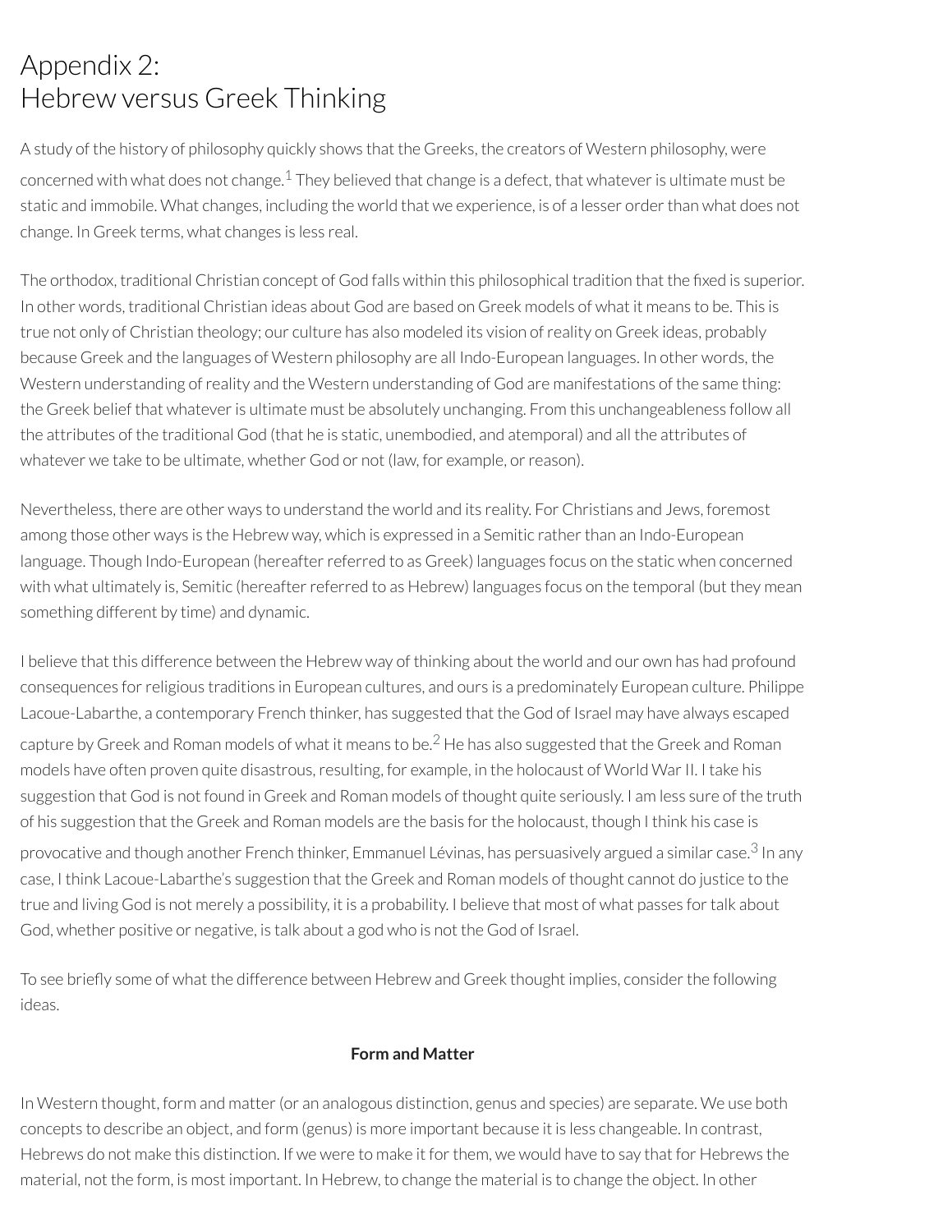words, the form/matter distinction is Greek (Indo-European) rather than Hebrew (Semitic). Unlike Greek, Hebrew does not conceive of anything immaterial or unembodied, even in thought. That concept is required, however, to make the form/matter distinction, and perhaps it is required to believe that ultimate reality is absolutely static.

Perhaps an example will clarify this difference. Suppose someone says, "All the Lord's ways are grace and truth." If the person is Greek, he or she assumes a genus, or form (ways), under which exist various species. The species, or matter, are the particular kinds of ways. To use Aristotelian language, they are the particular enactments of the form. For example, we assume that one species, one materialization of ways is a group of ways called the Lord's ways and is either identical to or a subset of another species of ways, namely, the ways of grace and truth. A traditional logical diagram illustrates these relations:

## [*Diagram could not be included here. See the original version.*]

In ourlanguage and its logic, sentences establish relationships between things. Things—material entities or analogues of material entities—are the basic units of what there is, and the sentences tell us the relations between those things. On the basis of that logic and language, we can conclude from the clause *all the Lord's ways are grace and truth* that each category is more refined or narrow than the previous one. The sentence describes the relations among these categories, thus describing the way the various groups of things in the world are related to one another.

This kind of thinking has been and continues to be very useful. Without it, we would probably not have the scientific and technological achievements we have had. Nevertheless, it is not the only way to think about the world. For example, the Hebrew approach does not focus on things as primary, nor does it use the same method of division and hierarchy of genus and species. As a result, Hebrew sentences do not fit into this kind of diagram. The feeling that we should be able to draw a diagram, that visualization is a primary means of understanding, is another significant difference between the Greek and Hebrew ways of thinking (see the discussion of picture thinking that follows).

Because Hebrew focuses on verbs, on activities of things rather than on these things apart from their activities, Hebrew thinks of the Lord's ways as inseparable from the characteristics of those ways. Perhaps *all the Lord's gracious-and-true-ways*illustrates the Hebrew way of understanding this sentence. The point is that while Greek thinking is in terms of divisions between categories (each category being a different materialization of the immaterial principle that rules in the matters in question), divisions that we can apply to particular things, Hebrew thinking is in terms of the activity—the coming together and acting together—of things.

In sum, unlike the noun in English or Greek, "the action of the Hebrew noun is active, dynamic, visible, and

palpable."<sup>[4](#page-73-3)</sup> Because nouns represent things (whether material things or emotional or conceptual ones, such as feelings), this is also true of the difference between how Hebrews and Greeks perceive things. In Hebrew thinking, things are always visible and palpable. For us, perhaps the most important category of things are the abstract things—such as ideas and concepts—that we use to manipulate the particular entities we deal with every day. But such things are not only not active, they are also neither visible nor palpable. For us the world is the enactment of something static, pregiven, and abstract (whether a Platonic realm or the formulae of physicists), but for the Hebrew mind the world is itself physical activity. Activity in a physical body is the most fundamental category of Hebrew thought.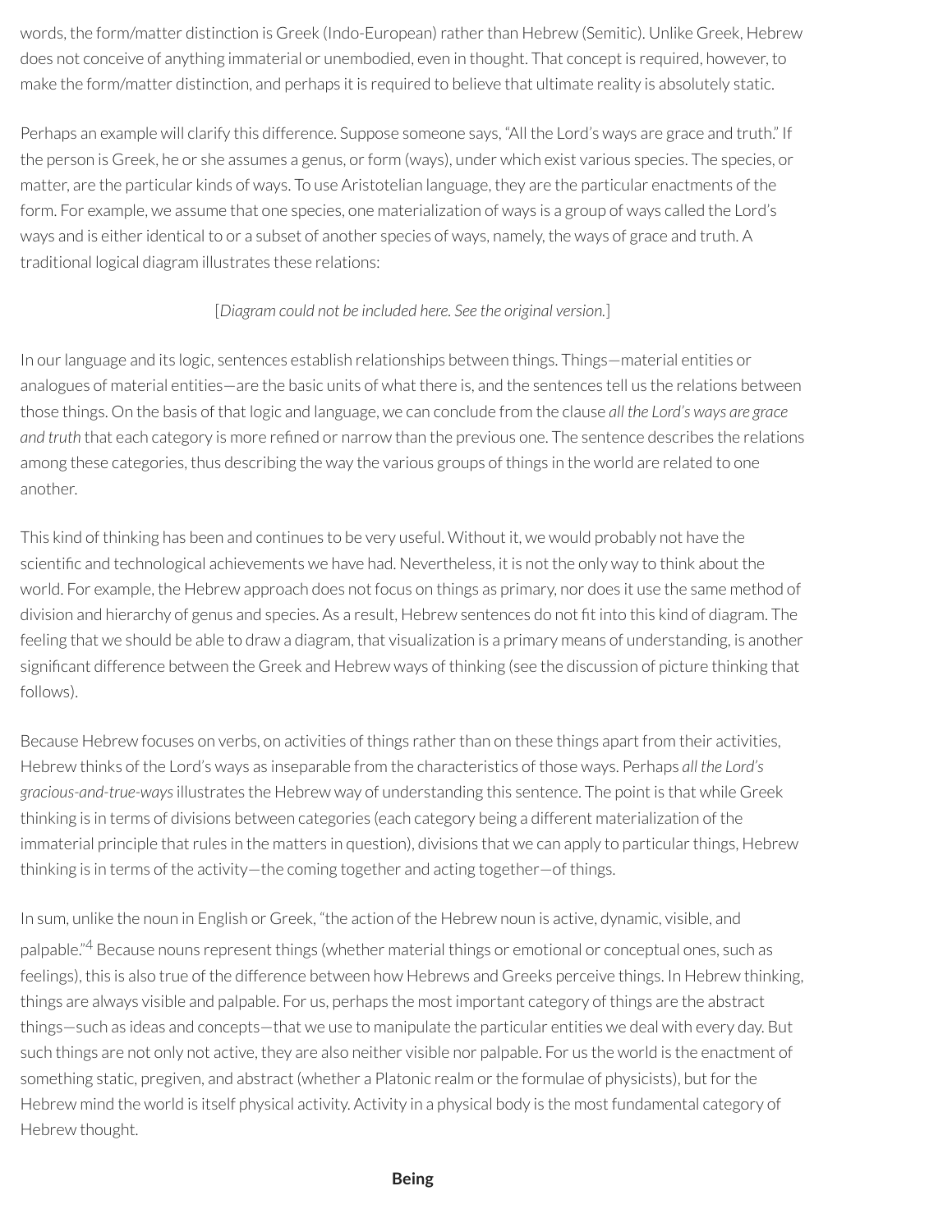The Hebrew verb translated "to be" is quite different from our "to be" verb. Because of the influence of Greek thought on our own and because our language is within the same language family as Greek, for us, being is objective rather than personal, and it is ultimately static, "a datum at rest in itself."<sup>[5](#page-73-4)</sup> For Hebrews, "the 'being' of things and of the world as the totality of things was . . . something living, active, effective. . . . In the full Old Testament sense 'being' is preeminently *personal being.*" [6](#page-73-5) As latter-day Greeks, we think of the being of persons on analogy with the being of static, inanimate objects. However, in Hebrew thinking, the being of objects is in analogy to the being of living, animate persons. Because of this different sense of what it means to be, Hebrew and Greek thinking differ on the relative importance and ontological status of changing and remaining the same. We usually think of stasis as originary and movement as a change from that originary state. In Hebrew thinking, however, remaining the same—stasis—is a particular kind of movement. For example, *to rise up* and *to stand* are the same verb, standing being a particular instance (the completed event) of rising up. "Motionless and fixed being [the being that Greek thinking always presumes is most important] is for the Hebrews a nonentity; it does not exist for them. Only 'being' which stands in inner relation with something active and moving is a reality to them."<sup>[7](#page-73-6)</sup>

The Hebrew concept of being means that to be a person is to do what persons do. The person is because he or she is alive, and life—an activity, not a state—is, for Hebrew thought, the essence of what it means to be. Thus the way something is defines what it is.

In contrast, Greek thought separates the way of being from the being. In the Greek way of thinking, I am a human being because I have the essence of being human as part of what I am, and how I live my life is irrelevant to whether I am human. In Hebrew thought, however, how something is and what it is are inseparable: "The *hayah* [being] of God is to act as God, to deal as God, and to carry into effect as God."<sup>[8](#page-73-7)</sup> Though God has a particular form, for Hebrew, to be God is not necessarily to have that particular form. To be God is not to fit under a particular logical, biological, or ontological category but to live and act in a particular way, namely, the godly way. Exodus 3:14 illustrates this: "And God said unto Moses, I am that I am."

#### **The Word**

In Hebrew, what can be said, or the word, is the truth. This word is the spoken word, the command, and includes, inseparably, the deed (thus the creative voice of God in Genesis 1). In Hebrew thinking, language is doing, an activity. The word is what is brought about in speaking; it is not what stands behind the spoken word as an abstract concept. In contrast, in Greek thinking, what can be conceived and spoken is the antecedent truth. Truth is sometimes said to be the word, but *word* in Greek means something quite different from what it means in Hebrew. The Greek word *logos* is from *legein*, "to gather." For Greeks, the word is the gathered, ordered, reasonable content of speaking, not what is brought about in the speaking.

In short, though *word* describes the truth in both Greek and Hebrew cultures, the two languages do not mean the same by that term. An overview of the etymologies refutes the apparent sameness of the two uses of *word.* We can think of the etymologies of the Greek and Hebrew words that we can translate as "word" as each having four stages. The chart below illustrates those stages, showing how the words begin with different meanings—"to drive forward" for Hebrew and "to gather or arrange" for Greek—and end with different meanings, "deed" and "reason," respectively. During part of the histories of these words, they seem to have had the same meanings and can thus sometimes be translated as the same word. However, the trajectory of their etymologies suggests that the similarity is misleading. [9](#page-73-8)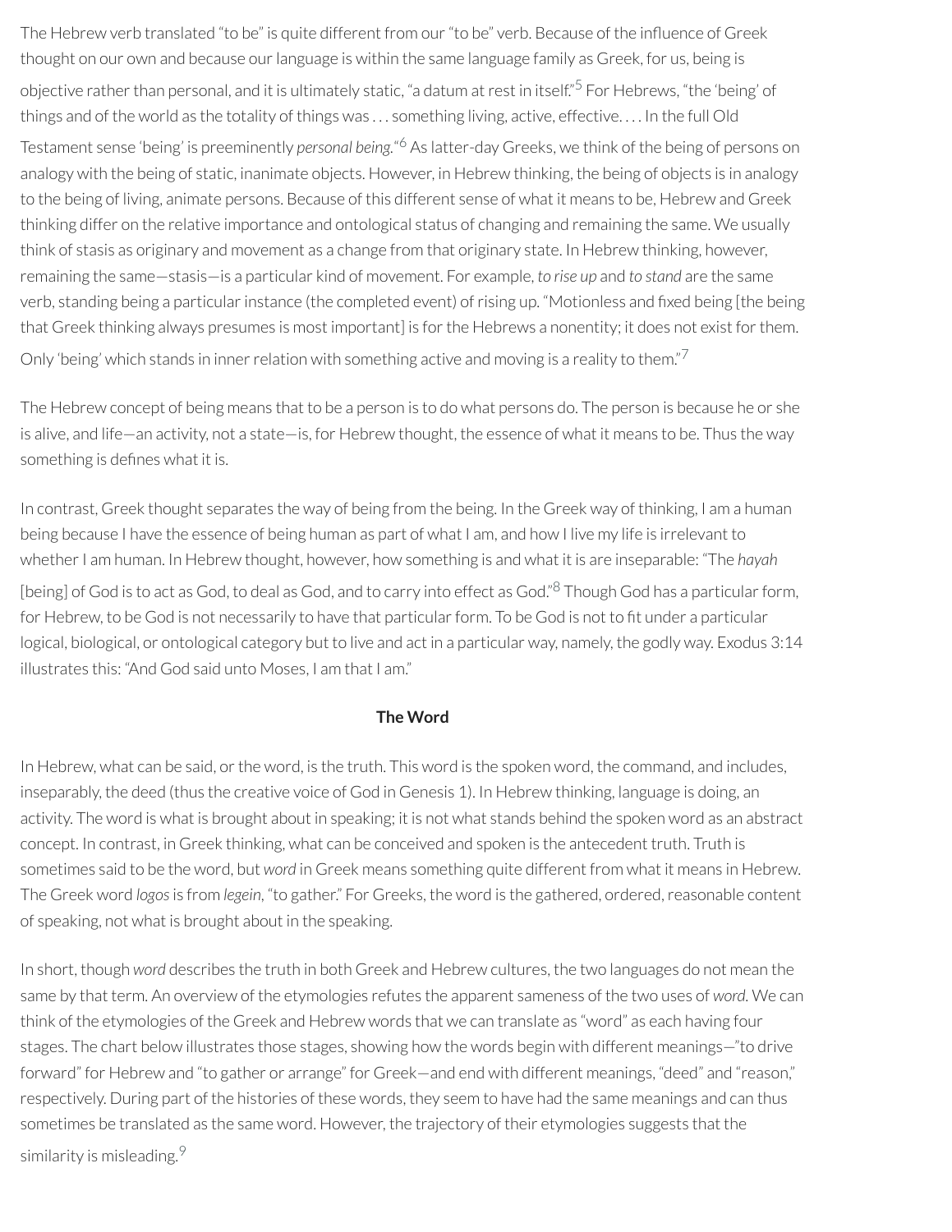Hebrew Greek to drive forward to gather, arrange to speak to speak, reckon, think word word deed reason

The overlap of the two words at the second and third stages of these etymologies is a matter of equivocation, and this equivocation says much about what each culture thinks it means to speak. (It is interesting to consider to what degree these concepts of *word* come together in John 1:1.)

#### **Picture Thinking and Nonpicture Thinking**

As heirs of the Greeks, we believe that we think of objects by picturing them to ourselves. (Whether we do so is irrelevant. Most authorities on the question now believe that we do not, but ourlanguage, our common sense, and much everyday philosophy and psychology is built around the idea that we do.) However, as noted previously, Hebrews concentrate not on the appearance, the picturing of the thing, but on its "how." Thinking of something, therefore, demands an understanding of how it is, not of what it looks like.

For example, the scriptures tell us how Aaron's garments are made (see Exodus 28:1–42), not how they appearto the eye. Likewise, they describe Solomon's temple in terms of its workmanship (see 1 Kings 6:1–30), not in terms of a picture. In each of the examples, note the emphasis on the frequent use of verbs of making ratherthan verbs of seeing or appearance. For example, 1 Kings 6 speaks consistently of what Solomon did. It tells us that Solomon "built" (verses 9, 10, 12, 14, 15, 16, 36), "nished" (14, 22), "covered" (15), "prepared" (19), "overlaid" (20, 21, 22, 28, 30, 32), "made" (23, 31, 33), "set" (27), and "carved" (29, 32, 35). Compare that way of thinking about objects with, for example, Homer's description of Achilles's armor in *The Iliad*, <sup>[10](#page-73-9)</sup> where the emphasis is clearly on visual description. Thus Boman says, "The edifice is thus not a restful harmonious unity in the beauty of whose lines the eyes find joy [as it would be for a Greek], but it is something dynamic and living, a human accomplishment." $^{11}$  $^{11}$  $^{11}$ Similarly, "the Greeks (and we) think in the concept *face* of the person who is seen: πρóσωπoν—face, what is looked at; but Hebrews by using *panîm* [the side turned toward one] think of the acting subject: I turn toward someone."<sup>[12](#page-74-1)</sup> In Hebrew, the face is not what I see but what another person turns toward me. It is what sees and speaks to me. The face belongs to a person; it is not merely an object to be seen.

The Song of Solomon gives an excellent example of how Hebrew does not think in terms of pictures and of the consequent oddities that result from this difference in thinking. Many images in the Song of Solomon seem odd. Speaking of his lover, a young man says, "Your neck is like a tower of David, built for a fortress" (4:4). He compares the lover's neck with a fortress tower covered with shields, a thought that is hardly complimentary when understood in the Greek way (visually). It seems comparable to a serious English poem in which a young man says to a young woman he loves, "Your neck is like an oak tree." In contrast, if the simile is conveying what the lover's neck represents rather than its appearance, then it denotes strength of character or perhaps pride and inaccessibility. In the Hebrew understanding, the tower is dynamic—it rises, it towers, it protects. The tower is a tower because it towers, just as any object is what it is by doing what it does. Thus the tower in Hebrew poetry can designate something that does the same thing that it does, such as a young girl's neck, even if the visual similarity is vague orincongruous. Hebrew poetry is commonly based on what an object does, not what it looks like.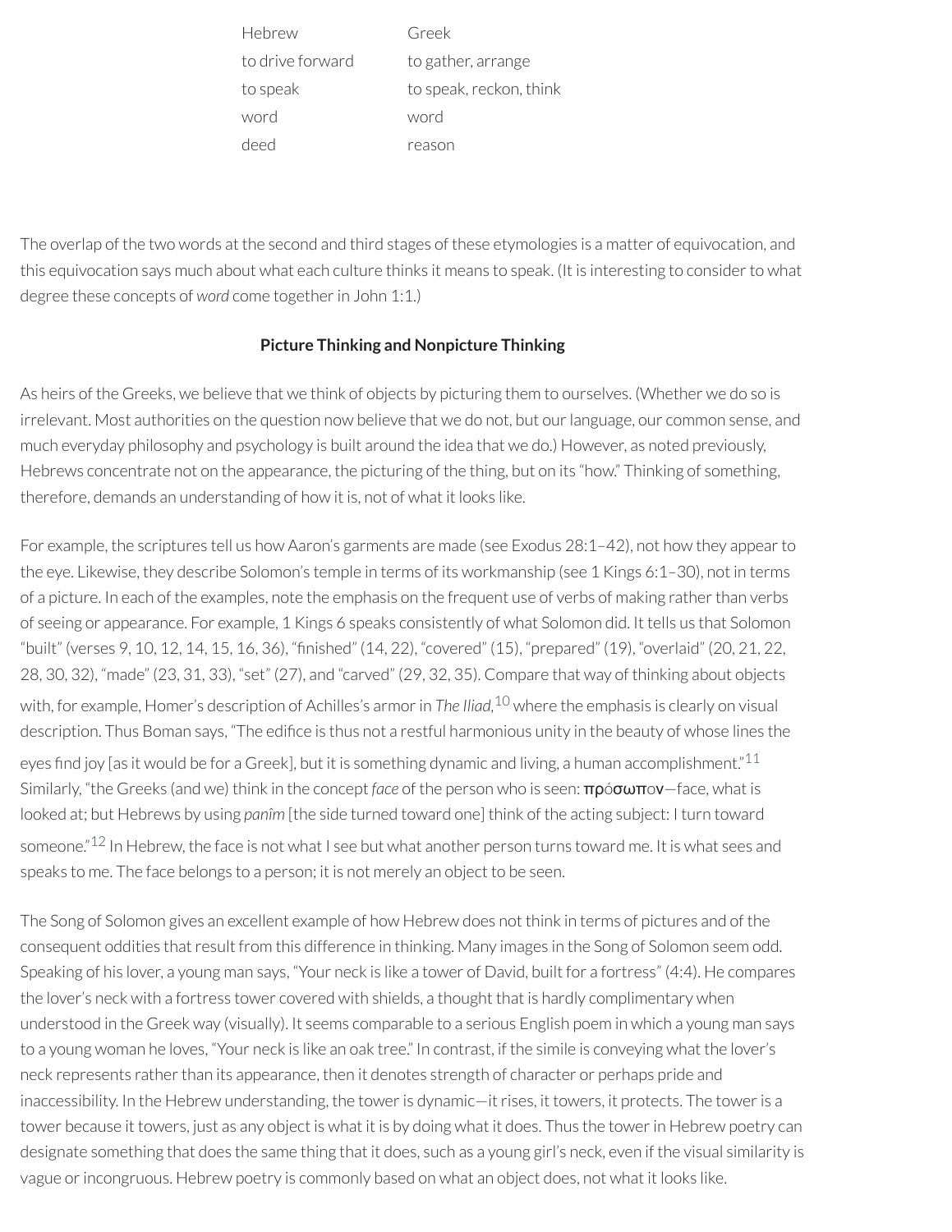This difference in the way Greeks and Hebrews understand thinking, along with the difference in the Greek and Hebrew concepts of *word*, may account for the Greek focus on seeing as the epitome of knowing and the Hebrew focus on hearing as knowing. Hebrews hear how the thing is made; they hear the voice of the living speaker. What is most important to a Hebrew is not seeing God or his works, but hearing his voice. Hearing thus becomes synonymous with obeying: "And Moses called all Israel, and said unto them, Hear, O Israel, the statutes and judgments which I speak in your ears this day, that ye may learn them, and keep, and do them" (Deuteronomy 5:1; see 6:4; 9:1; 20:3; Mark 12:29).

#### **Space and Things**

In Hebrew thought, space is different than it is in Greek thought. For Greeks and their European intellectual descendants, space is geometric. It is the open, abstract field in which boundaries occur. For Greeks, objects have boundaries just as nations have boundaries. These boundaries are the infinitely small divisions between one thing and another; in other words, a boundary is a split that severs one thing from another. A boundary, therefore, defines the thing but is not really part of it. Boundaries are *between* things, not part of them.

In contrast, Hebrew boundaries are always physical, such as mountain ranges and stone fences, and are all set by human beings. In Hebrew, boundaries are never mathematical. They do not occur between regions but within a region. The boundaries of a region are part of the region; they do not divide one region from another without being part of the region. For example, "All the borders of Egypt" means "the whole land of Egypt." [13](#page-74-2) *Border* and *boundary* do not carry the same meaning in Hebrew and Greek, and this leads me to believe that space and objects are also conceived differently.

This difference in the notion of boundaries and space affects how these cultures define an object. The most common way for Greek philosophy to define a thing is in terms of its form, in other words, in terms of its outline or boundary. Thus if Hebrews do not conceive of boundaries as do Greeks, then they cannot conceive of things in the same way either. The Hebrew boundary is real and dynamic rather than an unseen limit between two things. That is why, rather than a visible shape, for the Hebrews the thing is a material entity that does something (see the discussion of the Hebrew understanding of the relations of form and matter, pages 137–39).

In addition, as modern Greeks we tend to think that the space a thing occupies is irrelevant to both the nature of space and the nature of the thing. Space and the essence of the things in space are independent of one another. My pen is the same pen no matter where it is, and it does not change space. According to Hebrew thinking, however, the place and the thing are conjoined. The place is identified with the things in it. For Hebrews, space is not an empty container waiting to be filled, as it is for Greeks. Space is identified by what it contains. For example, the space of a home is defined by the things that make a home, not empty space that contains a home. Similarly, the things in the home are at least partly defined by their location, by being within the space of the home. Likewise, the temple and its location are mutually defining.

This idea that space and objects are not independent of each other says a good deal about the significance of the promised land in Hebrew thought. In the Greek thought pattern, we think of the promised land as a land given to the Lord's people for their possession. For the Hebrews, however, the promised land is so called because of who the people are in that land; the land is promised because of their presence. The promised land is a space that is both defined by its contents and defines its contents. The people belong in the land and must therefore live in it to be the people they are, but their belonging in the land also makes it promised.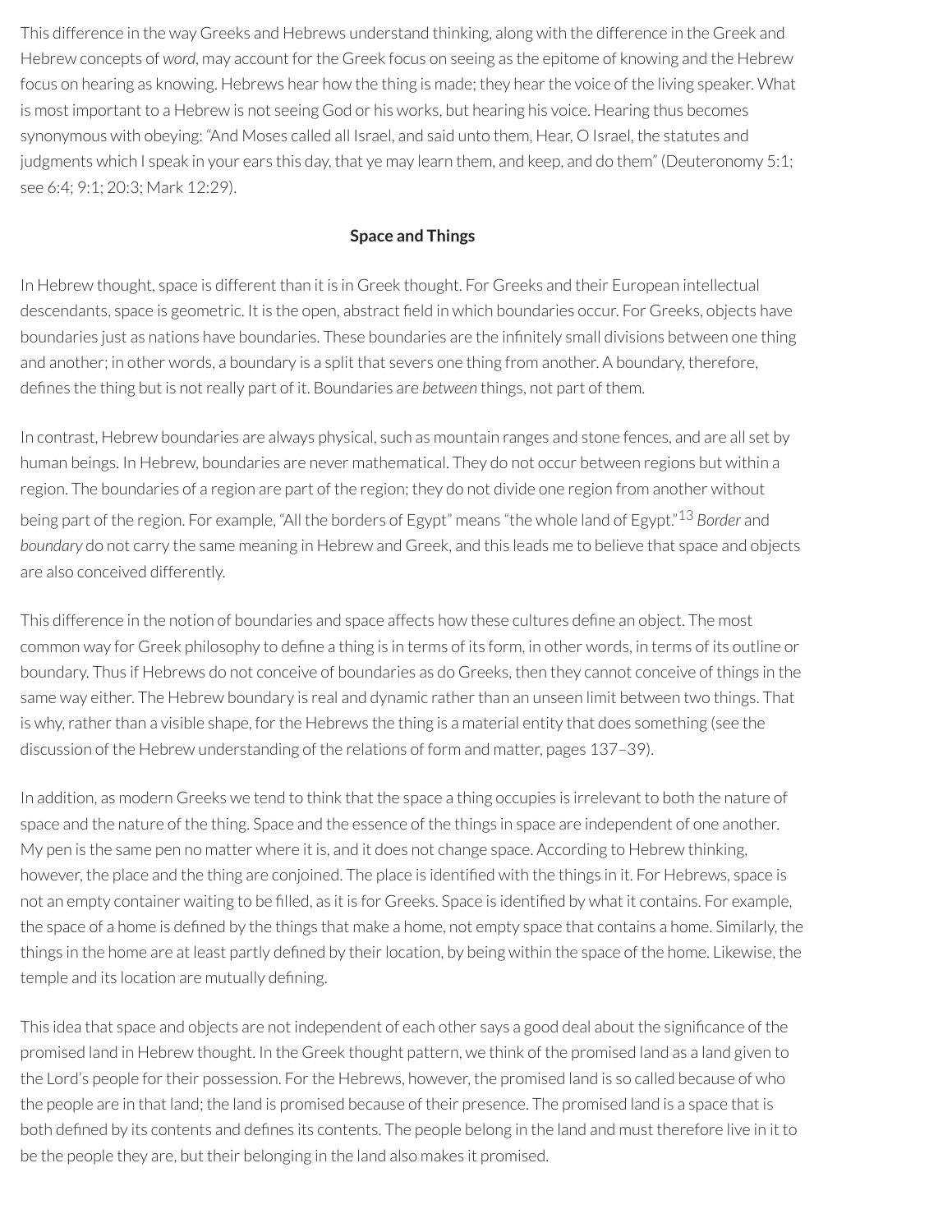#### **Time and History**

One result of this difference in the Greek and Hebrew concepts of space is a difference in their concepts of time. For Greeks, space is fundamental to time; in fact, in an Indo-European model of what it means to be, time is traditionally modeled on space, namely, as a series of points that follow one anotherin a line. For Hebrews, however, time is fundamental, not space. In Indo-European languages, time is a straight line. We can stand on it gazing forward at the future, with the past behind us.<sup>[14](#page-74-3)</sup> These points and that gaze define the tenses of our verbs, as does our attitude toward time, summed up in Aristotle's phrase, "time destroys."<sup>[15](#page-74-4)</sup> In contrast, we might well sum the Hebrew attitude up in the phrase "time gives birth."

As part of their thinking about time, Indo-European (Greek) languages have three tenses describing the three relations possible to points on the time line. In other words, these tenses reflect what we, standing in the present, can see: this moment, before this moment, and after this moment. On the other hand, Hebrew has essentially two tenses, corresponding to the completeness or incompleteness of the events that make up time, not to past, present, and future. Hebrew tenses referto events: that which has been concluded and that which has not been concluded, or roughly the equivalent of the perfect and the imperfect tenses. Interestingly, when Hebrew does correlate seeing to time, it speaks of the past as before and the future behind. $^{16}$  $^{16}$  $^{16}$ 

The two tenses in Hebrew exist because, for Hebrew, the time line is not paramount, nor can it be conceived as a circle, as is sometimes done to portray other non-Indo-European concepts of time.<sup>[17](#page-74-6)</sup> Instead, rhythm, ongoing related events rather than something seen, is the model for thinking about time. The rhythms of the seasons are one example, along with the rhythms of life and death and the rhythms of dance.

This difference between the Greek and Hebrew ways of thinking about time is illustrated by the different approaches to the New Year. For us it is the death of the old and the beginning of the new. However, for Hebrews it is the return of the beginning in a promise of what is coming. If we conceive time as a rhythm rather than a line, any one moment contains all previous moments and any coming moments, in much the same way that a rhythm consists of what has come before any point in the rhythm and what comes afterit. We can conceive of spatial and, therefore, Indo-European temporal moments as discrete and independent. The existence of one particular moment of time can be considered apart from any other moment, just as any one point on a line can be separated from every other point on it. The moments of rhythm, however, are not discrete and remain part of the rhythm. They require (in fact, already include) the past and future in order to exist.

To illustrate, one beat of a drum is not part of a rhythm; a drum beat is part of a rhythm only in its relation to other beats. Moments in a rhythm are meaningful only in relation to what has come before and what will come after. Consequently, while for us space is what contains us, ourlives, and everything about us, for Hebrews the "container" is time. For us, things and their qualities are metaphysically paramount; for Hebrews, events and their meanings are paramount. $^{18}$  $^{18}$  $^{18}$ 

When considering the past, this difference between Greek and Hebrew ways of thinking is telling. As latter-day Greeks, we think of the past as gone forever, and as we see in Augustine's *Confessions*, the passing of time becomes a difficult problem for Western thinkers.<sup>[19](#page-74-8)</sup> The problem is especially acute for Christians, for if the past is gone once and for all, redemption and atonement are incomprehensible. The Greek Christian may think, "I have sinned. Nothing can change that, and any recompense, whether by me or by God himself, is a poor substitute for what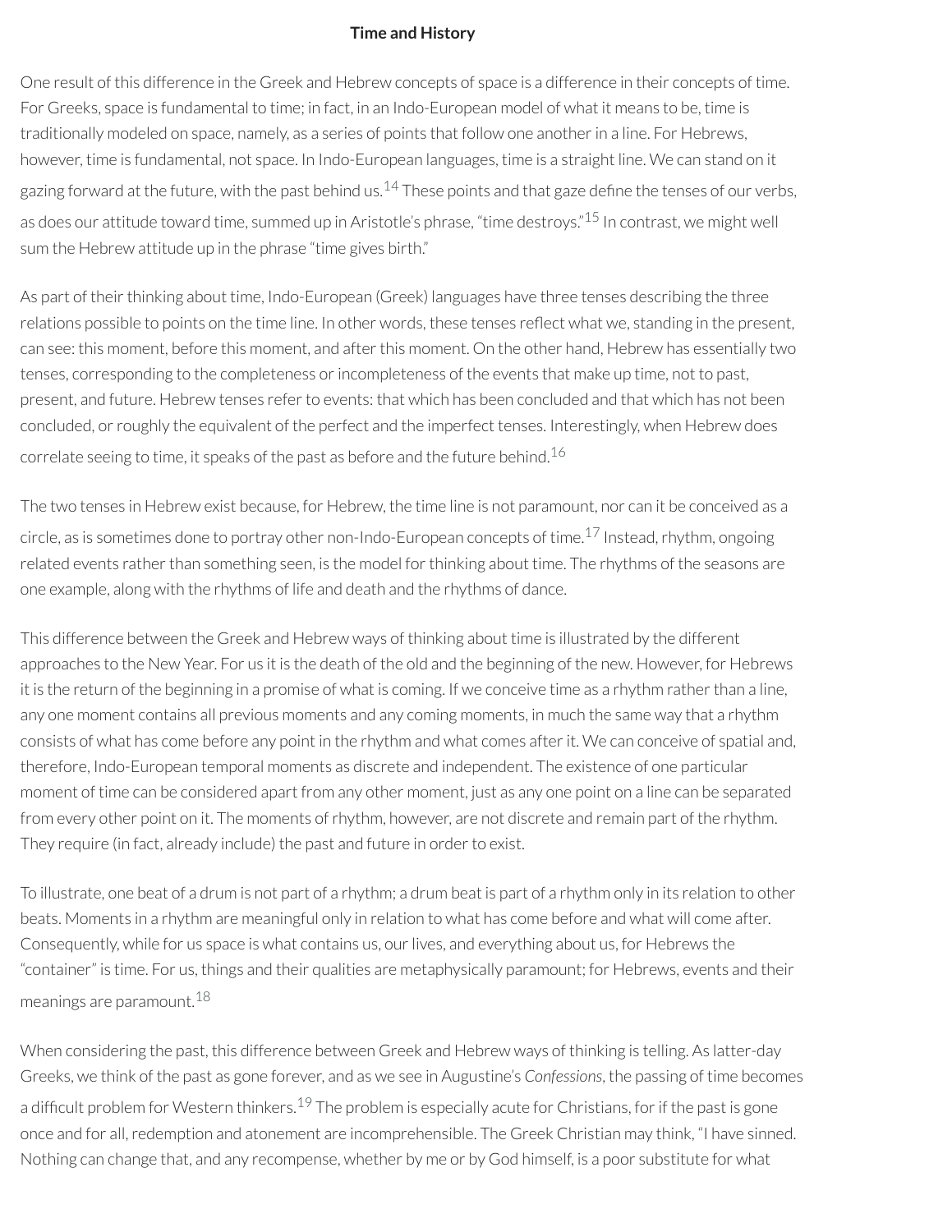should have happened in the first place." In the Western mind, history is a series of nows that disappear forever, and, once gone, they cannot be changed or redone. The form of events is fixed forever by the passing of time.

In contrast, if we conceive time rhythmically, as the Hebrews do, then the past can change. The previous moment of the rhythm still occurred, but the past exists and has its meaning only in relation to the continuation of the rhythm, only in relation to the present and future of the rhythm. As I noted earlier, the relation of one drum beat to the previous and subsequent beats determine the rhythmic meaning of any beat of a drum. Thus a present beat determines the rhythmic meaning of a past beat as much as the beats that came before determine the rhythmic meaning of a present beat. In rhythm, causation runs backward as well as forward. Similarly, a rhythmic concept of time means that something that happens now can affect the being of something that occurred previously.

The biblical concept of time is rhythmic and is shared by the writers of the Book of Mormon. In fact, the Book of Mormon writers seem to even more clearly conceive of time as rhythmic. The Book of Mormon speaks of types and shadows and rhythms of time that repeat themselves in new ways but also remain the same. Our understanding of dispensations is another example of this rhythm.

This difference between the Greek and Hebrew understandings of time may also explain the visual/aural difference between Greek and Hebrew thinking, or perhaps the visual/aural difference explains the time one. Seeing occurs in space and immediately. Whatever I see, I see all at once, as a whole. Thus it is not surprising that Indo-European languages, which understand the world and its contents in terms of abstract space, understand time in terms of abstract points, the smallest unit of abstract space. It thus follows that this thinking understands what is ultimate as static. In contrast, hearing is essentially temporal. It is an event and is necessarily sequential. Consequently, Semitic languages, in which the continuing event is essential to time, understand space and things in terms of events rather than in visual terms.

Given these differences, it is reasonable to conclude that Hebrew thought does not make the universal/particular distinction as Greek thought does. For example, in Hebrew, *Adam* is both the individual person and humanity, *ish* is both man and men, *rekhebh* is both one chariot and many chariots. The individual is neither an isolated particular excerpted from the class nor an instance of the general form of the class. Though it is contrary to how we normally think, for Hebrew, the individual is the class as a whole. (This idea has some reflection in the various "-ites" in the Book of Mormon.)

Because we make the distinction between universal and particular, we cannot see how Adam can be both one person and all people. We resort to the distinction between the literal and the gurative as one way to account for such uses, but that distinction is merely something we apply to the text to help us make sense of it. What is really at work in Hebrew texts is a different way of seeing things, one that we cannot conform to our own, one that challenges the ways of understanding the world that we take to be perfectly obvious. In Hebrew, Adam, the individual, is adam, all of humanity. He is a type of all, just as each person is a type of Adam (as well as Eve; see Genesis 5:2). According to such a way of thinking, the division between universal and particular or genus and species or form and matter is not necessary or useful. In fact, it is not only useless, it also gets in the way of other understandings, preventing us from making connections and understanding things we could otherwise understand.

## **Conclusion**

When Greek thinking is untempered, when confident (or perhaps overconfident) of its own approach and insistent that it is the only approach, Greek thinking confuses Hebrew thought, making it mysterious at best and irrational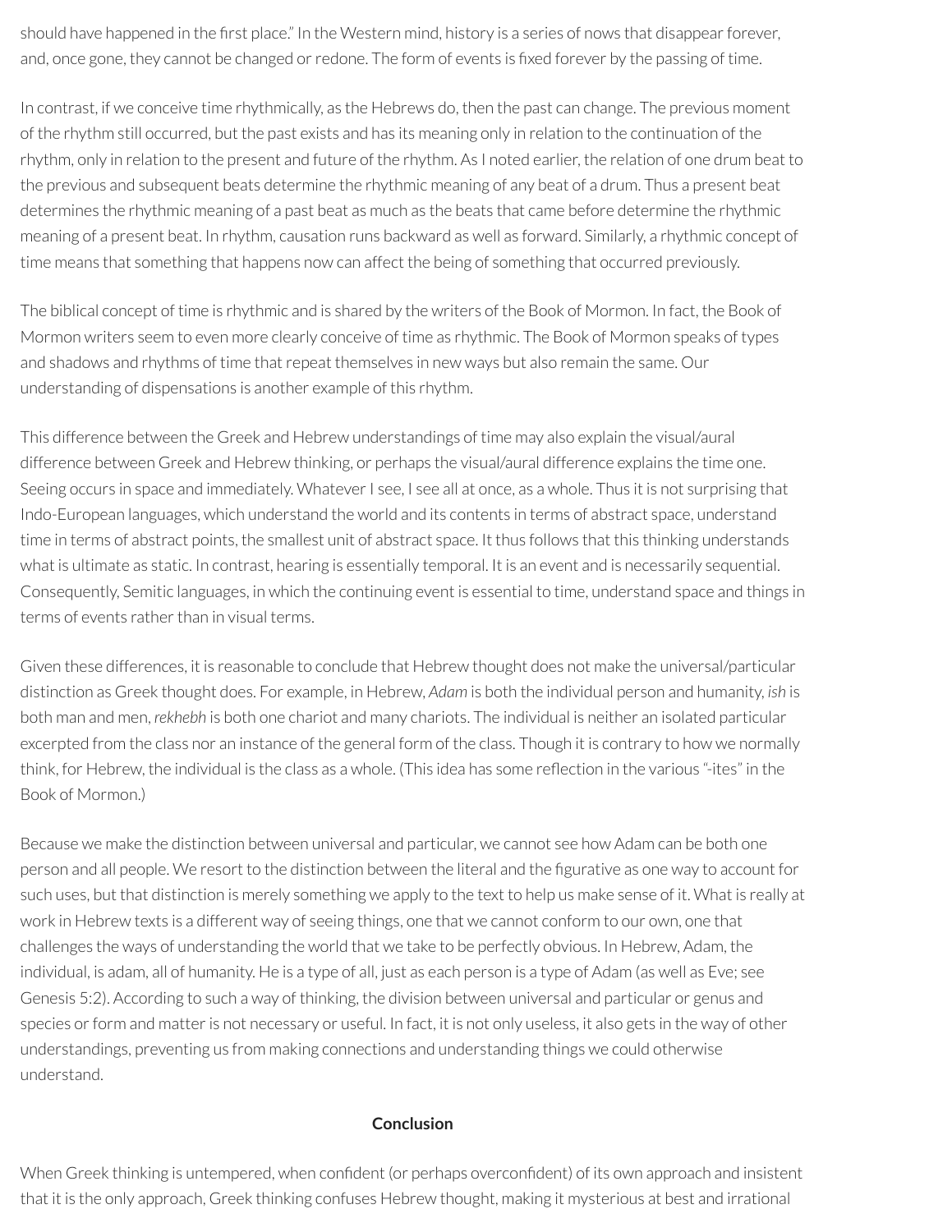at worst. That overconfidence locks us out of an experience of the world that is quite different from that which we take to be ordinary, but an experience that is at least as rich. When it comes to thinking about divine things, I think it not too much to say that, by itself, Greek thinking locks us out of an understanding of God as a living and acting being, handing us over to the theology of a static and immutable, in other words, dead, god.

To the extent that we continue to recognize the prophets and latter-day revelation and to the extent that we are taught by scripture rather than merely by the thinking inherent in our language and culture, we can escape the fate of Greek thought. But we must be on guard, for our language will often deliver us over to that fate unawares. I believe that we most often mingle the philosophies of men with scripture when we try to understand scripture from the understanding of the world given to us in what we call common sense. Common sense is much more dangerous than any specific philosophical doctrine because it combines philosophical positions that have become commonplace and taken for granted with the effects of language, such as the effect that Indo-European languages, which focus on nouns, have on Indo-European thinking, which takes the material thing to be metaphysically

<span id="page-73-0"></span>fundamental. [20](#page-74-0) Common sense is more dangerous because it seems natural, as if there were no alternative. We seldom think about what common sense tells us is true or how it determines the way we think about the world. Prophets and revelation provide us with a considerable safeguard against common sense and the concepts built into our language. Careful attention to scripture and the way that those who wrote scripture thought provides another safeguard.

## **Notes**

[1.](#page-66-0) The discussion that follows depends heavily on Thorlief Boman, *Hebrew Thought Compared with Greek* (Philadelphia: Westminster Press, 1961). I do not agree with Boman on every point. In particular, I think he is wrong to believe that Greek thought is equally as helpful as Hebrew for understanding biblical ideas. In fact, as will be apparent, I think Greek thinking misleads us seriously. Nevertheless, I find much of what Boman says insightful and, so, follow his thinking on many points.

[2.](#page-66-1) See Philippe Lacoue-Labarthe, *Heidegger, Art and Politics,* trans. Chris Turner(Cambridge, Mass.: Basil Blackwell, 1990), 37, 100.

[3.](#page-66-2) See Emmanuel Lévinas, *Totality and Innity: An Essay on Exteriority,* trans. Alphonso Lingis (Boston: Nijhoff Publishers, 1979); *Otherwise than Being; Or, Beyond Essence,* trans. Alphonso Lingis (Boston: Nijhoff Publishers, 1981).

[4.](#page-67-0) Boman, *Hebrew Thought,* 72.

[5.](#page-68-0) Ibid., 45.

[6.](#page-68-1) Ibid., 45–46.

[7.](#page-68-2) Ibid., 31.

[8.](#page-68-3) Ibid., 47.

[9.](#page-68-4) See ibid., 68.

[10.](#page-69-0) Homer, *The Iliad* 19.369–86.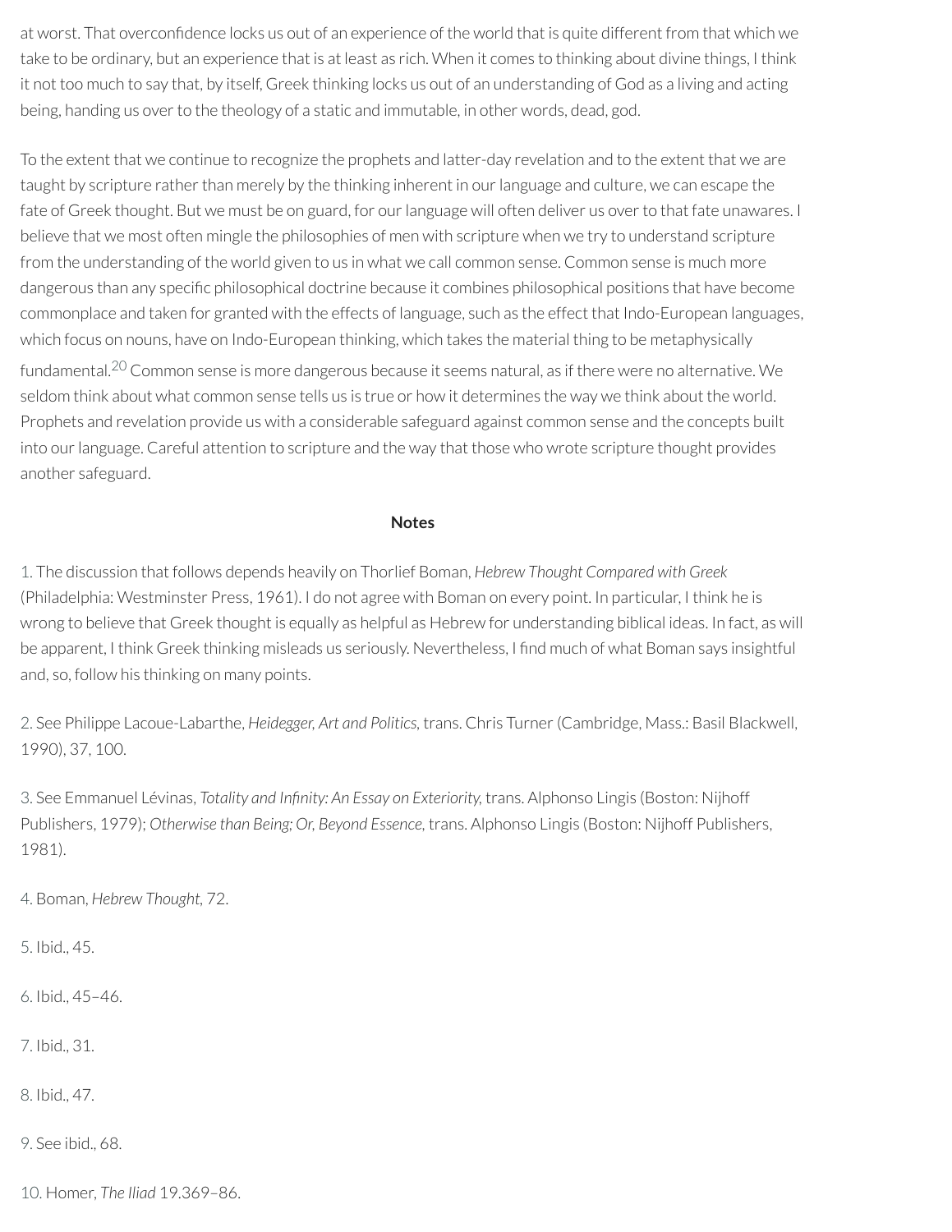[11.](#page-69-1) Boman, *Hebrew Thought,* 76.

[12.](#page-69-2) Ibid., 107.

[13.](#page-70-0) Ibid., 157.

[14.](#page-71-0) See ibid., 145.

[15.](#page-71-1) Aristotle, *The Physics* 221a.30.

[16.](#page-71-2) This may explain the odd wording of Alma 13:1: " I would cite your minds forward to the time when the Lord God gave these commandments unto his children."

[17.](#page-71-3) Mircea Eliade, for example, uses the analogy of the circle (*The Sacred and the Profane: The Nature of Religion,* trans. Willard R. Trask [New York: Harper and Row, 1961], 70) to discuss other conceptions of time, as does Joseph Campbell (*The Hero with a Thousand Faces*[New York: Pantheon, 1949], 30ff.).

[18.](#page-71-4) Some contemporary philosophers, for example, Martin Heidegger, have argued that to make space and objects paramount is the essence of metaphysics. This would seem to mean that Hebrew thought is nonmetaphysical. Other contemporary philosophers, for example, Michel Foucault and Jacques Derrida, have argued that metaphysics is inescapable. For now, we will ignore that problem.

[19.](#page-71-5) See Augustine, *Confessions* 10.

<span id="page-74-0"></span>[20.](#page-73-0) Commonplace philosophical positions and the understanding of things given in ourlanguage are intertwined, each strengthening the effects of the other.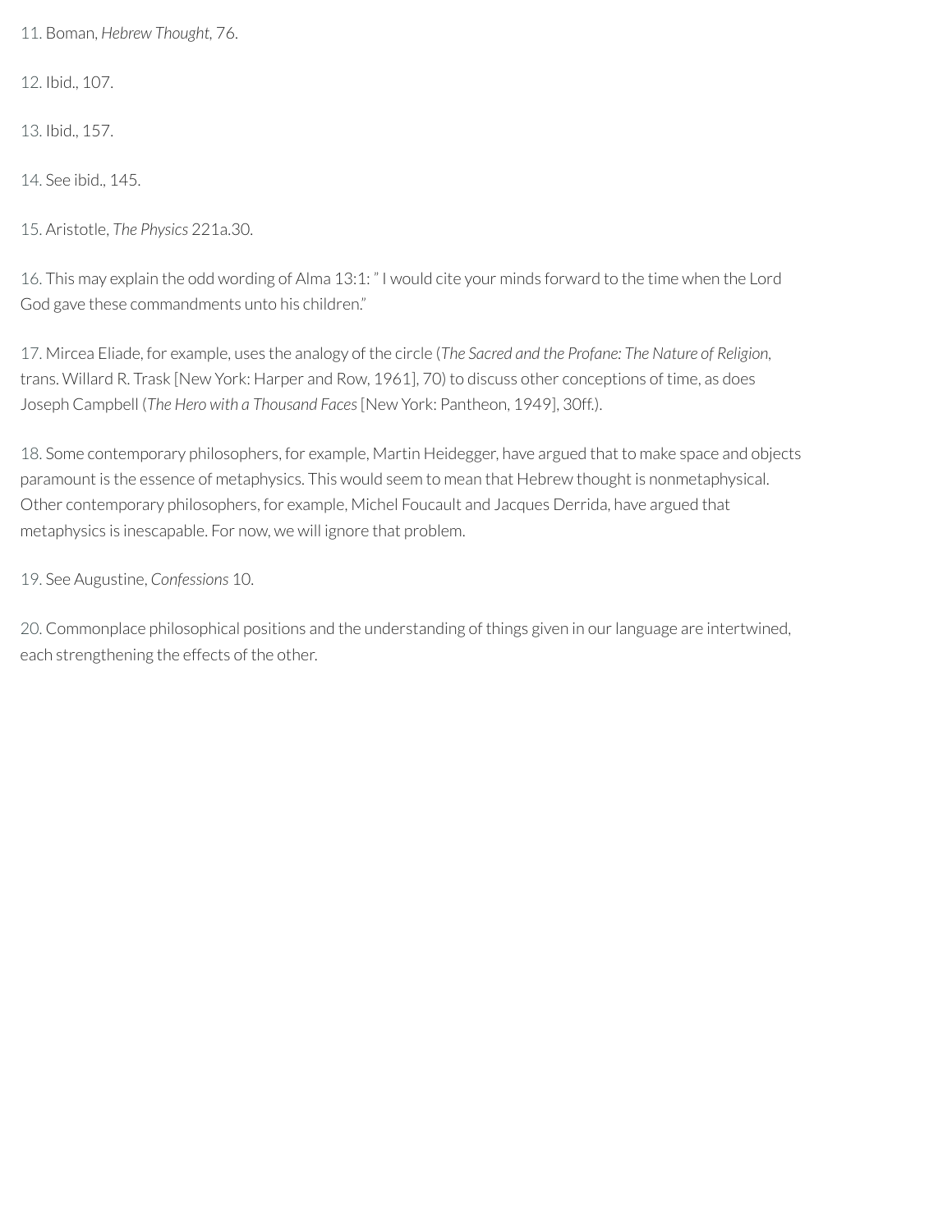## Rhetoric

In ordinary usage, the word *rhetoric* often has negative connotations. For example, we speak of empty rhetoric and mere rhetoric, and we insult someone if we speak of what they say as rhetoric. It is no compliment to say that a politician uses rhetoric. However, in spite of such connotations, the word has a positive meaning as well. Rhetoric is indispensable; itrelates words and ideas to each other and helps us create more ideas. We are all familiar with logic and grammar, two other ways of relating words and ideas to each other. Grammar relates words to each other to form meaningful phrases and sentences. Logic connects the ideas of sentences to each other to form arguments and to allow us to evaluate how various ideas relate to each other. In addition to the grammatical and logical relations of words, sentences, and ideas, there are rhetorical relations. These rhetorical relations are various patterns of words and ideas that we use to create a variety of effects. For example, repeating the same word at the beginning and end of a sentence is using the rhetorical pattern called anadiplosis.

<span id="page-75-0"></span>Since the first work of John W. Welch on chiasmus in the Book of Mormon, $^1$  $^1$  many Latter-day Saints have learned about rhetoric, particularly the rhetorical form (or figure) called chiasmus. Chiasmus is only one of many rhetorical forms that inform language, including scriptural language. Those familiar with chiasmus know that it can call our attention to a part of scripture that we might otherwise overlook. Sometimes, for example, a chiastic pattern can help us see the focal point of a chiastically structured passage of scripture. Other rhetorical patterns create other sorts of emphases.

We speak grammatically without instruction, but a grammar class can help us better understand how grammar affects meaning. Almost everyone thinks, speaks, and writes logically most of the time, but logic classes help us evaluate our thinking better. Similarly, we use rhetoric all the time, but explicit instruction about rhetoric can help us understand more about what we hear and read.

<span id="page-75-1"></span>A number of handbooks discuss rhetoric, and many are explicitly for those interested in scripture reading. In my opinion, one of the best—it is reasonably complete, carefully written, and oriented to an LDS audience—was written by Camille Williams. It is called *Rhetoric Workbook*. [2](#page-77-1) The Foundation for Ancient Research and Mormon Studies (FARMS) has also published a Book of Mormon with a variety of rhetorical figures noted and formatted by Donald W. Parry.<sup>[3](#page-77-2)</sup>

<span id="page-75-2"></span>The rhetorical patterns in a scripture can often indicate what the writeris doing. For example, in Romans 1:5 Paul speaks ofreceiving "grace and apostleship" from Jesus Christ. That may be what is called a pleonastic pair, which is two nouns connected by *and* to express one idea. Genesis 1:2, for example, says that earth was "without form, and void." Rather than saying the earth was "not only without form, it was also void," this phrase may say something like this: "without form; in other words, void."

Sometimes a pleonastic pairindicates a modifying relationship between two words. For example, Genesis 3:16 includes the phrase "thy sorrow and thy conception." This seems to be a pleonastic pair and could also be translated "the sorrow of thy conception." Thus we can ask ourselves whether the pair of words "grace and apostleship" is a pleonastic pair. If so, Paul may be identifying God's grace with his own call to the apostleship, or he may be saying "the grace of apostleship." Remember, however, that ourinterest in whether Paul is using a pleonastic pair in Romans 1:5 is really an interest in understanding what he says.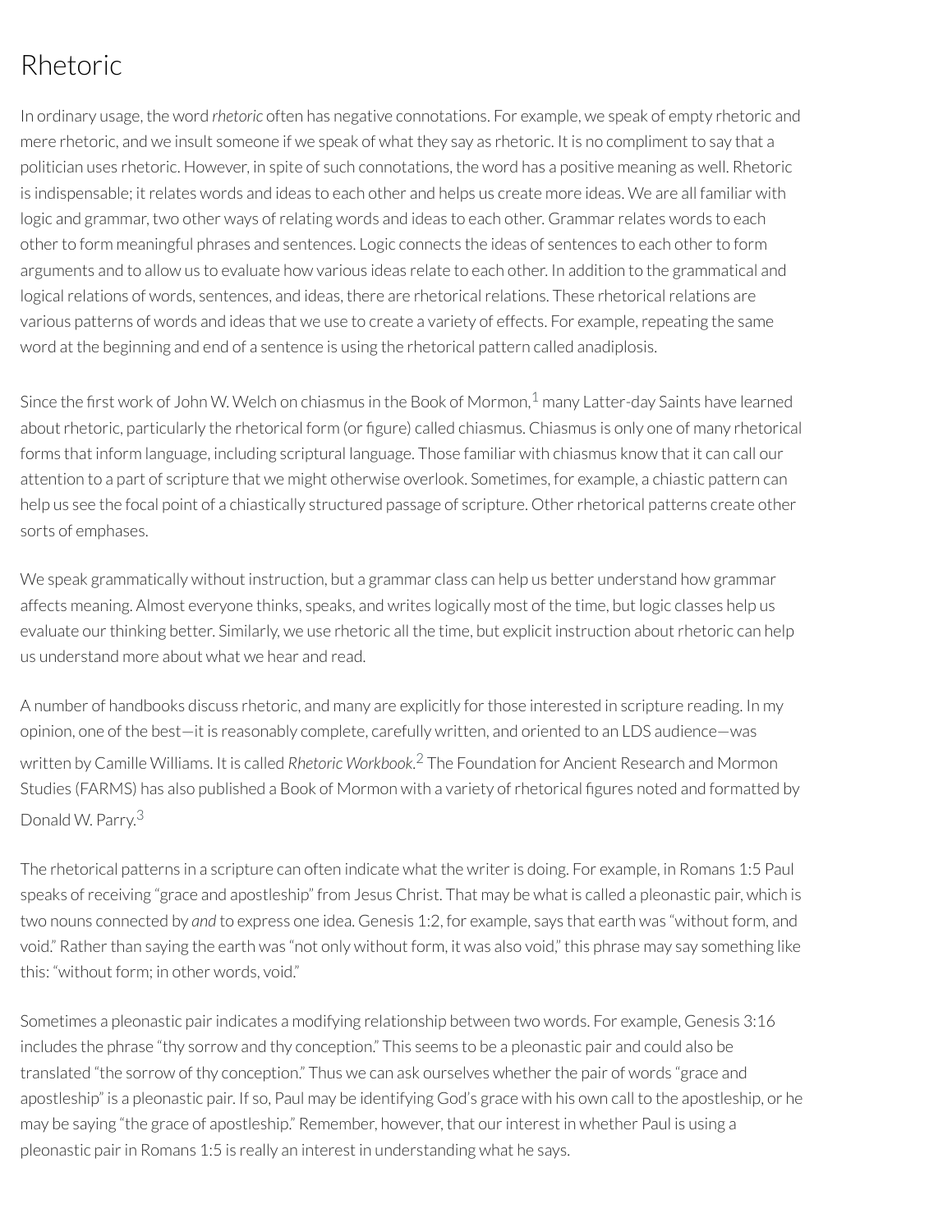There are many rhetorical figures, and each has several possible effects. It is not possible to include a detailed discussion of all the rhetorical figures here, but Williams's book as well as Parry's can help us begin to see how to approach rhetoric in the scriptures. Following are a few commonly mentioned rhetorical figures and a scriptural example of each: [4](#page-77-3)

<span id="page-76-0"></span>*Chiasmus.* The repetition of ideas in inverted order(a-b-b-a):

```
A He trusted on the Lord B that he would deliver him: B let him deliver him, A seeing he delighted in
him. (Psalm 22:8)
```
The ideas are similar, though the language may not be similar.

Antimetabole. The repetition of words in the order a-b-b-a. It is a form of readily identifiable chiasmus, as in the repetition of *eateth* and *eateth not* in Romans 14:3:

A Let not him that *eateth* B despise him that *eateth not;* B and let not him which *eateth not* A judge him that *eateth.*

Parallelism. The repetition of similar ideas in different though semantically parallel phrasing. Usually found on the clause level. Note the following parallelism from Doctrine and Covenants 4:7:

Ask, and ye shall receive; knock, and it shall be opened unto you.

Polyptoton. The use of two or more words that have the same root but different affixes or slight variations. Romans 9:21 (*honour* and *dishonour*) is an example of polyptoton:

Hath not the potter power overthe clay, of the same lump to make one vessel unto *honour,* and another unto *dishonour?*

*Epanalepsis.* Unpatterned repetition of a word, phrase, or clause. The repetition of*see* and *hear* in Ezekiel 12:2 are examples:

Which have eyes to *see,* and *see not;* they have ears to *hear,* and *hear not.*

*Anaphora.* The repetition of a word or words at the beginning of successive phrases, clauses, sentences, or verses. The repetition of *not in* in Romans 13:13 is anaphora:

Let us walk honestly, as in the day; *not in* rioting and drunkenness, *not in* chambering and wantonness, *not in* strife and envying.

*Epistrophe.* The repetition of a word or words at the end of successive phrases, clauses, sentences, or verses. The last two uses of *unclean* in Romans 14:14 is epistrophe:

I know, and am persuaded by the Lord Jesus, that there is nothing unclean of itself; but to him that esteemeth any thing to be *unclean,* to him it is *unclean.*

Anadiplosis. The final word or phrase of a clause repeated at the beginning of the next clause, as in Romans 6:10: